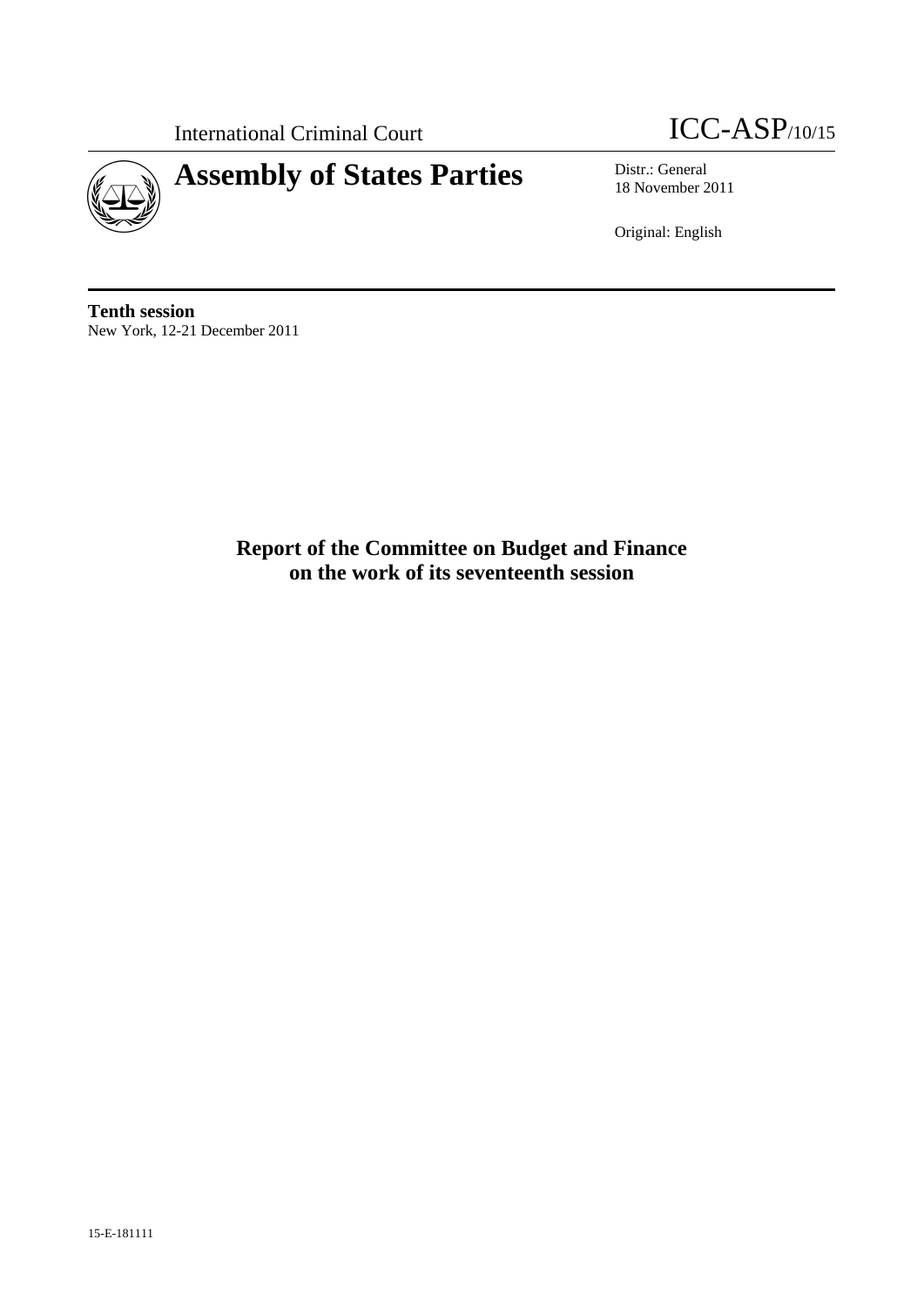# Content

|    |           |    |     |                                                                                | Paragraph Page |    |
|----|-----------|----|-----|--------------------------------------------------------------------------------|----------------|----|
| I. |           |    |     |                                                                                | $1 - 10$       | 4  |
|    | A.        |    |     |                                                                                | $5-9$          | 4  |
|    | <b>B.</b> |    |     |                                                                                | 10             | 5  |
| П. |           |    |     |                                                                                |                | 5  |
|    | A.        |    |     |                                                                                | $11-26$        | 5  |
|    |           | 1. |     |                                                                                | 15             | 6  |
|    |           | 2. |     |                                                                                | $16-20$        | 6  |
|    |           | 3. |     |                                                                                | 21             | 7  |
|    |           | 4. |     |                                                                                | 22-23          | 7  |
|    |           | 5. |     |                                                                                | 24             | 7  |
|    |           | 6. |     |                                                                                | $25 - 26$      | 7  |
|    | <b>B.</b> |    |     |                                                                                | $27 - 30$      | 8  |
|    |           | 1. |     |                                                                                | 27             | 8  |
|    |           | 2. |     |                                                                                | 28-29          | 8  |
|    |           | 3. |     |                                                                                | 30             | 8  |
|    | C.        |    |     |                                                                                | 31-39          | 8  |
|    |           | 1. |     |                                                                                | 31-39          | 8  |
|    |           |    | (a) | Financial statements of the Court for the period 1 January to 31 December 2010 | 31-35          | 8  |
|    |           |    | (b) | Financial statements of the Trust Fund for Victims for the period 1 January to | 31-35          | 8  |
|    |           |    | (c) |                                                                                | 36-38          | 9  |
|    |           |    | (d) |                                                                                | 39             | 9  |
|    | D.        |    |     |                                                                                | 40-48          | 10 |
|    |           | 1. |     |                                                                                | 40-41          | 10 |
|    |           | 2. |     |                                                                                | 42             | 10 |
|    |           | 3. |     |                                                                                | 43-47          | 10 |
|    |           | 4. |     |                                                                                | 48             | 10 |
|    | Е.        |    |     |                                                                                | 49-86          | 11 |
|    |           | 1. |     |                                                                                | 49-56          | 11 |
|    |           |    | (a) |                                                                                | 50-55          | 11 |
|    |           |    | (b) |                                                                                | 56             | 12 |
|    |           | 2. |     |                                                                                | 57-71          | 12 |
|    |           |    | (a) |                                                                                | 57-60          | 12 |
|    |           |    | (b) |                                                                                | 61-67          | 12 |
|    |           |    | (c) |                                                                                | 68-71          | 13 |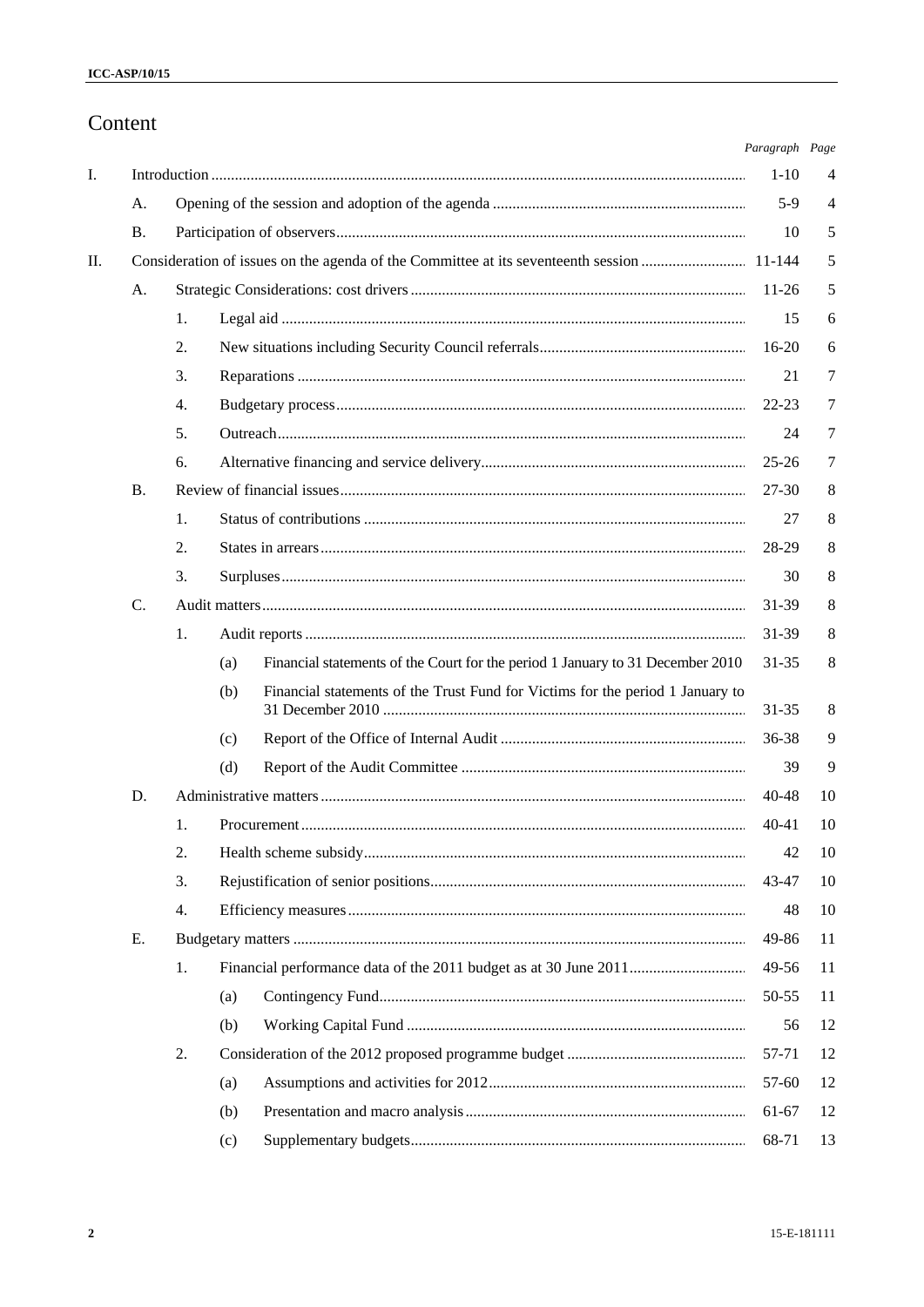|            |    |                                                                                      | Paragraph Page |    |
|------------|----|--------------------------------------------------------------------------------------|----------------|----|
|            | 3. | Recommendations of general application on the 2012 proposed programme budget         | 72-86          | 14 |
|            |    | (a)                                                                                  | 73-77          | 14 |
|            |    | (b)                                                                                  | 78             | 14 |
|            |    | (c)                                                                                  | 79             | 14 |
|            |    | (d)                                                                                  | 80-81          | 14 |
|            |    | (e)                                                                                  | 82             | 15 |
|            |    | (f)                                                                                  | 83             | 15 |
|            |    | (g)                                                                                  | 84-86          | 15 |
| F.         |    |                                                                                      | 87-133         | 15 |
|            | 1. |                                                                                      | 87-94          | 15 |
|            | 2. |                                                                                      | 95-98          | 16 |
|            | 3. |                                                                                      |                | 16 |
|            |    | Sub-programme 3110: Immediate Office of the Registrar<br>(a)                         | 99-100         | 16 |
|            |    | (b)                                                                                  | 101            | 17 |
|            |    | (c)                                                                                  | 102            | 17 |
|            |    | (d)                                                                                  |                | 17 |
|            |    | (e)                                                                                  |                | 17 |
|            |    | (f)                                                                                  | 110            | 18 |
|            |    | (g)                                                                                  |                | 18 |
|            |    | (h)                                                                                  | 113            | 18 |
|            |    | Sub-programme 3260: Information and Communication Technologies Section<br>(i)        | 114            | 18 |
|            |    | (j)                                                                                  |                | 18 |
|            |    | Programme 3400: Public Information and Documentation Section<br>(k)                  | 117            | 18 |
|            | 4. | Major Programme IV: Secretariat of the Assembly of States Parties  118-123           |                | 19 |
|            | 5. | Major Programme VI: Secretariat of the Trust Fund for Victims 124-132                |                | 19 |
|            | 6. |                                                                                      | 133            | 20 |
| G.         |    |                                                                                      |                | 20 |
|            | 1. |                                                                                      |                | 20 |
|            | 2. |                                                                                      |                | 21 |
| Н.         |    |                                                                                      | 144            | 21 |
|            | 1. |                                                                                      | 144            | 21 |
| Annex I:   |    |                                                                                      |                | 22 |
| Annex II:  |    |                                                                                      |                | 23 |
| Annex III: |    |                                                                                      |                | 25 |
| Annex IV:  |    |                                                                                      |                | 29 |
| Annex V:   |    | Budgetary implications of the implementation of the recommendations of the Committee |                | 30 |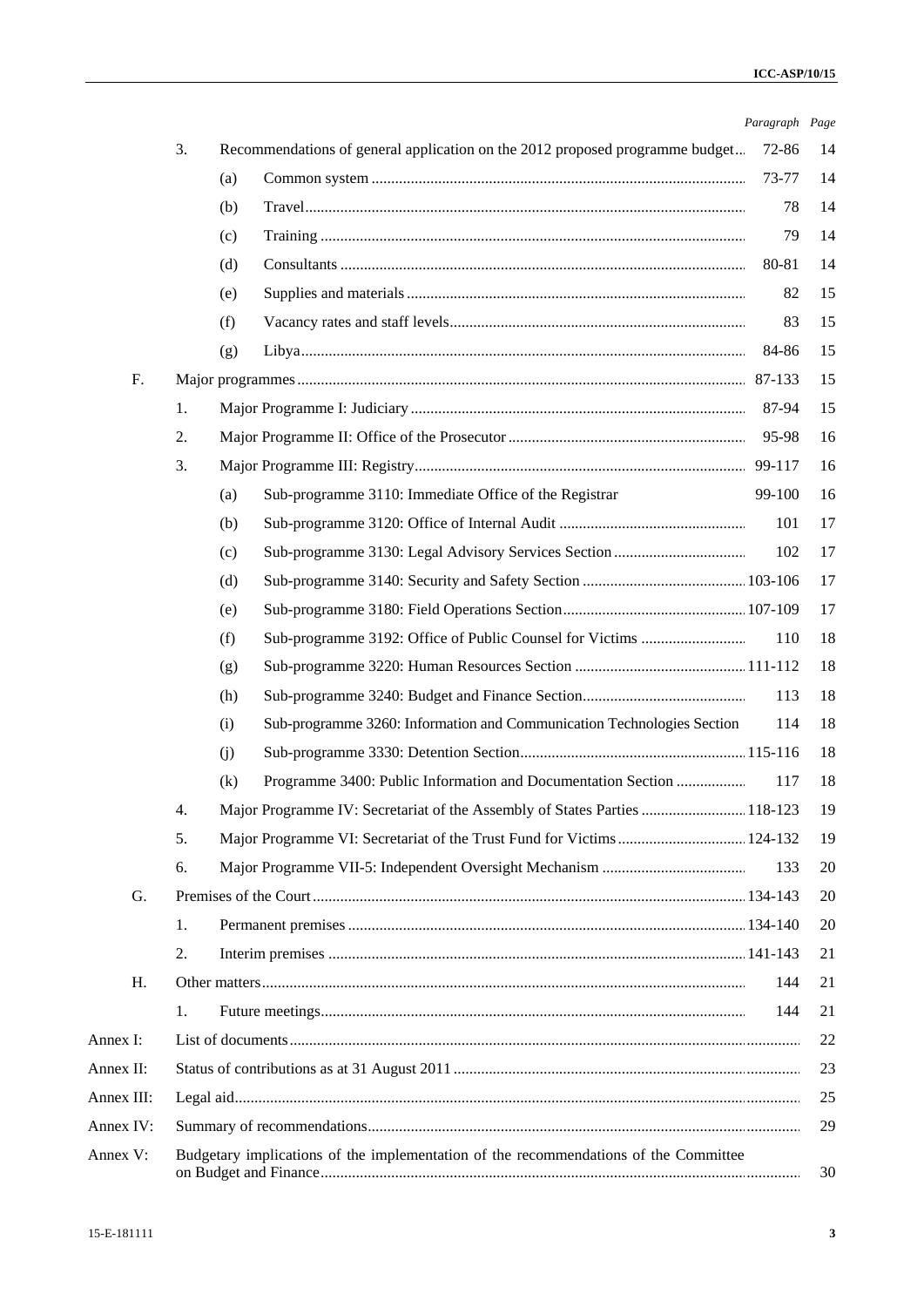## **I. Introduction**

1. There have been significant developments for the Court in 2011. On 26 February 2011, the United Nations Security Council referred a situation (Libya) to the International Criminal Court ("the Court"). $^1$  On 26 August 2011, the Court, for the first time, heard the closing arguments during the trial phase of a case,  $\frac{2}{3}$  and is expected to render a judgement late in 2011 or early in 2012.

2. However, cost drivers, some previously forecast or foreseen and others not, have placed heavy pressure on the Court's proposed programme budget, prompting the Court to notify of possible access to the Contingency Fund, at the same time as the Assembly of States Parties ("the Assembly") had instructed the Court to draw up budget options for 2012, which costed the full range of core Court activities that could be achieved within the same budget allocation as  $2011$ .

3. The Committee on Budget and Finance ("the Committee") noted a number of improvements in the 2012 proposed programme budget document but work remained to be done to improve the explanations and justifications for resources. The Committee conducted its examination of the 2012 proposed programme budget on the basis of the general principle of budgetary integrity: requested resources must be in the proposed programme budget and well justified.

Due to the budgetary and financial pressures on the Court, the Committee decided to include in this report a section on strategic considerations for managing cost drivers, including options or areas for consideration for costs reductions, as well as possible financing options. The Committee also added an overall summary of its recommendations in annex IV. It is the Committee's hope that these additions to the report will provide useful input for the Assembly's consideration of these issues.

### **A. Opening of the session and adoption of the agenda**

5. The seventeenth session of the Committee was convened in accordance with the decision of the Assembly taken at the  $5<sup>th</sup>$  meeting, on 10 December 2010, of its ninth session, from 6 to 10 December 2010, and the further decision of the Committee on its dates, taken on 15 April 2011. The session, comprising 18 meetings, was held from 22 to 31 August 2011. The President of the Court, Judge Sang-Hyun Song, delivered welcoming remarks at the opening of the session.

6. The Secretariat of the Assembly of States Parties ("the Secretariat") provided the substantive servicing for the Committee, and its Director, Mr. Renan Villacis, acted as Secretary of the Committee.

- 7. The following members attended the seventeenth session of the Committee:
	- 1. David Banyanka (Burundi)
	- 2. Carolina María Fernández Opazo (Mexico)
	- 3. Gilles Finkelstein (France)
	- 4. Fawzi A. Gharaibeh (Jordan)
	- 5. Masud Husain (Canada)
	- 6. Juhani Lemmik (Estonia)
	- 7. Rossette Nyirinkindi Katungye (Uganda)
	- 8. Gerd Saupe (Germany)
	- 9. Ugo Sessi (Italy)
	- 10. Elena Sopková (Slovakia)
	- 11. Masatoshi Sugiura (Japan)
	- 12. Santiago Wins (Uruguay)
- 8. At its  $3<sup>rd</sup>$  meeting, the Committee adopted the following agenda (CBF/17/1):
	- 1. Opening of the session
	- 2. Adoption of the agenda
	- 3. Participation of observers
	- 4. Organization of work

 $\frac{1}{1}$ 

Prosecutor v. Thomas Lubanga Dyilo, ICC-01/04-01/06.<br><sup>3</sup> Official Records of the Assembly of States Parties to the Rome Statute of the International Criminal Court, Ninth

*session, New York, 6 - 10 December 2010* (ICC-ASP/9/20), vol. I, part II, para. 31.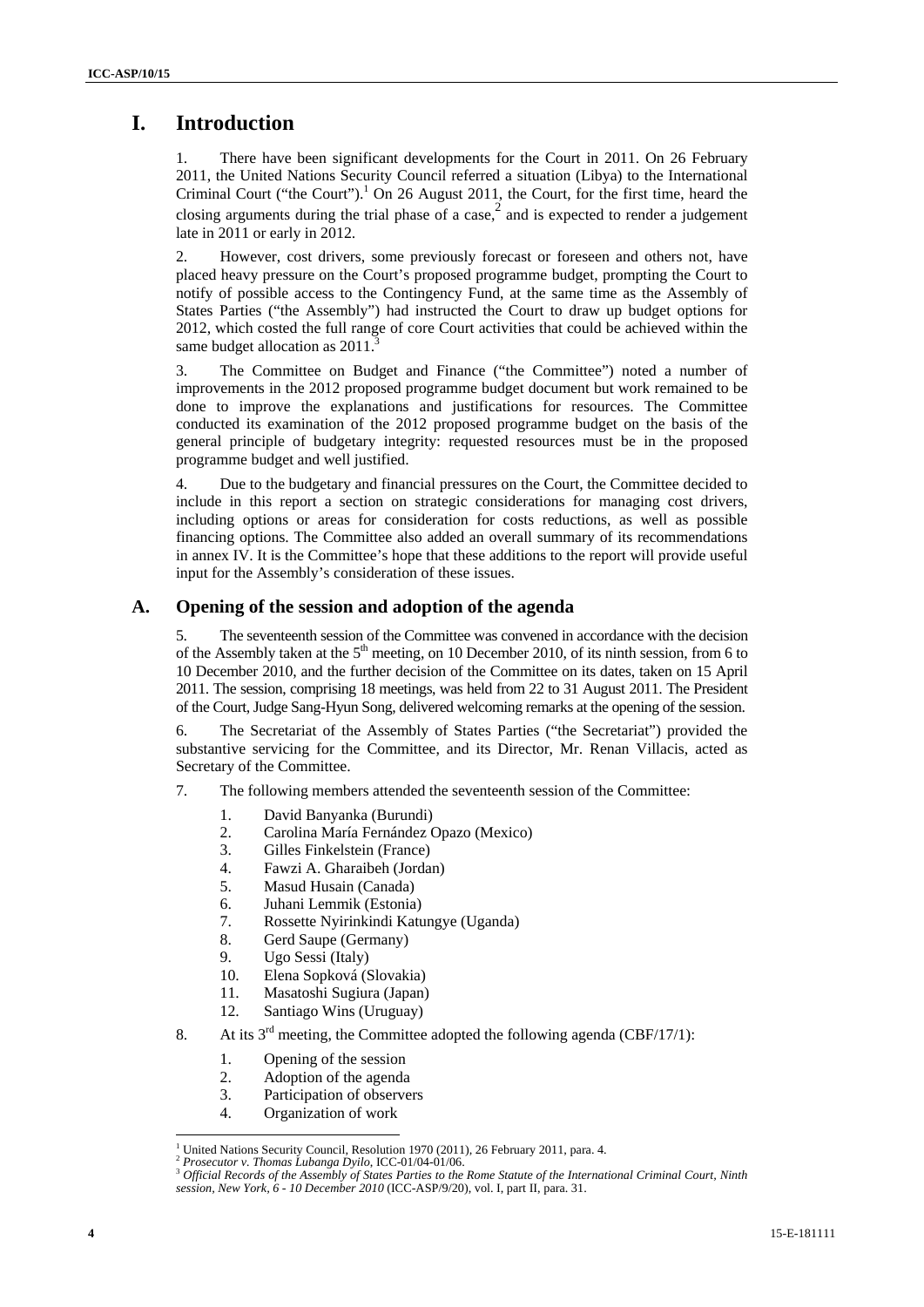- 5. States in arrears
- 6. Financial performance data of the 2011 approved budget
- 7. Contingency Fund
- 8. Consideration of the 2012 proposed programme budget
- 9. Administrative matters
- 10. Governance
- 11. Audit matters:
	- (a) Audit reports
		- (i) Financial statements of the International Criminal Court for the period 1 January to 31 December 2010;
		- (ii) Financial statements of the Trust Fund for Victims for the period 1 January to 31 December 2010; and
		- (iii) Report of the Office of Internal Audit.
	- (b) Report of the Audit Committee
- 12. Legal aid
- 13. Premises of the Court
- 14. Other matters

9. The following organs of the Court were invited to participate in the meetings of the Committee to introduce the reports: the Presidency, the Office of the Prosecutor and the Registry. Furthermore, representatives of The Hague Working Group of the Bureau of the Assembly, the Trust Fund for Victims and the Oversight Committee on permanent premises made presentations to the Committee.

### **B. Participation of observers**

10. The Committee decided to accept the request of the Coalition for the International Criminal Court to make a presentation to the Committee. The Committee expressed its appreciation for the presentation.

## **II. Consideration of issues on the agenda of the Committee at its seventeenth session**

#### **A. Strategic considerations: cost drivers**

11. The Court is facing substantial increase in expenditures that are a result both of forecast and foreseen requirements, as well as new situations. The potential increases for 2012 are far greater than the 2012 proposed programme budget of €117 million and could potentially reach  $\bigoplus$  30 million. Table 1 provides a clear breakdown of the other potential costs that the Court and the Assembly could face in 2012.

#### **Table 1: Potential additional expenditures in 2012**

| Description                                           | <b>Amount</b> in Euros                        |
|-------------------------------------------------------|-----------------------------------------------|
| 2012 proposed programme budget <sup>4</sup>           | 117,730,000                                   |
| African Union Liaison Office <sup>5</sup>             | 432,400                                       |
| Rent and maintenance of interim premises <sup>6</sup> | 3,112,500                                     |
| 2012 proposed budget: permanent premises $(2gy)^{7}$  | 1,000,000                                     |
| Contingency Fund replenishment <sup>8</sup>           | 6,296,000                                     |
| Total                                                 | €128,570,900                                  |
| Situation in Côte d'Ivoire                            | from $\bigoplus$ .5 to $\bigoplus$ .5 million |
| Cost of one full-time judge per month <sup>9</sup>    | from $E$ 8,000 to $E$ 9,500                   |

12. At the same time, the Assembly had requested the Court, in addition to the regular budget, to draw up budget options for the 2012 proposed programme budget, which costed

 4 ICC-ASP/10/10.

<sup>5</sup> ICC-ASP/10/10, annex IX.

<sup>6</sup> ICC-ASP/10/10 annex X.

<sup>7</sup> ICC-ASP/10/10/Add.1\*.

<sup>&</sup>lt;sup>8</sup> If the replenishment should ensure a level of  $\epsilon$ 7 million for 2012. See paras. 50-55 of this report.

This cost consists of  $\epsilon$ 15,000 as monthly salary and between  $\epsilon$ 3,000 and  $\epsilon$ 4,500 per month for related pension costs. Furthermore, a judge is entitled to relocation costs between  $\epsilon$ ,000 and  $\epsilon$ 14,000 depending on personal circumstances. Of the six new judges who will be elected during the tenth session of the Assembly, the Presidency anticipated that only one judge will be called to serve on a full-time basis immediately following the swearing-in on 11 March 2012. However, the emerging case-load in 2012 may require calling-up more judges in the course of 2012, the cost of which was not included in the proposed budget.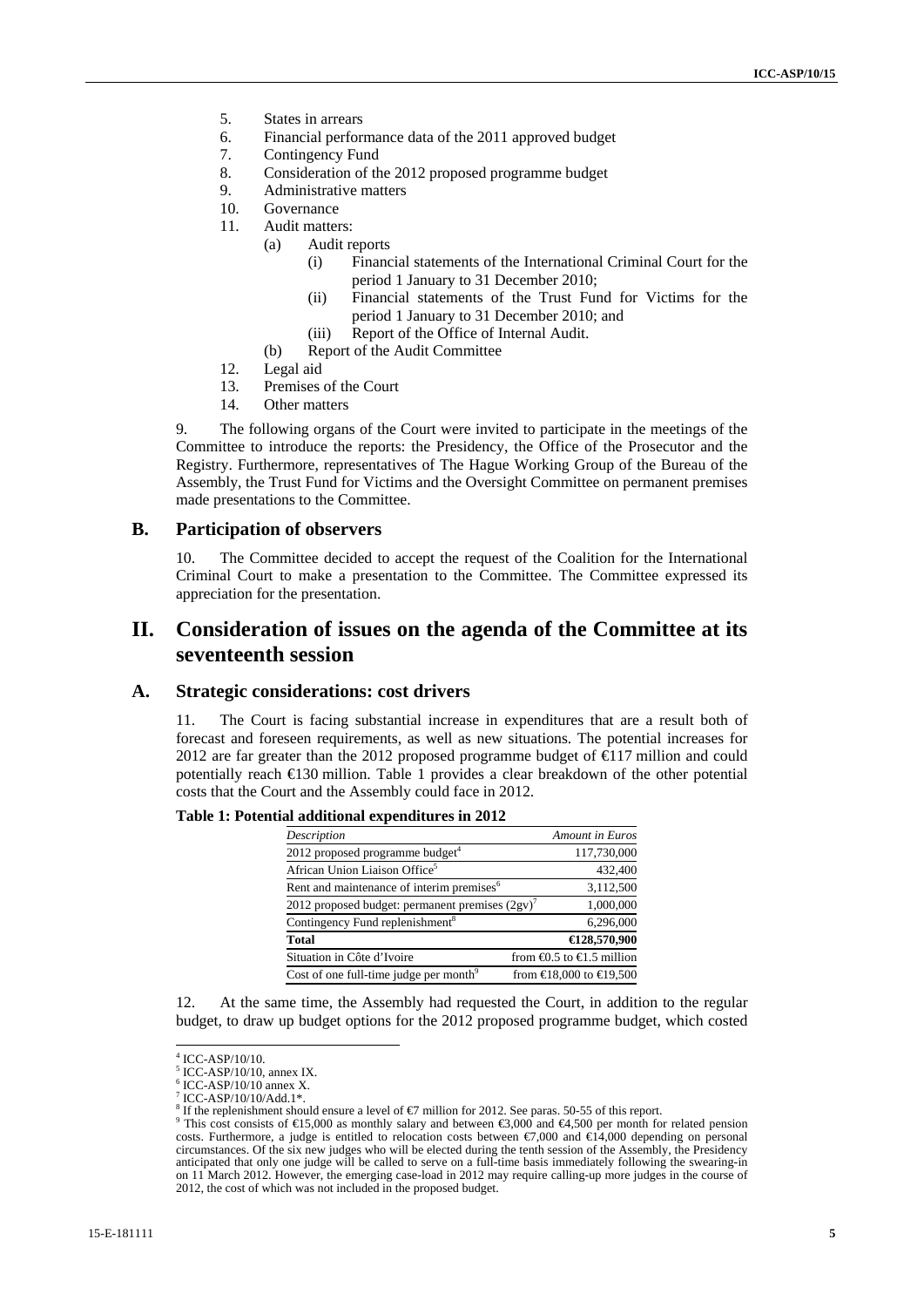the full range of core Court activities and other important activities that could be achieved within the same budget allocation as  $2011$ .<sup>10</sup> The Court did not provide those budget options or scenarios.

13. This situation has brought into sharp focus the need for the Assembly to provide strategic guidance to the Court on how to manage increasing costs from known drivers and new situations. It may be unrealistic for the Court itself to propose large reductions in its activities and potentially stop some programme activities that had previously been mandated by the Assembly.

14. For this reason, the Committee identified a number of significant cost drivers and other areas of Court activity where the Assembly could provide guidance as to the level of expected activity, relative prioritization, the possibility of reform, and alternative methods of service delivery and financing to help contain and control increases in the regular budget over the coming years. Simply put, the Court is reaching the point when the expectations on the type and level of activities and on the level of resources may be diverging.

#### **1. Legal aid**

15. Legal aid is one of the key cost drivers in the 2012 proposed programme budget and will likely remain so for the foreseeable future. The Committee has over the last few years raised the issues of the increasing costs for legal aid for both the defence and for victims. At this session, the Committee took an in-depth look at the actual amount of expenditure per trial. It observed that for the case of the *Prosecutor v. Lubanga*,  $\bigoplus$ .8 million had already been spent on legal aid for the accused and that this figure would likely exceed  $\bigoplus$  million. €1.3 million had been spent on legal aid for victims. In the case of the *Prosecutor v. Katanga and Ngudjolo Chui*, **€**3.5 million had been spent so far on legal aid for the defence and almost €1 million for legal aid for victims. Under the current system, these costs will continue to grow. **The Committee is of the view that a review of the legal aid system is now urgently warranted. Simply put, a decision will ultimately be required as to the sustainability of the financial costs of this legal aid system and whether there are alternatives or changes that can help contain costs while still ensuring a fair trial for the accused and adequate representation and participation of victims. The Committee has provided annex III to this report with further details and some possibilities for potential changes.**

#### **2. New situations including Security Council referrals**

16. The Libya and potential Côte d'Ivoire situations have brought into focus the impact of new cases on the Court's 2012 proposed programme budget. A single new case can potentially trigger a requirement for  $\bigcirc$  million more in a single year. The resources required will also shift and impact different areas of the Court as a case progress. While the main impact will be on the Office of the Prosecutor, and to a lesser extent the Registry, at the investigation phase, as a case moves to pre-trial and into the trial phase, there will be increased costs in the Judiciary and the Registry.

17. On the one hand, the Court will have to make greater efforts at identifying resources that can be shifted to cover new cases, particularly as activity in existing cases decreases over time. This has been part of the reasoning in requesting the skeleton of the Court and a rejustification of senior positions.<sup>11</sup>

18. On the other hand, absorption of new activity within existing resources, even with re-engineering, can only go so far. **At some point the Assembly will also have to consider how much additional activity it can support through assessed contributions in the regular budget.** This will be particularly important to help set the fiscal context for the new Prosecutor. The Committee has already recommended in this report the idea of tying the availability of some requested funds for Libya to the assessment of the Prosecutor of events on the ground (a form of "step" or "trigger" approach). This may provide a model to help deal with uncertainties in future cases.

19. **Furthermore, greater consideration is required on how the Court will complete its activities in a situation country and what will be required to leave.** Exit strategies will help provide information to the Assembly on how existing resources can be redeployed, as

<sup>&</sup>lt;sup>10</sup> Official Records ... Ninth session ... 2010 (ICC-ASP/9/20), vol. I, part II, para. 31.

<sup>&</sup>lt;sup>10</sup> Official Records … Ninth session … 2010 (ICC-ASP/9/20), vol. I, part II, para. 31.<br><sup>11</sup> Official Records … Ninth session … 2010 (ICC-ASP/9/20), vol. II, part B.2, para. 82, and report of the Committee on Budget and Finance on the work of its sixteenth session (ICC-ASP/10/5), para. 71.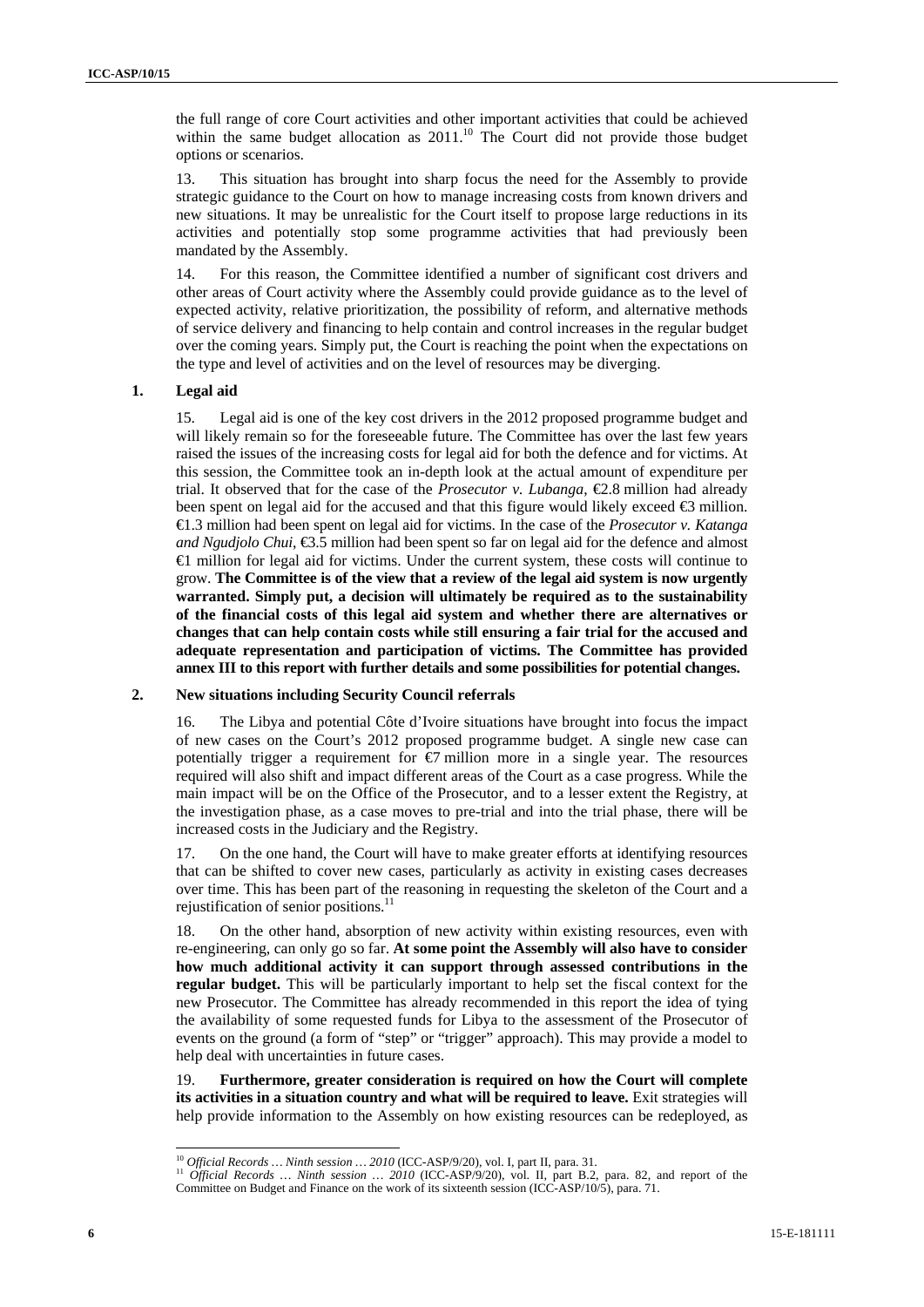well as providing guidance on how a situation country can be assisted to carry on national proceedings when the Court will have finished its activities in a given situation.

With respect to cases referred by the United Nations Security Council, as a matter of principle it is unclear why the Assembly should alone bear the full costs. **The Committee suggested that this issue could be looked at by the Bureau or one of the working groups to consider options for addressing the issue with the United Nations for future referrals.** 

#### **3. Reparations**

21. The Court is rapidly moving to, potentially, the first reparations proceedings, which will constitute an innovation in international criminal law. Depending on the type of process, the costs of a reparations proceeding could be significant. During its session, the Committee was informed that there was still no overall strategy for reparations in the Court. **The Committee was of the view that this is an area where strategic guidance from the Assembly would be important**. What should the proportion be between the costs of the reparations process in relation to the amount of voluntary funds and seized assets? In the context of significant costs for legal aid, are there alternatives to costly proceedings in order to maximize assistance or reparations to victims? Are there alternative mechanisms for delivering the same results, either through the Trust Fund for Victims or through a national process with assistance from the Court? Is there any area where States could provide voluntary funds to offset some of the costs?

#### **4. Budgetary process**

22. The Committee noted several improvements in the presentation of the 2012 proposed programme budget. However, there was also an unprecedented amount of potential expenses that were not contained in the 2012 proposed programme budget but were included as annexes pending decisions by the Assembly or, in the case of permanent premises, because the submission was not ready prior to the submission of the 2012 proposed programme budget. The Committee has been encouraging the Court to identify known or knowable significant multi-year cost drivers including capital replacement, premises and staff costs and to present them clearly to the Assembly to ensure that there were no surprises when a clearly identifiable expense comes due. In order to be able to forecast better cost increases for the future years, the **Committee recommended that the Court produce a medium term (i.e. at least up to 2015) expenditure forecast as an annex to the 2012 proposed programme budget and for each annual budget thereafter. The Committee also encouraged the Assembly to consider mechanisms to address such costs.** 

23. **Furthermore, the Committee also recommended the Court to reconsider its process for establishing the proposed programme budget and report to the Committee on this matter at its eighteenth session. The Court would need to ensure that the fiscal context is well understood by all programmes and sub-programmes and that a real prioritization process is established.** 

#### **5. Outreach**

24. Outreach is an important area to help build and maintain support for the Court internationally and to ensure broad diffusion of information on the investigation and trials within the Court. However, outreach is fragmented across the Court with different organs and programmes pursuing different forms of outreach. While some fragmentation may be necessary, **at some point the Court will require guidance as to the level and type of outreach that is appropriate within the regular budget for this stage of the Court's development.** Can outreach to affected communities be consolidated in a general victims unit? Should the Court rely on other media sources to publicize information on trials and focus more on other activities?

#### **6. Alternative financing and service delivery**

25. When considering the proposed programme budget, the main focus is on reviewing the resource request against anticipated activities and past use. However, **the Assembly may wish to consider whether alternative mechanisms both for financing and for delivering certain services may also be an avenue to accommodate increased desirable activity.** For example, in this report, **the Committee recommended that the Secretariat for the Trust Fund for Victims undertake a review of the possibility of using some percentage of voluntary contributions to cover costs for the delivery of programmes**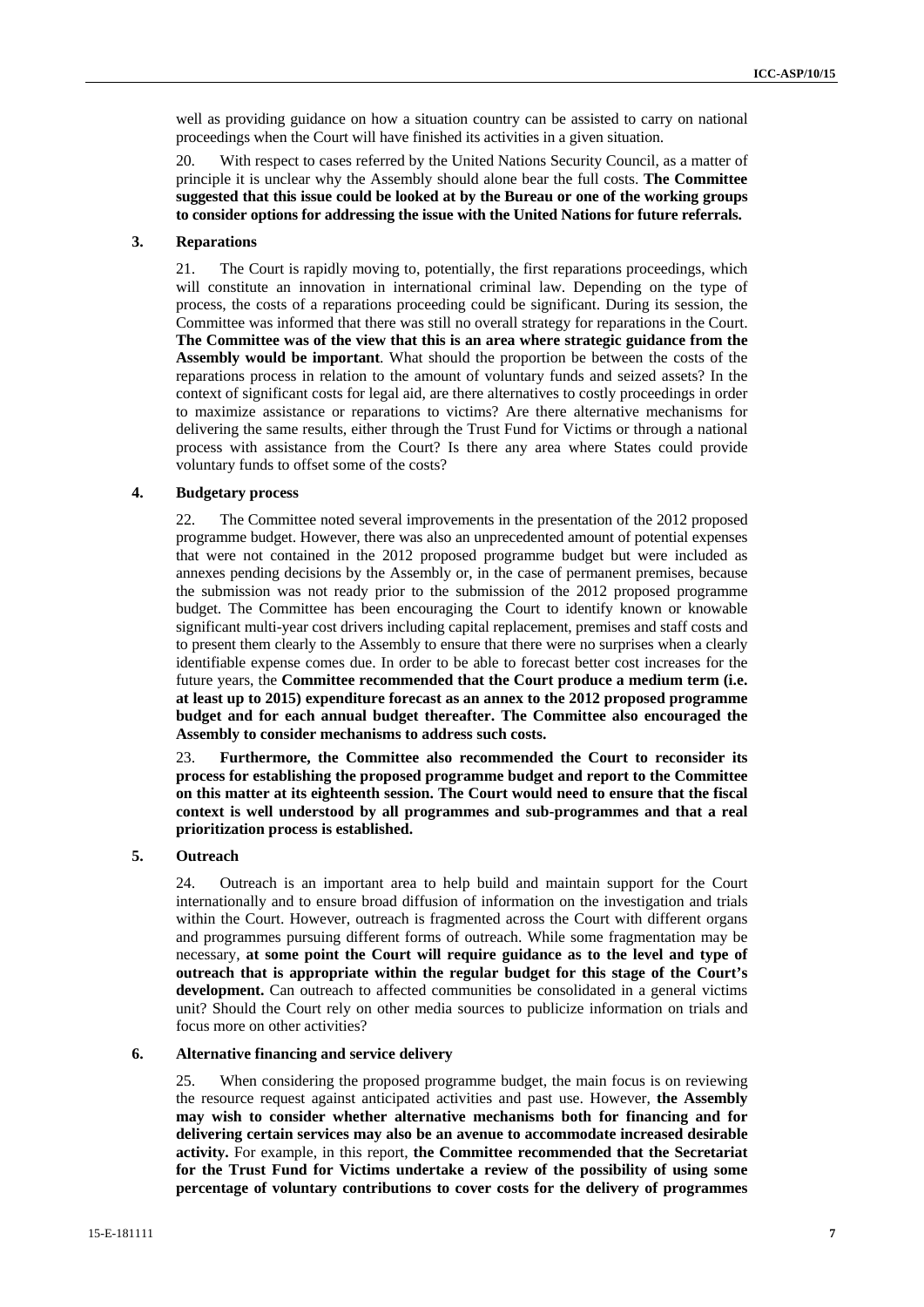**and projects in the field.** There may well be other areas of current Court activity that could benefit from a mixed financing system of assessed and voluntary contributions, such as outreach and public information.

26. The Committee also noted that the Court often conducts its activities in the field within a broader context of the United Nations and other partners who are working on assisting countries to reinforce rule of law institutions and deal with transitional justice issues. Can the Court and the Trust fund for Victims find better ways to situate themselves within these broader efforts and increase synergies with these other actors? Can the Court make better use of international rosters such as Justice Rapid Response, as well as the United Nations and other efforts to promote civilian capacity which could also attract voluntary contributions from States?

### **B. Review of financial issues**

#### **1. Status of contributions**

27. The Committee reviewed the status of contributions as at 31 August 2011 (annex II). The Committee noted that a total €80,406,216 had been received for the 2011 financial period, that was 77.6 per cent of the assessed 2011 contributions, and that  $\text{\textsterling}3,793,476$  was outstanding from current and previous financial periods. Although this rate was slightly better than at the same point in  $2010$ ,<sup>12</sup> the Committee expressed concern over the level of the arrears and the fact that only 61 States were fully paid up for all their outstanding contributions at this point in the fiscal year. The Committee noted that the Court could risk facing a problem of cash flow, and therefore **encouraged all States Parties to make their best efforts to ensure that the Court had sufficient funds throughout the year, in accordance with regulation 5.6 of the Financial Regulations and Rules.** 

#### **2. States in arrears**

28. According to article 112, paragraph 8, of the Rome Statute: "A State Party which is in arrears in the payment of its financial contributions towards the costs of the Court shall have no vote in the Assembly and in the Bureau if the amount of its arrears equals or exceeds the amount of the contributions due from it for the preceding two full years." The Committee noted that on 1 February and 13 May 2011 the Secretariat had communicated with States in arrears, informing them of their outstanding contributions and advising them of the minimum payment required to avoid the application of article 112, paragraph 8. The Committee was informed that as at 31 August 2011, 10 States Parties remained in arrears and were ineligible to vote. These States had not responded.

### 29. **The Committee requested the Secretariat to again advise States in arrears of the minimum payment required before the tenth session of the Assembly.**

### **3. Surpluses**

30. In accordance with regulation 4.6 of the Financial Regulations and Rules, the estimated cash surplus to be returned to States Parties on 1 January 2012 would amount to €1,589,942. It would comprise the provisional cash surplus for 2010 and assessed contributions in respect of prior periods that were received from States Parties in 2011.

### **C. Audit matters**

- **1. Audit reports**
- **(a) Financial statements of the Court for the period 1 January to 31 December 2010**
- **(b) Financial statements of the Trust Fund for Victims for the period 1 January to 31 December 2010**

31. Introducing his reports on the financial statements of the Court<sup>13</sup> and of the Trust Fund for Victims, $14$  the External Auditor informed the Committee that the statements were

 $\overline{a}$ <sup>12</sup> A total  $\epsilon$ 71,183,574 had been received for the 2010 financial period, that is 68.7 per cent of the assessed 2010 contributions, and that €32,987,169 was outstanding from current and previous financial periods. Only 45 States were fully paid up for all their outstanding contributions at this point in that fiscal year. <sup>13</sup> ICC-ASP/10/12.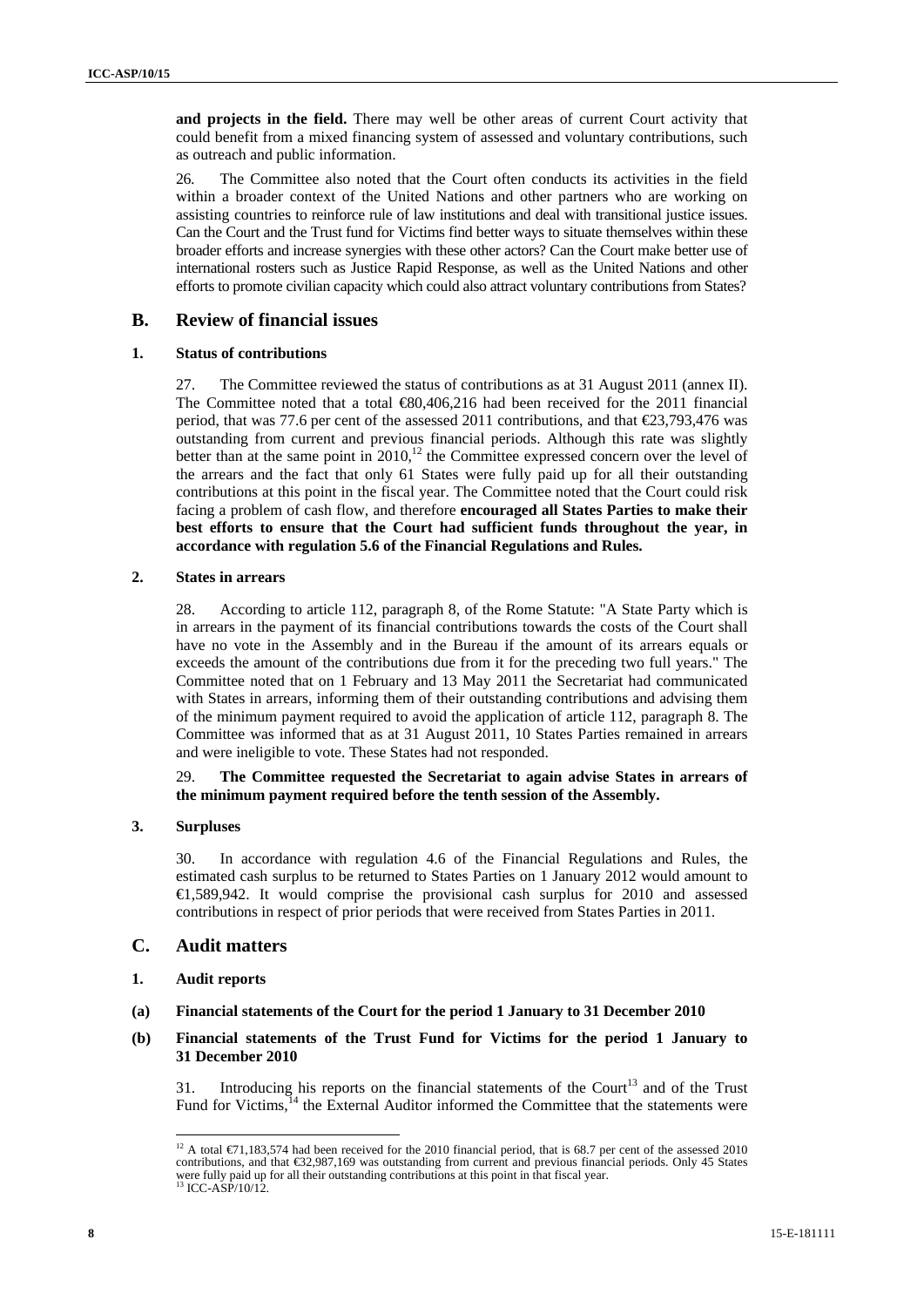free of material misstatement and presented fairly the financial position of the Court and of the Trust Fund and that he was able to offer an unqualified audit opinion. The Committee noted that total expenditure in 2010 amounted to  $\bigoplus$ 04,499,000 compared to the approved budget of €103,623,300. This amount included an expenditure of €412,000 on the basis of a notification to access the Contingency Fund and €1,468,500 for the Review Conference. The Committee noted that interest income in the amount of €343,042 represented interest accrued on the Court's bank accounts for the General Fund, the Working Capital Fund and the Contingency Fund.

32. The Committee welcomed the presentation by the External Auditor and **endorsed the recommendations as a whole and urged the Court to accelerate implementation thereof.**

33. The Committee noted that since 2007, a total of €270,941 had been paid to former staff members,<sup>15</sup> and an additional  $\epsilon$ 34,947<sup>16</sup> in administrative costs to the International Labour Organization Administrative Tribunal (ILOAT).<sup>17</sup> Furthermore  $\epsilon$ 30,690 had been provided for in the 2010 budget for five cases pending before ILOAT.<sup>18</sup> The Committee expressed its concern that such cases may demonstrate weaknesses in management practices of the Court. **The Committee recommended that the Court ensure that it has policies in place to reinforce managerial accountability and reduce the risk of increased liabilities resulting from staff grievances. The Committee requested the Court to report on the matter at its eighteenth session.** 

34. **With respect to the Trust Fund for Victims, the Committee endorsed the External Auditor's recommendations as a whole.** 

#### *Appointment of the External Auditor*

35. At its ninth session, the Assembly requested the Court to undertake a bidding exercise to select a new External Auditor for the quadriennium 2011-2015. A technical evaluation panel was duly established by the Court.19 The Committee was informed that proposals from six bidders had been received, and that the technical evaluation by the panel should be finalized by the end of September 2011. The report of the technical evaluation panel would be considered by the Audit Committee. Subsequently, the Audit Committee would submit its report to the Committee, which, following an informal consultation process would provide its comments to the Assembly, for decision at its tenth session in December 2011.

#### **(c) Report of the Office of Internal Audit**

36. Pursuant to rule 110.1 of the Financial Regulations and Rules, the Office of Internal Audit submitted its annual activity<sup>20</sup> report to the Committee, outlining the activities of the Office of Internal Audit in the second half of 2010 and the first half of 2011, as well as its report on the status of audit recommendations.<sup>21</sup>

37. The Committee considered the two reports. It discussed the specific findings and recommendations with the Director of the Office of Internal Audit and Court officials. The Committee noted that the Director had indicated that the Court lacked a standard operating procedure for personnel security clearance in relation to the recruitment of staff and, in this regard, requested the Court to implement a full pre-employment security clearance procedure.

38. **The Committee expressed its concern at the level of follow-up to the recommendations of both the External and Internal Auditors and requested the Court to implement them as a priority.** 

#### **(d) Report of the Audit Committee**

39. The Committee took note of the first report of the Audit Committee.<sup>22</sup>

 $\overline{a}$ 

<sup>14</sup> ICC-ASP/10/13. 15 *Official Records … Seventh session* … *2006* (ICC-ASP/7/20), vol. II, part C; and *Official Records … Eighth*  session ... 2007 (ICC-ASP/8/20), vol. II, part C.<br><sup>16</sup> Official Records ... Eighth session ... 2007 (ICC-ASP/8/20), vol. II, part C.<br><sup>17</sup> Three complaints were filed in 2006, one in 2007 and five in 2010.<br><sup>18</sup> Financial s

A microcomplants were method 1 January to 31 December 2010, (ICC-ASP/10/12).<br>
<sup>19</sup> The Panel statements for the period 1 January to 31 December 2010, (ICC-ASP/10/12).<br>
<sup>19</sup> The Panel would be composed of a member of the A Budget and Finance Section in the Registry.<br><sup>20</sup> CBF/17/6.

 $^{21}_{22}$  CBF/17/7.<br> $^{22}$  CBF/17/11.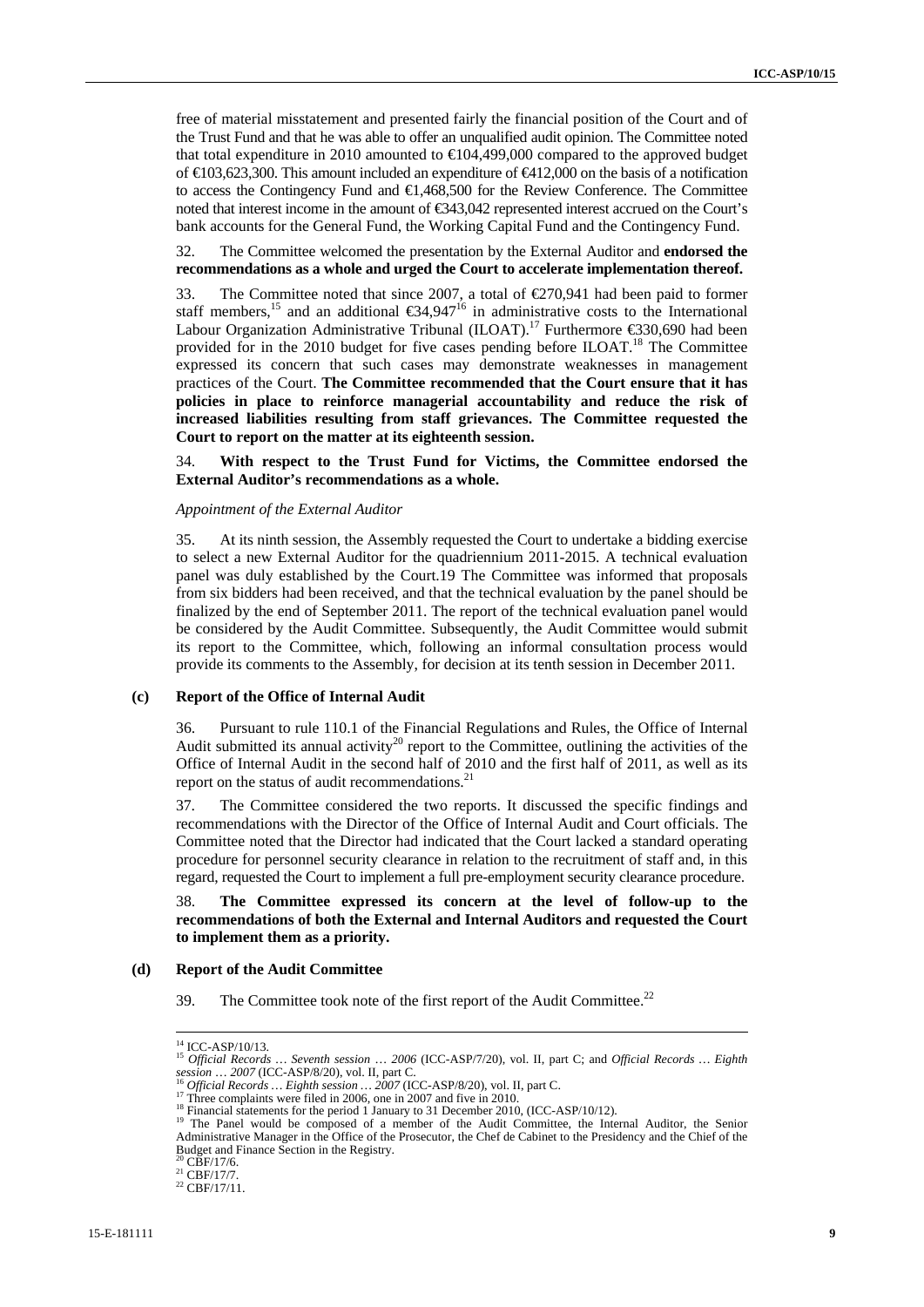### **D. Administrative matters**

#### **1. Procurement**

40. The Committee considered the report of the Court on procurement<sup>23</sup> and noted with concern that the Court had not implemented its previous recommendation from the fourteenth session, $24$  accepted by the Assembly, that the Court implement on an urgent basis the personal declaration of assets for all staff in the Procurement Unit and in the Permanent Premises Project. **The Committee strongly recommended that the Court implement the personal declaration of assets for all staff in the Procurement Unit and in the Permanent Premises Project as a matter of priority, especially in light of the ongoing Permanent Premises Project.** 

41. As noted in paragraph 40 above, **the Committee further recommended that the Court develop an anti-fraud policy, including whistle-blowing provisions, as a matter of priority, with a particular focus on procurement.** 

### **2. Health scheme subsidy**

42. The Committee considered the proposal of the Court for a retiree health insurance subsidy scheme<sup>25</sup> and noted that the proposal had not contained sufficient information, especially in respect of the practice of other international organizations that had introduced the 50 per cent subsidy scheme. **The Committee reiterated its request that the Court revise its proposal and provide additional information, in particular on the organizations using the 50 per cent subsidy scheme, at its eighteenth session.** 

#### **3. Rejustification of senior positions**

43. The Committee considered the report on the justification for senior positions<sup>26</sup> and noted that the Court had not taken the opportunity to conduct a thorough study of the current and future needs of the Court and how its structure could be modified in order to adequately discharge its mandate.

44. The justifications given by the Court did not provide an in-depth analysis of the core purpose and/or added value of each position at the present time and how the need for each position has changed since their establishment as the Committee had envisaged when requesting the rejustification of post in its fourteenth session. For example, in some cases the justifications provided for the positions could equally be used for lower-level positions.

45. The Committee also expressed general concern that the report did not provide evidence of re-thinking of organizational structures. For example, the Committee was concerned with the organizational structure of the Registry, where there appeared to be a proliferation of senior positions that reported directly to the Registrar (10).

46. **The Committee recommended that the Court undertake a thorough evaluation/review of its organizational structure with a view to streamline functions, processes and corresponding structures, reduce span of control where necessary, identify responsibilities that could be delegated and rationalize lines of reporting.** 

47. Furthermore, **the Committee recommended that the Court present a report on the complete structure of the Court, and not at the position level, for its eighteenth session, with a view to identifying clear managerial and reporting lines, as well as any needs, current or future, to modify the Court's structure and post requirements***.* 

#### **4. Efficiency measures**

48. The Committee welcomed the status report of the Court on its progress regarding efficiency measures<sup>27</sup> and observed that the Court had made considerable progress in its efforts to find and quantify possible efficiency savings. **The Committee recommended** 

<sup>&</sup>lt;sup>23</sup> CBF/17/3.

<sup>&</sup>lt;sup>24</sup> *Official Records … Ninth session … 2010* (ICC-ASP/9/20), vol. II, part B, para. 44. <sup>25</sup> CBF/17/4. <sup>26</sup> CBF/17/5. <sup>27</sup> CBF/17/5.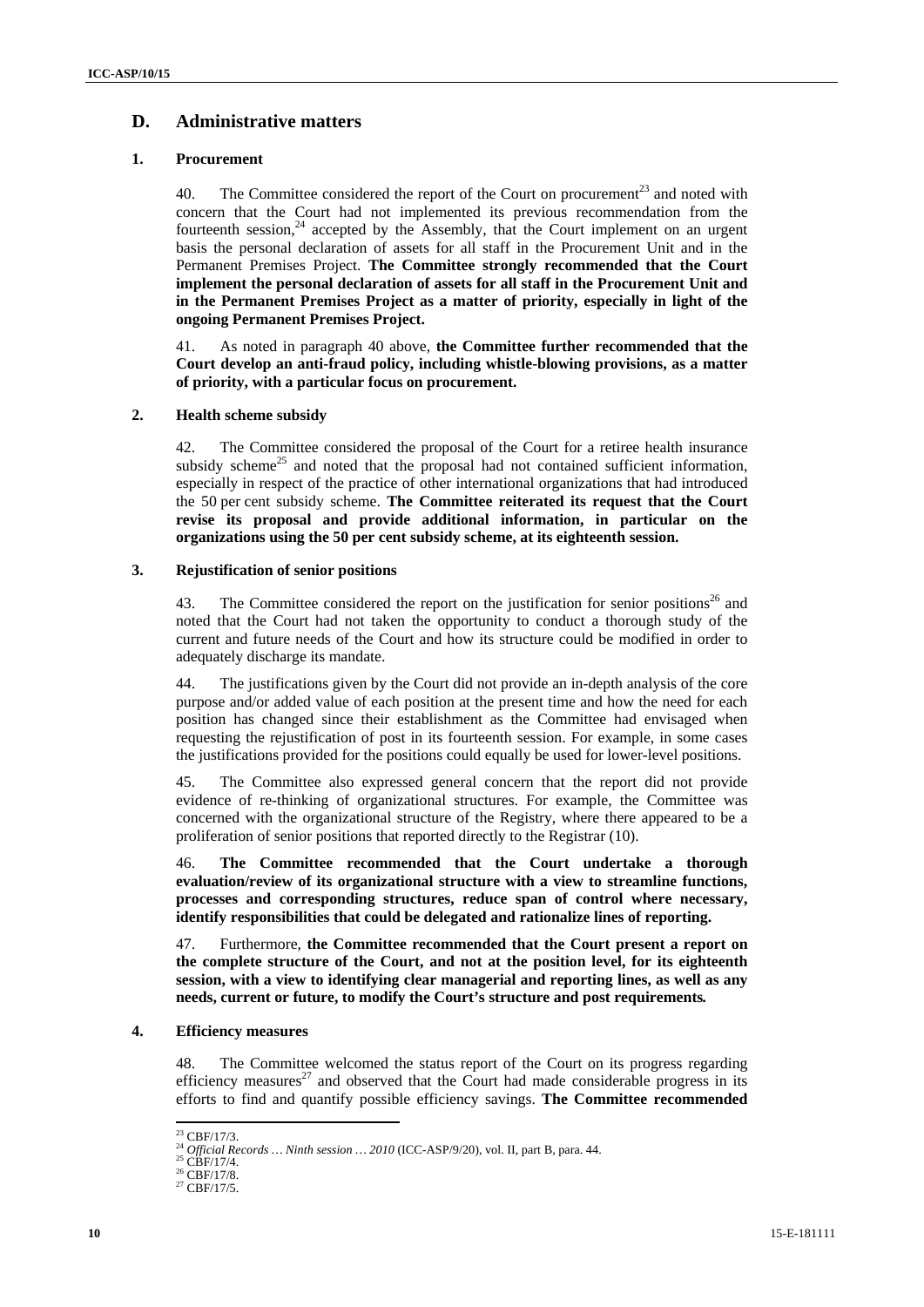**that the Court continue in its efforts and present a status report on its progress regarding efficiency measures at its eighteenth session.** 

#### **E. Budgetary matters**

#### **1. Financial performance data of the 2011 approved budget as at 30 June 2011**

49. The Committee had before it the report of the Court on the budget performance as at 30 June  $2011<sup>28</sup>$  It noted that the implementation rate for  $2011$  as at 30 June was 53.8 per cent, representing an expenditure of €55,731,000 and was thus slightly higher than in 2010. The projected implementation rate to 31 December 2011 was 99.8 per cent based on a projected expenditure of €103,404,000.

### **(a) Contingency Fund**<sup>29</sup>

50. The opening balance of the Contingency Fund in 2011 was €8,757,000.

51. The Court reported that it had made notifications<sup>30</sup> to the Committee that it would need to access the Contingency Fund in order to cover the cost of transferring detained witnesses from the Democratic Republic of the Congo (DRC) to The Netherlands; legal aid costs; the cost of the new situation in Libya; the cost of the Kenya situation; and costs arising from trial activities during the second half of the year. The total notional cost of these unforeseen activities was €8,416,200.

52. Given a forecast budget implementation rate of 99.8 per cent for the regular budget, and a forecast implementation rate of 95.7 per cent for the Contingency Fund notifications, the Court estimated that its actual access to the Contingency Fund would be approximately €8,053,000 in 2011. Such expenditure would bring the Contingency Fund below the €7 million replenishment threshold.

53. The Committee recalled its advice to the Court "to exercise utmost caution and restraint when preparing its supplementary budgets for accessing the Contingency Fund,"31 especially concerning the inclusion of costs for equipment and funds for training in the Contingency Fund notifications. The Committee reiterated that the Contingency Fund was an important tool for the Court but that it should not be used in a way that would undermine budgetary integrity. **The Committee recommended that the Court set out clear criteria and prioritization for what may and what may not be included in the Contingency Fund notifications and requested the Court to prepare a report on this issue for its eighteenth session.** 

54. The Committee also recalled that it had requested that the Court indicate in its notifications the resources that would be of a temporary or one time nature and those that would likely be required over a longer period of time. This was particularly important for general temporary assistance (GTA) resources. **The Committee recommended that the Court improve how it identifies and reports on the use of additional GTA resources in each major programme in order to provide a clearer understanding and tracking of these resources.** 

55. With respect to replenishment of the Contingency Fund, on the basis of forecast expenditure, the Contingency Fund would be at  $\epsilon$  (704,000. However, it was unclear at the time of this session that the rate of expenditure would materialize. **The Committee recommended that the Court review its proposed activities notified under the** 

 $28$  ICC-ASP/10/11.

<sup>&</sup>lt;sup>29</sup> In 2010, there was a charge of  $6412,000$  against the Contingency Fund. This was due to additional expenditures that the Court could not absorb in its regular budget.

 $30$  In 2011, the Court provided supplementary budget notifications to the Committee in the following instances:

<sup>(</sup>a) By letter dated 28 February 2011, the Registrar submitted a notification for the sum of €229,295 in respect of transferring detained witnesses from the Democratic Republic of the Congo (DRC) to the Netherlands; (b) By letter dated 1 March 2011, the Registrar submitted a notification for the sum of €400,263 to cover costs

of legal aid; (c) By letter dated 4 May 2011, the Registrar submitted a notification for the sum of €4,072,600 to cover costs

of new situation in Libya; (d) By letter dated 8 June 2011, the Registrar submitted a notification for the sum of  $\epsilon$ ,616,000 to cover costs of the Kenya situation; and

<sup>(</sup>e) By letter dated 15 June 2011, the Registrar submitted a notification for the sum of €1,098,000 to cover costs

of trial activities during the second half of the year. 31 *Official Records … Ninth session … 2010* (ICC-ASP/9/20), vol. II, part B.2, para. 41.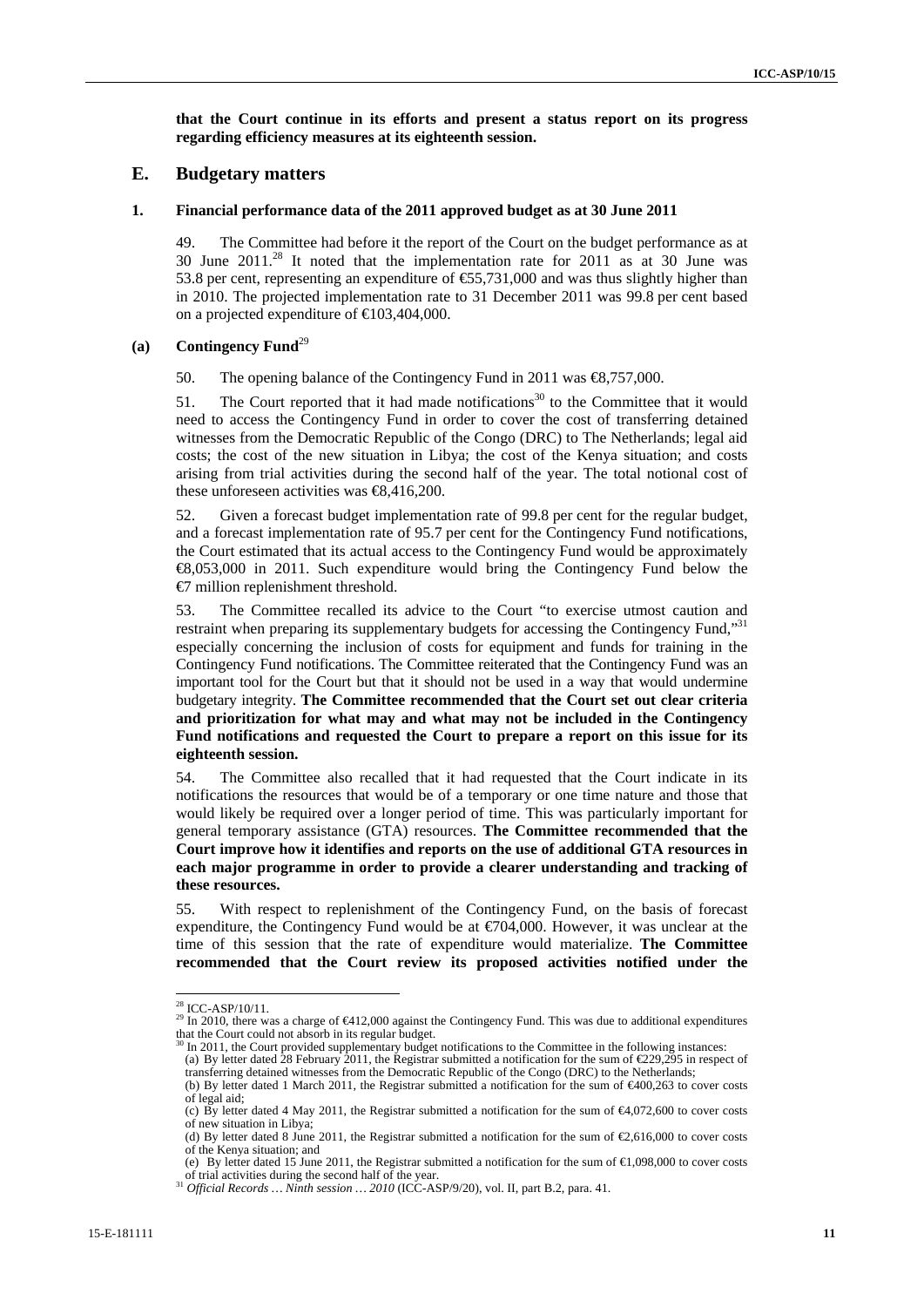**Contingency Fund to determine whether all resources were still required. The Committee also requested the Court to provide**<sup>32</sup> **an updated forecast to the Assembly that would include actual expenditure of both the regular budget and the Contingency Fund notifications up to the end of November 2011.** On the basis of this report, the Assembly would be in a position to determine with reasonable accuracy the forecasted expenditure from the Contingency Fund and hence the amount required to replenish the Contingency Fund to the required minimum of  $\epsilon$  million.

#### **(b) Working Capital Fund**

56. The Committee took note that the Court had maintained the level of the Working Capital Fund at its 2007 level of  $\epsilon q$ .4 million for the 2012 proposed programme budget. **Given the positive cash position of the Court, the Committee recommended that the Assembly maintain the Working Capital Fund at its present level.**

#### **2. Consideration of the 2012 proposed programme budget**

#### **(a) Assumptions and activities for 2012**

57. The Prosecutor informed the Committee that he would conduct seven investigations in six situations countries, would maintain the current case-load of nine residual investigations and would continue monitoring at least eight other potential situations.<sup>33</sup>

58. The Court informed the Committee that it expected to conduct up to three trials and up to three pre-trials.

59. Furthermore, the Court informed the Committee that the 2012 proposed programme budget was based on the assumption that, while a number of cases would proceed simultaneously, trial hearings would be scheduled consecutively, obviating the need for a second team of courtroom staff.

60. The Committee was further informed that, depending on the outcome of the trial, the Court's first reparations phase in the Lubanga case might be conducted in the first quarter of 2012. The *Katanga/Ngudjolo Chui* case would require an extension of the term of two judges for five months while the *Bemba* case would require an extension of one judge for 9.5 months.

#### **(b) Presentation and macro analysis**

61. The Court informed the Committee that it had proposed a budget of  $\text{\textsterling}17.73$  million for 2012, representing an increase of  $\in$  4,125,100, or 13.6 per cent, over the approved budget level for 2011. The Court identified the major causes of the increase as the new situation in Libya, amounting to an additional  $\epsilon/7.2$  million, and a substantive increase in legal aid amounting to €4.9 million. Other cost drivers included increases resulting from the common system costs and certain capital expenditures.

62. As noted above, a number of other potential costs were not included in the budget such as the interim premises rent, Contingency Fund replenishment and funds for 2gv costs of the permanent premises as illustrated in Table 1 above.<sup>34</sup> Depending on the size of Contingency Fund replenishment, the total 2012 proposed programme budget could potentially reach  $\epsilon$ 128 million. This figure does not include costs for any potential new situations such as Côte d'Ivoire or any requirement to call more of the six judges to be elected in December 2011 to full-time service. These costs could potentially increase the 2012 proposed programme budget to  $\in$  30 million.

63. **The Committee recommended the Court to include in the annual proposed programme budget a table with a full budgetary impact for the following year that would comprise the potential additional expenses contained in the annexes to the proposed programme budget, as well as other expenses, which States Parties may be assessed for, such as contributions to the permanent premises project, replenishment of the Contingency Fund, calling judges into full-time service and any other proposal, which is subject to the approval of the Assembly.** 

 $33$  Through the Committee pursuant to Regulation 6.7 and 6.8 of the Financial Regulations and Rules. 33 The Committee was informed that  $\epsilon$ 3.12 million had been spent on preliminary examinations since 2003.

 $32$  Through the Committee pursuant to Regulation 6.7 and 6.8 of the Financial Regulations and Rules.

In 2010,  $\bigoplus 34$  had been spent.<br><sup>34</sup> See section G.1 of this report, paras. 134-140.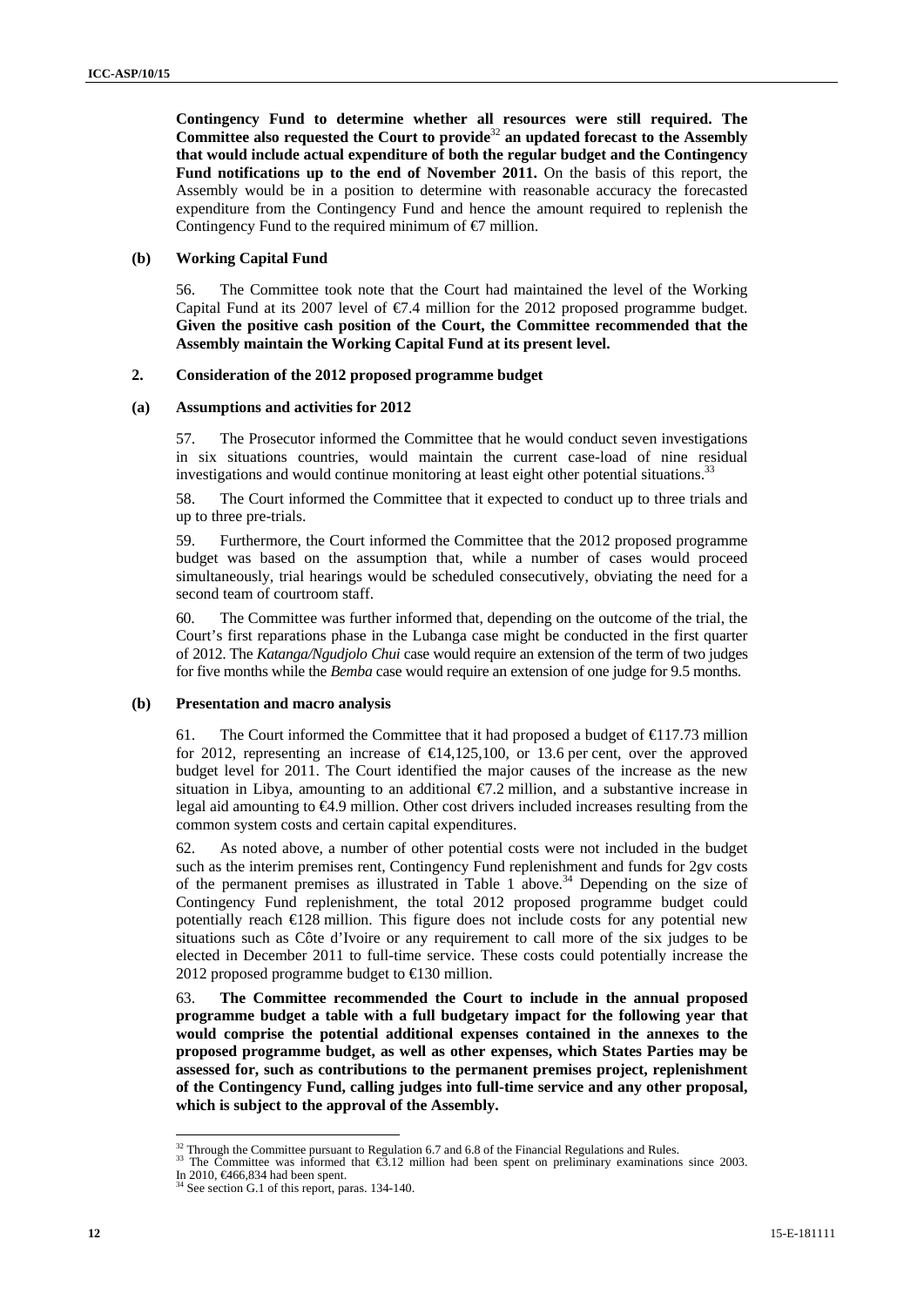64. **The Committee also recommended that the reports of the Oversight Committee on permanent premises to the Assembly contain a table, which reflects the total costs invested in the project since the beginning of the project, including those contained in the regular budget so that the total cost of the permanent premises project is available.** 

65. **The Committee stressed that all organs of the Court must provide detailed justification for any request for resources and emphasized the need for improvement in the presentation of their budgets, particularly the justifications of the requests for resources as this would impact on the ability of the Committee to make recommendations.** 

66. The Committee noted several examples of insufficient justification for the requested resources, especially in respect of travel, general contractual services, consultants and training.<sup>35</sup> The Committee also noted several examples of good justification for the requests.<sup>36</sup>

67. The Committee welcomed the improvement in the presentation of the performance indicators by the Court. However, **it recommended further improvement in the performance indicators provided by Chambers in Major Programme I, especially in respect of judicial performance and looked forward to receiving reviewed performance indicators as had been requested by the Committee at its sixteenth session.**<sup>37</sup>

#### **(c) Supplementary budgets**

68. The Court informed the Committee that a decision of the Pre-Trial Chamber on the authorization of an investigation in Côte d'Ivoire was pending; should the decision be positive, warrants of arrests could be requested by the Prosecutor before the end of the year. If an investigation were to be authorized, a request for further funds for 2012 could be necessary. **The Committee recalled that under rule 103.4 of the Financial Regulations and Rules, should such a judicial decision triggering a request for additional funds be handed down before the tenth session of the Assembly, the funding request should take the form of a supplementary budget proposal instead of resorting to the Contingency Fund.** 

#### *Medium-term budgeting forecast*

69. The Committee considered the report of the Court on capital investment replacements.38 The Committee took note of the Court's approach to postpone, as far as possible, capital acquisitions until after the move into permanent premises and the reductions in its spending forecasts until 2014 resulting from this approach. The Committee emphasized that all equipment bought with resources from the Contingency Fund should be brought into the Court's inventory and taken into account in capital replacement plans. **The Committee recommended that, notwithstanding the immediate cost drivers in the present report, the Court should analyze cost-drivers in the medium term, with a view to allowing for a more accurate and comprehensive forecast of spending requirements in the medium term.** 

#### *Replacement of capital investments*

70. As noted in paragraph 69 above, **the Committee recommended that the Court produce a medium term (i.e. at least up to 2015) expenditure forecast including its capital investment and replacement requirements and plans as an annex to the 2012 proposed programme budget document and for each annual budget thereafter.**

#### *IPSAS*

 $\overline{a}$ 

71. The Committee was informed that the Court had already commenced the International Public Sector Accounting Standards (IPSAS) implementation with effect from 1 July 2011. The IPSAS Project Coordinator had been recruited and assumed her post as of 1 July 2011; IPSAS introductory training for finance professionals and general service

<sup>&</sup>lt;sup>35</sup> The Committee noted in particular that the Presidency had not provided sufficient justification for consultants in para. 48 of the 2012 proposed programme budget, and for training in paras. 50 and 78; the Office of the Prosecutor had failed to provide sufficient justification for the substantial increases in the Investigation Division in paras. 131 and 132; and the Registry had provided very poor justification for the resources requested in paras. 188-190.<br><sup>36</sup> In respect of a request for training resources, the Committee noted the logical justification provided by t

Victims and Witness Unit in the 2012 proposed programme budget, paras. 409-416.

 $^{37}_{38}$  ICC-ASP/10/5, para. 41.<br> $^{38}$  ICC-ASP/10/6.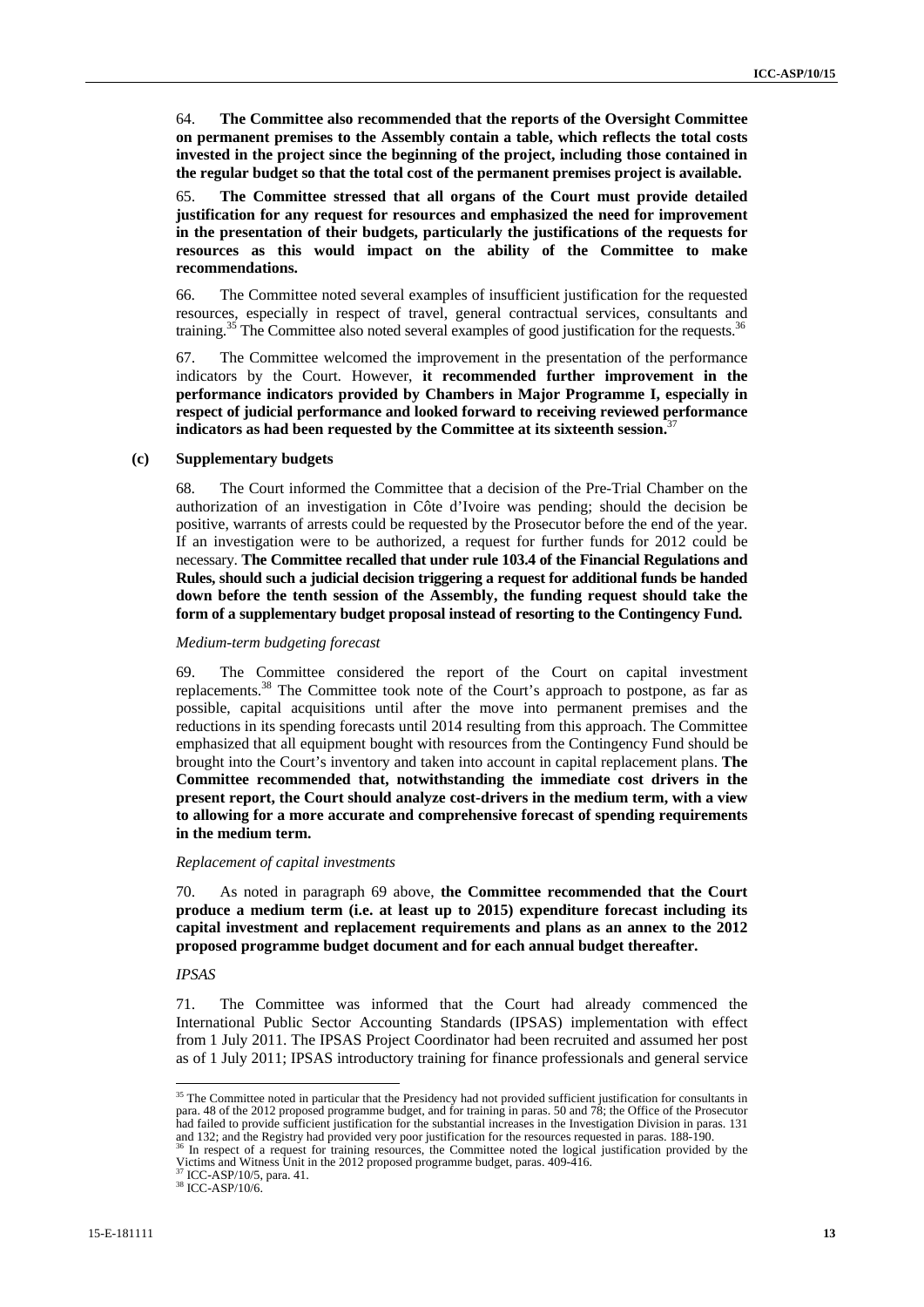staff across the organs and sections of the Court had been held in July. Furthermore, the development of a detailed project plan was underway. **The Committee recommended that implementation of the IPSAS project be rigorously monitored, and that a detailed project plan and a draft proposal of all required changes to the Financial Regulations and Rules be submitted to the Committee at its eighteenth session.** 

#### **3. Recommendations of general application on the 2012 proposed programme budget**

72. The Committee found a number of areas where, based on actual and forecasted expenditure, as well as actual experience, a number of savings could be made. The recommendations of the Committee were divided into those of a general application, as well as specific items in the major programmes.

#### **(a) Common system**

73. The Committee observed that there was an overall proposed increase in staff costs of €2.96 million. A total amount of that increase was due to a proposal for funding of two positions for which funding had not been provided in 2011, in addition to a proposal for three new posts. These positions have been identified and are subject to specific recommendations under the relevant major programmes.

74. The majority of the increase was due to increments of salaries and a portion was attributed to the decision to enhance the conditions of the services for professional staff serving in the field that was not submitted to the Assembly for its approval.<sup>3</sup>

75. In this connection, the Committee recalled its concern about the decision of the Registrar to enhance conditions in the field through budget surpluses without obtaining prior approval of the Assembly.<sup>40</sup> An important part of this increase was indeed a proof of the multi-year budgetary impacts of such a decision.

76. At a prior session, the Committee had also requested a further explanation on the use by the Court of the United Nations common system and had requested that the Court enter into contact with the International Civil Service Commission to better explain how and on what terms the United Nations common system had been implemented in the Court.<sup>41</sup> In the absence of a clear explanation, **the Committee recommended that the increases for staff salary and enhanced conditions of service in the field be absorbed within each major programme, except as indicated in Section F below.** 

77. **This recommendation would also apply to GTA staff, especially considering that there were no clear guidelines for the use of GTA, except as indicated in Section F below.**<sup>42</sup>

#### **(b) Travel**

78. The Committee noted the 19.2 per cent overall increase in travel for the Court. Some of this increase was clearly situation-related resulting from new cases. However, the Committee observed that there was also a level of travel for routine or discretionary business. **The Committee recommended that each major programme cut its travel budget by 10 per cent against the 2012 proposed programme budget, except as otherwise indicated in Section F below.** 

### **(c) Training**

79. The Committee reviewed the 2012 proposed training budget and noted that in a number of cases the training appeared to be recurrent or routine and without a clear training plan. In order to promote greater prioritization, **the Committee recommended that training be frozen at the 2011 approved budget level, except as otherwise indicated in Section F below.** 

#### **(d) Consultants**

 $\overline{a}$ 

80. The Committee noted with concern the considerable increase in the projected use of consultants with large increases in almost all major programmes. While the use of

<sup>&</sup>lt;sup>39</sup> The breakdown for the total increase of  $\epsilon$ 2,964,300:

<sup>-</sup> Salary increases........................................................................................................€2,030,000;

<sup>-</sup> Enhance the conditions of the services for professional staff serving in the field.....€440,700; - Two un-funded posts in 2011 .....................................................................................€265,400; and

<sup>&</sup>lt;sup>40</sup> Official Records ... Ninth session ... 2010 (ICC-ASP/9/20), vol. II, part B.1, para. 34.<br><sup>41</sup> Official Records ... Sixth session ... 2007 (ICC-ASP/6/20), vol. II, part B.1, para. 44.<br><sup>42</sup> Staff Rules of the Internati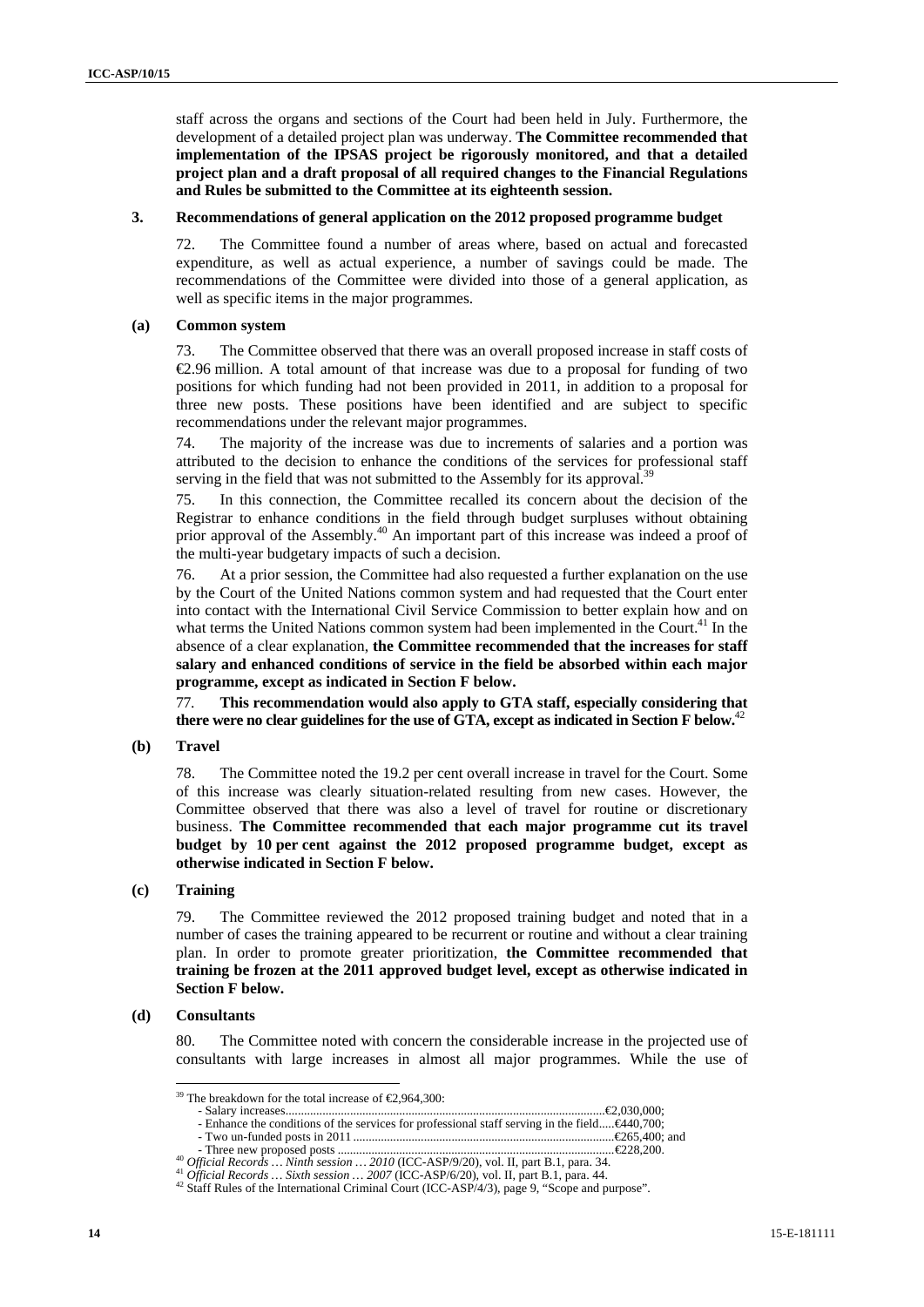consultants was certainly justified in some cases, the Committee was particularly concerned that excessive use of consultants could undermine budgetary discipline and relieve the Court of making best use of established and GTA staff. For that reason **the Committee recommended that the budget for consultancy be reduced by 10 per cent in all major programmes against the 2012 proposed programme budget except as otherwise indicated in Section F below.** 

81. **The Committee further recommended that the Court provide evaluation plans and criteria for the use of consultants and contractual service providers and submit a report to the Committee at its eighteenth session.** 

#### **(e) Supplies and materials**

82. The Committee reviewed a number of requests for increases for supplies and materials in the 2012 proposed programme budget. In light of the large increase in the 2011 budget, and the forecast implementation rate of 95 per cent for 2011, **the Committee recommended that the level for supplies and materials be maintained at the 2011 approved budget level, except as otherwise indicated in Section F below.** 

#### **(f) Vacancy rates and staff levels**

83. The Committee concurred with the Court that the vacancy rate for established posts should be maintained at eight per cent for Major Programme II and 10 per cent for the other major programmes except as otherwise indicated in Section F below. Given the large level of increased staffing for GTA, **the Committee recommended that the Court continue to apply the above mentioned vacancy rates for unfilled established posts, and the Committee further recommended that a general vacancy rate of eight per cent on the 2012 proposed budget increase of GTA staff be applied except as indicated in Section F below.** 

#### **(g) Libya**

84. As noted in paragraph 51 above, the Court had made a notification to access the Contingency Fund for the amount of  $\bigoplus$  million in 2011 for the Libya referral. In the 2012 proposed programme budget, the Court had identified a need for  $\epsilon/7.2$  million to cover the Libya situation in 2012 with  $\epsilon$ 5.2 million apportioned to the Office of the Prosecutor and €1.9 million apportioned to the Registry.

85. The Committee held in-depth discussions with the Court on the needs for the Libya situation. It was clear at the time of this session of the Committee that there were still many uncertainties given the rapidly unfolding events and fluid situation on the ground, including the possible decision by the Libyan authorities to undertake domestic proceedings. It was also noted that the United Nations Human Right Council had established a Commission of Inquiry to examine the issue of the commission of war crimes in Libya.<sup>43</sup>

86. Given the uncertainties at this moment, **the Committee proposed that the Assembly take a step approach to the funding for Libya.** In that regard, **the Committee recommended that, the Prosecutor assess events on the ground and re-evaluate the needs of the Office of the Prosecutor (the Registrar would also, by consequence, reevaluate requirements in the Registry) prior to the tenth session of the Assembly to determine if the requested resources are still required at the same level or whether further reductions on the 2012 proposed budget for the Libya situation can be made.**

### **F. Major programmes**

#### **1. Major Programme I: Judiciary**

87. The Committee welcomed the slight overall decrease in this programme. Noting that significant resources had been made available to the Court to run parallel trials in 2011, the Committee was pleased to see that the Court had made more efficient use of courtroom resources and the judicial calendar to run, at times, three or four parallel trials.

 $\overline{a}$ 43 United Nations Human Rights Council: fifteenth special session, *Situation of human rights in the Libyan Arab Jamahiriya* (A/HRC/RES/S-15/1), para. 11.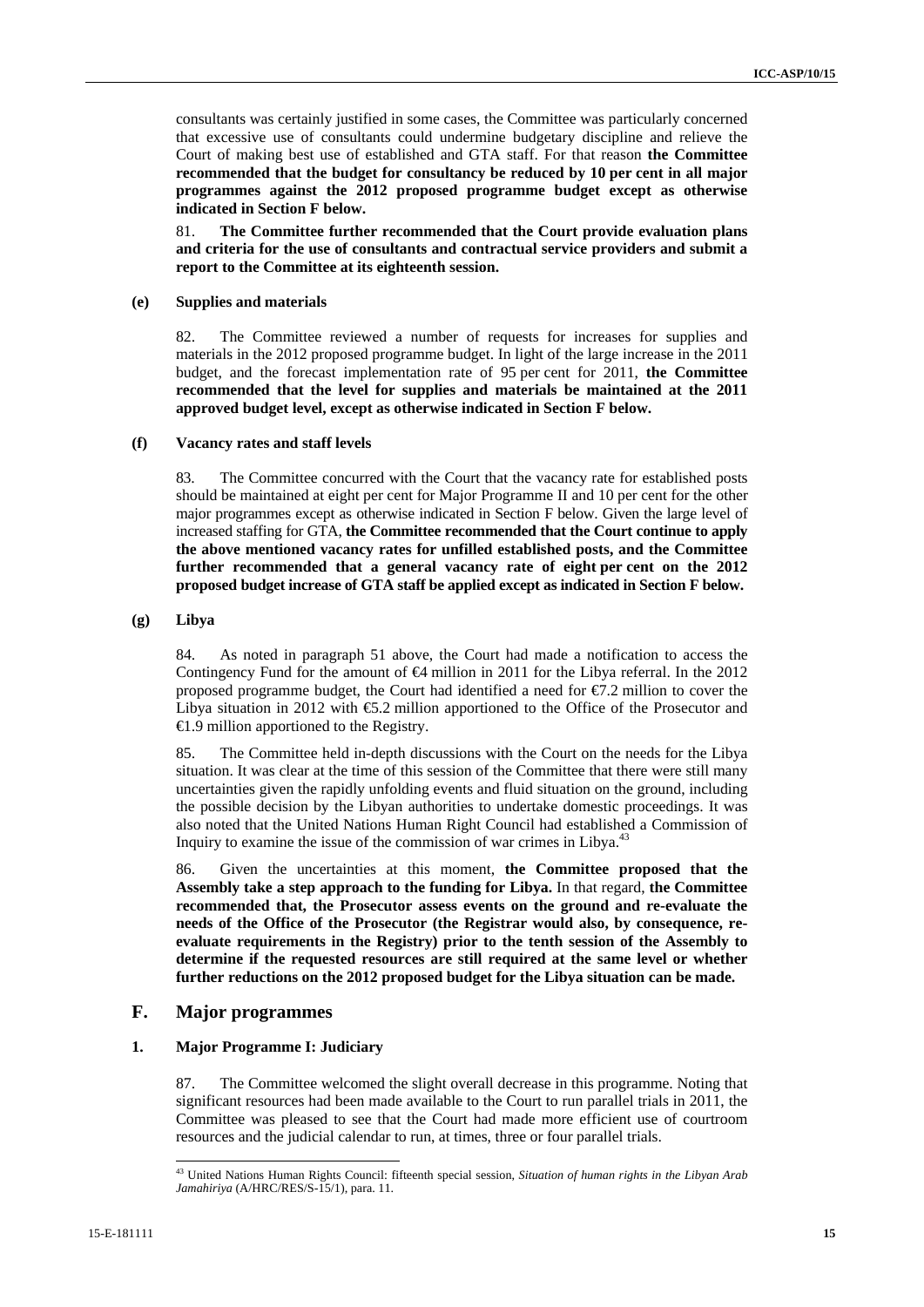88. However, the Committee also observed that the major decreases in this programme were due to a decrease in the provision for judges' salaries on the assumption that most of the six new judges would not be required to be called to full-time service immediately in 2012.

89. The Committee was informed that there was no assurance that this scenario would be maintained.

90. The Committee was further informed that the need for parallel trials could not be ruled out. **The Committee urged the Court to continue to enhance cooperation between the judiciary and the Court's management services to maximize use of existing capacity**.

91. With respect to the 2012 proposed travel budget, as this programme had already reduced travel by 1.8 per cent, **the Committee recommended that the 2012 proposed travel budget be reduced by a further 8.2 per cent.** 

92. The Committee reviewed the provision for the P-2 Associate Legal Officer GTA in programme 1300 (Liaison Offices), **and recommended that the P-2 Associate Legal Officer not be approved and that the 2012 proposed GTA budget be reduced.** 

93. The Court had produced an overview of all the costs related to judges' salaries and entitlements as an annex to the 2012 proposed programme budget. However, the Committee observed that under the heading Judges' pension the Court had also included Relocation allowance for all judges, as an accrued liability. **The Committee recommended that this provision, education grant, as well as other benefits be identified as discrete budget line in the annex and that the Court issue a corrigendum of annex V(e).** 

94. **Consultants' services and training requested by the Presidency in the 2012 proposed programme budget were not approved by the Committee due to lack of sufficient justification.** 

#### **2. Major Programme II: Office of the Prosecutor**

95. The Committee heard a presentation by the Prosecutor on the status of the investigations and cases being conducted by his Office, and noted the efforts to increase efficiencies through, inter alia, the redeployment of resources, including staff, and the presentation of evidence in person as opposed to documentary evidence. The Prosecutor informed the Committee that additional resources had been requested in Major Programme II only in relation to the situation in Libya.

96. Noting that the Office of the Prosecutor will require enhanced investigation capacity for Libya, **the Committee recommended that the 2012 proposed travel budget be decreased by 7 per cent rather than the general recommendation reduction of 10 per cent.** 

97. With respect to the request for two additional GS-OL positions (Immediate Office of the Prosecutor/Legal Advisory Section), as these positions related more to an expected increase in workload at headquarters administration, **the Committee recommended that these positions not be approved.** 

98. **Coupled with the recommendations of general application, the specific recommendations for this programme would result in an absolute decrease of**  €**2 million.** The Committee recognized that this constituted a significant reduction on the requested resources and took note of the views of the Office of the Prosecutor that further reductions would have an impact on its capacity to deliver core activities.

#### **3. Major Programme III: Registry**

#### **(a) Sub-programme 3110: Immediate Office of the Registrar**

99. **With respect to the P-5 Senior Executive Officer, the Committee recommended that this position be fully funded subject to the condition that the position provide on a priority basis, financial advisory assistance to the Secretariat for the Trust Fund for Victims** (see paragraph 129 below).

100. With respect to the 2012 proposed travel budget, the Committee was concerned with the proposed 236 per cent increase. The Committee did not find the justification for this higher amount of travel warranted and considered that there was clearly a need for greater prioritization. **The Committee therefore recommended that the 2012 proposed travel budget be approved at its 2011 approved budget level.**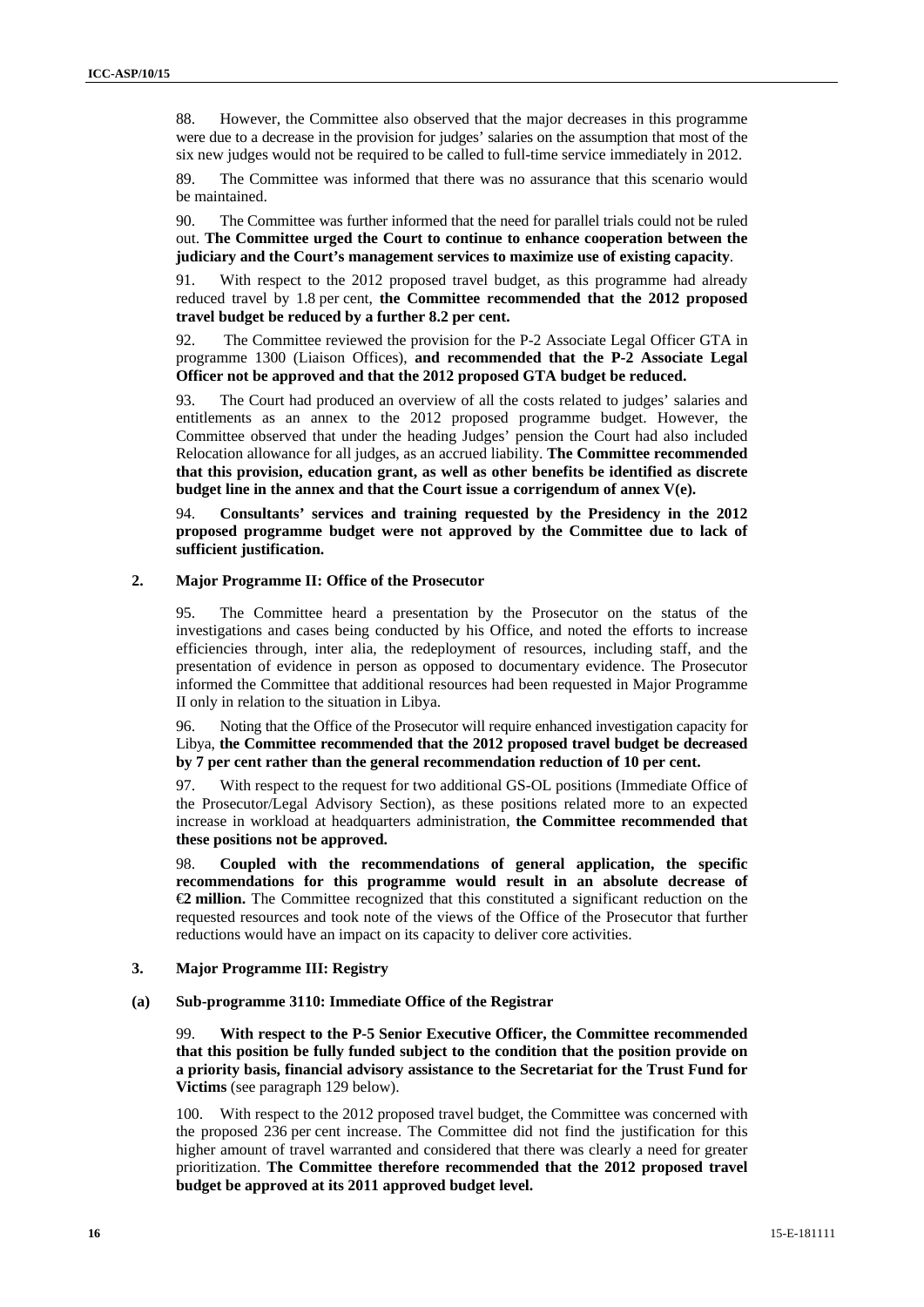#### **(b) Sub-programme 3120: Office of Internal Audit**

101. Given the significant increase in the workload and the increasing need for assistance from internal auditors in the Court, **the Committee recommended that this subprogramme be exempt from the recommendations of general application.**

#### **(c) Sub-programme 3130: Legal Advisory Services Section**

102. The Committee noted that there was a request in the 2012 proposed programme budget for travel and training without sufficient explanatory justification. Therefore, t**ravel and training requested by Sub-programme 3130 (Legal Advisory Services Section) in the 2012 proposed programme budget was not approved by the Committee due to lack of sufficient explanatory justification.**

#### **(d) Sub-programme 3140: Security and Safety Section**

103. The Committee noted that several positions in field offices had been redeployed following the downsizing of the Kampala office and the closing of the two offices in Chad.

104. The Committee commended the Court for redeploying field positions to other field offices requiring similar positions, rather than seeking new resources. However, the Committee had concerns about the redeployment of field positions to headquarters on account of the impact on the organizational structure and the risk of work duplication. This could also result in an increase in field office managers at headquarters at a time when the Court presence in the field was being reduced. Furthermore, the Committee noted that such redeployments were made without a justification for the need for the resources at headquarters.

105. **Therefore, the Committee recommended that the funding for the P-2 Security Analyst and the other two positions that had been redeployed from the Chad office not be provided in the 2012 proposed programme budget and that the Court submit a full explanation in the 2013 proposed programme budgeet if it wished to keep these positions in The Hague that year.** 

106. Furthermore, the Committee noted that there was a large increase in the 2012 proposed programme budget for equipment including furniture  $(\text{C74},000)$  without sufficient explanatory justification. **In keeping with its established practice, the Committee recommended that the sum of €74,000 not be approved.** 

#### **(e) Sub-programme 3180: Field Operations Section**

107. While commending the Court for redeploying existing field resources to new situations in the field, the Committee was concerned that redeployment from the field to headquarters could artificially enlarge sub-programmes without proper oversight and authorization of the Assembly.

108. The Committee was informed that the Registry had closed its field offices in Abéché and N'Djamena, thereby reducing its field presences from seven to five. The Committee welcomed this approach adopted by the Court with respect to its field presence and encouraged the Court to continue to refine its approach. In that regard, the Committee noted that the Court had not yet completed its consideration of exit strategies, which would be an important element in dealing with residual issues, equipment placement and storage, as well as possible redeployments.

109. With respect to paragraph 230 of the 2012 proposed programme budget, for the same reasons set out in paragraphs 107 and 108 above, the Committee expressed some concern that a number of positions had been redeployed from field offices to headquarters without re-evaluation, re-advertisement or recruitment of the posts. Furthermore, such a practice could engender duplication of work. As significant resources had already been allocated to the field office programme over the last few years, the Committee was not convinced that a further P-3 Field Office Manager position was required at headquarters to provide administrative oversight. **The Committee recommended that funding for this position not be provided in the 2012 proposed programme budget and that the Court provide a full explanation in the 2013 proposed programme budget if it wished to keep the position in The Hague.**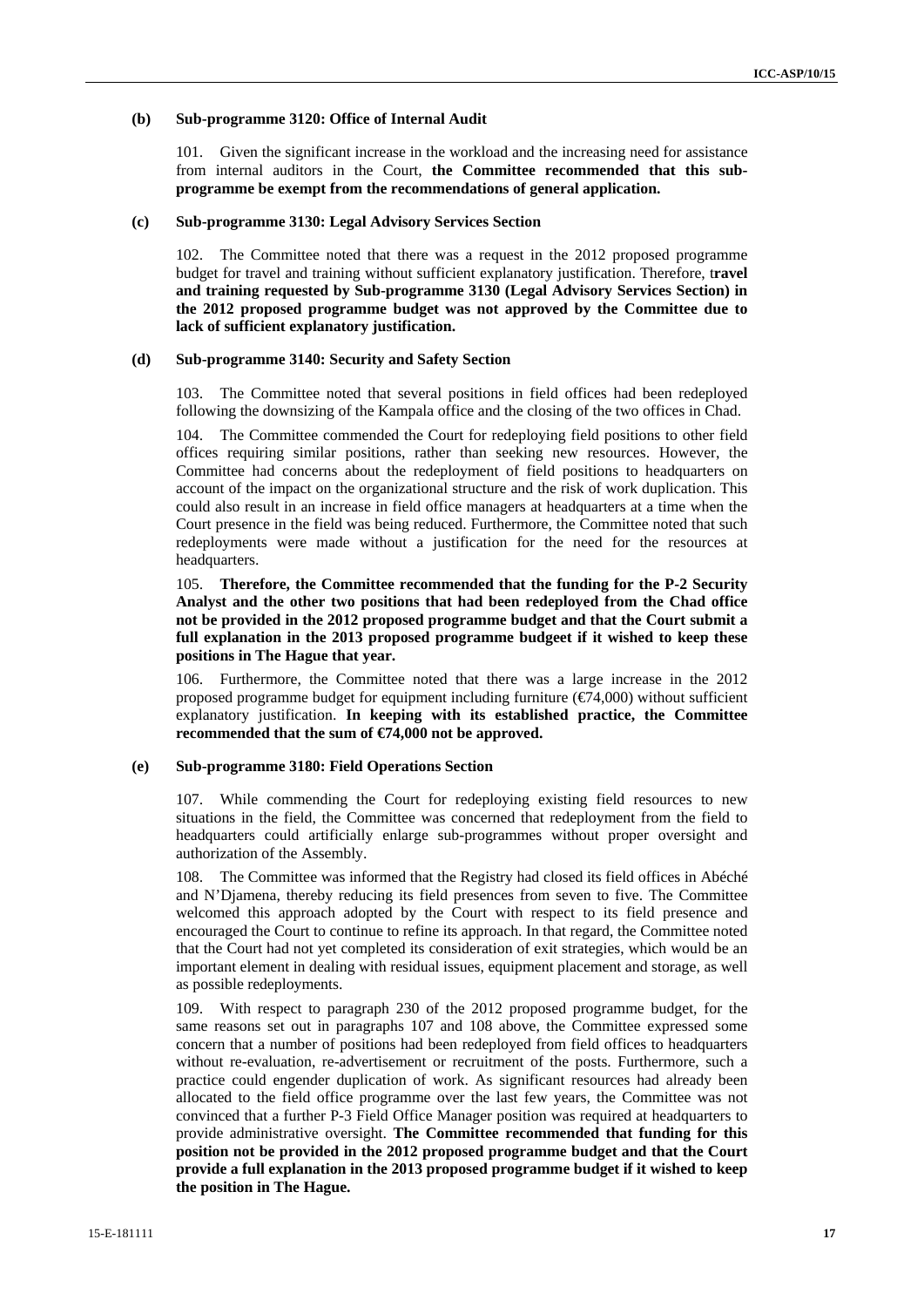#### **(f) Sub-programme 3192: Office of Public Counsel for Victims**

110. The Committee took note that the support provided by the Office of Public Counsel for Victims had increased from assistance to 35 legal representatives and approximately 1,000 victims in April 2011, to assistance to 39 legal representatives and more than 2,000 victims in August 2011. It noted that the workload of the Office was susceptible to sudden change, for example as a result of a decision of Chambers to grant applications of victims to participate in proceedings. The Office guaranteed that the lawyers appointed were in the best possible position to carry out their functions.

#### **(g) Sub-programme 3220: Human Resources Section**

111. The Committee noted that there was a big increase in the 2012 proposed programme budget for consultants' services, which was mainly for hiring a consultant to write a human resouces manual for the Court. The Committee was not convinced that an external consultant should be needed to carry out this work. Therefore, **the increase of €120,000 in consultants' services in Sub-programme 3220 (Human Resources Section) in the 2012 proposed programme budget was not approved by the Committee.** 

112. **With respect to the P-4 Head Staffing Unit in the Human Resources Section, the Committee recommended that this position be fully funded.** 

#### **(h) Sub-programme 3240: Budget and Finance Section**

113. The Committee noted that provision had been made for two GS-OL Finance Assistants for 12 months (one continued, one new) to support work volumes and transaction processing in the Disbursements Unit and Payroll Unit in the Budget and Finance Section. **The Committee was not convinced of the need for an additional Finance Assistant and therefore recommended that the 2012 proposed programme budget for GTA in the Budget and Finance Section be reduced by one GTA.** 

#### **(i) Sub-programme 3260: Information and Communication Technologies Section**

114. The Committee noted that €200,000 had been requested in the Information and Communication Technologies Section to upgrade the Court's analogue courtroom components to a fully digital environment. The Committee was not convinced of the necessity of this investment at this time, given the existence of serviceable analogue courtroom components, and expressed doubts about its transferability to the permanent premises. **The Committee therefore recommended that the 2012 proposed programme budget for capital investments in the Information and Communication Technologies Section be reduced by €200,000.** 

#### **(j) Sub-programme 3330: Detention Section**

115. The Committed welcomed information that the Agreement on Detention Facilities and Services between the Court and The Netherlands had been signed on 18 February 2011 and that the conditions of use of the detention facilities had been regularized.

116. The Committee noted that the provision for general operating expenses pertaining to the rental of detention costs assumed an inflation rate of four per cent. According to the Court, as at 4 August 2011 the rate of inflation was estimated to be 2.6 per cent. Consequently, **the recalculation of the detention costs and expenditures for three DJI**<sup>44</sup> **staff costs resulted in reduction of general operating expenses by €86,000.**

### **(k) Programme 3400: Public Information and Documentation Section**

117. The Committee highlighted the importance of ensuring synergies within the Court in relation to coordination and cooperation with other actors in the international arena, in order to enhance its outreach efforts.

 $\overline{a}$ <sup>44</sup> Dienst Justitiële Inrichtingen (Custodial Institutions Agency).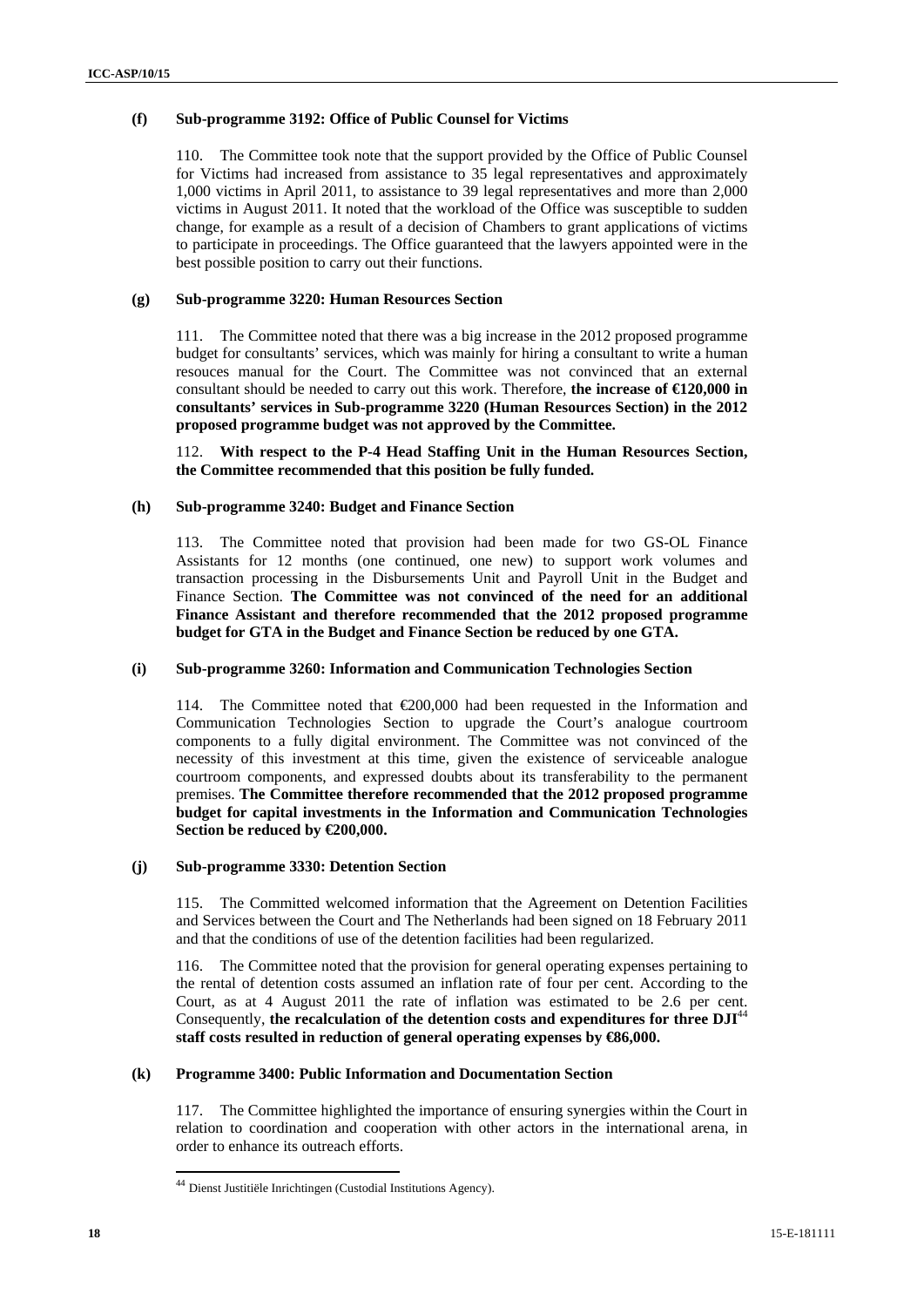#### **4. Major Programme IV: Secretariat of the Assembly of States Parties**

118. The Committee was informed that since the submission of the 2012 proposed programme budget in March 2011 for this major programme the Bureau had made a recommendation to the Assembly in July 2011 on the election of the incoming President of the Assembly for the triennium that would start in December 2011. The person nominated had indicated that she would be assuming such functions on a full-time basis, with the cost to be assumed by her Government. This development would thus constitute an additional factor in justifying the need for a post in New York.

119. The specifications of the post would be detailed once consultations had been held with the incoming President of the Assembly in the course of September 2011. In addition to assisting the incoming President, the incumbent of the post could provide substantive servicing to the Assembly when it meets at the United Nations Headquarters, to the Bureau and the New York Working Group.

120. With respect to the request to convert the P-2 Associate Legal Officer from GTA to an established post, the request for a new P-2 Special Assistant to the President, and the request for a new GS-OL Web Developer Assistant, in light of the general embargo on the creation of new established posts, **the Committee recommended that these posts be approved on a GTA basis. This would be particularly important for the position of the P-2 level Special Assistant to the President as the incoming President might need time to evaluate her requirements in terms of support.** 

121. The Committee noted that the Secretariat had continued to identify cost-saving and efficiency measures that could potentially save the Assembly of up to  $\epsilon$ 517,000. This would include a page-limit on reports; the continuation of a paper-light approach; the limit of interpretation service for meetings of the Assembly and its subsidiary bodies to languages of the Assembly, which are also the official languages of at least one State Party to the Rome Statute; consideration of more frequent holding of sessions of the Assembly at the United Nations Headquarters, in order to benefit from the different cost structure for sessions held at the United Nations Headquarters and in The Hague.<sup>45</sup>

122. In order to provide more strategic advice to the Assembly, the Committee considered different options, inter alia, increasing the frequency of sessions or having a more permanent presence of its Chairperson in The Hague. At this stage the most efficient way to ensure this objective is **to recommend that the P-4 Finance and Administration Officer position in Major Programme IV be reclassified as a P-5 Executive Secretary to the Committee.** A job description, work survey and classification exercise was conducted and confirmed by the Registry at the P-5 level. This position will report directly to the Committee through its Chairperson.

123. The Committee advised that the functions of this post would entail follow up on the Committee's recommendations, analysis of detailed data on resources requested by the Court and other key functions that are not possible under current circumstances of the meetings of the Committee. Administratively, the post would be located within Major Programme IV. The minor budgetary implications for the 2012 proposed programme budget can be absorbed by Major Programme IV.

#### **5. Major Programme VI: Secretariat of the Trust Fund for Victims**

124. The Committee considered the financial statements for the Trust Fund for Victims for the period 1 January to 31 December  $2010^{46}$  and the report to the Assembly of States Parties on the activities and projects of the Board of Directors of the Trust Fund for Victims for the period 1 July 2010 to  $30$  June 2011.<sup>47</sup>

 $45$ (a) Replacing the reproduction and shipment of pre-session documentation with digital versions:  $\epsilon$ 62,000;

 <sup>(</sup>b) Omitting interpretation in Chinese and Russian: €42,000; and

 <sup>(</sup>c) An eight-day Assembly session in The Hague incurs the following costs not incurred at UNHQ:

<sup>-</sup> Security: .................................€84,000;

<sup>-</sup> Badges:...................................€25,000;

<sup>-</sup> Venue rental:........................€204,000; and

<sup>-</sup> IT and technical facilities......  $\bigoplus 00,000$ .<br><sup>46</sup> ICC-ASP/10/13.<br><sup>47</sup> ICC-ASP/10/14.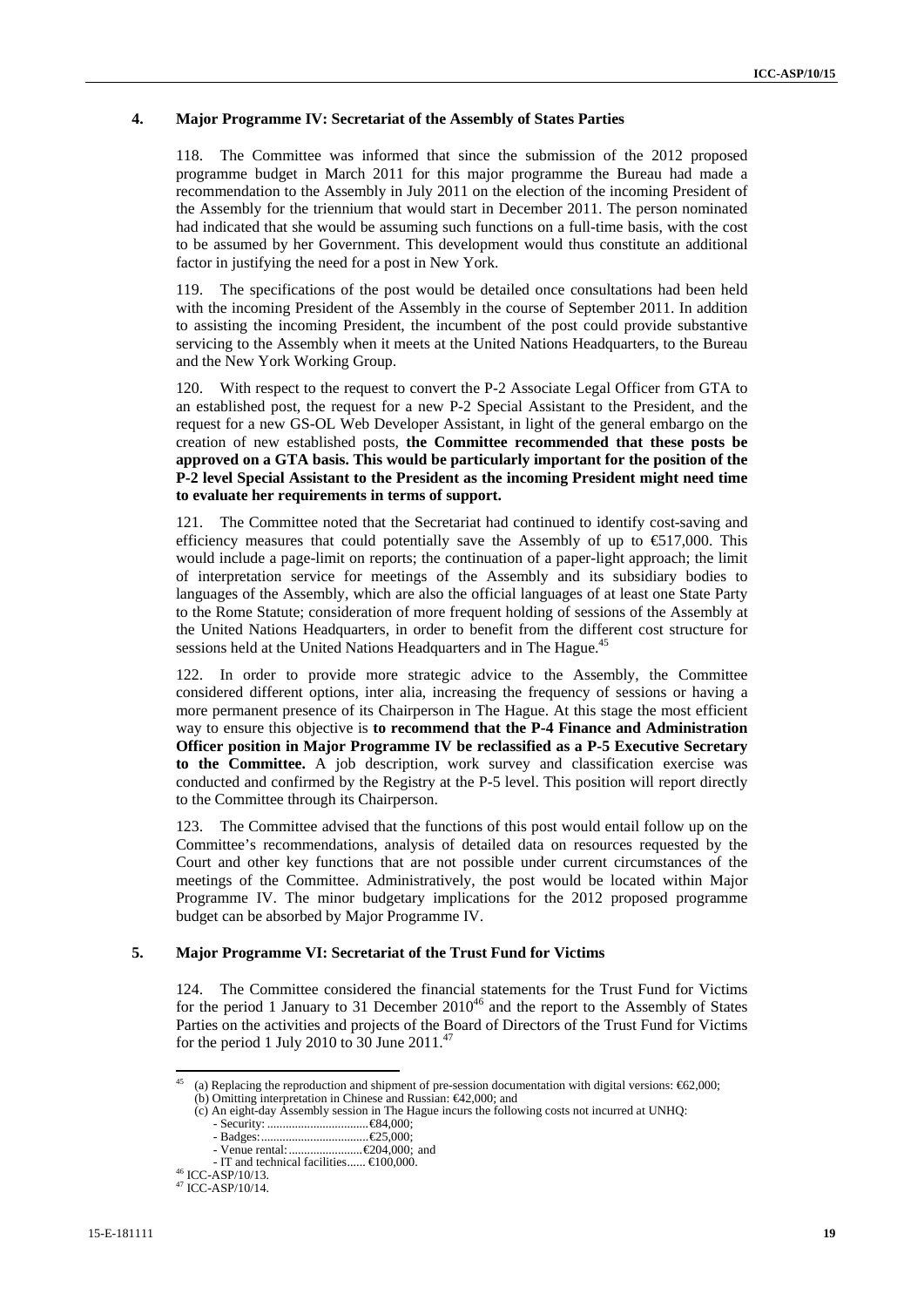125. The Committee also heard a presentation by the Chair of the Board of Directors of the Trust Fund for Victims, Ms. Elisabeth Rehn, and by the Executive Director of the Secretariat of the Trust Fund for Victims.

126. The Committee welcomed the presentations and the progress made by the Trust Fund in raising additional contributions, as well as in implementing its work plan in the field.

127. The Committee noted the 45 per cent increase in 2012 proposed Major Programme VI budget, including the increased costs for proposed additional staff.

128. While accepting the Secretariat of the Trust Fund for Victims' need for legal and financial expertise, the Committee was of the view that sufficient financial expertise was already available within the Registry to provide the required services pursuant to regulation 19 of the Regulations of the Trust Fund for Victims.

129. Therefore, in relation to the proposed GTA P-3 Financial Officer (paragraph 483 of the 2012 proposed programme budget), **the Committee recommended that this position not be approved but that assistance to the Trust Fund for Victims on financial matters be made a priority task for the P-5 Senior Executive Officer in the Immediate Office of the Registrar.** 

130. Should the Assembly approve this recommendation, the Committee would followup with the Secretariat of the Trust Fund for Victims on the adequacy of implementation and would make further recommendations if the situation warranted in the following year.

131. In terms of the financial statements and budget presentation, the Committee recalled that the External Auditor had previously recommended that the financial statements should include in the primary statements the full income and expenditure of the Fund. **The Committee endorsed this recommendation and recommended that the Secretariat of the Trust Fund for Victims endeavour to further quantify the distributed administrative costs of services provided by the Registry, in order to obtain an overview of the administrative costs of the Fund.** 

132. Noting the potential for significant cost drivers, **the Committee also recommended that the Secretariat of the Trust Fund for Victims consider alternative funding mechanisms for new activities in the field that would provide for more flexibility and reduce pressure on the regular budget. In that regard,** t**he Committee recommended that the Trust Fund prepare a report on the possibilities of allocating a percentage of voluntary contributions to project-related costs, including any amendments to the Regulations that may be required and to report thereon to the Committee at its eighteenth session.** 

#### **6. Major Programme VII-5: Independent Oversight Mechanism**

133. The Committee was informed that a new substantive Head of the Independent Oversight Mechanism office would likely not be in place before the first quarter of 2012. The Bureau of the Assembly should fill this vacancy temporarily. As the Head would be in charge of recruiting the P-2 post based on the needs yet to be fully determined and the recruitment of such person would in the best of circumstances take at least three months, therefore, **the Committee recommended that for the 2012 proposed programme budget, the P-2 post be funded for only six months. The full costing of the P-2 could be reflected in the 2013 proposed programme budget. The Committee further recommended that the travel allocation remain at its 2011 approved budget level.** 

### **G. Premises of the Court**

### **1. Permanent premises**

134. The Committee had before it the second interim report on the activities of the Oversight Committee<sup>48</sup> together with the 2012 proposed programme budget for the permanent premises.<sup>49</sup>

The Committee heard a presentation by the Chairperson of the Oversight Committee, Mr. Roberto Bellelli, and, the Project Director. The Chairperson of the

 $\overline{a}$ 

 $^{48}$  CBF/17/10.

<sup>49</sup> ICC-ASP/10/10/Add.1/Rev.1.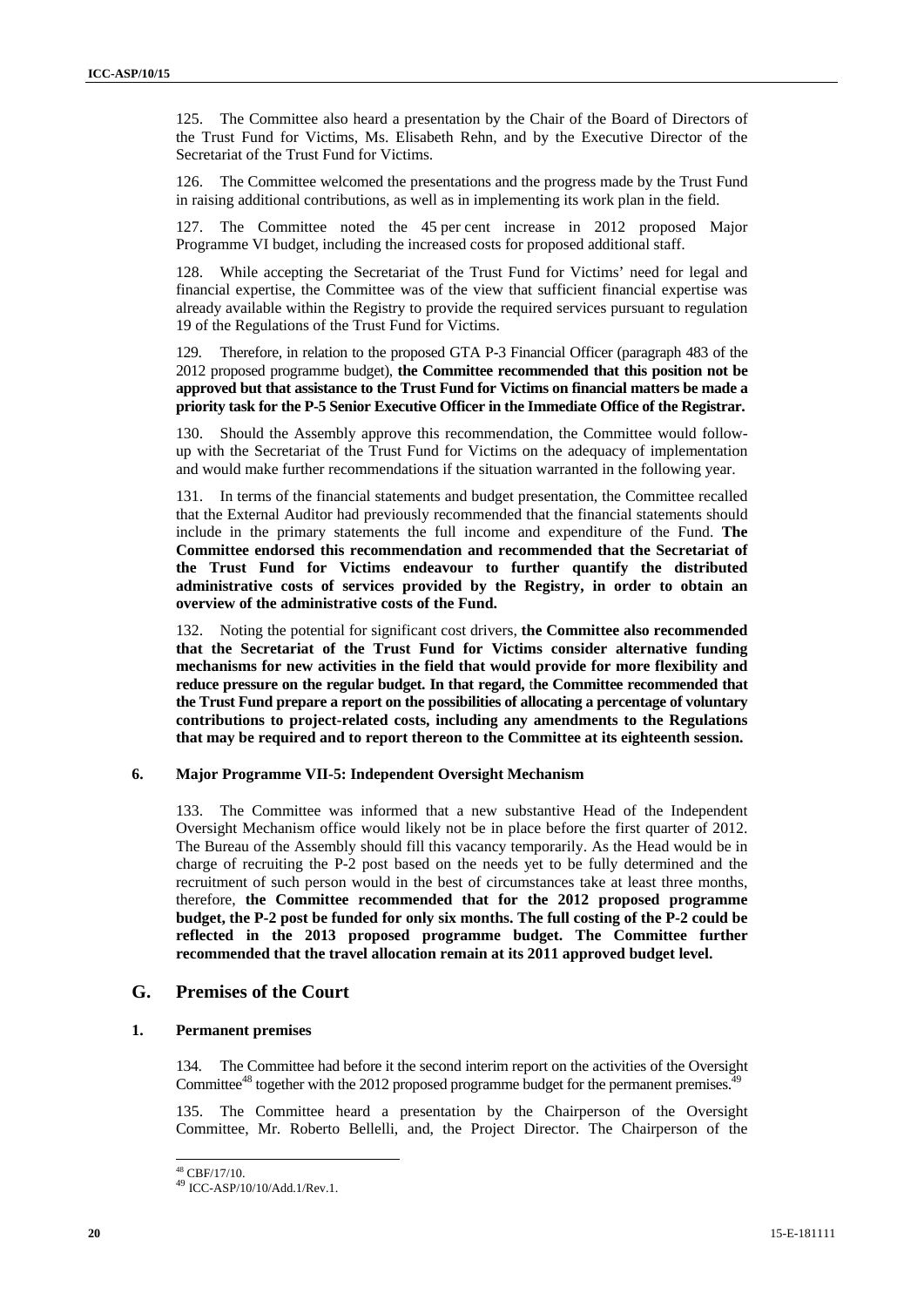Oversight Committee requested the Committee to address three specific issues: the 2012 proposed programme budget for 2gv elements, the financing options for 2gv elements and the targets for the review of the Box 4 currently undertaken by the Project Director.

136. The Committee was informed that the Oversight Committee was of the opinion that 3gv and 2gv budgets should be kept separate and that both budgets should be clearly differentiated from the Court's regular expenditures since they refer to one-time events that should not be integrated into regular running costs of the Court. While 2gv costs would be part of the Court's regular budget, where they would have to be clearly recognizable and kept separate from other costs, 3gv costs would be approved separately from the regular budget of the permanent premises project.

137. The Committee welcomed the effort of the Oversight Committee to enhance the financial security of the project by undertaking a further review of user requirements, including those relating to Box 4 costs.<sup>50</sup>

The Committee noted that the 2gv elements were not currently included in the 2012 proposed programme budget, as the Oversight Committee, the Project Director and the Court were continuing to finalize the requirements. Therefore, the Committee was not able to review or make specific recommendations on those elements in this report.

139. However, the Committee did note, on the basis of proposed elements within the initial 2gv estimates, that some elements might properly be considered as part of the construction, such as additional staff and consultancy, and management costs rather than other costs not related to construction. **The Committee recommended that the Oversight Committee examine this issue carefully to ensure that costs that should normally fall within the €190 million envelope for the construction project were not contained within the regular budget of the Court. Not only would this create further pressure on the regular budget, but it would also run the risk of masking the true costs of the construction project.** 

140. The Committee considered two financing options for the 2gv costs proposed by the Oversight Committee.<sup>51</sup> The Committee was of the view that, to maintain the principle of budgetary integrity, the 2gv costs should normally be contained within the regular budget of the Court. However, **the Committee recommended that, if the decision is not to create a Major Programme VIII, but rather to distribute these costs through different subprogrammes, then the Court should prepare an indicative annex in each annual proposed programme budget to ensure that all 2gv costs were clearly identified and quantified.** 

#### **2. Interim premises**

141. Pursuant to the Bureau minutes of 25 July 2011, the Committee considered reports on the option of purchasing the Arc building. The Committee heard a presentation by the Court, which presented the preliminary results of the assessment undertaken by an independent consultant and by the facilitators<sup>52</sup> that had been designated by the Bureau.

142. As all the information provided was of a preliminary nature and further details were still to be compiled by the Court, the Committee was not in a position to make an analysis of the situation or provide specific recommendations.

143. The Committee also took note of the facilitators' oral report.

### **H. Other matters**

#### **1. Future meetings**

144. The Committee decided, tentatively, to hold its eighteenth and nineteenth sessions in The Hague, from 23 to 27 April 2012, and from 24 September to 3 October 2012, respectively.

<sup>&</sup>lt;sup>50</sup> CBF/17/10, para. 17.

 $51$  ICC-ASP/10/10/Add.1/Rev.1, para. 14.  $52$  Australia, Germany and Nigeria.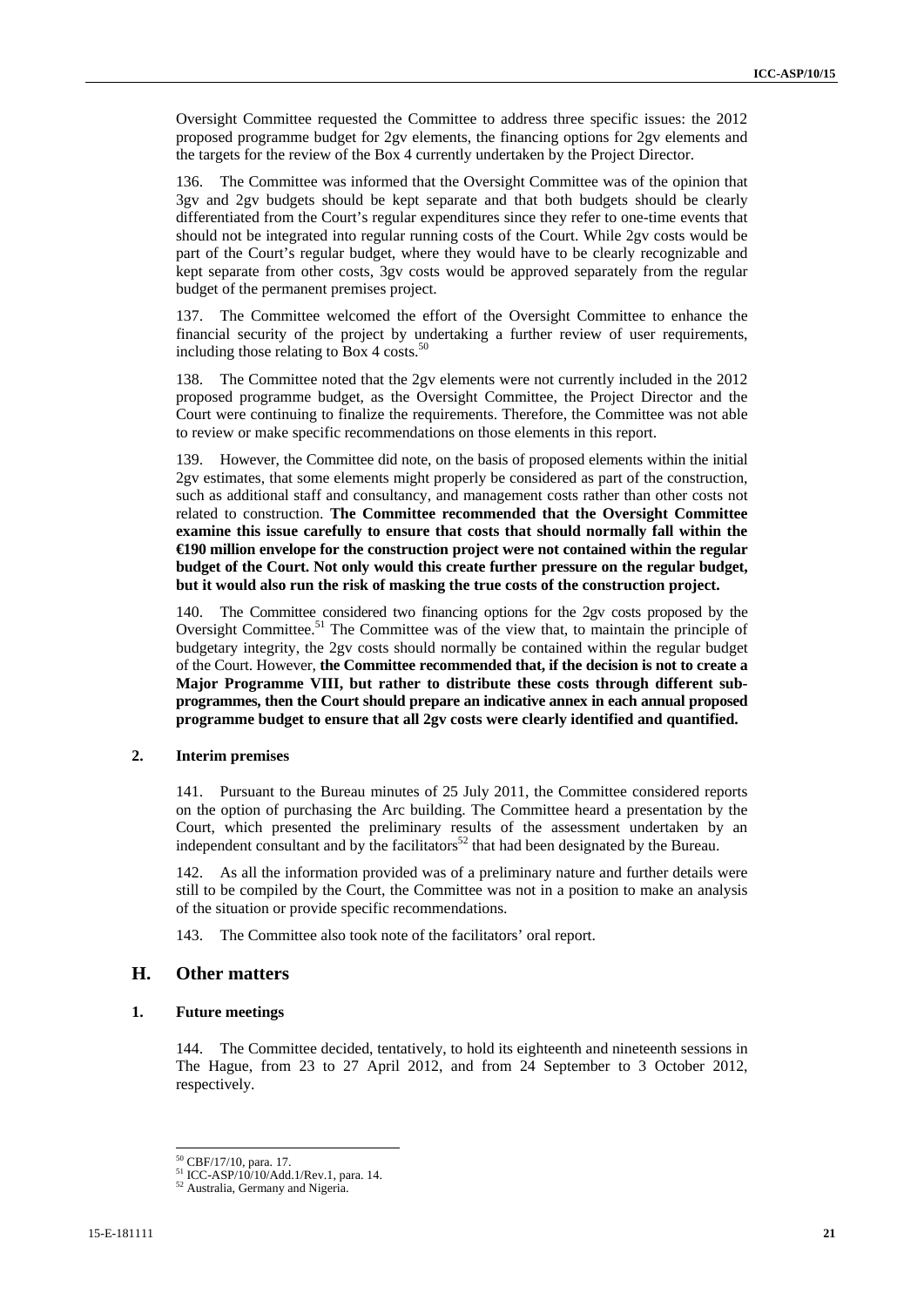# **Annex I**

# **List of documents**

| CBF/17/1             | Provisional agenda                                                                                                                                                            |
|----------------------|-------------------------------------------------------------------------------------------------------------------------------------------------------------------------------|
| CBF/17/1/Add.1/Rev.1 | Annotated list of items included in the provisional agenda                                                                                                                    |
| $ICC-ASP/10/5$       | Report of the Committee on Budget and Finance on the work of its sixteenth session                                                                                            |
| ICC-ASP/10/10        | Proposed Programme Budget for 2012 of the International Criminal Court                                                                                                        |
| ICC-ASP/10/10/Corr.1 | Proposed Programme Budget for 2012 of the International Criminal Court – Corrigendum                                                                                          |
| ICC-ASP/10/10/Corr.2 | Proposed Programme Budget for 2012 of the International Criminal Court – Corrigendum                                                                                          |
| ICC-ASP/10/10/Corr.3 | Proposed Programme Budget for 2012 of the International Criminal Court – Corrigendum                                                                                          |
|                      | ICC-ASP/10/10/Add.1/Rev.1 Proposed programme budget for 2012 of the International Criminal Court: permanent<br>premises                                                       |
| ICC-ASP/10/11        | Report on budget performance of the International Criminal Court as at 30 June 2011                                                                                           |
| ICC-ASP/10/12        | Financial statements for the period 1 January to 31 December 2010                                                                                                             |
| $ICC-ASP/10/13$      | Trust Fund for Victims financial statements for the period 1 January to 31 December<br>2010                                                                                   |
| $ICC-ASP/10/14$      | Report to the Assembly of States Parties on the activities and projects of the Board of<br>Directors of the Trust Fund for Victims for the period 1 July 2010 to 30 June 2011 |
| $ICC-ASP/10/16$      | Report on programme performance of the International Criminal Court for the year 2010                                                                                         |
| CBF/17/2             | Additional report of the Court on legal aid thresholds                                                                                                                        |
| CBF/17/3             | Report of the Court on procurement                                                                                                                                            |
| CBF/17/4             | Proposal of the Court for a retiree health insurance subsidy scheme                                                                                                           |
| CBF/17/5             | Sixth status report of the Court on its progress regarding efficiency measures                                                                                                |
| CBF/17/6             | Annual Report of the Office of Internal Audit                                                                                                                                 |
| CBF/17/7             | Annual Report of the Office of Internal Audit Implementation of audit recommendations:<br>status as at 30/06/11                                                               |
| CBF/17/8             | Report of the Court on justifications for senior positions                                                                                                                    |
| CBF/17/8/Corr.1      | Report of the Court on justifications for senior positions – Corrigendum                                                                                                      |
| CBF/17/9             | Report on the revision of the terms of reference of the Audit Committee                                                                                                       |
| CBF/17/10            | Second interim report on the activities of the Oversight Committee                                                                                                            |
| CBF/17/11            | Audit Committee: Annual Report to the Committee on Budget and Finance and the<br>Assembly of States Parties for the period July 2010 to June 2011                             |
| CBF/17/11/Corr.1     | Audit Committee: Annual Report to the Committee on Budget and Finance and the<br>Assembly of States Parties for the period July 2010 to June 2011 – Corrigendum               |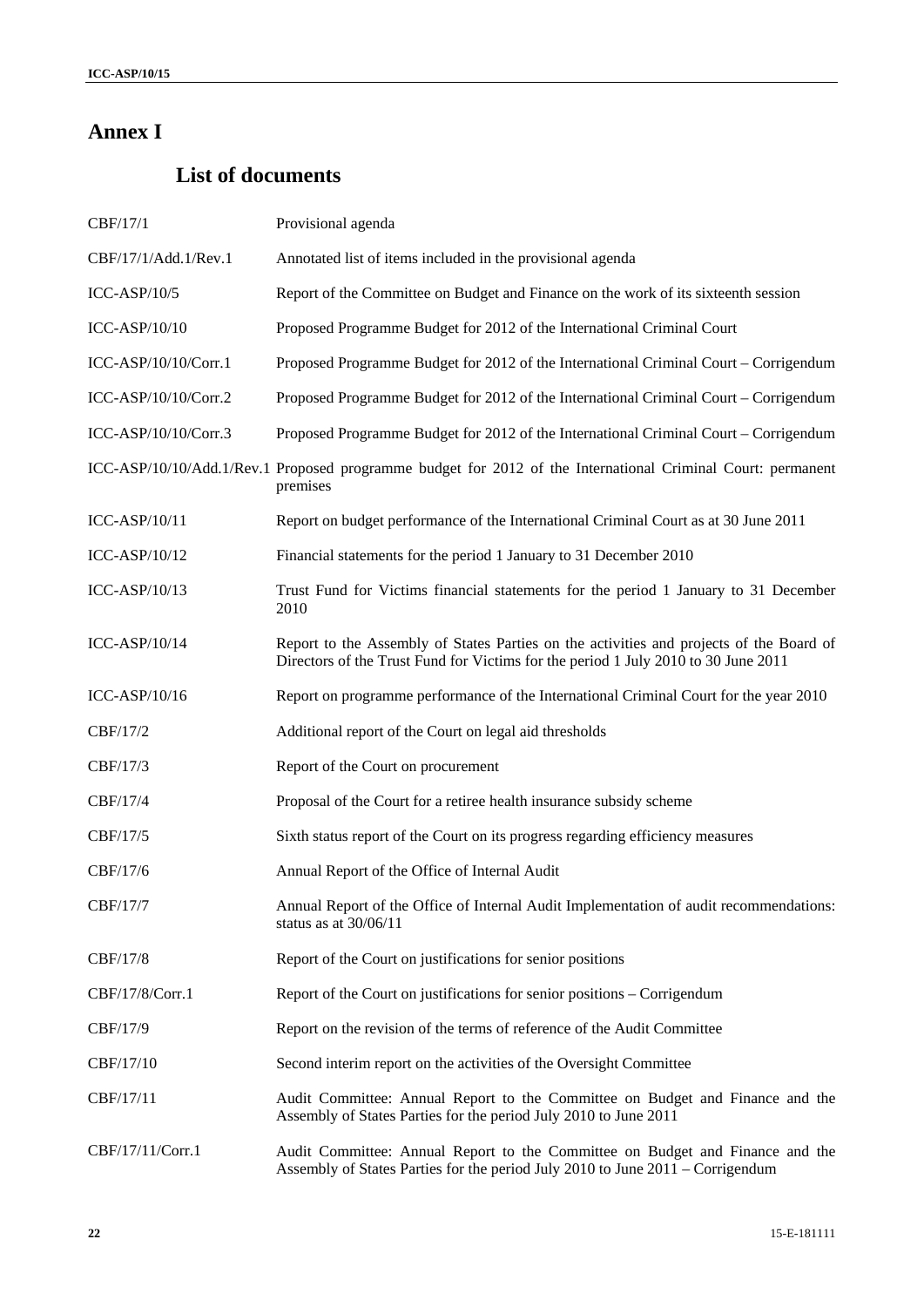# **Annex II**

# **Status of contributions as at 31 August 2011 (in euros)**

|     |                        | Prior Years'             |                          | Prior Years'             | 2011          | 2011                     | 2011                     | Total              |
|-----|------------------------|--------------------------|--------------------------|--------------------------|---------------|--------------------------|--------------------------|--------------------|
|     |                        | Assessed                 | Prior Years'             | <b>Outstanding</b>       | Assessed      | Contributions            | Outstanding              | <b>Outstanding</b> |
|     | <b>States Parties</b>  | Contributions            | Receipts                 | Contributions            | Contributions | Received                 | Contributions            | Contributions      |
| 1.  | Afghanistan            | 18,996                   | 18,996                   |                          | 6,153         | 6,153                    |                          |                    |
| 2.  | Albania                | 63,084                   | 63,084                   |                          | 15,382        | 15,382                   |                          |                    |
| 3.  | Andorra                | 68,662                   | 68,662                   |                          | 10,767        | 10,767                   |                          |                    |
| 4.  | Antigua and Barbuda    | 25,307                   | 22,885                   | 2,422                    | 3,076         |                          | 3,076                    | 5,498              |
| 5.  |                        | 6,393,177                |                          |                          | 441,458       | 441,458                  |                          |                    |
|     | Argentina              |                          | 6,393,177                |                          |               |                          |                          |                    |
| 6.  | Australia              | 18,299,016               | 18,299,016               |                          | 2,973,304     | 2,973,304                |                          |                    |
| 7.  | Austria                | 9,282,915                | 9,282,915                |                          | 1,308,992     | 1,308,992                |                          |                    |
| 8.  | Bangladesh             | 8,975                    |                          | 8,975                    | 15,382        | $\mathbf{1}$             | 15,381                   | 24,356             |
| 9.  | <b>Barbados</b>        | 95,949                   | 95,949                   |                          | 12,305        | 12,305                   |                          |                    |
| 10. | Belgium                | 11,538,239               | 11,538,239               | $\frac{1}{2}$            | 1,653,545     | 1,653,545                |                          |                    |
| 11. | Belize                 | 10,614                   | 10,614                   | $\frac{1}{2}$            | 1,538         | 1,538                    |                          |                    |
| 12. | Benin                  | 18,388                   | 18,388                   |                          | 4,615         | 626                      | 3,989                    | 3,989              |
| 13. | Bolivia (Plurinational |                          |                          |                          |               |                          |                          |                    |
|     | State of)              | 78,695                   | 78,695                   |                          | 10,767        | 252                      | 10,515                   | 10,515             |
| 14. | Bosnia & Herzegovina   | 62,518                   | 62,518                   |                          | 21,535        | 21,535                   |                          |                    |
| 15. | Botswana               | 144,117                  | 144,117                  |                          | 27,687        | 27,687                   |                          |                    |
| 16. | <b>Brazil</b>          | 13,956,308               | 13,956,308               | $\overline{a}$           | 2,478,010     | 36,698                   | 2,441,312                | 2,441,312          |
|     |                        | 223,404                  | 223,404                  |                          |               |                          |                          |                    |
| 17. | Bulgaria               |                          |                          |                          | 58,451        | 58,451                   |                          |                    |
| 18. | Burkina Faso           | 20,432                   | 20,432                   |                          | 4,615         | 133                      | 4,482                    | 4,482              |
| 19. | Burundi                | 8,990                    | 8,466                    | 524                      | 1,538         | $\overline{\phantom{a}}$ | 1,538                    | 2,062              |
| 20. | Cambodia               | 18,388                   | 18,388                   |                          | 4,615         | 41                       | 4,574                    | 4,574              |
| 21. | Canada                 | 31,026,274               | 31,026,274               | $\overline{a}$           | 4,932,947     | 4,932,947                | L,                       |                    |
| 22. | Central African        |                          |                          |                          |               |                          |                          |                    |
|     | Republic               | 10,614                   | 2,915                    | 7,699                    | 1,538         |                          | 1,538                    | 9,237              |
| 23. | Chad                   | 7,455                    | 1,646                    | 5,809                    | 3,076         |                          | 3,076                    | 8,885              |
| 24. | Chile                  | 439,812                  | 439,812                  |                          | 363,011       | 350,084                  | 12,927                   | 12,927             |
| 25. | Colombia               | 1,419,433                | 1,419,433                |                          | 221,498       | 5,053                    | 216,445                  | 216,445            |
| 26. | Comoros                | 6,183                    | 557                      | 5,626                    | 1,538         | $\overline{\phantom{a}}$ | 1,538                    | 7,164              |
| 27. | Congo                  | 12,433                   | 12,433                   |                          | 4,615         | 4,615                    |                          |                    |
| 28. | Cook Islands           | 3,305                    | 1                        | 3,304                    | 1,538         |                          | 1,538                    | 4,842              |
|     | Costa Rica             |                          |                          |                          |               |                          |                          |                    |
| 29. |                        | 327,142                  | 327,142                  |                          | 52,298        | 40,148                   | 12,150                   | 12,150             |
| 30. | Croatia                | 543,169                  | 543,169                  |                          | 149,204       | 149,204                  |                          |                    |
| 31. | Cyprus                 | 445,974                  | 445,974                  |                          | 70,756        | 70,756                   |                          |                    |
| 32. | Czech Republic         | 637,375                  | 637,375                  |                          | 536,825       | 536,825                  |                          |                    |
| 33. | Democratic Republic    |                          |                          |                          |               |                          |                          |                    |
|     | of the Congo           | 32,460                   | 32,460                   |                          | 4,615         | 4,615                    |                          |                    |
| 34. | Denmark                | 7,760,368                | 7,760,368                |                          | 1,132,101     | 1,132,101                |                          |                    |
| 35. | Djibouti               | 10,418                   | 5,199                    | 5,219                    | 1,538         |                          | 1,538                    | 6,757              |
| 36. | Dominica               | 10,614                   | 9,320                    | 1,294                    | 1,538         |                          | 1,538                    | 2,832              |
| 37. | Dominican Republic     | 245,825                  | 146,509                  | 99,316                   | 64,604        |                          | 64,604                   | 163,920            |
| 38. | Ecuador                | 246,434                  | 246,434                  |                          | 61,527        | 61,527                   |                          |                    |
| 39. | Estonia                | 186,722                  | 186,722                  |                          | 61,527        | 61,527                   |                          |                    |
| 40. | Fiji                   | 38,077                   | 38,077                   |                          | 6,153         | 4,876                    | 1,277                    | 1,277              |
| 41. | Finland                | 5,837,422                | 5,837,422                |                          | 870,610       | 870,610                  |                          |                    |
|     | France                 | 65,607,369               | 65,607,369               |                          |               |                          |                          |                    |
| 42. |                        |                          |                          |                          | 9,418,282     | 5,264,557                | 4,153,725                | 4,153,725          |
| 43. | Gabon                  | 101,927                  | 50,943                   | 50,984                   | 21,535        |                          | 21,535                   | 72,519             |
| 44. | Gambia                 | 10,614                   | 9,324                    | 1,290                    | 1,538         |                          | 1,538                    | 2,828              |
| 45. | Georgia                | 34,795                   | 34,795                   |                          | 9,229         | 9,229                    |                          |                    |
| 46. | Germany                | 91,268,907               | 91,268,907               |                          | 12,333,135    | 12,333,135               |                          |                    |
| 47. | Ghana                  | 46,150                   | 40,488                   | 5,662                    | 9,229         |                          | 9,229                    | 14,891             |
| 48. | Greece                 | 6,168,101                | 6,168,101                | $\overline{\phantom{a}}$ | 1,062,883     | 25,130                   | 1,037,753                | 1,037,753          |
| 49. | Grenada                | $\overline{\phantom{a}}$ | $\overline{\phantom{a}}$ |                          | 641           |                          | 641                      | 641                |
| 50. | Guinea                 | 20,841                   | 4,349                    | 16,492                   | 3,076         |                          | 3,076                    | 19,568             |
| 51. | Guyana                 | 8,990                    | 8,990                    | $\Box$                   | 1,538         | 1,538                    | $\frac{1}{2}$            |                    |
| 52. | Honduras               | 57,527                   | 40,519                   | 17,008                   | 12,306        |                          | 12,306                   | 29,314             |
| 53. | Hungary                | 2,104,218                | 2,104,218                |                          | 447,611       | 447,611                  |                          |                    |
|     | Iceland                |                          |                          |                          |               |                          |                          |                    |
| 54. |                        | 385,690                  | 385,690                  |                          | 64,604        | 64,604                   |                          |                    |
| 55. | Ireland                | 4,324,266                | 4,324,266                |                          | 766,014       | 766,014                  | $\overline{\phantom{a}}$ |                    |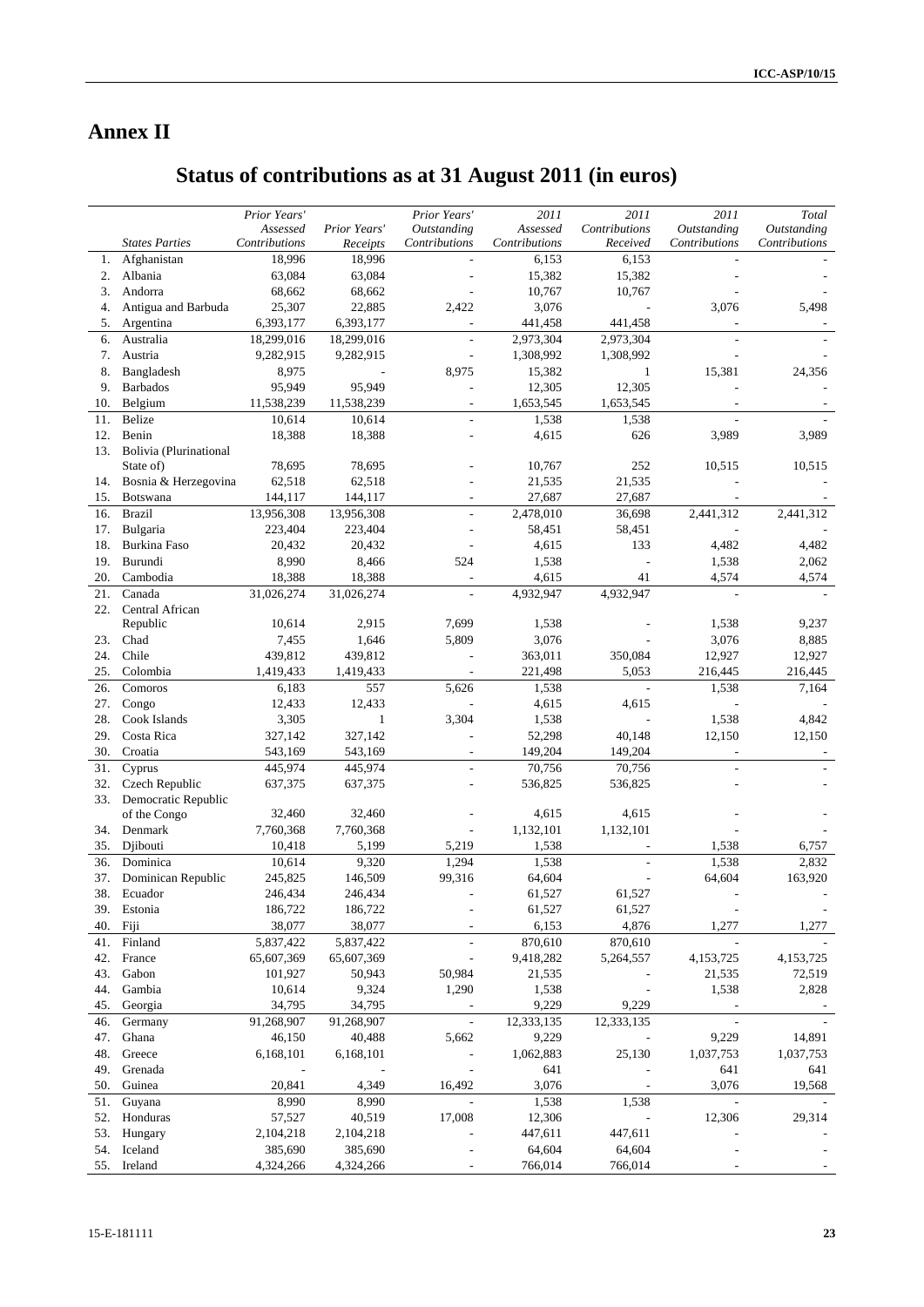|            |                                          | Prior Years'     |                  | Prior Years'             | 2011             | 2011             | 2011           | Total          |
|------------|------------------------------------------|------------------|------------------|--------------------------|------------------|------------------|----------------|----------------|
|            |                                          | Assessed         | Prior Years'     | <b>Outstanding</b>       | Assessed         | Contributions    | Outstanding    | Outstanding    |
|            | <b>States Parties</b>                    | Contributions    | Receipts         | Contributions            | Contributions    | Received         | Contributions  | Contributions  |
| 56.        | Italy                                    | 52,989,882       | 52,989,882       |                          | 7,689,367        | 7,689,367        |                |                |
| 57.        | Japan                                    | 65,221,461       | 65,221,461       |                          | 19,273,408       | 8,564,887        | 10,708,521     | 10,708,521     |
| 58.        | Jordan                                   | 123,891          | 123,891          |                          | 21,535           | 21,535           |                |                |
| 59.        | Kenya                                    | 83,892           | 83,892           |                          | 18,458           | 18,458           |                |                |
| 60.        | Latvia                                   | 204,638          | 204,638          |                          | 58,451           | 58,451           |                |                |
| 61.        | Lesotho                                  | 10,614           | 7,620            | 2,994                    | 1,538            |                  | 1,538          | 4,532          |
| 62.        | Liberia                                  | 8,990            | 5,730            | 3,260                    | 1,538            |                  | 1,538          | 4,798          |
| 63.        | Liechtenstein                            | 81,730           | 81,730           |                          | 13,844           | 13,844           |                |                |
| 64.        | Lithuania                                | 336,881          | 336,881          |                          | 99,982           | 99,982           |                |                |
| 65.        | Luxembourg                               | 874,133<br>9,044 | 874,133<br>9,044 | $\overline{\phantom{a}}$ | 138,436<br>4,615 | 138,436<br>1,979 |                | 2,636          |
| 66.<br>67. | Madagascar<br>Malawi                     | 10,995           | 9,400            | 1,595                    | 1,538            |                  | 2,636<br>1,538 | 3,133          |
| 68.        | Mali                                     | 18,388           | 18,388           |                          | 4,615            | 1,999            | 2,616          | 2,616          |
| 69.        | Malta                                    | 164,007          | 164,007          |                          | 26,149           | 26,149           |                |                |
| 70.        | Marshall Islands                         | 10,614           | 8,398            | 2,216                    | 1,538            |                  | 1,538          | 3,754          |
| 71.        | Mauritius                                | 116,751          | 116,751          |                          | 16,920           | 16,920           |                |                |
| 72.        | Mexico                                   | 16,516,789       | 16,516,789       |                          | 3,623,954        | 2,532,265        | 1,091,689      | 1,091,689      |
| 73.        | Mongolia                                 | 12,152           | 12,152           | $\overline{\phantom{a}}$ | 3,076            | 3,076            |                |                |
| 74.        | Montenegro                               | 11,465           | 11,465           | $\overline{\phantom{a}}$ | 6,153            | 6,135            | 18             | 18             |
| 75.        | Namibia                                  | 67,377           | 67,377           |                          | 12,305           | 12,305           |                |                |
| 76.        | Nauru                                    | 10,614           | 10,614           |                          | 1,538            | 1,538            |                |                |
| 77.        | Netherlands                              | 19,023,861       | 19,023,861       |                          | 2,853,326        | 2,853,326        |                |                |
| 78.        | New Zealand                              | 2,591,529        | 2,591,529        |                          | 419,923          | 419,923          |                |                |
| 79.        | Niger                                    | 12,152           | 7,943            | 4,209                    | 3,076            |                  | 3,076          | 7,285          |
| 80.        | Nigeria                                  | 541,594          | 430,247          | 111,347                  | 119,978          |                  | 119,978        | 231,325        |
| 81.        | Norway                                   | 7,933,582        | 7,933,582        |                          | 1,339,756        | 1,339,756        |                |                |
| 82.        | Panama                                   | 223,170          | 223,170          |                          | 33,840           | 33,840           |                |                |
| 83.        | Paraguay                                 | 91,498           | 91,498           |                          | 10,767           | 204              | 10,563         | 10,563         |
| 84.        | Peru                                     | 928,319          | 710,831          | 217,488                  | 138,436          | 1                | 138,435        | 355,923        |
| 85.        | Poland                                   | 5,572,065        | 5,572,065        |                          | 1,273,614        | 1,273,614        |                |                |
| 86.        | Portugal                                 | 5,296,742        | 5,296,742        |                          | 786,011          | 786,011          |                |                |
| 87.        | Republic of Korea                        | 21,096,329       | 21,096,329       |                          | 3,476,289        | 2,421,208        | 1,055,081      | 1,055,081      |
| 88.        | Republic of Moldova                      |                  |                  |                          | 3,076            |                  | 3,076          | 3,076          |
| 89.        | Romania                                  | 859,540          | 859,540          |                          | 272,258          | 272,258<br>40    | 1,498          |                |
| 90.<br>91. | Saint Kitts and Nevis<br>Saint Lucia     | 6,183<br>256     | 6,183            | 256                      | 1,538<br>1,538   |                  | 1,538          | 1,498<br>1,794 |
| 92.        | Saint Vincent and the                    |                  |                  |                          |                  |                  |                |                |
|            | Grenadines                               | 10,418           | 10,418           |                          | 1,538            | 1,526            | 12             | 12             |
| 93.        | Samoa                                    | 10,496           | 10,496           |                          | 1,538            | 1,538            |                |                |
| 94.        | San Marino                               | 31,223           | 31,223           |                          | 4,615            | 4,615            |                |                |
| 95.        | Senegal                                  | 50,230           | 50,230           |                          | 9,229            | 9,229            |                |                |
| 96.        | Serbia                                   | 238,729          | 238,729          |                          | 56,913           | 10,447           | 46,466         | 46,466         |
| 97.        | Seychelles                               | 513              | 513              |                          | 3,076            | 3,076            |                |                |
| 98.        | Sierra Leone                             | 10,614           | 9,318            | 1,296                    | 1,538            |                  | 1,538          | 2,834          |
| 99.        | Slovakia                                 | 728,902          | 728,902          |                          | 218,422          | 218,422          |                |                |
| 100.       | Slovenia                                 | 963,305          | 963,305          |                          | 158,433          | 158,433          |                |                |
| 101.       | South Africa                             | 3,305,684        | 3,305,684        |                          | 592,200          | 592,200          |                |                |
| 102.       | Spain                                    | 29,721,044       | 29,721,044       |                          | 4,886,801        | 3,461,952        | 1,424,849      | 1,424,849      |
| 103.       | Suriname                                 | 6,382            | 6,382            |                          | 4,615            | 4,615            |                |                |
| 104.       | Sweden                                   | 11,032,664       | 11,032,664       |                          | 1,636,625        | 1,636,625        |                |                |
| 105.       | Switzerland                              | 12,732,263       | 12,732,263       |                          | 1,738,145        | 1,738,145        |                |                |
| 106.       | Tajikistan                               | 12,152           | 12,152           |                          | 3,076            | 3,076            |                |                |
| 107.       | The Former Yugoslav<br>Rep. of Macedonia | 60,842           | 51,489           | 9,353                    | 10,767           |                  | 10,767         | 20,120         |
| 108.       | Timor-Leste                              | 10,496           | 10,496           |                          | 1,538            | 1,538            |                |                |
| 109.       | Trinidad and Tobago                      | 285,532          | 285,532          |                          | 67,680           | 67,680           |                |                |
| 110.       | Uganda                                   | 49,931           | 49,931           |                          | 9,229            | 9,103            | 126            | 126            |
| 111.       | United Kingdom                           | 67,660,246       | 67,660,246       | $\overline{a}$           | 10,158,147       | 10,158,147       |                |                |
| 112.       | United Republic of Tanzania 65,207       |                  | 65,207           |                          | 12,305           | 174              | 12,131         | 12,131         |
| 113.       | Uruguay                                  | 405,145          | 405,145          |                          | 41,531           | 1,133            | 40,398         | 40,398         |
| 114.       | Venezuela (Bolivarian                    |                  |                  |                          |                  |                  |                |                |
|            | Republic of)                             | 2,185,095        | 2,185,095        |                          | 482,989          | 11,461           | 471,528        | 471,528        |
| 115.       | Zambia                                   | 19,532           | 13,378           | 6,154                    | 6,153            |                  | 6,153          | 12,307         |
|            | <b>Total</b>                             | €610,380,846     | €609,789,054     | €91,792                  | €103,607,900     | €80,406,216      | €23,201,684    | €23,793,476    |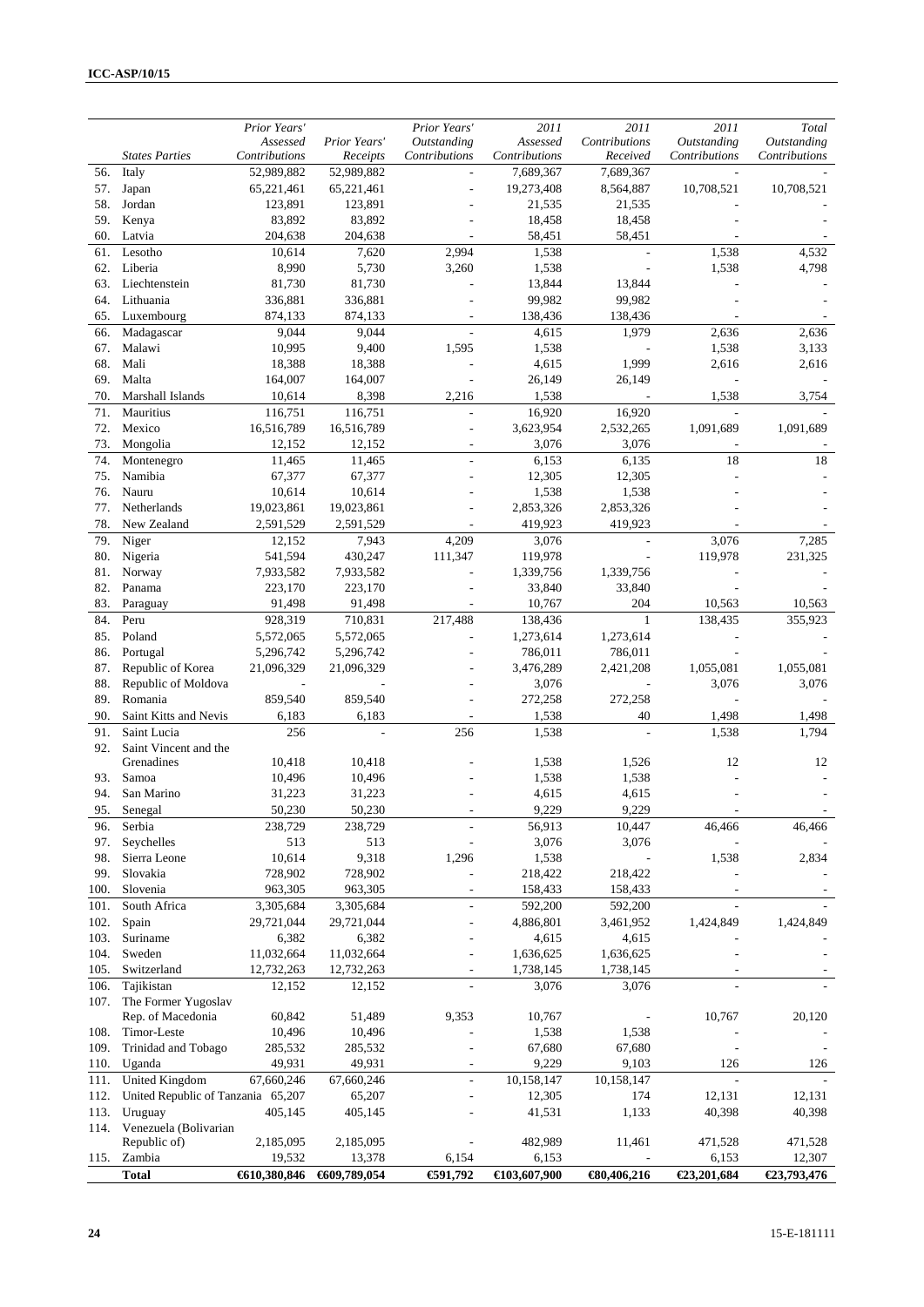### **Annex III**

### **Legal aid**

1. The Committee on Budget and Finance ("the Committee") gave careful consideration to the issue of the funding of legal aid. The Committee observed that notwithstanding an increase of almost  $\epsilon$  million in the funds allocated in the 2012 proposed programme budget to fund legal aid for the defence and for victims<sup>1</sup> it had not received a special report on the issue. The Court's request for 2012 was for  $\epsilon$ 7,573,700 in legal aid.

2. According to the explanations heard by the Committee, this amount had been calculated by the Court taking into account the current scales of the legal aid system and future situations. The Committee had before it an informal paper by the Registrar entitled "Overview of the Legal Aid System of the Court" dated 27 June 2011. According to this paper, the composition of a basic defence team – of an accused person or victims – depends on two variables:

- (a) The phases of the trial; and
- (b) The composition of the defence team.

3. With one Counsel, one Legal Assistant and one Case Manager, the cost of this team in the pre-trial and appeals phases is  $\epsilon 21,817$  per month. Under the current rules of the Court, it is possible to add one Associate Counsel for the trial phase of the proceedings, bringing the monthly cost to  $\epsilon$ 30,782. To this must be added a further amount of  $\epsilon$ 13,012, representing the monthly salary of one Investigator (P-4 level) and one resource person (GS-OL). In total, the monthly sum paid to the defence team can be as high as  $\epsilon 43.794$ .

4. The Committee further noted that these payments made by the Registrar on the basis of supporting evidence submitted by counsel do not exclude other expenses. The current system provides for:

(a) The reimbursement of expenses up to a flat-rate monthly allocation of  $\epsilon 4.000$ :

(b) Compensation, under certain conditions, of professional charges when counsel is present at the seat of the Court for a period of more than 15 days. Monthly compensation for professional charges may not exceed 40 per cent of the total monthly remuneration of the relevant team member's fees; and

(c) If the need arises, a request for additional resources may be made by the person entitled to receive legal assistance paid by the Court or his/her counsel.

5. To begin with, the Committee was surprised that it had not been consulted by the Registrar either about the tariff increases, which do not correspond to the financial data contained in the Court's report from  $2008$ ,<sup>3</sup> or about a possible reclassification of the Case Manager from G-5 to P-1. Given the financial impact of these decisions, it was incumbent on the Registrar to inform the Committee of these plans.

6. The first figures supplied to the Committee relating to legal aid for the defence and for victims in the *Lubanga* and *Katanga/Ngudjolo Chui* trials were as follows:

(a) Costs incurred for the defence between 2005 and 23 August 2011: €6,638,500; and

(b) Costs incurred for victims during the same period:  $\epsilon$ 2,802,400.

7. This amount, which did not take into account the costs incurred by the Court under the first two cases in the Democratic Republic of the Congo (*Lubanga and Katanga/Ngudjolo Chui*), namely €41,585,800, is likely to increase further with the possible appeals and reparations phases.

8. The Committee has already drawn attention in the past to the growing financial impact of the current legal aid system on the Court's finances.<sup>4</sup> The search for efficiency gains and savings inevitably raises questions about what this system should be expected to deliver. In light of the significant increase in the cases before the Court, striking a balance between the right of individuals to defend themselves must take account not only of the

 $\overline{a}$ 

<sup>&</sup>lt;sup>1</sup> ICC-ASP/10/10, sub-programme 3190, table 52, version F.

 $2 \text{Calculation is made on a monthly basis.}$ 

 $\frac{3}{1}$  ICC-ASP/7/23.

Interim report on different legal aid mechanisms before international criminal jurisdictions (ICC-ASP/7/12), and *Official Records … Seventh session* … *2006* (ICC-ASP/7/20), vol. II, part B.2, paras. 123-127.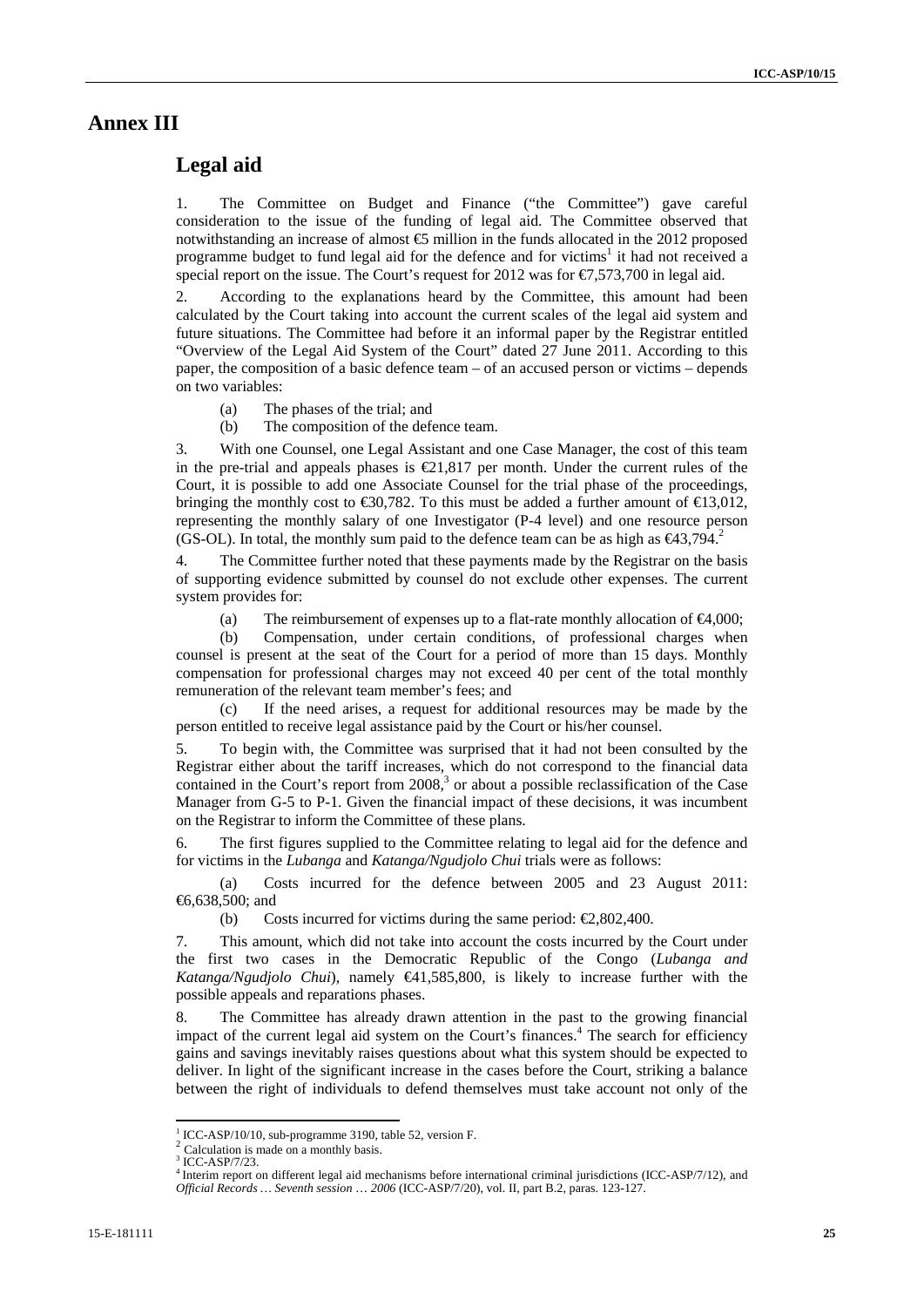obligations arising from the Court's basic documents, but also of choices lying within the sole remit of the Assembly of States Parties (the "Assembly").

9. First, one can decide to maintain the current system and provide legal aid without pre-determining the financial framework. This system has the advantage of not limiting the conditions of access of the defence and victims to the proceedings before the Court. However, it carries the clear risk of an automatic increase each year in funds requested. Thus, in the 2012 proposed programme budget, almost  $\mathfrak{S}$  million more will be necessary for legal aid.

10. Second, the Committee believes it should be possible through a number of criteria to introduce greater flexibility into the system while at the same time respecting the obligations of the Court. On the one hand, it is possible to modify the present system of compensation of counsel by limiting, per budget year, the total amount allotted to teams, taking care to distinguish between the defence of the accused and the defence of victims. Taking into account the amounts agreed in the Lubanga and Katanga/Ngudjolo Chui cases, the Committee suggests that the Assembly should set an overall ceiling of  $\epsilon$ 500,000 per accused per year. This amount would make possible a 45 per cent reduction over the annual average cost given for the trial phases of the first two cases between 2009 and 2010. Moreover, it is possible to envisage dropping the compensation of professional charges since, by definition, the main remuneration is intended precisely to compensate counsel for the case file. Furthermore, while acknowledging the benefits of using external counsel, the Committee had already made the point that a system in which victims would be represented only by the Office of Public Counsel for Victims (OPCV) would be more cost efficient.<sup>5</sup> In any case, the OPCV already provided sizeable support to external counsel, having assisted 39 legal representatives and more than 2,300 victims. To the extent that the Court is the only international criminal court to accept the participation of victims, all comparisons with other international courts are not based on the same situations. Such a system should not rule out the possibility of obtaining external counsel in the event of conflicting interests between the groups of victims. In that case, and applying the above-mentioned threshold reduction of 45 per cent, an amount of  $\epsilon$ 23,000 per group of victims requiring, exceptionally, recourse to external counsel, could be allocated to external counsel.

11. The Committee stresses that it is up to the Assembly to define the general direction it believes the legal aid system should take and that, in light of the cases now before the Court, the number of people seeking funding under this budget item is likely to continue increasing.

|              |                                | 2005     | 2006       | 2007       | 2008       | 2009       | 2010      | 2011       | Total       |
|--------------|--------------------------------|----------|------------|------------|------------|------------|-----------|------------|-------------|
| <b>Field</b> | Support                        |          | 5,868.00   | 8,927.20   | 8,215.90   | 8,328.00   | 9,885.40  | 6,183.60   | 47,408.10   |
|              | Uganda                         | 2,415.70 | 3,413.80   | 3,230.70   | 2,833.40   | 2,277.10   | 2,080.90  | 1,178.50   | 17,430.10   |
|              | <b>DRC</b>                     | 2,213.00 | 4,776.30   | 4,853.00   | 6,242.50   | 7,147.10   | 7,613.40  | 4,662.70   | 37,508.00   |
|              | Darfur                         | 1,740.90 | 3,510.30   | 4,814.70   | 5,541.80   | 5,385.10   | 3,738.00  | 1,951.70   | 26,682.50   |
|              | CAR                            |          |            | 1,206.80   | 2,996.90   | 3,792.00   | 1,813.30  | 1,333.30   | 11,142.30   |
|              | Kenya                          |          |            |            |            |            | 3,366.00  | 2,846.60   | 6,212.60    |
|              | Libya                          |          |            |            |            |            |           | 1,108.70   | 1,108.70    |
|              | Subtotal                       | 6.369.60 | 17,568.40  | 23,032.40  | 25,830.50  | 26,929.30  | 28,497    | 19,265.10  | 147,492.30  |
| Court in     | Support                        | 339.40   | 3,667.80   | 6,264.60   | 7,075.00   | 8,929.10   | 10,971.10 | 6,312.60   |             |
| session      | Trial 1 and 2 in<br><b>DRC</b> | 239.40   | 2,399.00   | 3,887.70   | 5,850.90   | 9,100.30   | 13,445.40 | 6,663.00   |             |
|              | Trial 3/appeal Bemba           |          |            | 77.10      | 403.80     | 1,093.80   | 2,482.20  | 1,573.20   |             |
|              | CIS Kenya                      |          |            |            |            |            |           | 434.00     |             |
|              | CIS Libya                      |          |            |            |            |            |           | 69.20      |             |
|              | Subtotal                       | 578.80   | 6,066.80   | 10,229.40  | 13,329.70  | 19,123.20  | 26,898.70 | 15,052.00  | 91,278.60   |
|              | <b>Total</b>                   | 6,948.40 | €23,635.20 | €33,261.80 | €39,160.20 | €46,052.50 | €5,395.70 | €34,317.10 | €238,770.90 |

| Table 1: Actual costs per case, including Contingency Funds; SAP data per 23 August 2011 (in thousands of euros) |  |
|------------------------------------------------------------------------------------------------------------------|--|
|------------------------------------------------------------------------------------------------------------------|--|

 $\overline{a}$ <sup>5</sup>*Official Records … Ninth session … 2010* (ICC-ASP/9/20), vol. II, part B.1, para. 77.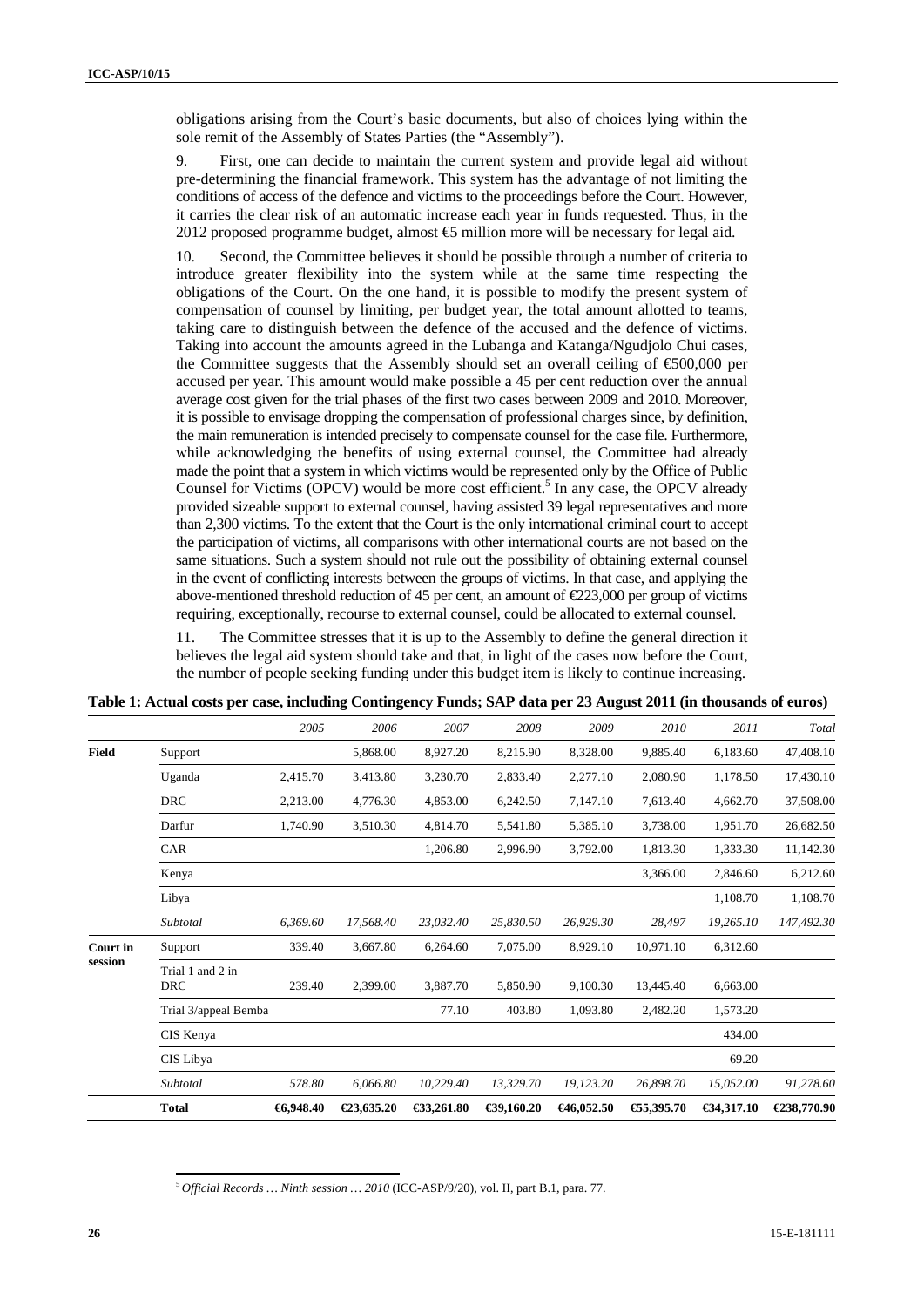### **Table 2: Summary of costs paid for Legal aid for defence and victims per situation/case \* 2005-2011 as at 23 August 2011 (in thousands of euros)**

### **Legal aid for Counsel for defence**

|              | CIS DRC  | CIS SUD           | CIS UGA           | CIS CAR   |                 |                  | FOP OPS FOP UGA FOP DRC FOP SUD |                   | <i>FOP CAR</i> | ICC GEN          | <b>Total</b>         |
|--------------|----------|-------------------|-------------------|-----------|-----------------|------------------|---------------------------------|-------------------|----------------|------------------|----------------------|
| 2005         | 66.80    |                   |                   |           |                 |                  |                                 |                   |                |                  | 66.80                |
| 2006         | 597.40   | 49.60             | 63.10             |           | 1.00            |                  |                                 |                   |                | 13.60            | 724.70               |
| 2007         | 582.10   | 51.20             | 79.40             |           |                 | 0.60             | 2.90                            |                   |                |                  | 716.20               |
| 2008         | 660.60   | 2.80              |                   |           |                 | 70.00            | 20.20                           | 36.50             | 22.70          |                  | 812.80               |
| 2009         | 1.731.20 |                   |                   | 4.70      |                 | 22.60            | 35.90                           | 24.80             |                |                  | 1,819.20             |
| 2010         | 1.874.80 | 410.10            |                   | 511.80    |                 |                  | 44.90                           | 54.30             |                |                  | 2,895.90             |
| $2011**$     | 1.125.60 | 382.20            |                   |           |                 |                  | 66.50                           | 4.50              |                |                  | 1,578.80             |
| <b>Total</b> | 6,638.50 | $\bigoplus$ 95.90 | $\epsilon$ 142.50 | € $16.50$ | $\epsilon$ 1.00 | $\bigoplus$ 3.20 | $\bigoplus$ 70.40               | $\epsilon$ 120.10 | €22.70         | $\bigoplus$ 3.60 | $\bigoplus$ , 614.40 |

#### **Legal aid for Counsel for victims**

|              | CIS DRC   | CIS SUD           | CIS UGA |         |  | CIS CAR FOP OPS FOP UGA FOP DRC FOP SUD FOP CAR |                 |                   | ICC GEN | <b>Total</b> |
|--------------|-----------|-------------------|---------|---------|--|-------------------------------------------------|-----------------|-------------------|---------|--------------|
| 2005         |           |                   |         |         |  |                                                 |                 |                   |         | 0.00         |
| 2006         | 20.30     |                   |         |         |  |                                                 |                 |                   |         | 20.30        |
| 2007         | 54.10     |                   |         |         |  |                                                 |                 |                   |         | 54.10        |
| 2008         | 149.40    |                   |         |         |  | 9.10                                            | 1.40            |                   |         | 159.90       |
| 2009         | 880.20    | 83.40             |         | 30.10   |  | 3.90                                            |                 | 158.20            |         | 1,155.80     |
| 2010         | 1.106.40  | 43.70             |         | 85.00   |  |                                                 |                 |                   |         | 1,235.10     |
| $2011**$     | 592.00    | 47.40             |         | 288.40  |  |                                                 |                 |                   |         | 927.80       |
| <b>Total</b> | €2,802.40 | $\epsilon$ 174.50 |         | €403.50 |  | $\bigoplus$ 3.00                                | $\epsilon$ 1.40 | $\bigoplus$ 58.20 |         | €3,553.00    |

\* CIS stands for Court in Session which is directly related to trials while FOS stands for Field Operations which is related to investigations and field operations.

\*\* Expenditure as at 23 August 2011.

### **Table 3: Breakdown of Legal Aid expenditure per case (Lubanga – Katanga-Ngudjolo) (in euros)**

#### **Legal aid for defence**

| Lubanga                  | 2006        | 2007         | 2008          | 2009        | 2010          | 2011        | Total case              |
|--------------------------|-------------|--------------|---------------|-------------|---------------|-------------|-------------------------|
| Counsel                  | 114,213.00  | 96,263.00    | 175,478.00    | 175,478.00  | 175,478.00    | 102,362.00  |                         |
| <b>Associate Counsel</b> |             | 35,238.00    | 145,233.00    | 145,233.00  | 145,233.00    | 84,719.00   |                         |
| Legal Assistants         | 32,767.00   | 73,003.00    | 146,712.00    | 140,599.00  | 146,712.00    | 85,582.00   |                         |
| Case-Managers            | 12,665.00   | 38,793.00    | 58,464.00     | 58,464.00   | 58,464.00     | 34,104.00   |                         |
| Expenses (incl. travel)  | 37,669.00   | 37,158.00    | 13,521.00     | 63,852.00   | 83,409.00     | 53,294.00   |                         |
| Investigations           | 53,332.00   | 25,973.00    | 39,653.00     | 61,679.00   | 32,730.00     | 23,678.00   |                         |
| <b>Total</b>             | €250,646.00 | €306,428.00  | € $79,061.00$ | €645,306.00 | 642,026.00    | €383,740.00 | €2,807,206.00           |
| Katanga                  |             | 2007         | 2008          | 2009        | 2010          | 2011        |                         |
| Counsel                  |             | 14,899.00    | 129,984.00    | 174,574.00  | 168,212.00    | 84,106.00   |                         |
| <b>Associate Counsel</b> |             |              |               | 92,531.00   | 107,580.00    | 62,755.00   |                         |
| <b>Legal Assistants</b>  |             | 4,705.00     | 73,356.00     | 110,034.00  | 127,356.00    | 74,291.00   |                         |
| Case-Managers            |             | 134.00       | 58,464.00     | 58,464.00   | 58,464.00     | 34,104.00   |                         |
| Expenses (incl. travel)  |             | 3,528.00     | 33,105.00     | 64,518.00   | 70,159.00     | 31,350.00   |                         |
| Investigations           |             |              | 33,198.00     | 51,943.00   | 38,007.00     | 45,226.00   |                         |
| <b>Total</b>             |             | $E$ 3,266.00 | €328,107.00   | €52,064.00  | € $69,778.00$ | €31,832.00  | $\bigoplus$ ,805,047.00 |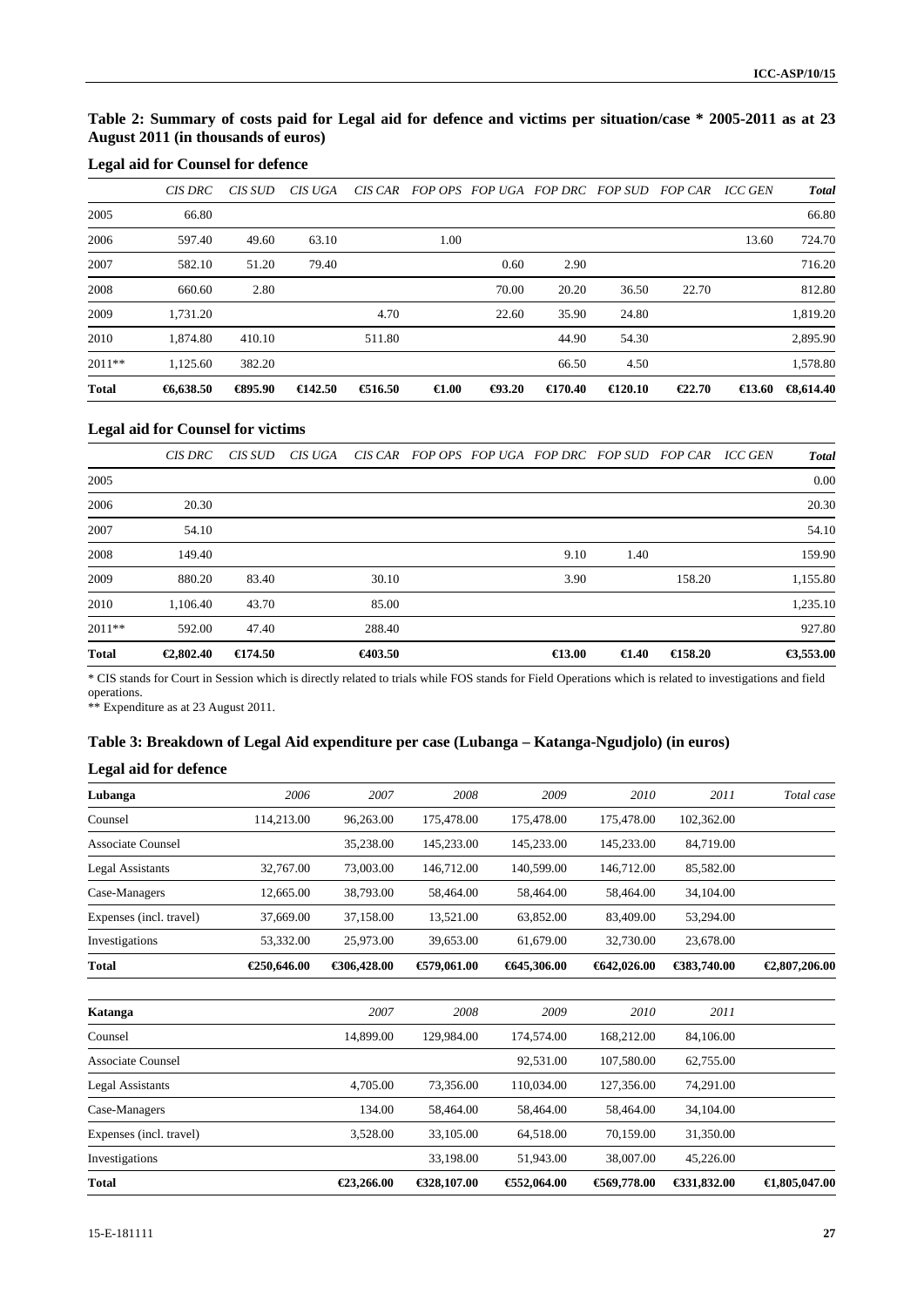### **ICC-ASP/10/15**

| Ngudjolo                    |                          |                              | 2008        | 2009          | 2010                     | 2011           |                         |
|-----------------------------|--------------------------|------------------------------|-------------|---------------|--------------------------|----------------|-------------------------|
| Counsel                     |                          |                              | 99,418.00   | 129,984.00    | 129,984.00               | 75,824.00      |                         |
| <b>Associate Counsel</b>    |                          |                              | 17,930.00   | 107,580.00    | 107,580.00               | 62,755.00      |                         |
| <b>Legal Assistants</b>     |                          |                              | 56,397.00   | 98,859.00     | 146,712.00               | 85,582.00      |                         |
| Case-Managers               |                          |                              | 48,720.00   | 58,464.00     | 58,464.00                | 32,480.00      |                         |
| Expenses (incl. travel)     |                          |                              | 20,657.00   | 81,916.00     | 134,547.00               | 64,610.00      |                         |
| Investigations              |                          |                              | 4,735.00    | 27,419.00     | 38,301.00                | 48,761.00      |                         |
| <b>Total</b>                |                          |                              | €247,857.00 | € $04,222.00$ | €615,588.00              | €370,012.00    | $\bigoplus$ ,737,679.00 |
| Legal aid for victims       |                          |                              |             |               |                          |                |                         |
| Lubanga V02                 | 2006                     | 2007                         | 2008        | 2009          | 2010                     | 2011           | Total case              |
| Counsel                     | 13,364                   | 21,164                       | 60,455      | 113,946       | 97,391                   | 71,420         |                         |
| Associate counsel           |                          |                              |             |               | L,                       |                |                         |
| <b>Legal Assistants</b>     |                          |                              |             |               | $\overline{\phantom{a}}$ |                |                         |
| Case-Managers               |                          |                              | 4,744       | 50,070        | 48,720                   | 34,104         |                         |
| Expenses (incl. travel)     | 5,760                    | 21,188                       | 37,150      | 58,452        | 70,533                   | 20,213         |                         |
| Investigations              |                          |                              |             | 4,506         |                          |                |                         |
| Total                       | 19,124                   | 42,352                       | 102,348     | 226,974       | 216,644                  | 125,737        | 733,180                 |
|                             |                          |                              |             |               |                          |                |                         |
| Lubanga V01                 | 2006                     | 2007                         | 2008        | 2009          | 2010                     | 2011           |                         |
| Counsel                     |                          |                              | 29,332      | 142,932       | 78,952                   | 33,805         |                         |
| <b>Associate Counsel</b>    |                          |                              |             |               | $\overline{\phantom{a}}$ | $\overline{a}$ |                         |
| <b>Legal Assistants</b>     |                          |                              |             |               |                          |                |                         |
| Case-Managers               |                          |                              | 3,000       | 54,467        | 48,395                   | 34,104         |                         |
| Expenses (incl. travel)     |                          | 467                          | 24,848      | 60,547        | 57,955                   | 14,152         |                         |
| Investigations              |                          |                              |             |               |                          |                |                         |
| Total                       | $\overline{\phantom{a}}$ | 467                          | 57,180      | 257,945       | 185,302                  | 82,061         | 582,955                 |
| Katanga/Ngudjolo            | 2006                     | 2007                         | 2008        | 2009          | 2010                     | 2011           |                         |
| Counsel                     |                          |                              | 19,316      | 54,769        | 95,765                   | 21,664         |                         |
| <b>Associate Counsel</b>    |                          |                              |             |               | -                        |                |                         |
| <b>Legal Assistants</b>     |                          |                              |             |               |                          |                |                         |
| Case-Managers               |                          |                              |             | 16,156        | 48,720                   | 29,232         |                         |
| Expenses (incl. travel)     |                          |                              | 12,541      | 3,372         | 35,800                   | 13,927         |                         |
| Investigations              |                          |                              |             |               |                          |                |                         |
| <b>Total</b>                | $\overline{\phantom{a}}$ | $\qquad \qquad \blacksquare$ | 31,857      | 74,297        | 180,285                  | 64,823         | 351,262                 |
|                             |                          |                              |             |               |                          |                |                         |
| Katanga/Ngudjolo<br>Counsel | 2006                     | 2007                         | 2008        | 2009          | 2010                     | 2011           |                         |
|                             |                          |                              |             | 65,532        | 108,320                  | 54,160         |                         |
| <b>Associate Counsel</b>    |                          |                              |             |               |                          |                |                         |
| <b>Legal Assistants</b>     |                          |                              |             | 25,325        | 56,200                   | 36,678         |                         |
| Case-Managers               |                          |                              |             | 9,744         | 48,720                   | 29,232         |                         |
| Expenses (incl. travel)     |                          |                              | 9,848       | 13,011        | 49,851                   | 30,663         |                         |
| Investigations              |                          |                              |             |               | 48,796                   | 39,278         |                         |
| <b>Total</b>                |                          |                              | 9,848       | 113,611       | 311,887                  | 190,011        | 625,357                 |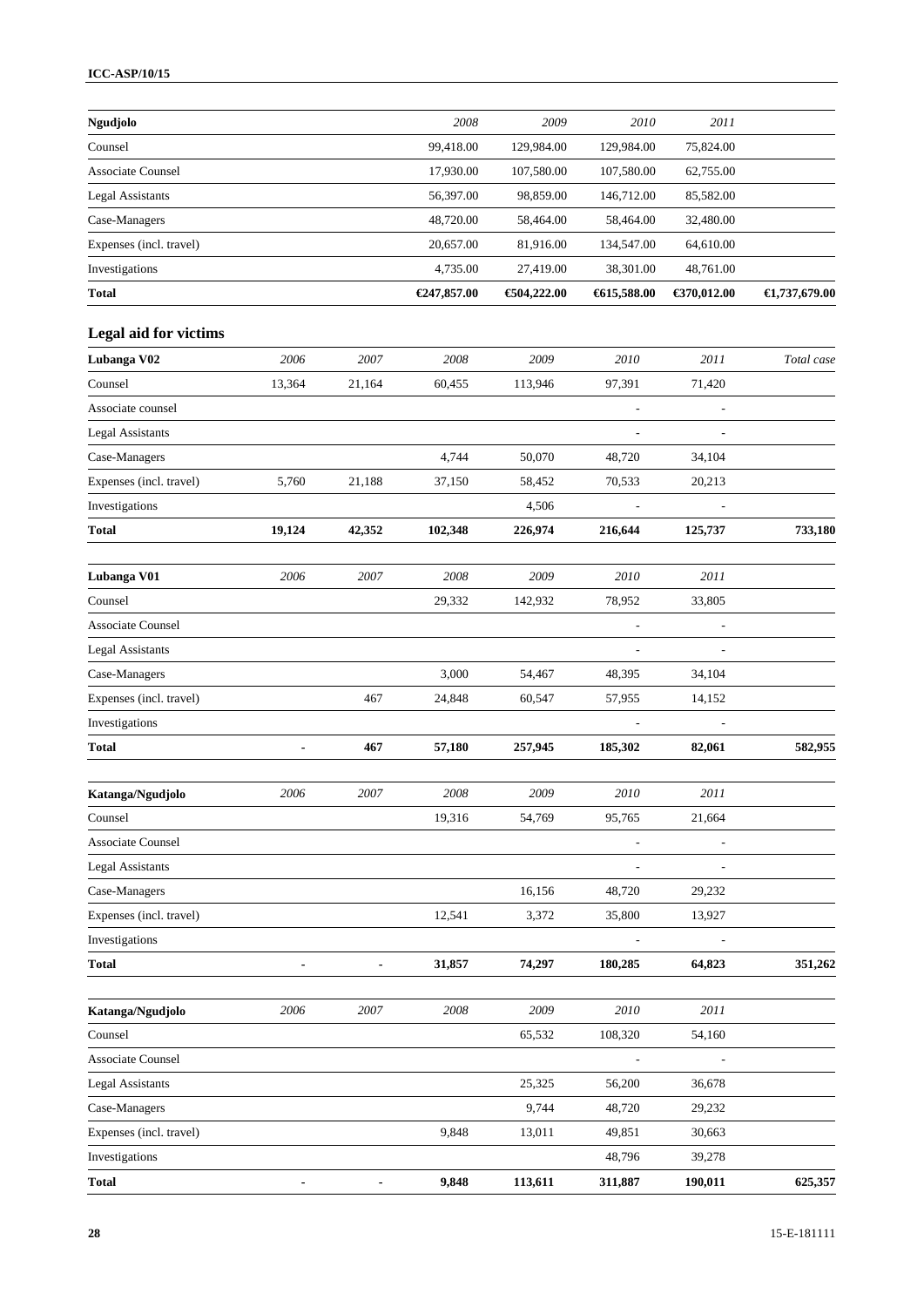### **Annex IV**

### **Summary of recommendations**

1. This section introduces an overall summary of the Committee's recommendations raised in this report together with their financial effects on the submitted 2012 proposed programme budget. In addition, there are specific recommendations under each major programme.

### **A. Common system and vacancy rates**

2. The Committee recommended that the increases for staff salary and enhanced conditions of service in the field be absorbed within each major programme except as indicated in Section F.

### **B. General temporary assistance**

3. Spesific GTA posts were not recommended by the Committee or not to be funded as is the case for Major Programme I, II, III and VI.

4. The Committee recommended that a general vacancy rate of 8 per cent on the proposed budget increase of GTA staff be applied, except as indicated in Section F.

### **C. Consultants**

5. A specific reduction was recommended by the Committee where insufficient justifications were provided and where the Committee was not convinced with the request for consultants in the 2012 proposed programme budget as is the case for Major Programmes I and III.

6. The proposed budget for consultants be reduced by an additional 10 per cent for all major programmes after deducting the specific reductions in the previous paragraph, except as indicated in Section F.

### **D. Travel**

7. A specific reduction where insufficient justifications provided in the 2012 proposed programme budget for travel as is the case for Major Programme III and VII-5.

8. The 2012 proposed travel budget be reduced by 8.2 per cent for Major Programme I, by 7 per cent for Major Programme II and by 10 per cent for the rest after deducting the specific reductions in the previous paragraph, except as indicated in Section F.

### **E. Training**

9. The proposed training budget remains at the level of the 2011 approved budget for all major programmes, except as indicated in Section F.

10. Further specific reductions where insufficient justifications were provided in the 2012 proposed programme budget for training as is the case for Major Programmes I and III.

### **F. Supplies and materials**

11. Supplies and materials remain at the level of the 2011 approved budget for all major programmes, except as indicated in Section F.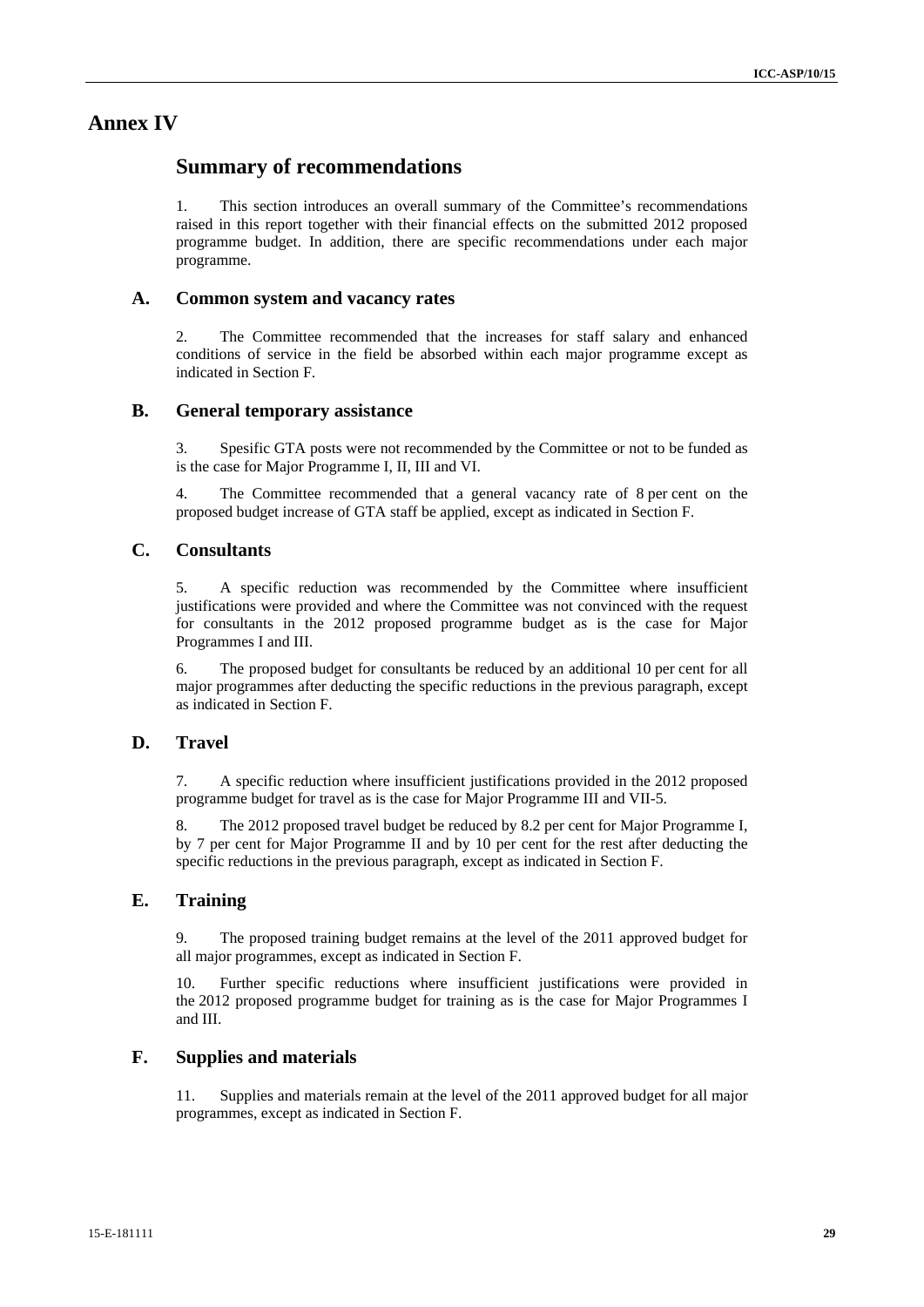| Comparison of proposed budget and the recommendations of the Committee on Budget and Finance (thousands of euros) |          |                                   |           |                           |                       |           |              |                          |            |
|-------------------------------------------------------------------------------------------------------------------|----------|-----------------------------------|-----------|---------------------------|-----------------------|-----------|--------------|--------------------------|------------|
| Total of all Major Programmes <sup>1</sup><br>Table 1:                                                            |          |                                   |           |                           |                       |           |              |                          |            |
|                                                                                                                   |          | Proposed Budget 2012              |           |                           | Proposed Budget 2012  |           |              | <b>Difference</b>        |            |
| <b>Total ICC</b>                                                                                                  |          | <b>Before CBF</b> recommendations |           | After CBF recommendations |                       |           |              | Before CBF vs. after CBF |            |
|                                                                                                                   | Basic    | Situation-<br>related             | Total     | Basic                     | Situation-<br>related | Total     | <b>Basic</b> | Situation-<br>related    | Total      |
| Judges                                                                                                            | 5,111.9  |                                   | 5,111.9   | 5,111.9                   |                       | 5,111.9   |              |                          |            |
| Professional staff                                                                                                | 19,912.0 | 21,896.4                          | 41,808.4  | 19,038.3                  | 20,629.0              | 39,667.2  | $-873.8$     | $-1,267.4$               | $-2,141.2$ |
| General Service staff                                                                                             | 11,262.6 | 9,742.4                           | 21,005.0  | 10,695.3                  | 9,370.2               | 20,065.5  | $-567.3$     | $-372.2$                 | $-939.5$   |
| Subtotal staff                                                                                                    | 31,174.6 | 31,638.8                          | 62,813.4  | 29,733.6                  | 29,999.1              | 59,732.7  | $-1,441.1$   | $-1,639.7$               | $-3,080.7$ |
| General temporary assistance                                                                                      | 2,604.1  | 10,908.0                          | 13,512.1  | 2,847.1                   | 9,536.0               | 12,383.1  | 243.0        | $-1,372.0$               | $-1,129.0$ |
| Temporary assistance for meetings                                                                                 | 589.2    | 429.9                             | 1,019.1   | 589.2                     | 429.9                 | 1,019.1   |              |                          |            |
| Overtime                                                                                                          | 297.4    | 120.8                             | 418.2     | 297.4                     | 120.8                 | 418.2     |              |                          |            |
| Consultants                                                                                                       | 415.3    | 421.2                             | 836.5     | 260.9                     | 379.1                 | 640.0     | $-154.4$     | $-42.1$                  | $-196.5$   |
| Subtotal other staff                                                                                              | 3.906.0  | 11,879.9                          | 15,785.9  | 3,994.6                   | 10,465.7              | 14,460.4  | 88.6         | $-1,414.2$               | $-1,325.6$ |
| Travel                                                                                                            | 1,177.9  | 4,309.6                           | 5,487.6   | 1,010.9                   | 3,897.5               | 4,908.5   | $-166.9$     | $-412.0$                 | $-579.0$   |
| Hospitality                                                                                                       | 57.0     |                                   | 57.0      | 57.0                      |                       | 57.0      |              |                          |            |
| Contractual services                                                                                              | 2,500.4  | 1,732.8                           | 4,233.2   | 2,500.4                   | 1,732.8               | 4,233.2   |              |                          |            |
| Training                                                                                                          | 678.3    | 333.2                             | 1,011.5   | 608.5                     | 292.0                 | 900.5     | $-69.8$      | $-41.2$                  | $-111.0$   |
| <b>Counsel for Defence</b>                                                                                        |          | 3,583.2                           | 3,583.2   |                           | 3,583.2               | 3,583.2   |              |                          |            |
| <b>Counsel for Victims</b>                                                                                        |          | 3,990.5                           | 3,990.5   |                           | 3,990.5               | 3,990.5   |              |                          |            |
| General operating expenses                                                                                        | 6,201.7  | 6,385.4                           | 12,587.1  | 6,115.7                   | 6,385.4               | 12,501.1  | $-86.0$      |                          | $-86.0$    |
| Supplies and materials                                                                                            | 882.3    | 434.5                             | 1,316.8   | 820.2                     | 348.2                 | 1,168.4   | $-62.1$      | $-86.3$                  | $-148.4$   |
| Equipment including furniture                                                                                     | 1,725.0  | 30.0                              | 1,755.0   | 1,451.0                   | 30.0                  | 1,481.0   | $-274.0$     |                          | $-274.0$   |
| Subtotal non-staff                                                                                                | 13,222.6 | 20,799.2                          | 34,021.8  | 12,563.8                  | 20,259.6              | 32,823.4  | $-658.8$     | $-539.6$                 | $-1,198.4$ |
| <b>Total</b>                                                                                                      | 53,415.1 | 64,317.9                          | 117,733.0 | 51,403.8                  | 60,724.5              | 112,128.3 | $-2,011.2$   | $-3,593.4$               | $-5,604.7$ |

| Table 1:<br>Total of all Major Programmes |  |
|-------------------------------------------|--|
|-------------------------------------------|--|

<sup>&</sup>lt;sup>1</sup> The Court has prepared the calculations shown in the tables included in this annex based on the recommendations of the Committee that the increases for staff salary and enhanced conditions of service in the field be absorbed within each major programme except as indicated in Section F of the Committee's report. The calculations do not include the salary increments foreseen in the internal legal framework of the Court to comply with the United Nations common system standards. This footnote applies to all tables in this annex.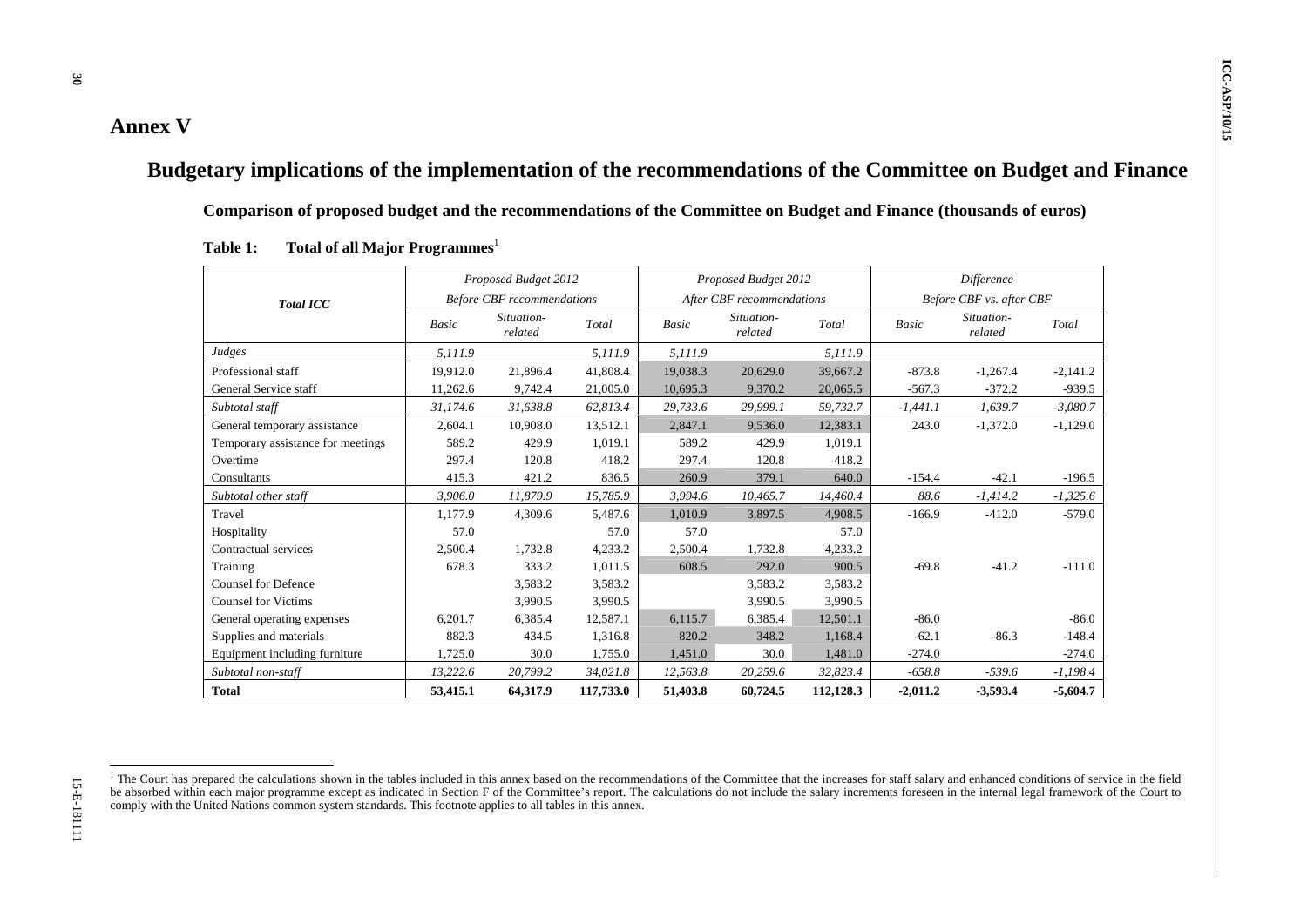|                                   |              | Proposed Budget 2012              |          |              | Proposed Budget 2012      |         |              | Difference               |          |
|-----------------------------------|--------------|-----------------------------------|----------|--------------|---------------------------|---------|--------------|--------------------------|----------|
| <b>Major Programme I</b>          |              | <b>Before CBF</b> recommendations |          |              | After CBF recommendations |         |              | Before CBF vs. after CBF |          |
| <b>Judiciary</b>                  | <b>Basic</b> | Situation-<br>related             | Total    | <b>Basic</b> | Situation-<br>related     | Total   | <b>Basic</b> | Situation-<br>related    | Total    |
| Judges                            | 5,111.9      |                                   | 5,111.9  | 5,111.9      |                           | 5,111.9 |              |                          |          |
| Professional staff                | 2,845.0      | 468.7                             | 3,313.7  | 2,756.3      | 452.0                     | 3,208.3 | $-88.7$      | $-16.7$                  | $-105.4$ |
| General Service staff             | 835.1        | 189.0                             | 1,024.1  | 804.3        | 181.8                     | 986.1   | $-30.8$      | $-7.2$                   | $-38.0$  |
| Subtotal staff                    | 3.680.1      | 657.7                             | 4,337.8  | 3,560.6      | 633.8                     | 4,194.4 | $-119.5$     | $-23.9$                  | $-143.4$ |
| General temporary assistance      | 198.0        | 295.2                             | 493.2    | 99.4         | 262.8                     | 362.1   | $-98.6$      | $-32.4$                  | $-131.1$ |
| Temporary assistance for meetings |              |                                   |          |              |                           |         |              |                          |          |
| Overtime                          |              |                                   |          |              |                           |         |              |                          |          |
| Consultants                       | 31.4         |                                   | 31.4     | 14.4         |                           | 14.4    | $-17.0$      |                          | $-17.0$  |
| Subtotal other staff              | 229.4        | 295.2                             | 524.6    | 113.8        | 262.8                     | 376.5   | $-115.6$     | $-32.4$                  | $-148.1$ |
| Travel                            | 222.4        |                                   | 222.4    | 204.2        |                           | 204.2   | $-18.2$      |                          | $-18.2$  |
| Hospitality                       | 17.0         |                                   | 17.0     | 17.0         |                           | 17.0    |              |                          |          |
| Contractual services              | 5.0          |                                   | 5.0      | 5.0          |                           | 5.0     |              |                          |          |
| Training                          | 21.3         |                                   | 21.3     | 15.8         |                           | 15.8    | $-5.5$       |                          | $-5.5$   |
| General operating expenses        | 63.3         |                                   | 63.3     | 63.3         |                           | 63.3    |              |                          |          |
| Supplies and materials            | 5.0          |                                   | 5.0      | 4.8          |                           | 4.8     | $-0.2$       |                          | $-0.2$   |
| Equipment including furniture     |              |                                   |          |              |                           |         |              |                          |          |
| Subtotal non-staff                | 334.0        |                                   | 334.0    | 310.1        |                           | 310.1   | $-23.9$      |                          | $-23.9$  |
| <b>Total</b>                      | 9,355.4      | 952.9                             | 10,308.3 | 9,096.3      | 896.6                     | 9,992.9 | $-259.1$     | $-56.3$                  | $-315.4$ |

#### **Table 2:Major Programme I: Judiciary**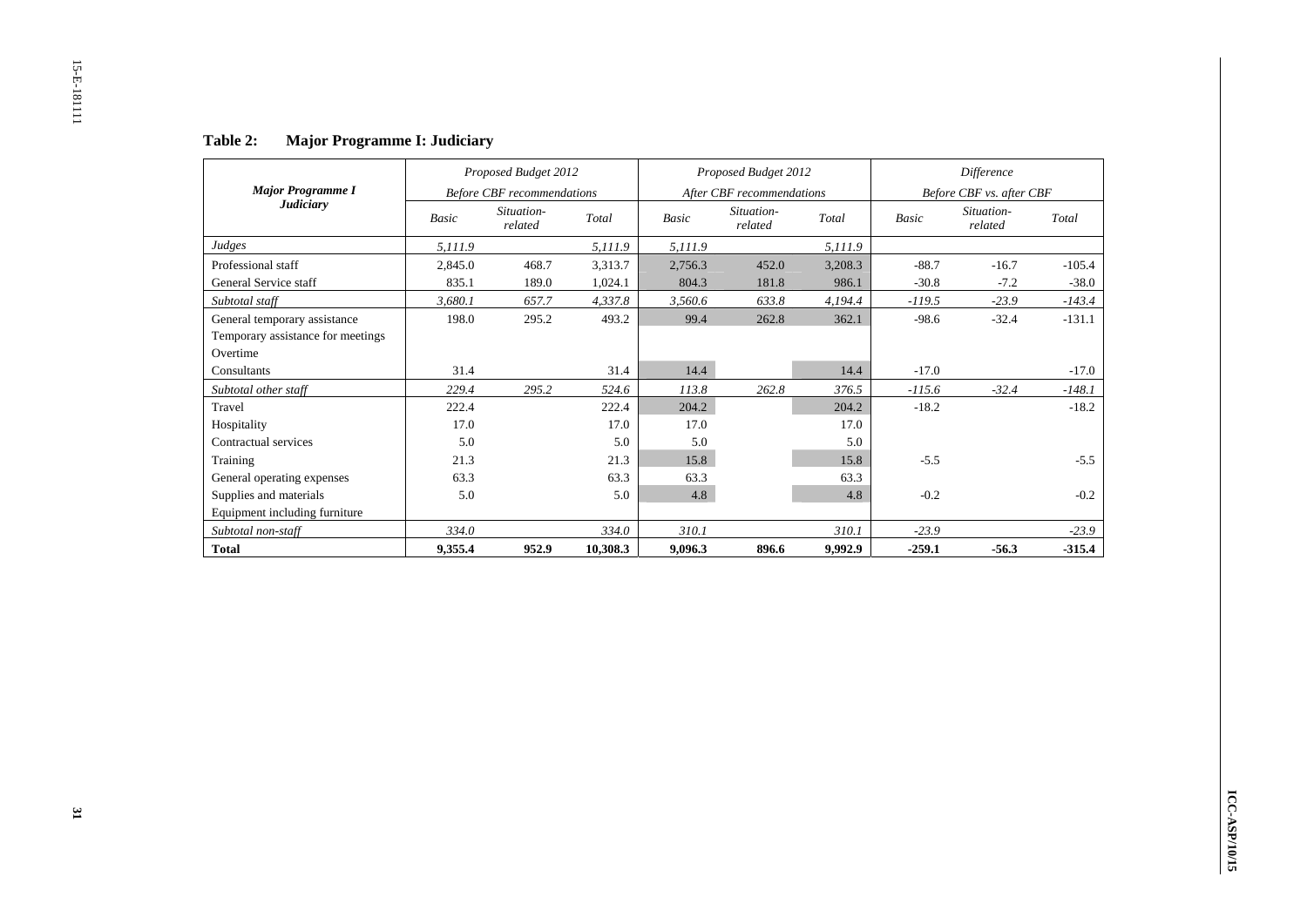7. Table 3: Programmate 1100; The Productions:<br>
The Production of the Communications:<br>
The Production of the Communications:<br>
The Production of the Communications:<br>
The Communications:<br>
The Communications:<br>
The Communicat

| <b>Table 3:</b> | <b>Programme 1100: The Presidency</b> |  |  |  |
|-----------------|---------------------------------------|--|--|--|
|-----------------|---------------------------------------|--|--|--|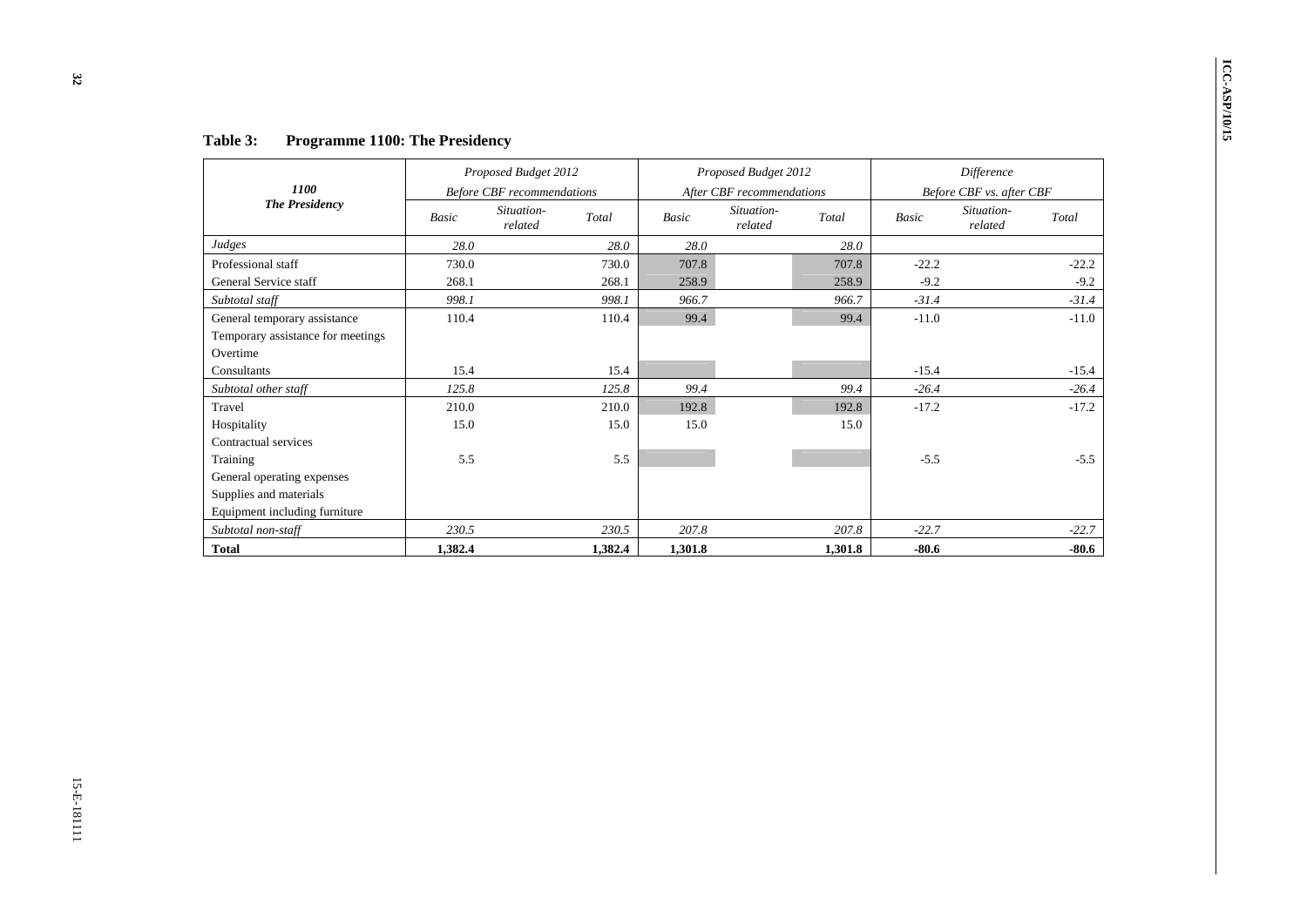#### **Table 4:Programme 1200: Chambers**

|                                   |         | Proposed Budget 2012              |         |         | Proposed Budget 2012      |         |              | Difference               |          |
|-----------------------------------|---------|-----------------------------------|---------|---------|---------------------------|---------|--------------|--------------------------|----------|
| 1200                              |         | <b>Before CBF</b> recommendations |         |         | After CBF recommendations |         |              | Before CBF vs. after CBF |          |
| <b>Chambers</b>                   | Basic   | Situation-<br>related             | Total   | Basic   | Situation-<br>related     | Total   | <b>Basic</b> | Situation-<br>related    | Total    |
| Judges                            | 5,083.9 |                                   | 5,083.9 | 5,083.9 |                           | 5,083.9 |              |                          |          |
| Professional staff                | 1,961.6 | 468.7                             | 2,430.3 | 1,908.4 | 452.0                     | 2,360.4 | $-53.2$      | $-16.7$                  | $-69.9$  |
| General Service staff             | 504.0   | 189.0                             | 693.0   | 484.8   | 181.8                     | 666.6   | $-19.2$      | $-7.2$                   | $-26.4$  |
| Subtotal staff                    | 2,465.6 | 657.7                             | 3,123.3 | 2,393.2 | 633.8                     | 3,027.0 | $-72.4$      | $-23.9$                  | $-96.3$  |
| General temporary assistance      |         | 295.2                             | 295.2   |         | 262.8                     | 262.8   |              | $-32.4$                  | $-32.4$  |
| Temporary assistance for meetings |         |                                   |         |         |                           |         |              |                          |          |
| Overtime                          |         |                                   |         |         |                           |         |              |                          |          |
| Consultants                       | 16.0    |                                   | 16.0    | 14.4    |                           | 14.4    | $-1.6$       |                          | $-1.6$   |
| Subtotal other staff              | 16.0    | 295.2                             | 311.2   | 14.4    | 262.8                     | 277.2   | $-1.6$       | $-32.4$                  | $-34.0$  |
| Travel                            |         |                                   |         |         |                           |         |              |                          |          |
| Hospitality                       | 1.0     |                                   | 1.0     | 1.0     |                           | 1.0     |              |                          |          |
| Contractual services              |         |                                   |         |         |                           |         |              |                          |          |
| Training                          | 15.8    |                                   | 15.8    | 15.8    |                           | 15.8    |              |                          |          |
| General operating expenses        |         |                                   |         |         |                           |         |              |                          |          |
| Supplies and materials            |         |                                   |         |         |                           |         |              |                          |          |
| Equipment including furniture     |         |                                   |         |         |                           |         |              |                          |          |
| Subtotal non-staff                | 16.8    |                                   | 16.8    | 16.8    |                           | 16.8    |              |                          |          |
| <b>Total</b>                      | 7,582.3 | 952.9                             | 8,535.2 | 7,508.3 | 896.6                     | 8,404.9 | $-74.0$      | $-56.3$                  | $-130.3$ |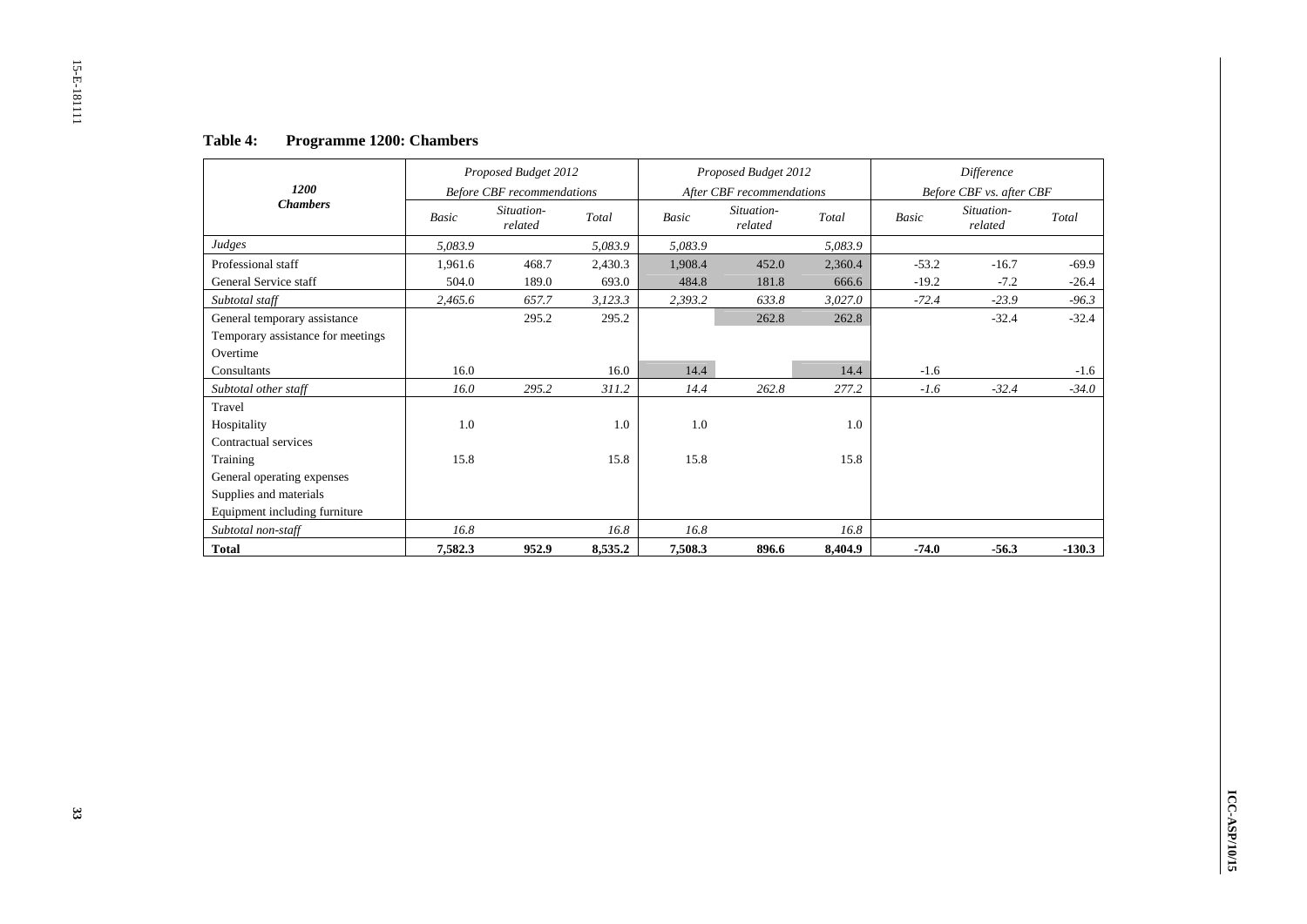| 1310<br><b>New York Liaison Office</b> |         | Proposed Budget 2012                                       |         |         | Proposed Budget 2012                               |         |          | Difference                                        |          |  |
|----------------------------------------|---------|------------------------------------------------------------|---------|---------|----------------------------------------------------|---------|----------|---------------------------------------------------|----------|--|
|                                        | Basic   | <b>Before CBF</b> recommendations<br>Situation-<br>related | Total   | Basic   | After CBF recommendations<br>Situation-<br>related | Total   | Basic    | Before CBF vs. after CBF<br>Situation-<br>related | Total    |  |
| Judges                                 |         |                                                            |         |         |                                                    |         |          |                                                   |          |  |
| Professional staff                     | 153.4   |                                                            | 153.4   | 140.1   |                                                    | 140.1   | $-13.3$  |                                                   | $-13.3$  |  |
| General Service staff                  | 63.0    |                                                            | 63.0    | 60.6    |                                                    | 60.6    | $-2.4$   |                                                   | $-2.4$   |  |
| Subtotal staff                         | 216.4   |                                                            | 216.4   | 200.7   |                                                    | 200.7   | $-15.7$  |                                                   | $-15.7$  |  |
| General temporary assistance           | 87.6    |                                                            | 87.6    |         |                                                    |         | $-87.6$  |                                                   | $-87.6$  |  |
| Temporary assistance for meetings      |         |                                                            |         |         |                                                    |         |          |                                                   |          |  |
| Overtime                               |         |                                                            |         |         |                                                    |         |          |                                                   |          |  |
| Consultants                            |         |                                                            |         |         |                                                    |         |          |                                                   |          |  |
| Subtotal other staff                   | 87.6    |                                                            | 87.6    |         |                                                    |         | $-87.6$  |                                                   | $-87.6$  |  |
| Travel                                 | 12.4    |                                                            | 12.4    | 11.4    |                                                    | 11.4    | $-1.0\,$ |                                                   | $-1.0$   |  |
| Hospitality                            | $1.0\,$ |                                                            | $1.0\,$ | $1.0\,$ |                                                    | $1.0\,$ |          |                                                   |          |  |
| Contractual services                   | $5.0\,$ |                                                            | $5.0\,$ | 5.0     |                                                    | 5.0     |          |                                                   |          |  |
| Training                               |         |                                                            |         |         |                                                    |         |          |                                                   |          |  |
| General operating expenses             | 63.3    |                                                            | 63.3    | 63.3    |                                                    | 63.3    |          |                                                   |          |  |
| Supplies and materials                 | 5.0     |                                                            | 5.0     | 4.8     |                                                    | 4.8     | $-0.2$   |                                                   | $-0.2$   |  |
| Equipment including furniture          |         |                                                            |         |         |                                                    |         |          |                                                   |          |  |
| Subtotal non-staff                     | 86.7    |                                                            | 86.7    | 85.5    |                                                    | 85.5    | $-1.2$   |                                                   | $-1.2$   |  |
| <b>Total</b>                           | 390.7   |                                                            | 390.7   | 286.2   |                                                    | 286.2   | $-104.5$ |                                                   | $-104.5$ |  |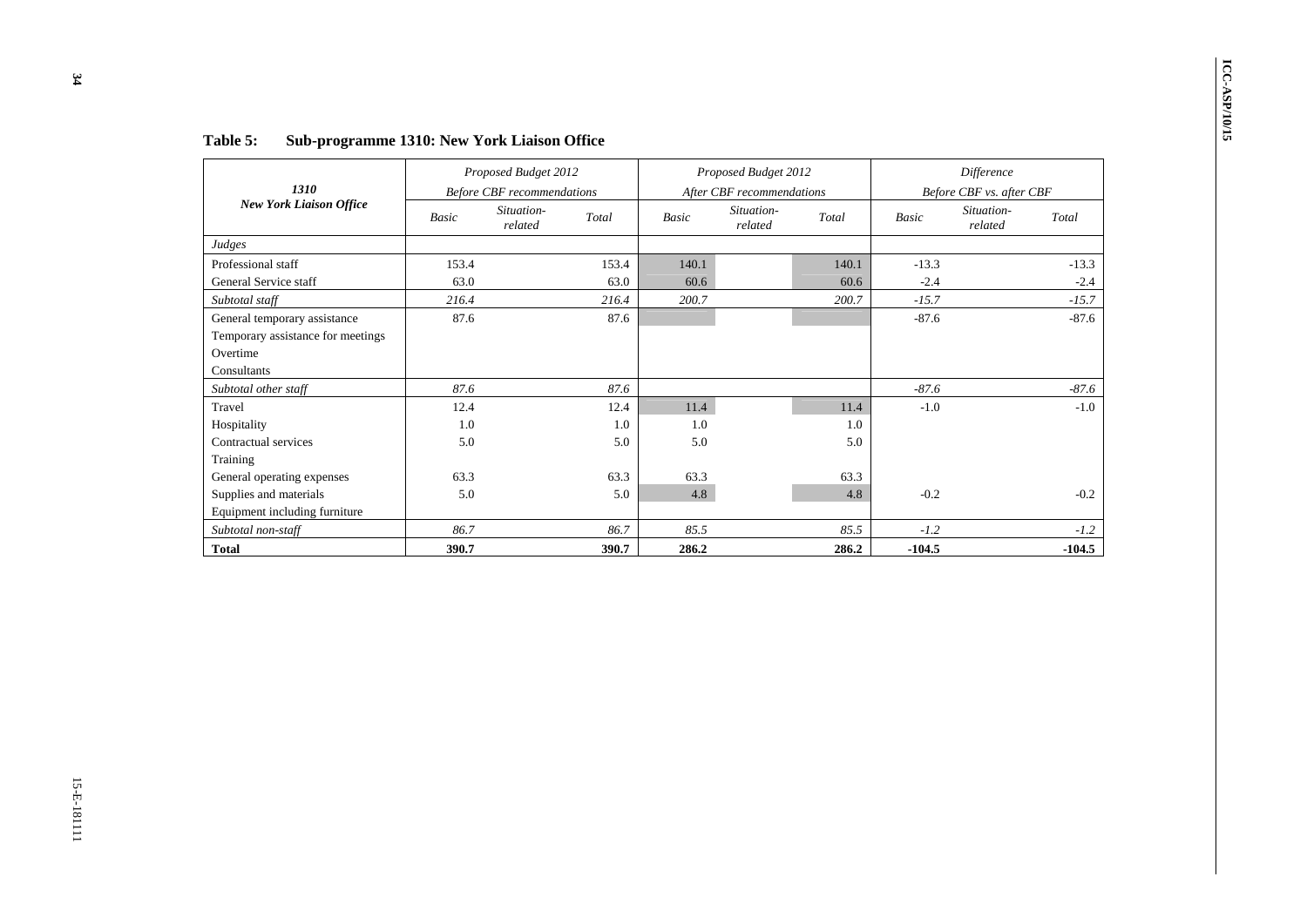|                                   | Proposed Budget 2012 |                                   |          | Proposed Budget 2012 |                           | Difference |          |                          |            |
|-----------------------------------|----------------------|-----------------------------------|----------|----------------------|---------------------------|------------|----------|--------------------------|------------|
| <b>Major Programme II</b>         |                      | <b>Before CBF</b> recommendations |          |                      | After CBF recommendations |            |          | Before CBF vs. after CBF |            |
| <b>Office of the Prosecutor</b>   | Basic                | Situation-<br>related             | Total    | Basic                | Situation-<br>related     | Total      | Basic    | Situation-<br>related    | Total      |
| Professional staff                | 3,808.7              | 12,201.8                          | 16,010.5 | 3,694.2              | 11,778.3                  | 15,472.5   | $-114.5$ | $-423.5$                 | $-538.0$   |
| General Service staff             | 1,046.8              | 3,091.2                           | 4,138.0  | 997.2                | 2,937.6                   | 3,934.8    | $-49.6$  | $-153.6$                 | $-203.2$   |
| Subtotal staff                    | 4,855.5              | 15,293.0                          | 20,148.5 | 4,691.4              | 14,715.9                  | 19,407.3   | $-164.1$ | $-577.1$                 | $-741.2$   |
| General temporary assistance      | 38.3                 | 7,869.4                           | 7,907.7  | 34.0                 | 6,821.4                   | 6,855.4    | $-4.3$   | $-1,048.0$               | $-1,052.3$ |
| Temporary assistance for meetings |                      |                                   |          |                      |                           |            |          |                          |            |
| Overtime                          | 15.0                 |                                   | 15.0     | 15.0                 |                           | 15.0       |          |                          |            |
| Consultants                       |                      | 170.8                             | 170.8    |                      | 153.7                     | 153.7      |          | $-17.1$                  | $-17.1$    |
| Subtotal other staff              | 53.3                 | 8,040.2                           | 8,093.5  | 49.0                 | 6,975.1                   | 7,024.2    | $-4.3$   | $-1,065.1$               | $-1,069.3$ |
| Travel                            | 235.5                | 2,402.4                           | 2,637.9  | 231.5                | 2,221.5                   | 2,453.0    | $-4.0$   | $-180.8$                 | $-184.8$   |
| Hospitality                       | 10.0                 |                                   | 10.0     | 10.0                 |                           | 10.0       |          |                          |            |
| Contractual services              | 25.0                 | 282.4                             | 307.4    | 25.0                 | 282.4                     | 307.4      |          |                          |            |
| Training                          | 23.9                 | 55.5                              | 79.4     | 23.9                 | 55.5                      | 79.4       |          |                          |            |
| General operating expenses        |                      | 395.0                             | 395.0    |                      | 395.0                     | 395.0      |          |                          |            |
| Supplies and materials            | 53.0                 | 48.0                              | 101.0    | 50.4                 | 45.5                      | 95.9       | $-2.7$   | $-2.5$                   | $-5.1$     |
| Equipment including furniture     |                      | 30.0                              | 30.0     |                      | 30.0                      | 30.0       |          |                          |            |
| Subtotal non-staff                | 347.4                | 3,213.3                           | 3,560.7  | 340.8                | 3,029.9                   | 3,370.7    | $-6.6$   | $-183.3$                 | $-190.0$   |
| <b>Total</b>                      | 5,256.2              | 26,546.5                          | 31,802.7 | 5,081.2              | 24,721.0                  | 29,802.2   | $-175.0$ | $-1,825.5$               | $-2,000.5$ |

#### **Table 6:Major Programme II: Office of the Prosecutor**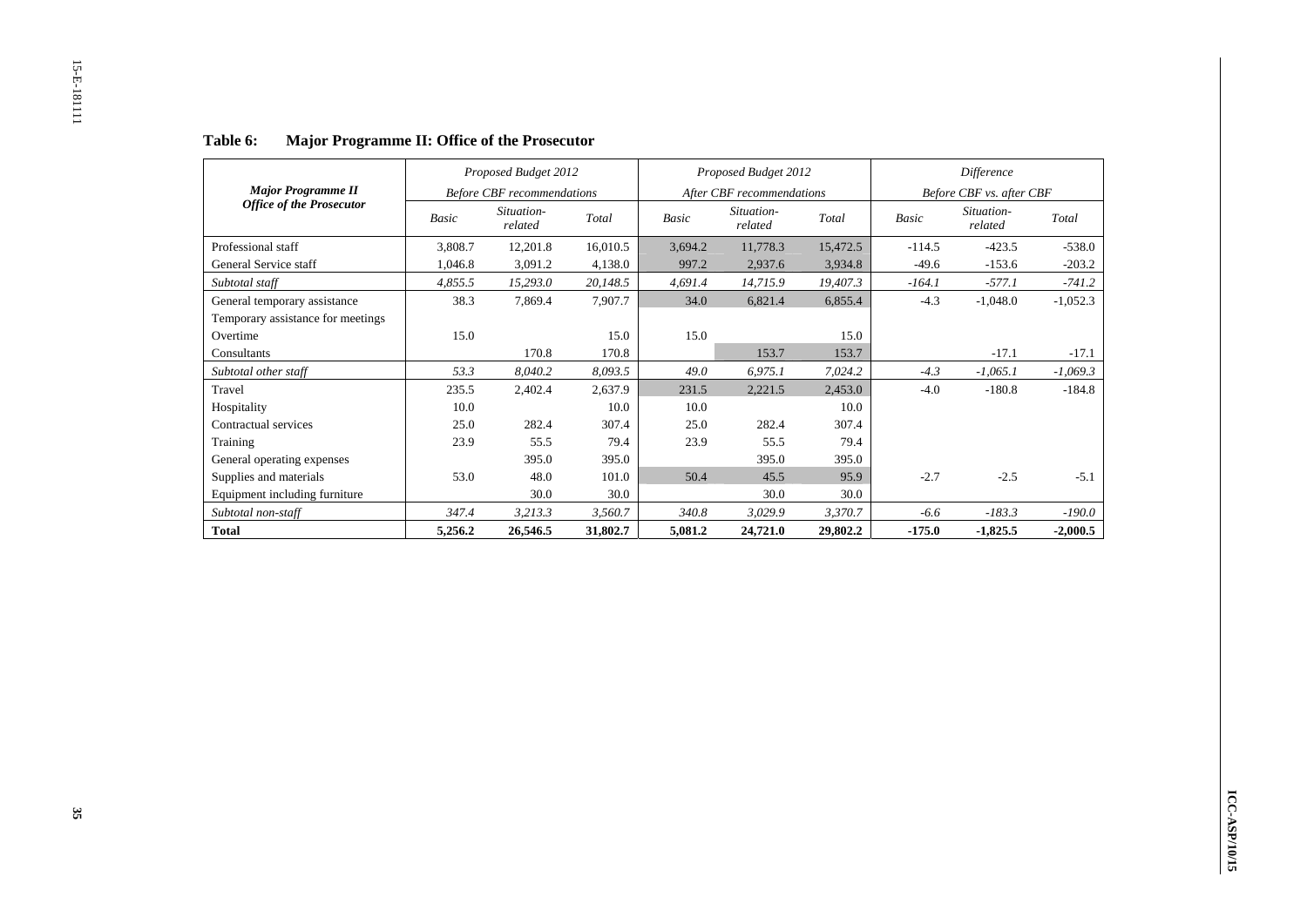Factors 2008 (Figure 2010): The Properties of the Constantine (Figure 2013)<br>
The Processes and March (Figure and Solar Constantine and Marc Constantine and Marc Constantine (Figure 2013)<br>
The Processes and Marc Constantin

|  | <b>Table 7:</b> | <b>Programme 2100: The Prosecutor</b> |  |
|--|-----------------|---------------------------------------|--|
|--|-----------------|---------------------------------------|--|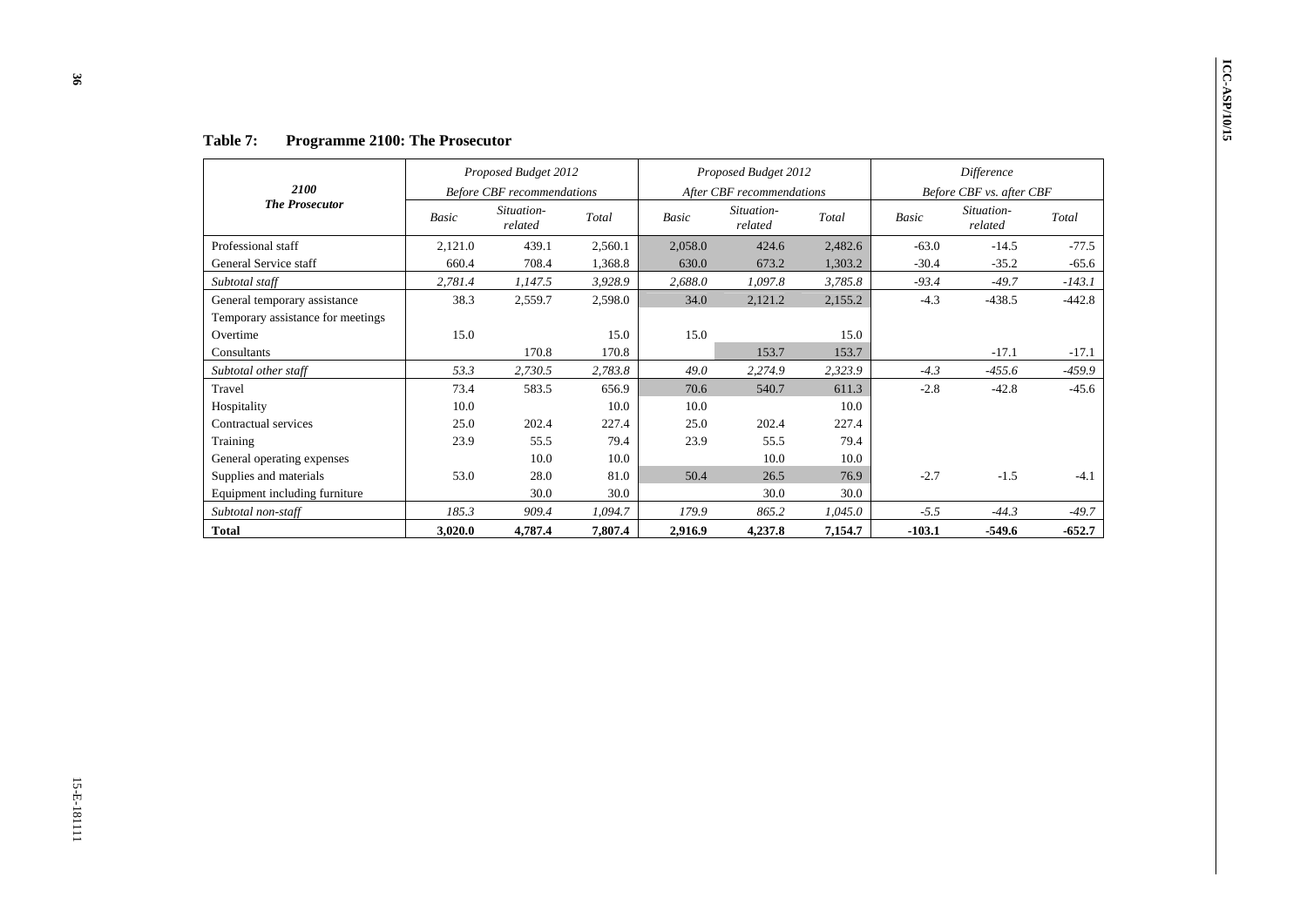| 2110                                     |         | Proposed Budget 2012              |         |         | Proposed Budget 2012      |         |         | Difference               |          |
|------------------------------------------|---------|-----------------------------------|---------|---------|---------------------------|---------|---------|--------------------------|----------|
| <b>Immediate Office of the</b>           |         | <b>Before CBF</b> recommendations |         |         | After CBF recommendations |         |         | Before CBF vs. after CBF |          |
| <b>Prosecutor/Legal Advisory Section</b> | Basic   | Situation-<br>related             | Total   | Basic   | Situation-<br>related     | Total   | Basic   | Situation-<br>related    | Total    |
| Professional staff                       | 1,022.3 |                                   | 1,022.3 | 994.6   |                           | 994.6   | $-27.7$ |                          | $-27.7$  |
| General Service staff                    | 338.4   |                                   | 338.4   | 324.0   |                           | 324.0   | $-14.4$ |                          | $-14.4$  |
| Subtotal staff                           | 1,360.7 |                                   | 1,360.7 | 1,318.6 |                           | 1,318.6 | $-42.1$ |                          | $-42.1$  |
| General temporary assistance             | 38.3    | 140.0                             | 178.3   | 34.0    | 61.4                      | 95.4    | $-4.3$  | $-78.6$                  | $-82.9$  |
| Temporary assistance for meetings        |         |                                   |         |         |                           |         |         |                          |          |
| Overtime                                 | 15.0    |                                   | 15.0    | 15.0    |                           | 15.0    |         |                          |          |
| Consultants                              |         | 170.8                             | 170.8   |         | 153.7                     | 153.7   |         | $-17.1$                  | $-17.1$  |
| Subtotal other staff                     | 53.3    | 310.8                             | 364.1   | 49.0    | 215.1                     | 264.1   | $-4.3$  | $-95.7$                  | $-100.0$ |
| Travel                                   | 57.8    | 128.1                             | 185.9   | 57.8    | 115.5                     | 173.3   |         | $-12.6$                  | $-12.6$  |
| Hospitality                              | 10.0    |                                   | 10.0    | 10.0    |                           | 10.0    |         |                          |          |
| Contractual services                     |         | 25.0                              | 25.0    |         | 25.0                      | 25.0    |         |                          |          |
| Training                                 | 23.9    | 55.5                              | 79.4    | 23.9    | 55.5                      | 79.4    |         |                          |          |
| General operating expenses               |         |                                   |         |         |                           |         |         |                          |          |
| Supplies and materials                   |         |                                   |         |         |                           |         |         |                          |          |
| Equipment including furniture            |         |                                   |         |         |                           |         |         |                          |          |
| Subtotal non-staff                       | 91.7    | 208.6                             | 300.3   | 91.7    | 196.0                     | 287.7   |         | $-12.6$                  | $-12.6$  |
| <b>Total</b>                             | 1,505.7 | 519.4                             | 2,025.1 | 1,459.3 | 411.1                     | 1,870.5 | -46.4   | $-108.3$                 | $-154.7$ |

#### **Table 8:Sub-programme 2110: Immediate Office of the Prosecutor/Legal Advisory Section**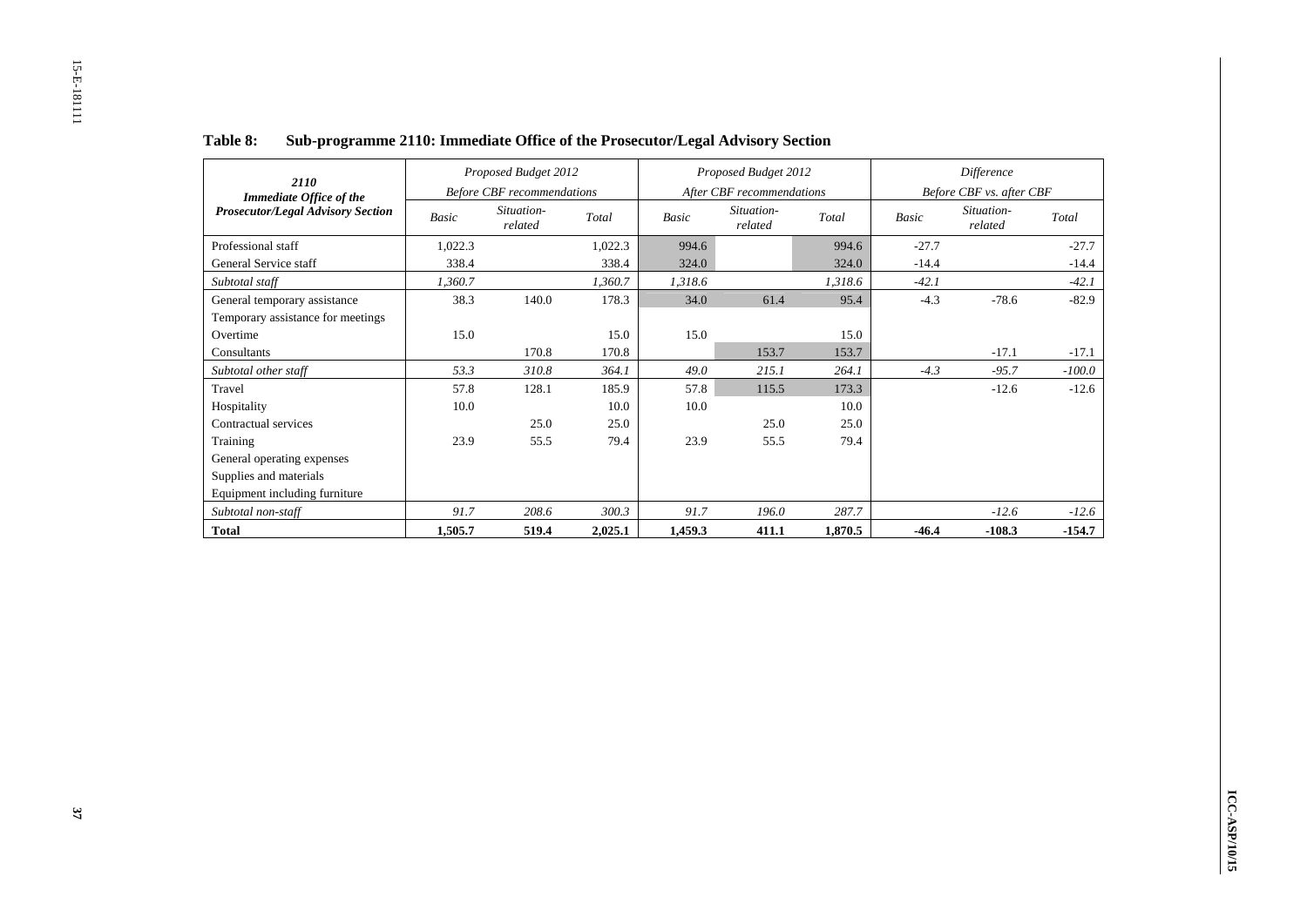|                                                                                              |         | Proposed Budget 2012              |          |              | Proposed Budget 2012      |          |              | Difference               |          |
|----------------------------------------------------------------------------------------------|---------|-----------------------------------|----------|--------------|---------------------------|----------|--------------|--------------------------|----------|
| 2120<br><b>Services Section</b>                                                              |         | <b>Before CBF</b> recommendations |          |              | After CBF recommendations |          |              | Before CBF vs. after CBF |          |
|                                                                                              | Basic   | Situation-<br>related             | Total    | <b>Basic</b> | Situation-<br>related     | Total    | <b>Basic</b> | Situation-<br>related    | Total    |
| Professional staff                                                                           | 1,098.7 | 439.1                             | 1,537.8  | 1,063.4      | 424.6                     | 1,488.0  | $-35.3$      | $-14.5$                  | $-49.8$  |
| General Service staff                                                                        | 322.0   | 708.4                             | 1,030.4  | 306.0        | 673.2                     | 979.2    | $-16.0$      | $-35.2$                  | $-51.2$  |
| Subtotal staff                                                                               | 1,420.7 | 1,147.5                           | 2,568.2  | 1,369.4      | 1,097.8                   | 2,467.2  | $-51.3$      | $-49.7$                  | $-101.0$ |
| General temporary assistance<br>Temporary assistance for meetings<br>Overtime<br>Consultants |         | 2,419.7                           | 2,419.7  |              | 2,059.8                   | 2,059.8  |              | $-359.9$                 | $-359.9$ |
| Subtotal other staff                                                                         |         | 2,419.7                           | 2,419.7  |              | 2,059.8                   | 2,059.8  |              | $-359.9$                 | $-359.9$ |
| Travel                                                                                       | 15.6    | 455.4                             | 471.0    | 12.8         | 425.2                     | 438.0    | $-2.8$       | $-30.2$                  | $-33.0$  |
| Hospitality                                                                                  |         |                                   |          |              |                           |          |              |                          |          |
| Contractual services                                                                         | 25.0    | 177.4                             | 202.4    | $25.0\,$     | 177.4                     | 202.4    |              |                          |          |
| Training                                                                                     |         |                                   |          |              |                           |          |              |                          |          |
| General operating expenses                                                                   |         | 10.0                              | 10.0     |              | 10.0                      | 10.0     |              |                          |          |
| Supplies and materials                                                                       | 53.0    | 28.0                              | $81.0\,$ | 50.4         | 26.5                      | 76.9     | $-2.7$       | $-1.5$                   | $-4.1$   |
| Equipment including furniture                                                                |         | 30.0                              | 30.0     |              | $30.0\,$                  | $30.0\,$ |              |                          |          |
| Subtotal non-staff                                                                           | 93.6    | $700.8\,$                         | 794.4    | 88.2         | 669.1                     | 757.3    | $-5.4$       | $-31.7$                  | $-37.1$  |
| <b>Total</b>                                                                                 |         |                                   |          |              | 3,826.7                   |          | $-56.8$      |                          | $-498.0$ |
|                                                                                              | 1,514.3 | 4,268.0                           | 5,782.3  | 1,457.6      |                           | 5,284.3  |              | $-441.3$                 |          |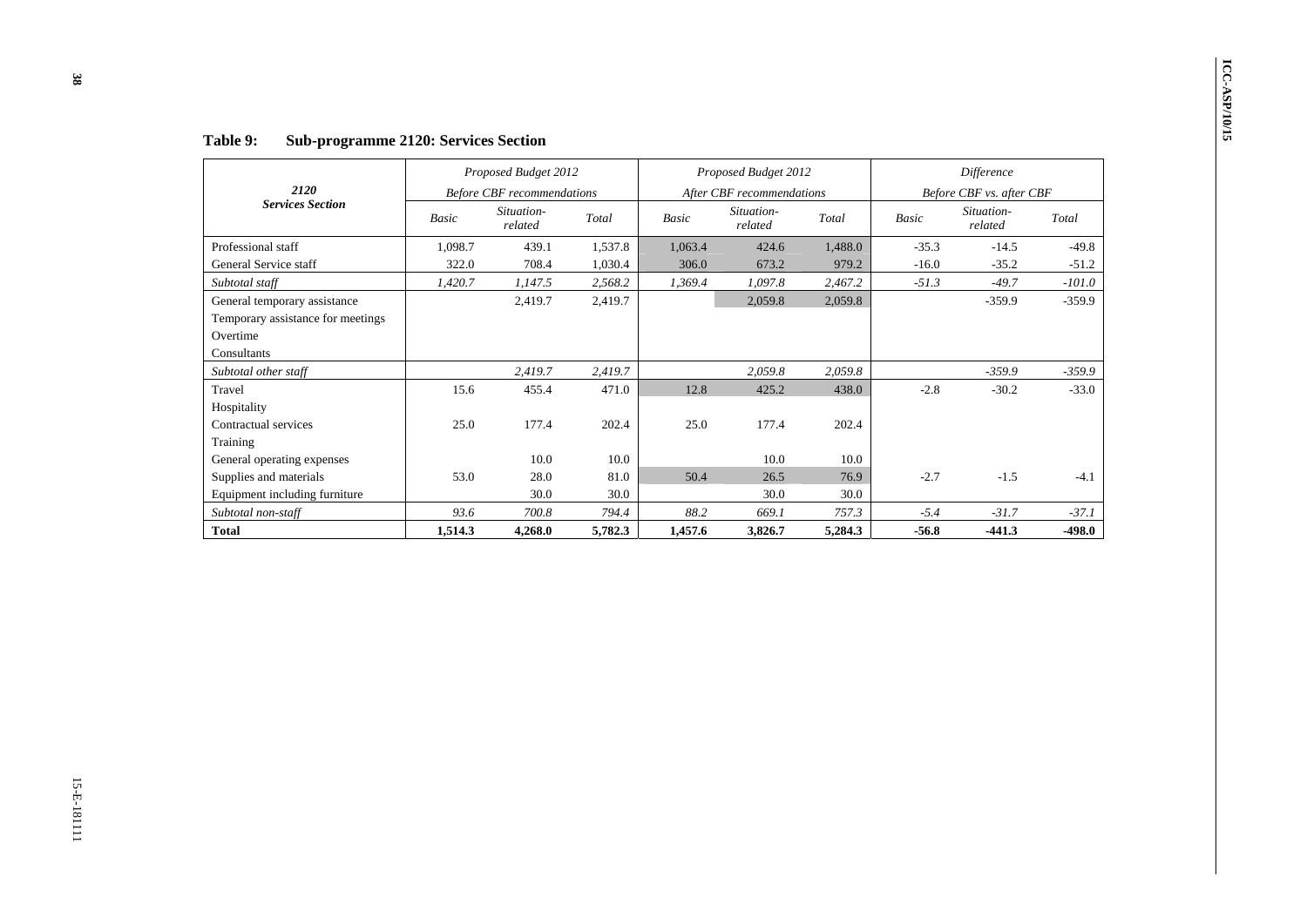| 2200                              |         | Proposed Budget 2012              |         |       | Proposed Budget 2012      |         |              | Difference               |          |
|-----------------------------------|---------|-----------------------------------|---------|-------|---------------------------|---------|--------------|--------------------------|----------|
| Jurisdiction, Complementarity and |         | <b>Before CBF</b> recommendations |         |       | After CBF recommendations |         |              | Before CBF vs. after CBF |          |
| <b>Cooperation Division</b>       | Basic   | Situation-<br>related             | Total   | Basic | Situation-<br>related     | Total   | <b>Basic</b> | Situation-<br>related    | Total    |
| Professional staff                | 752.0   | 912.2                             | 1.664.2 | 727.2 | 882.9                     | 1,610.1 | $-24.8$      | $-29.3$                  | $-54.1$  |
| General Service staff             | 128.8   |                                   | 128.8   | 122.4 |                           | 122.4   | $-6.4$       |                          | $-6.4$   |
| Subtotal staff                    | 880.8   | 912.2                             | 1,793.0 | 849.6 | 882.9                     | 1,732.5 | $-31.2$      | $-29.3$                  | $-60.5$  |
| General temporary assistance      |         | 256.3                             | 256.3   |       | 228.1                     | 228.1   |              | $-28.2$                  | $-28.2$  |
| Temporary assistance for meetings |         |                                   |         |       |                           |         |              |                          |          |
| Overtime                          |         |                                   |         |       |                           |         |              |                          |          |
| Consultants                       |         |                                   |         |       |                           |         |              |                          |          |
| Subtotal other staff              |         | 256.3                             | 256.3   |       | 228.1                     | 228.1   |              | $-28.2$                  | $-28.2$  |
| Travel                            | 131.1   | 363.9                             | 495.0   | 129.9 | 330.1                     | 460.0   | $-1.2$       | $-33.8$                  | $-35.0$  |
| Hospitality                       |         |                                   |         |       |                           |         |              |                          |          |
| Contractual services              |         |                                   |         |       |                           |         |              |                          |          |
| Training                          |         |                                   |         |       |                           |         |              |                          |          |
| General operating expenses        |         |                                   |         |       |                           |         |              |                          |          |
| Supplies and materials            |         |                                   |         |       |                           |         |              |                          |          |
| Equipment including furniture     |         |                                   |         |       |                           |         |              |                          |          |
| Subtotal non-staff                | 131.1   | 363.9                             | 495.0   | 129.9 | 330.1                     | 460.0   | $-1.2$       | $-33.8$                  | $-35.0$  |
| <b>Total</b>                      | 1,011.9 | 1,532.4                           | 2,544.3 | 979.5 | 1,441.1                   | 2,420.6 | $-32.4$      | $-91.3$                  | $-123.7$ |

# **Table 10: Programme 2200: Jurisdiction, Complementarity and Cooperation Division (JCCD)**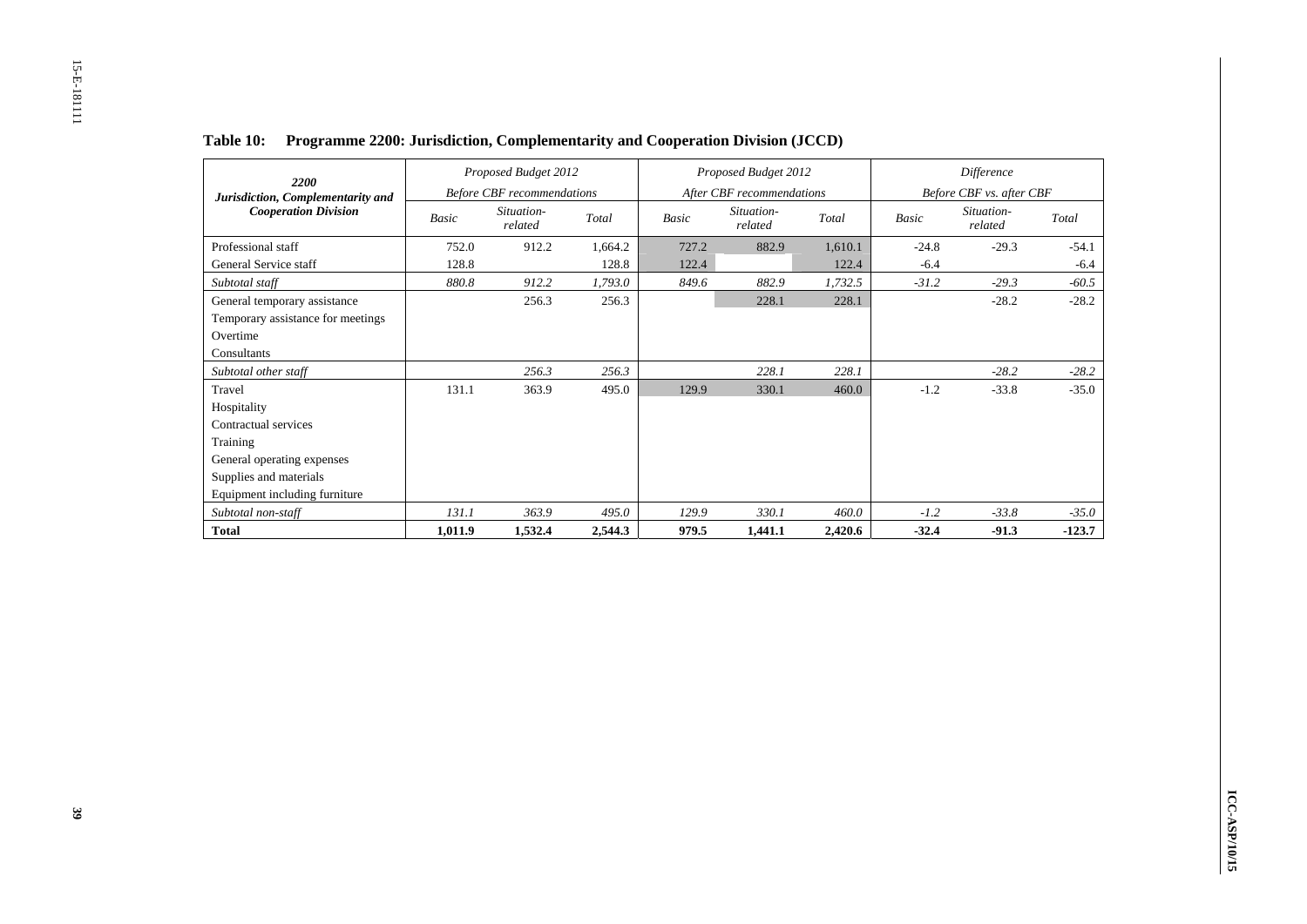| 2300<br><b>Investigation Division</b><br>Professional staff<br>General Service staff<br>Subtotal staff |
|--------------------------------------------------------------------------------------------------------|
|                                                                                                        |
|                                                                                                        |
|                                                                                                        |
|                                                                                                        |
|                                                                                                        |
| General temporary assistance<br>Temporary assistance for meetings<br>Overtime<br>Consultants           |
| Subtotal other staff                                                                                   |
| Travel                                                                                                 |
| Hospitality                                                                                            |
| Contractual services                                                                                   |
| Training                                                                                               |
| General operating expenses                                                                             |
| Supplies and materials                                                                                 |
|                                                                                                        |
| Subtotal non-staff                                                                                     |
| <b>Total</b>                                                                                           |
| Equipment including furniture                                                                          |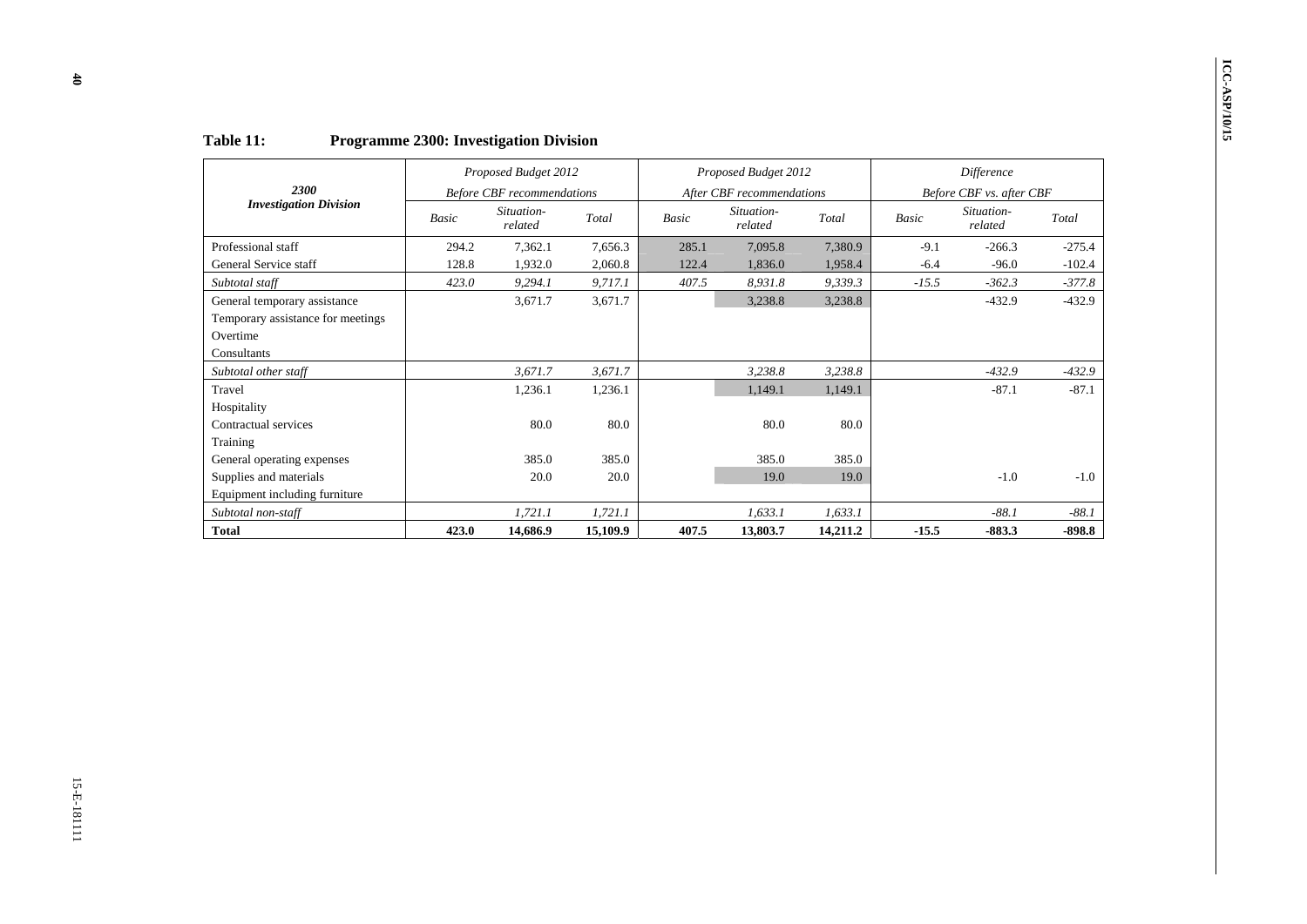|                                        |       | Proposed Budget 2012              |         |       | Proposed Budget 2012      |         |              | Difference               |          |
|----------------------------------------|-------|-----------------------------------|---------|-------|---------------------------|---------|--------------|--------------------------|----------|
| 2320                                   |       | <b>Before CBF</b> recommendations |         |       | After CBF recommendations |         |              | Before CBF vs. after CBF |          |
| <b>Planning and Operations Section</b> | Basic | Situation-<br>related             | Total   | Basic | Situation-<br>related     | Total   | <b>Basic</b> | Situation-<br>related    | Total    |
| Professional staff                     | 294.2 | 3,136.1                           | 3,430.3 | 285.1 | 3,009.6                   | 3,294.7 | $-9.1$       | $-126.5$                 | $-135.6$ |
| General Service staff                  | 128.8 | 1,610.0                           | 1,738.8 | 122.4 | 1,530.0                   | 1,652.4 | $-6.4$       | $-80.0$                  | $-86.4$  |
| Subtotal staff                         | 423.0 | 4,746.1                           | 5,169.1 | 407.5 | 4,539.6                   | 4,947.1 | $-15.5$      | $-206.5$                 | $-222.0$ |
| General temporary assistance           |       | 2,427.3                           | 2,427.3 |       | 2,130.5                   | 2,130.5 |              | $-296.8$                 | $-296.8$ |
| Temporary assistance for meetings      |       |                                   |         |       |                           |         |              |                          |          |
| Overtime                               |       |                                   |         |       |                           |         |              |                          |          |
| Consultants                            |       |                                   |         |       |                           |         |              |                          |          |
| Subtotal other staff                   |       | 2,427.3                           | 2,427.3 |       | 2,130.5                   | 2,130.5 |              | $-296.8$                 | $-296.8$ |
| Travel                                 |       | 388.5                             | 388.5   |       | 361.1                     | 361.1   |              | $-27.5$                  | $-27.5$  |
| Hospitality                            |       |                                   |         |       |                           |         |              |                          |          |
| Contractual services                   |       | 80.0                              | 80.0    |       | 80.0                      | 80.0    |              |                          |          |
| Training                               |       |                                   |         |       |                           |         |              |                          |          |
| General operating expenses             |       |                                   |         |       |                           |         |              |                          |          |
| Supplies and materials                 |       |                                   |         |       |                           |         |              |                          |          |
| Equipment including furniture          |       |                                   |         |       |                           |         |              |                          |          |
| Subtotal non-staff                     |       | 468.5                             | 468.5   |       | 441.1                     | 441.1   |              | $-27.5$                  | $-27.5$  |
| <b>Total</b>                           | 423.0 | 7,641.9                           | 8,064.9 | 407.5 | 7,111.2                   | 7,518.7 | $-15.5$      | $-530.7$                 | $-546.2$ |

# **Table 12: Sub-programme 2320: Planning and Operations Section**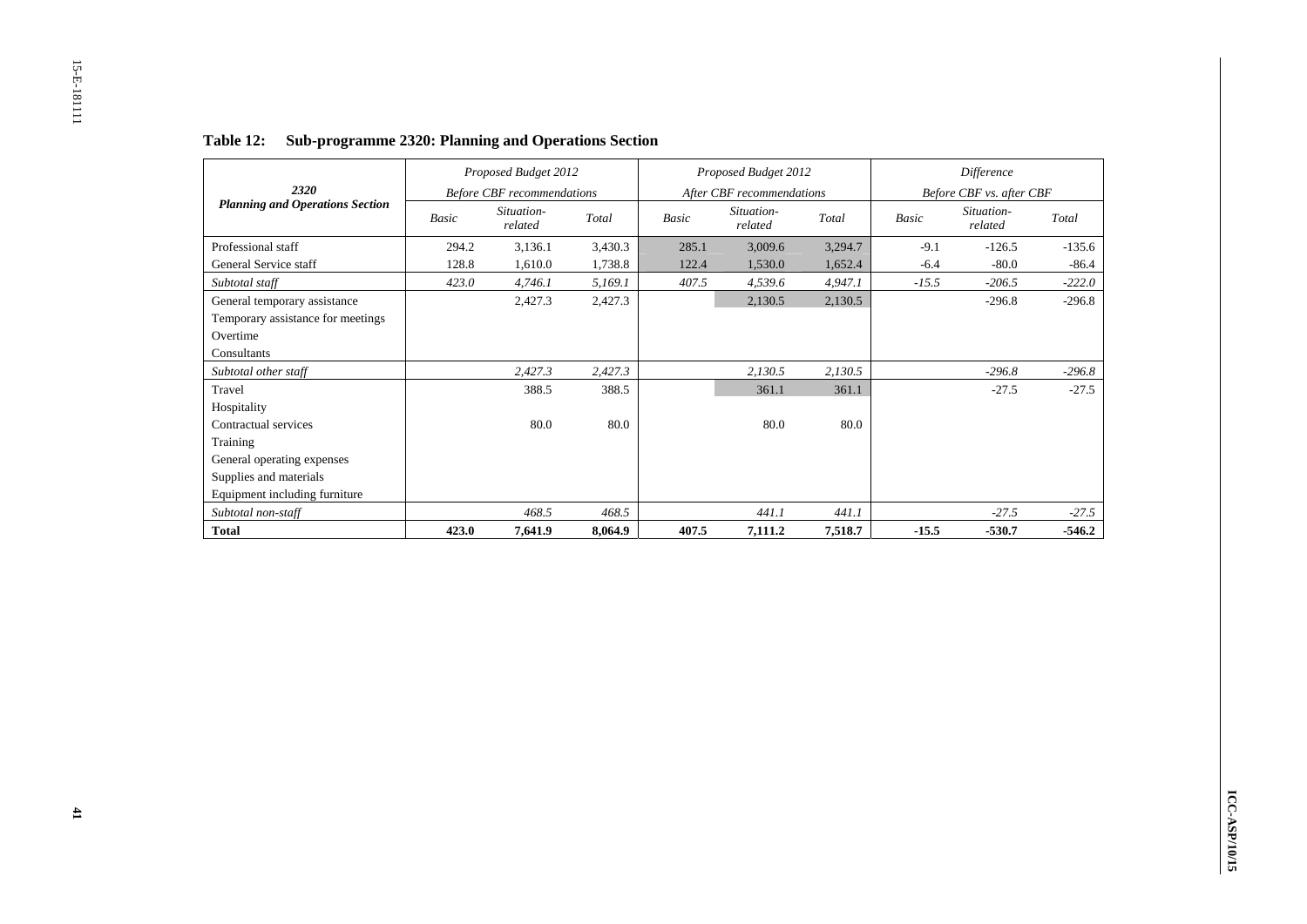|                                                                                              | Proposed Budget 2012              |         |         |       | Proposed Budget 2012      |         |       | Difference               |               |
|----------------------------------------------------------------------------------------------|-----------------------------------|---------|---------|-------|---------------------------|---------|-------|--------------------------|---------------|
| 2330                                                                                         | <b>Before CBF</b> recommendations |         |         |       | After CBF recommendations |         |       | Before CBF vs. after CBF |               |
| <b>Investigation Teams</b>                                                                   | Situation-<br>Basic<br>related    |         | Total   | Basic | Situation-<br>related     | Total   | Basic | Situation-<br>related    | Total         |
| Professional staff                                                                           |                                   | 4,226.0 | 4,226.0 |       | 4,086.2                   | 4,086.2 |       | $-139.8$                 | $-139.8$      |
| General Service staff                                                                        |                                   | 322.0   | 322.0   |       | 306.0                     | 306.0   |       | $-16.0$                  | $-16.0$       |
| Subtotal staff                                                                               |                                   | 4,548.0 | 4,548.0 |       | 4,392.2                   | 4,392.2 |       | $-155.8$                 | $-155.8$      |
| General temporary assistance<br>Temporary assistance for meetings<br>Overtime<br>Consultants |                                   | 1,244.4 | 1,244.4 |       | 1,108.2                   | 1,108.2 |       | $-136.2$                 | $-136.2$      |
| Subtotal other staff                                                                         |                                   | 1,244.4 | 1,244.4 |       | 1,108.2                   | 1,108.2 |       | $-136.2$                 | $-136.2$      |
| Travel                                                                                       |                                   | 847.6   | 847.6   |       | 788.0                     | 788.0   |       | $-59.6$                  | $-59.6$       |
| Hospitality                                                                                  |                                   |         |         |       |                           |         |       |                          |               |
| Contractual services                                                                         |                                   |         |         |       |                           |         |       |                          |               |
| Training                                                                                     |                                   |         |         |       |                           |         |       |                          |               |
| General operating expenses                                                                   |                                   | 385.0   | 385.0   |       | 385.0                     | 385.0   |       |                          |               |
| Supplies and materials                                                                       |                                   | 20.0    | 20.0    |       | 19.0                      | 19.0    |       | $-1.0\,$                 | $\mbox{-}1.0$ |
| Equipment including furniture                                                                |                                   |         |         |       |                           |         |       |                          |               |
| Subtotal non-staff                                                                           |                                   | 1,252.6 | 1,252.6 |       | 1,192.0                   | 1,192.0 |       | $-60.6$                  | $-60.6$       |
| <b>Total</b>                                                                                 |                                   | 7,045.0 | 7,045.0 |       | 6,692.5                   |         |       |                          | $-352.5$      |
|                                                                                              |                                   |         |         |       |                           | 6,692.5 |       | $-352.5$                 |               |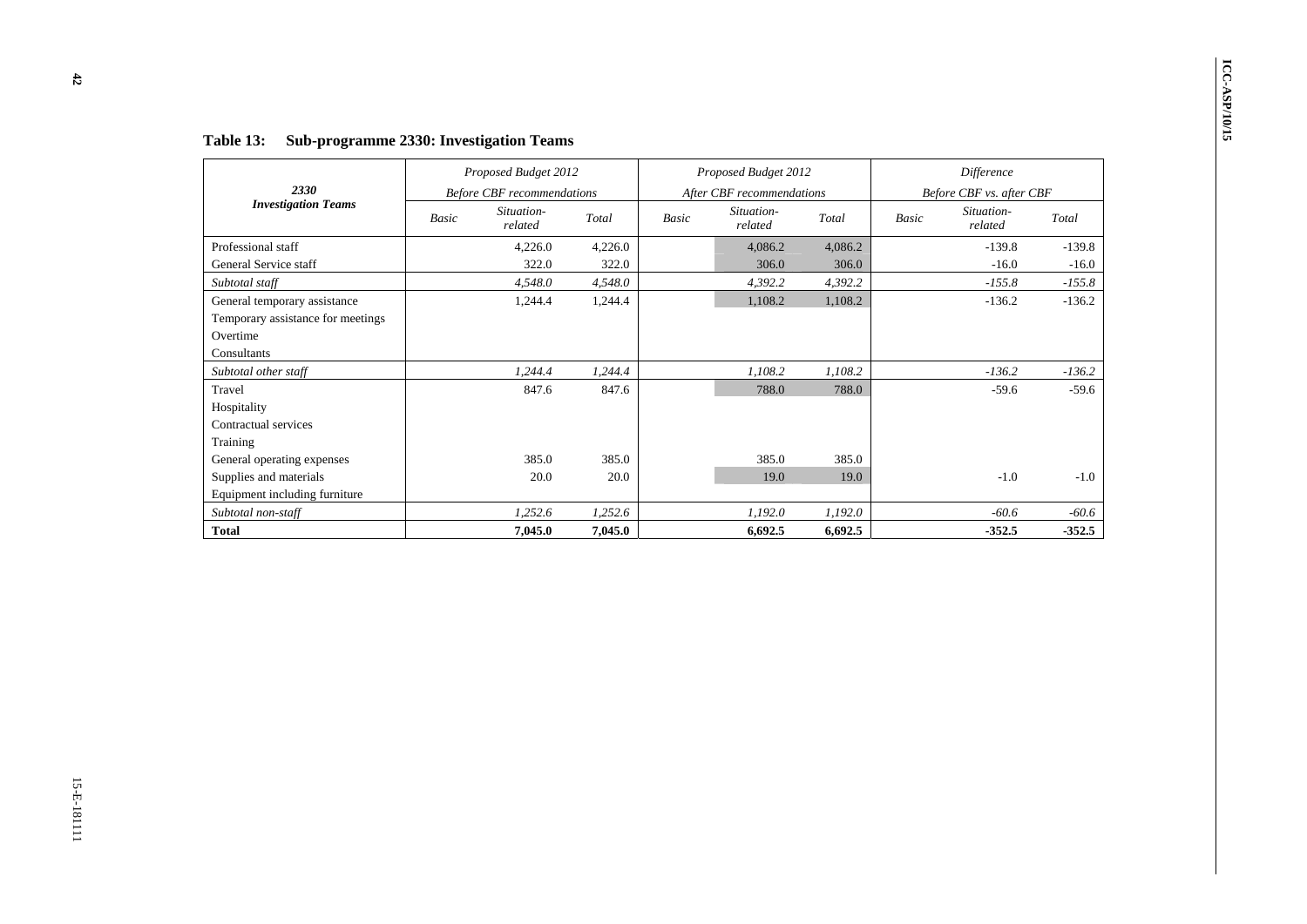|                                   |       | Proposed Budget 2012              |         |              | Proposed Budget 2012      |         |         | <b>Difference</b>        |          |
|-----------------------------------|-------|-----------------------------------|---------|--------------|---------------------------|---------|---------|--------------------------|----------|
| 2400                              |       | <b>Before CBF</b> recommendations |         |              | After CBF recommendations |         |         | Before CBF vs. after CBF |          |
| <b>Prosecution Division</b>       | Basic | Situation-<br>related             | Total   | <b>Basic</b> | Situation-<br>related     | Total   | Basic   | Situation-<br>related    | Total    |
| Professional staff                | 641.5 | 3,488.4                           | 4,129.9 | 623.9        | 3,375.0                   | 3,998.9 | $-17.6$ | $-113.4$                 | $-131.0$ |
| General Service staff             | 128.8 | 450.8                             | 579.6   | 122.4        | 428.4                     | 550.8   | $-6.4$  | $-22.4$                  | $-28.8$  |
| Subtotal staff                    | 770.3 | 3,939.2                           | 4,709.5 | 746.3        | 3,803.4                   | 4,549.7 | $-24.0$ | $-135.8$                 | $-159.8$ |
| General temporary assistance      |       | 1,381.7                           | 1,381.7 |              | 1,233.4                   | 1,233.4 |         | $-148.3$                 | $-148.3$ |
| Temporary assistance for meetings |       |                                   |         |              |                           |         |         |                          |          |
| Overtime                          |       |                                   |         |              |                           |         |         |                          |          |
| Consultants                       |       |                                   |         |              |                           |         |         |                          |          |
| Subtotal other staff              |       | 1,381.7                           | 1,381.7 |              | 1,233.4                   | 1,233.4 |         | $-148.3$                 | $-148.3$ |
| Travel                            | 31.0  | 218.8                             | 249.8   | 31.0         | 201.6                     | 232.6   |         | $-17.2$                  | $-17.2$  |
| Hospitality                       |       |                                   |         |              |                           |         |         |                          |          |
| Contractual services              |       |                                   |         |              |                           |         |         |                          |          |
| Training                          |       |                                   |         |              |                           |         |         |                          |          |
| General operating expenses        |       |                                   |         |              |                           |         |         |                          |          |
| Supplies and materials            |       |                                   |         |              |                           |         |         |                          |          |
| Equipment including furniture     |       |                                   |         |              |                           |         |         |                          |          |
| Subtotal non-staff                | 31.0  | 218.8                             | 249.8   | 31.0         | 201.6                     | 232.6   |         | $-17.2$                  | $-17.2$  |
| <b>Total</b>                      | 801.3 | 5,539.7                           | 6,341.0 | 777.3        | 5,238.4                   | 6,015.7 | $-24.0$ | $-301.3$                 | $-325.3$ |

# **Table 14: Programme 2400: Prosecution Division**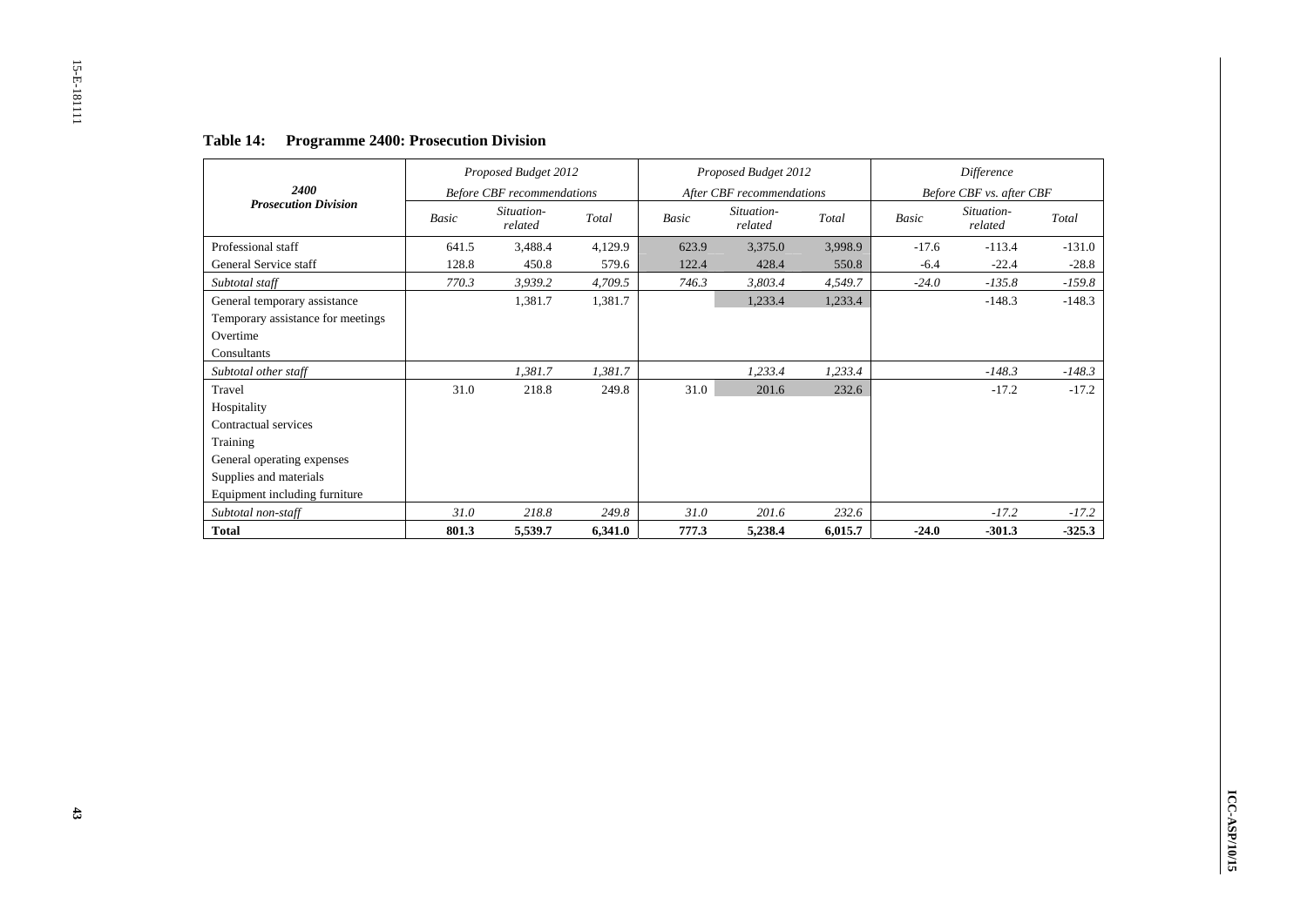| <b>Major Programme III</b>        |          | Proposed Budget 2012              |          |          | Proposed Budget 2012      |          |            | Difference               |            |
|-----------------------------------|----------|-----------------------------------|----------|----------|---------------------------|----------|------------|--------------------------|------------|
| Registry                          |          | <b>Before CBF</b> recommendations |          |          | After CBF recommendations |          |            | Before CBF vs. after CBF |            |
|                                   | Basic    | Situation-<br>related             | Total    | Basic    | Situation-<br>related     | Total    | Basic      | Situation-<br>related    | Total      |
| Professional staff                | 11,824.8 | 8,785.6                           | 20,610.4 | 11,430.0 | 7,976.1                   | 19,406.1 | $-394.8$   | $-809.5$                 | $-1,204.3$ |
| General Service staff             | 8,900.5  | 6,399.2                           | 15,299.7 | 8,497.2  | 6,190.2                   | 14,687.4 | $-403.3$   | $-209.0$                 | $-612.3$   |
| Subtotal staff                    | 20,725.3 | 15,184.8                          | 35,910.1 | 19,927.2 | 14,166.2                  | 34,093.4 | $-798.1$   | $-1,018.5$               | $-1,816.6$ |
| General temporary assistance      | 1,729.2  | 2,667.8                           | 4,397.0  | 2,020.8  | 2,380.0                   | 4,400.9  | 291.6      | $-287.8$                 |            |
| Temporary assistance for meetings | 32.0     | 429.9                             | 461.9    | 32.0     | 429.9                     | 461.9    |            |                          |            |
| Overtime                          | 244.4    | 120.8                             | 365.2    | 244.4    | 120.8                     | 365.2    |            |                          |            |
| Consultants                       | 343.9    | 160.4                             | 504.3    | 210.5    | 144.4                     | 354.9    | $-133.4$   | $-16.0$                  |            |
| Subtotal other staff              | 2,349.5  | 3,378.9                           | 5,728.4  | 2,507.8  | 3,075.1                   | 5,582.9  | 158.3      | $-303.8$                 |            |
| Travel                            | 387.5    | 1,676.3                           | 2,063.8  | 287.3    | 1,468.2                   | 1,755.5  | $-100.2$   | $-208.2$                 |            |
| Hospitality                       | 10.0     |                                   | $10.0\,$ | 10.0     |                           | 10.0     |            |                          |            |
| Contractual services              | 1,486.4  | 1,368.4                           | 2,854.8  | 1,486.4  | 1,368.4                   | 2,854.8  |            |                          |            |
| Training                          | 607.6    | 235.7                             | 843.3    | 550.9    | 212.2                     | 763.1    | $-56.7$    | $-23.5$                  |            |
| <b>Counsel for Defence</b>        |          | 3,583.2                           | 3,583.2  |          | 3,583.2                   | 3,583.2  |            |                          |            |
| <b>Counsel for Victims</b>        |          | 3,990.5                           | 3,990.5  |          | 3,990.5                   | 3,990.5  |            |                          |            |
| General operating expenses        | 6,099.0  | 5,973.4                           | 12,072.4 | 6,013.0  | 5,973.4                   | 11,986.4 | $-86.0$    |                          |            |
| Supplies and materials            | 793.1    | 386.5                             | 1,179.6  | 735.7    | 302.7                     | 1,038.4  | $-57.4$    | $-83.8$                  |            |
| Equipment including furniture     | 1,680.0  |                                   | 1,680.0  | 1,406.0  |                           | 1,406.0  | $-274.0$   |                          |            |
| Subtotal non-staff                | 11,063.6 | 17,214.0                          | 28,277.6 | 10,489.3 | 16,898.5                  | 27,387.8 | $-574.3$   | $-315.5$                 |            |
| <b>Total</b>                      | 34,138.4 | 35,777.7                          | 69,916.1 | 32,924.2 | 34,139.9                  | 67,064.1 | $-1,214.1$ | $-1,637.9$               | $-2,852.0$ |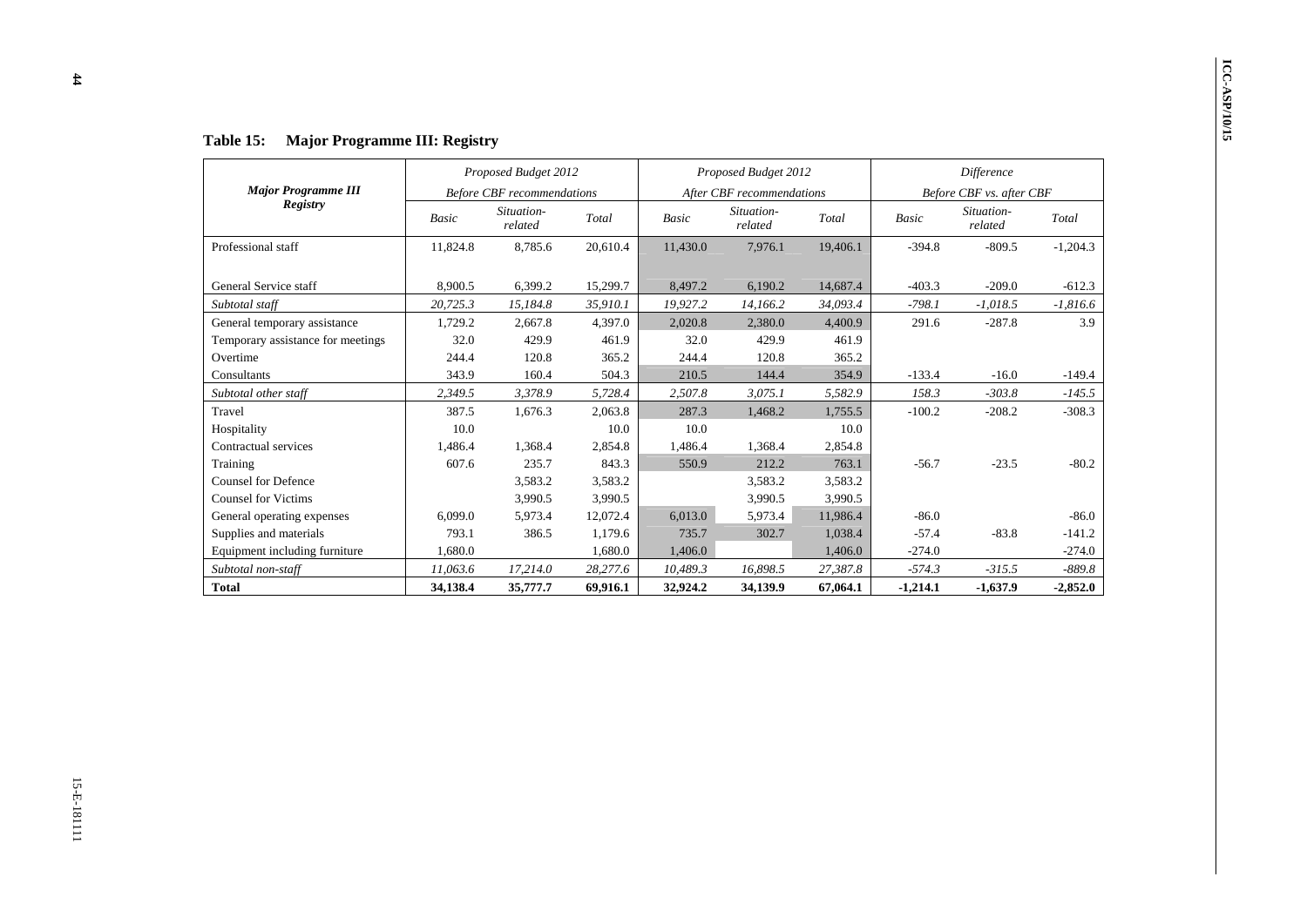|                                   |              | Proposed Budget 2012              |          |         | Proposed Budget 2012      |          |              | Difference               |          |
|-----------------------------------|--------------|-----------------------------------|----------|---------|---------------------------|----------|--------------|--------------------------|----------|
| 3100                              |              | <b>Before CBF</b> recommendations |          |         | After CBF recommendations |          |              | Before CBF vs. after CBF |          |
| <b>Office of the Registrar</b>    | <b>Basic</b> | Situation-<br>related             | Total    | Basic   | Situation-<br>related     | Total    | <b>Basic</b> | Situation-<br>related    | Total    |
| Professional staff                | 3,486.7      | 2,657.0                           | 6,143.7  | 3,385.9 | 2,272.8                   | 5,658.7  | $-100.8$     | $-384.2$                 | $-485.0$ |
| General Service staff             | 2.804.2      | 1,973.9                           | 4,778.1  | 2,701.8 | 1,939.1                   | 4,640.9  | $-102.4$     | $-34.8$                  | $-137.2$ |
| Subtotal staff                    | 6,290.9      | 4,630.9                           | 10,921.8 | 6,087.7 | 4,211.8                   | 10,299.5 | $-203.2$     | $-419.0$                 | $-622.2$ |
| General temporary assistance      | 1,029.6      | 372.9                             | 1,402.5  | 1,360.1 | 344.1                     | 1,704.2  | 330.5        | $-28.8$                  | 301.7    |
| Temporary assistance for meetings |              |                                   |          |         |                           |          |              |                          |          |
| Overtime                          | 124.4        | 57.6                              | 182.0    | 124.4   | 57.6                      | 182.0    |              |                          |          |
| Consultants                       | 160.0        |                                   | 160.0    | 153.0   |                           | 153.0    | $-7.0$       |                          | $-7.0$   |
| Subtotal other staff              | 1.314.0      | 430.5                             | 1,744.5  | 1,637.5 | 401.7                     | 2,039.2  | 323.5        | $-28.8$                  | 294.7    |
| Travel                            | 139.1        | 534.1                             | 673.2    | 63.8    | 440.1                     | 503.9    | $-75.3$      | $-94.0$                  | $-169.3$ |
| Hospitality                       | 10.0         |                                   | 10.0     | 10.0    |                           | 10.0     |              |                          |          |
| Contractual services              | 332.5        | 342.3                             | 674.8    | 332.5   | 342.3                     | 674.8    |              |                          |          |
| Training                          | 143.8        | 155.9                             | 299.7    | 124.8   | 145.9                     | 270.7    | $-19.0$      | $-10.0$                  | $-29.0$  |
| <b>Counsel for Defence</b>        |              | 3,583.2                           | 3,583.2  |         | 3,583.2                   | 3,583.2  |              |                          |          |
| <b>Counsel for Victims</b>        |              | 3,990.5                           | 3.990.5  |         | 3,990.5                   | 3,990.5  |              |                          |          |
| General operating expenses        | 195.0        | 627.0                             | 822.0    | 195.0   | 627.0                     | 822.0    |              |                          |          |
| Supplies and materials            | 76.7         | 170.0                             | 246.7    | 74.0    | 170.0                     | 244.0    | $-2.7$       |                          | $-2.7$   |
| Equipment including furniture     | 75.0         |                                   | 75.0     | 1.0     |                           | 1.0      | $-74.0$      |                          | $-74.0$  |
| Subtotal non-staff                | 972.1        | 9,403.0                           | 10,375.1 | 801.1   | 9,299.0                   | 10,100.1 | $-171.0$     | $-104.0$                 | $-275.0$ |
| <b>Total</b>                      | 8,577.0      | 14.464.4                          | 23,041.4 | 8,526.3 | 13.912.5                  | 22,438.8 | $-50.7$      | $-551.8$                 | $-602.5$ |

# **Table 16: Programme 3100: Office of the Registrar**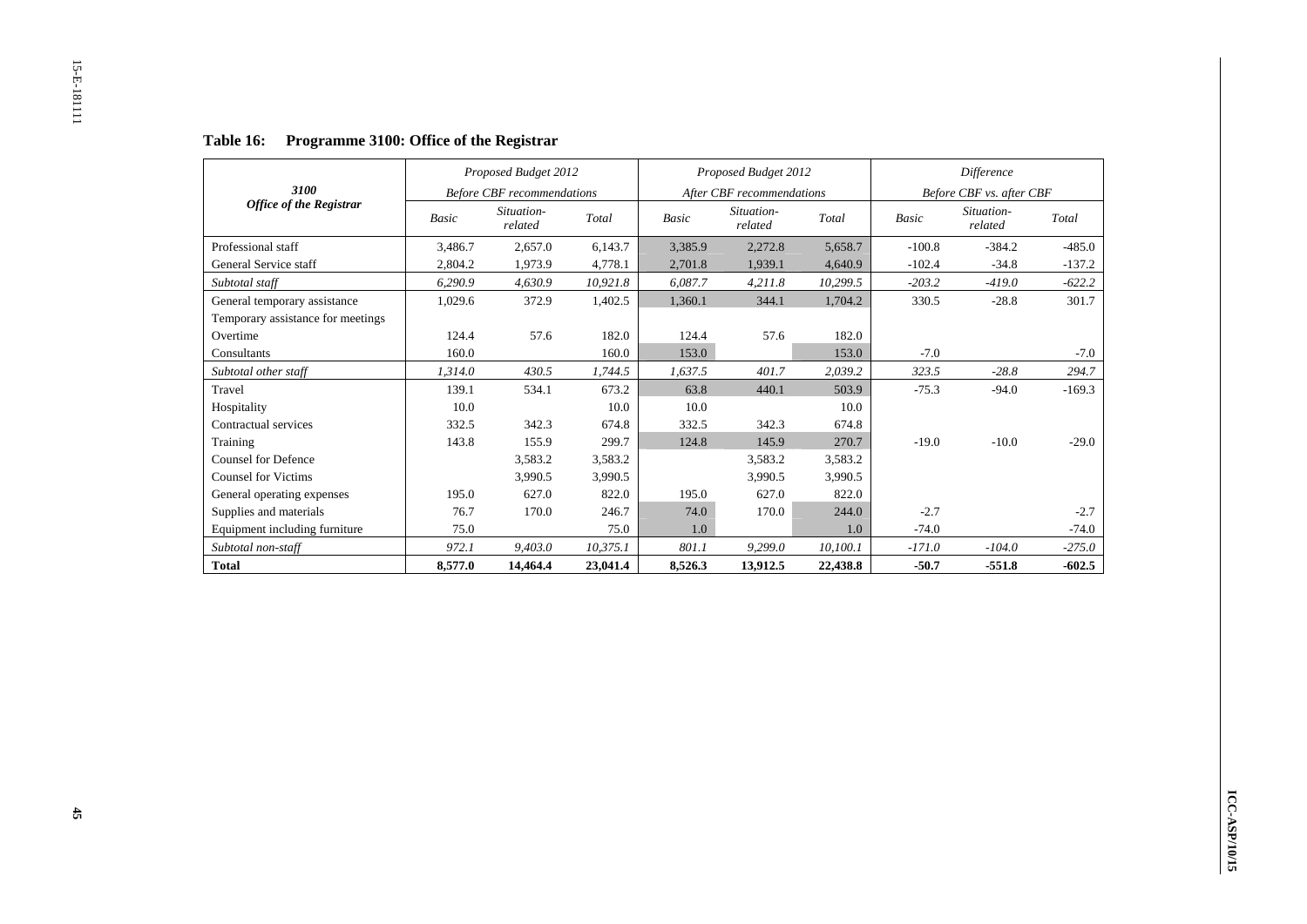| <b>Before CBF</b> recommendations<br>Situation-<br>Total<br>related<br>932.2 | Basic                                                                                    | After CBF recommendations<br>Situation-                 |                      |                                                 |                                                              |                               |
|------------------------------------------------------------------------------|------------------------------------------------------------------------------------------|---------------------------------------------------------|----------------------|-------------------------------------------------|--------------------------------------------------------------|-------------------------------|
|                                                                              |                                                                                          | related                                                 | Total                | Basic                                           | Before CBF vs. after CBF<br>Situation-<br>related            | Total                         |
|                                                                              | 902.7                                                                                    |                                                         | 902.7                | $-29.5$                                         |                                                              | $-29.5$                       |
| 205.1                                                                        | 198.3                                                                                    |                                                         | 198.3                | $-6.8$                                          |                                                              | $-6.8$                        |
| 1,137.3                                                                      | $I, I01.0\,$                                                                             |                                                         | 1,101.0              | $-36.3$                                         |                                                              | $-36.3$                       |
|                                                                              |                                                                                          |                                                         |                      |                                                 |                                                              |                               |
|                                                                              |                                                                                          |                                                         |                      |                                                 |                                                              | $-2.0$                        |
|                                                                              |                                                                                          |                                                         |                      |                                                 |                                                              | $-2.0$                        |
|                                                                              |                                                                                          |                                                         |                      |                                                 |                                                              | $-105.2$                      |
|                                                                              |                                                                                          |                                                         | 10.0                 |                                                 |                                                              |                               |
|                                                                              |                                                                                          |                                                         |                      |                                                 |                                                              |                               |
|                                                                              |                                                                                          |                                                         |                      |                                                 |                                                              | $-4.4$                        |
|                                                                              |                                                                                          |                                                         |                      |                                                 |                                                              |                               |
|                                                                              |                                                                                          |                                                         |                      |                                                 |                                                              |                               |
|                                                                              |                                                                                          |                                                         |                      |                                                 |                                                              |                               |
|                                                                              |                                                                                          |                                                         |                      |                                                 |                                                              | $-109.6$                      |
|                                                                              |                                                                                          |                                                         |                      |                                                 |                                                              | $-147.9$                      |
|                                                                              | 20.0<br>$20.0\,$<br>48.0<br>143.8<br>10.0<br>4.4<br>$48.0\,$<br>158.2<br>48.0<br>1,315.5 | 18.0<br>$18.0\,$<br>25.7<br>$10.0\,$<br>35.7<br>1,154.7 | 12.9<br>12.9<br>12.9 | 18.0<br>$18.0\,$<br>38.6<br>$48.6\,$<br>1,167.6 | $-2.0$<br>$-2.0$<br>$-70.1$<br>$-4.4$<br>$-74.5$<br>$-112.8$ | $-35.1$<br>$-35.1$<br>$-35.1$ |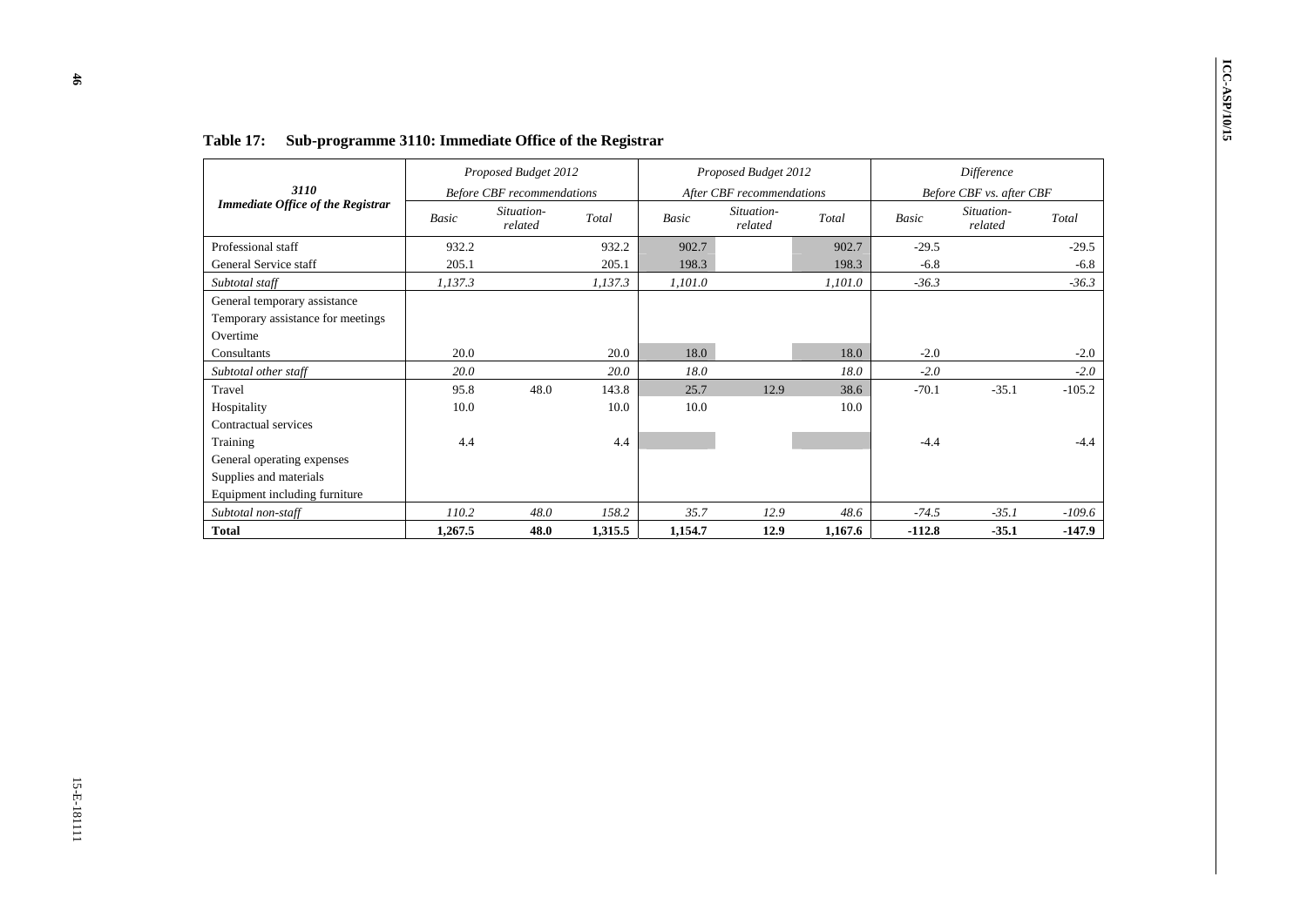|                                   |       | Proposed Budget 2012              |       |              | Proposed Budget 2012      |       |       | Difference               |       |
|-----------------------------------|-------|-----------------------------------|-------|--------------|---------------------------|-------|-------|--------------------------|-------|
| 3120                              |       | <b>Before CBF</b> recommendations |       |              | After CBF recommendations |       |       | Before CBF vs. after CBF |       |
| <b>Office of Internal Audit</b>   | Basic | Situation-<br>related             | Total | <b>Basic</b> | Situation-<br>related     | Total | Basic | Situation-<br>related    | Total |
| Professional staff                | 387.6 |                                   | 387.6 | 387.6        |                           | 387.6 |       |                          |       |
| General Service staff             | 63.0  |                                   | 63.0  | 63.0         |                           | 63.0  |       |                          |       |
| Subtotal staff                    | 450.6 |                                   | 450.6 | 450.6        |                           | 450.6 |       |                          |       |
| General temporary assistance      |       |                                   |       |              |                           |       |       |                          |       |
| Temporary assistance for meetings |       |                                   |       |              |                           |       |       |                          |       |
| Overtime                          |       |                                   |       |              |                           |       |       |                          |       |
| Consultants                       | 90.0  |                                   | 90.0  | 90.0         |                           | 90.0  |       |                          |       |
| Subtotal other staff              | 90.0  |                                   | 90.0  | 90.0         |                           | 90.0  |       |                          |       |
| Travel                            | 2.6   | 26.5                              | 29.1  | 2.6          | 26.5                      | 29.1  |       |                          |       |
| Hospitality                       |       |                                   |       |              |                           |       |       |                          |       |
| Contractual services              | 20.0  |                                   | 20.0  | 20.0         |                           | 20.0  |       |                          |       |
| Training                          | 21.6  |                                   | 21.6  | 21.6         |                           | 21.6  |       |                          |       |
| General operating expenses        |       |                                   |       |              |                           |       |       |                          |       |
| Supplies and materials            |       |                                   |       |              |                           |       |       |                          |       |
| Equipment including furniture     |       |                                   |       |              |                           |       |       |                          |       |
| Subtotal non-staff                | 44.2  | 26.5                              | 70.7  | 44.2         | 26.5                      | 70.7  |       |                          |       |
| <b>Total</b>                      | 584.8 | 26.5                              | 611.3 | 584.8        | 26.5                      | 611.3 |       |                          |       |

# **Table 18: Sub-programme 3120: Office of Internal Audit**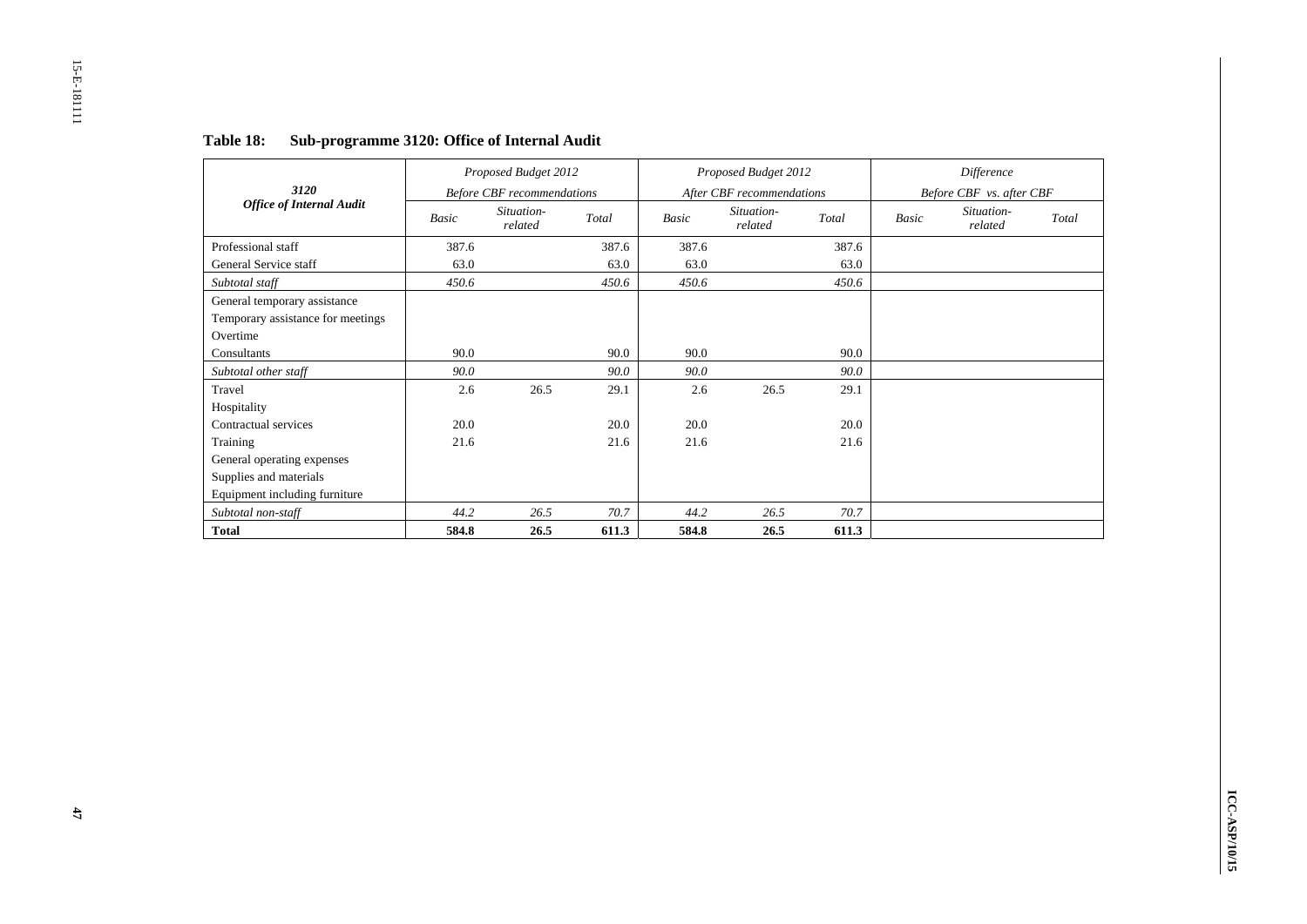| Basic | <b>Before CBF</b> recommendations                      |              |                                                            | Proposed Budget 2012                        |       |                                             | Difference                                                   |                    |
|-------|--------------------------------------------------------|--------------|------------------------------------------------------------|---------------------------------------------|-------|---------------------------------------------|--------------------------------------------------------------|--------------------|
|       |                                                        |              |                                                            | After CBF recommendations                   |       |                                             | Before CBF vs. after CBF                                     |                    |
|       | Situation-<br>related                                  | Total        | Basic                                                      | Situation-<br>related                       | Total | <b>Basic</b>                                | Situation-<br>related                                        | Total              |
| 568.5 |                                                        | 568.5        | 549.1                                                      |                                             | 549.1 | $-19.4$                                     |                                                              | $-19.4$            |
|       |                                                        |              |                                                            |                                             |       |                                             |                                                              | $-4.8$             |
|       |                                                        |              |                                                            |                                             |       |                                             |                                                              | $-24.2$            |
|       |                                                        |              |                                                            |                                             |       |                                             |                                                              |                    |
|       |                                                        |              |                                                            |                                             |       |                                             |                                                              |                    |
| 1.3   | 14.3                                                   | 15.6         |                                                            |                                             |       | $-1.3$                                      | $-14.3$                                                      | $-15.6$            |
|       |                                                        |              |                                                            |                                             |       |                                             |                                                              |                    |
|       |                                                        |              |                                                            |                                             |       |                                             |                                                              |                    |
|       |                                                        |              |                                                            |                                             |       |                                             |                                                              | $-10.3$            |
|       |                                                        |              |                                                            |                                             |       |                                             |                                                              |                    |
|       |                                                        |              |                                                            |                                             |       |                                             |                                                              | $-2.7$             |
|       |                                                        |              |                                                            |                                             |       |                                             |                                                              |                    |
|       |                                                        |              |                                                            |                                             |       |                                             |                                                              | $-28.6$            |
|       |                                                        |              |                                                            |                                             |       |                                             |                                                              | $-52.8$            |
|       | 126.0<br>694.5<br>18.0<br>10.3<br>2.7<br>32.3<br>726.8 | 14.3<br>14.3 | 126.0<br>694.5<br>$18.0\,$<br>10.3<br>2.7<br>46.6<br>741.1 | 121.2<br>670.3<br>18.0<br>$18.0\,$<br>688.3 |       | 121.2<br>670.3<br>18.0<br>$18.0\,$<br>688.3 | $-4.8$<br>$-24.2$<br>$-10.3$<br>$-2.7$<br>$-14.3$<br>$-38.5$ | $-14.3$<br>$-14.3$ |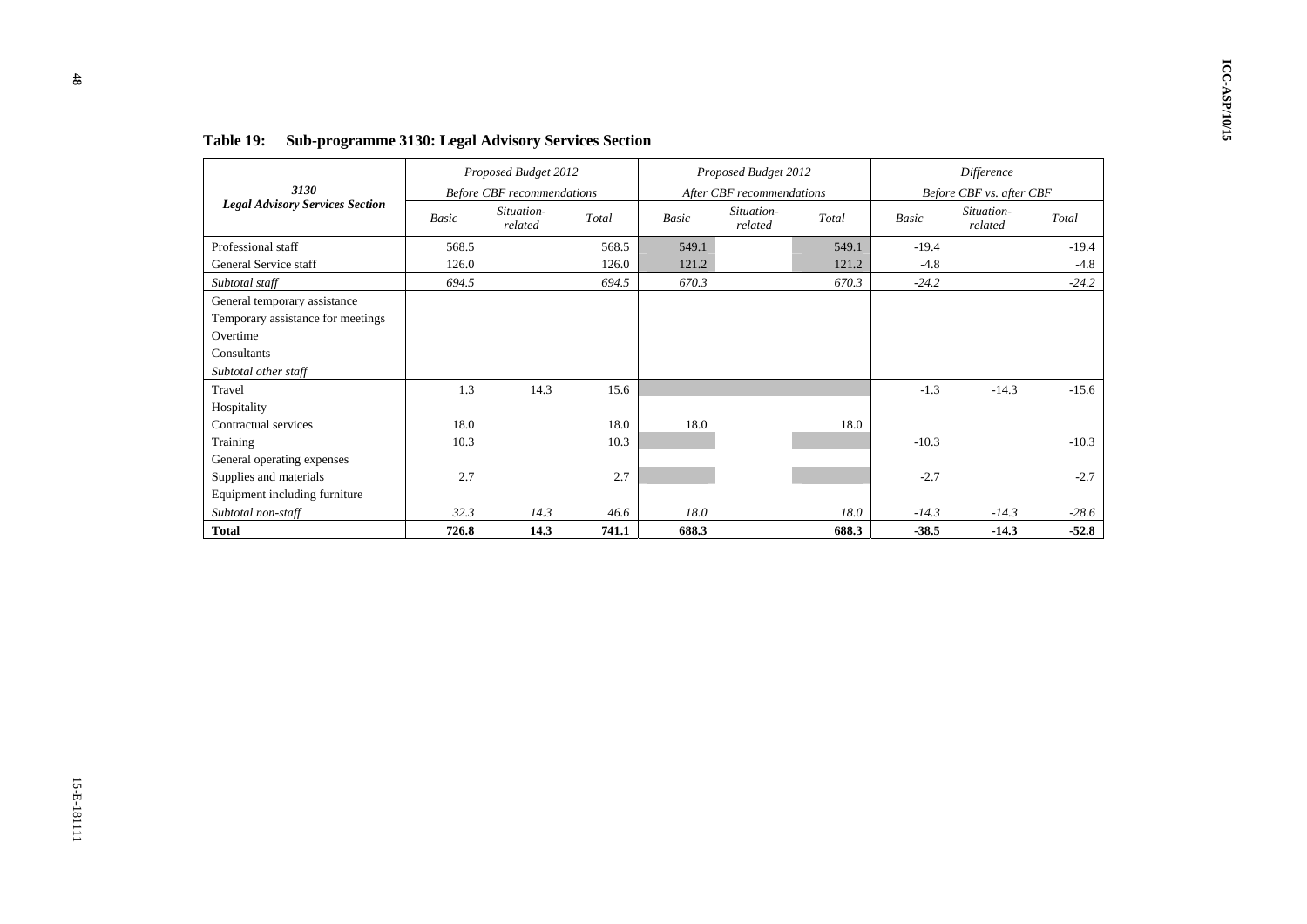|                                    |         | Proposed Budget 2012              |         |         | Proposed Budget 2012      |         |          | Difference               |          |
|------------------------------------|---------|-----------------------------------|---------|---------|---------------------------|---------|----------|--------------------------|----------|
| 3140                               |         | <b>Before CBF</b> recommendations |         |         | After CBF recommendations |         |          | Before CBF vs. after CBF |          |
| <b>Security and Safety Section</b> | Basic   | Situation-<br>related             | Total   | Basic   | Situation-<br>related     | Total   | Basic    | Situation-<br>related    | Total    |
| Professional staff                 | 568.5   | 605.1                             | 1,173.6 | 549.1   | 436.6                     | 985.7   | $-19.4$  | $-168.4$                 | $-187.8$ |
| General Service staff              | 2,158.1 | 1,372.3                           | 3,530.4 | 2,076.9 | 1,341.2                   | 3,418.1 | $-81.2$  | $-31.1$                  | $-112.3$ |
| Subtotal staff                     | 2,726.6 | 1,977.4                           | 4,704.0 | 2,626.0 | 1,777.8                   | 4,403.8 | $-100.6$ | $-199.5$                 | $-300.1$ |
| General temporary assistance       | 1,029.6 |                                   | 1,029.6 | 1,360.1 |                           | 1,360.1 | 330.5    |                          | 330.5    |
| Temporary assistance for meetings  |         |                                   |         |         |                           |         |          |                          |          |
| Overtime                           | 124.4   | 57.6                              | 182.0   | 124.4   | 57.6                      | 182.0   |          |                          |          |
| Consultants                        |         |                                   |         |         |                           |         |          |                          |          |
| Subtotal other staff               | 1,154.0 | 57.6                              | 1,211.6 | 1,484.5 | 57.6                      | 1,542.1 | 330.5    |                          | 330.5    |
| Travel                             | 12.3    | 256.1                             | 268.4   | 11.1    | 230.5                     | 241.6   | $-1.2$   | $-25.6$                  | $-26.8$  |
| Hospitality                        |         |                                   |         |         |                           |         |          |                          |          |
| Contractual services               | 94.5    | 235.2                             | 329.7   | 94.5    | 235.2                     | 329.7   |          |                          |          |
| Training                           | 98.5    | 98.7                              | 197.2   | 98.5    | 98.7                      | 197.2   |          |                          |          |
| General operating expenses         | 190.0   | 110.0                             | 300.0   | 190.0   | 110.0                     | 300.0   |          |                          |          |
| Supplies and materials             | 74.0    | 30.0                              | 104.0   | 74.0    | 30.0                      | 104.0   |          |                          |          |
| Equipment including furniture      | 75.0    |                                   | 75.0    | 1.0     |                           | 1.0     | $-74.0$  |                          | $-74.0$  |
| Subtotal non-staff                 | 544.3   | 730.0                             | 1,274.3 | 469.1   | 704.4                     | 1,173.5 | $-75.2$  | $-25.6$                  | $-100.8$ |
| <b>Total</b>                       | 4,424.9 | 2,765.0                           | 7.189.9 | 4,579.6 | 2,539.8                   | 7,119.4 | 154.7    | $-225.1$                 | $-70.4$  |

# **Table 20: Sub-programme 3140: Security and Safety Section**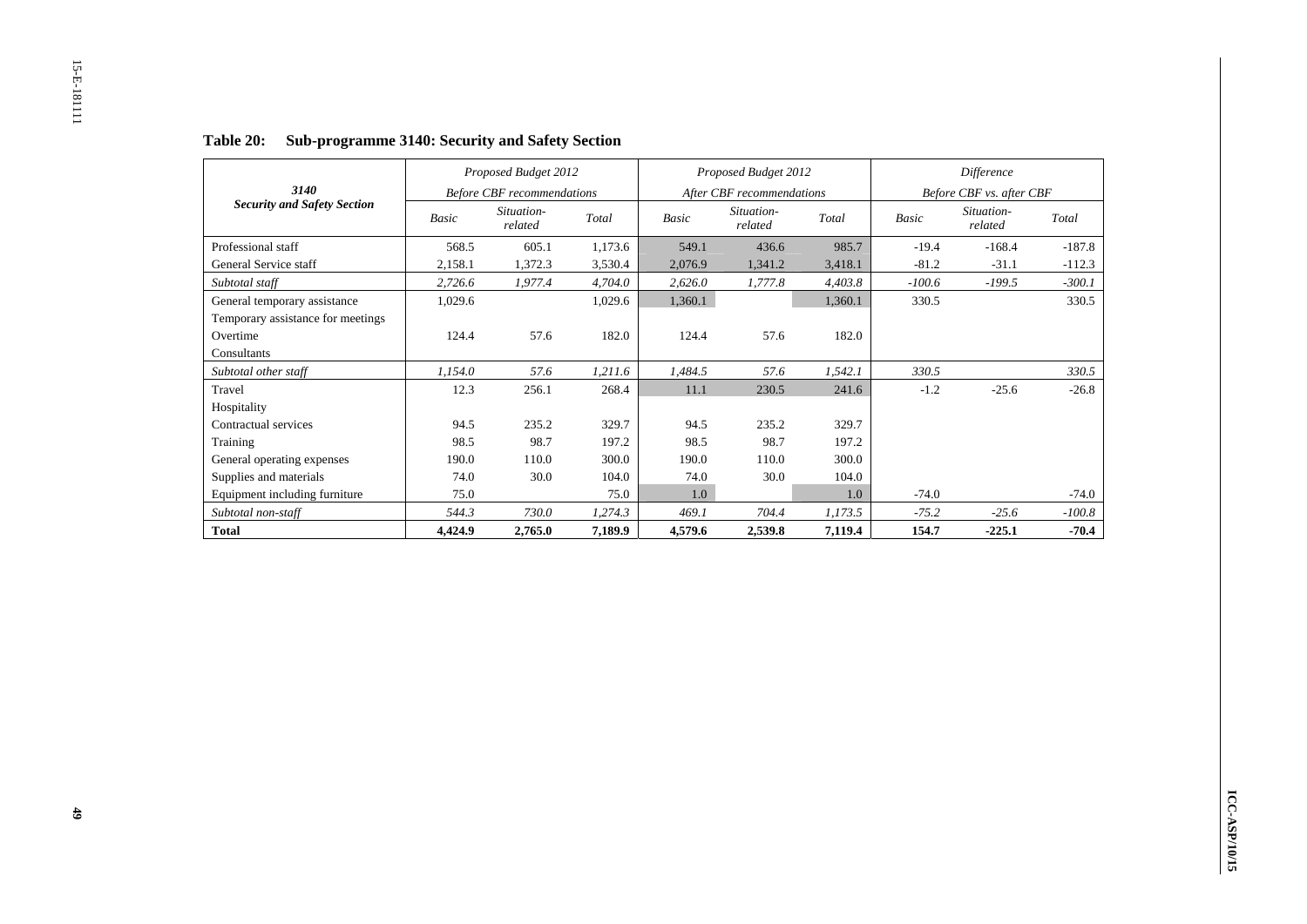| $\operatorname{\mathcal{T}\!\mathit{otal}}$<br>220.4<br>220.4 | After CBF recommendations<br>Situation-<br>related | Basic                             |                                     |                                   |                                      | 3160                                                                                         |
|---------------------------------------------------------------|----------------------------------------------------|-----------------------------------|-------------------------------------|-----------------------------------|--------------------------------------|----------------------------------------------------------------------------------------------|
|                                                               |                                                    |                                   |                                     | <b>Before CBF</b> recommendations |                                      | <b>Registry Permanent Premises</b>                                                           |
|                                                               |                                                    |                                   | Total                               | Situation-<br>related             | Basic                                | <b>Office</b>                                                                                |
|                                                               |                                                    | 220.4                             | 227.3                               |                                   | 227.3                                | Professional staff<br>General Service staff                                                  |
|                                                               |                                                    | 220.4                             | 227.3                               |                                   | 227.3                                | Subtotal staff                                                                               |
|                                                               |                                                    |                                   |                                     |                                   |                                      | General temporary assistance<br>Temporary assistance for meetings<br>Overtime<br>Consultants |
|                                                               |                                                    |                                   |                                     |                                   |                                      | Subtotal other staff                                                                         |
|                                                               |                                                    |                                   |                                     |                                   |                                      | Travel                                                                                       |
|                                                               |                                                    |                                   |                                     |                                   |                                      | Hospitality                                                                                  |
|                                                               |                                                    |                                   |                                     |                                   |                                      |                                                                                              |
|                                                               |                                                    |                                   |                                     |                                   |                                      | Training                                                                                     |
|                                                               |                                                    |                                   |                                     |                                   |                                      |                                                                                              |
|                                                               |                                                    |                                   |                                     |                                   |                                      | Supplies and materials                                                                       |
|                                                               |                                                    |                                   |                                     |                                   |                                      | Equipment including furniture                                                                |
| 216.4                                                         |                                                    |                                   | 222.0                               |                                   |                                      | Subtotal non-staff                                                                           |
| 436.8                                                         |                                                    | 436.8                             | 449.3                               |                                   | 449.3                                | <b>Total</b>                                                                                 |
| 11.4<br>$200.0\,$<br>5.0                                      |                                                    | 11.4<br>$200.0\,$<br>5.0<br>216.4 | 12.7<br>$200.0\,$<br>$4.3\,$<br>5.0 |                                   | 12.7<br>200.0<br>4.3<br>5.0<br>222.0 | Contractual services<br>General operating expenses                                           |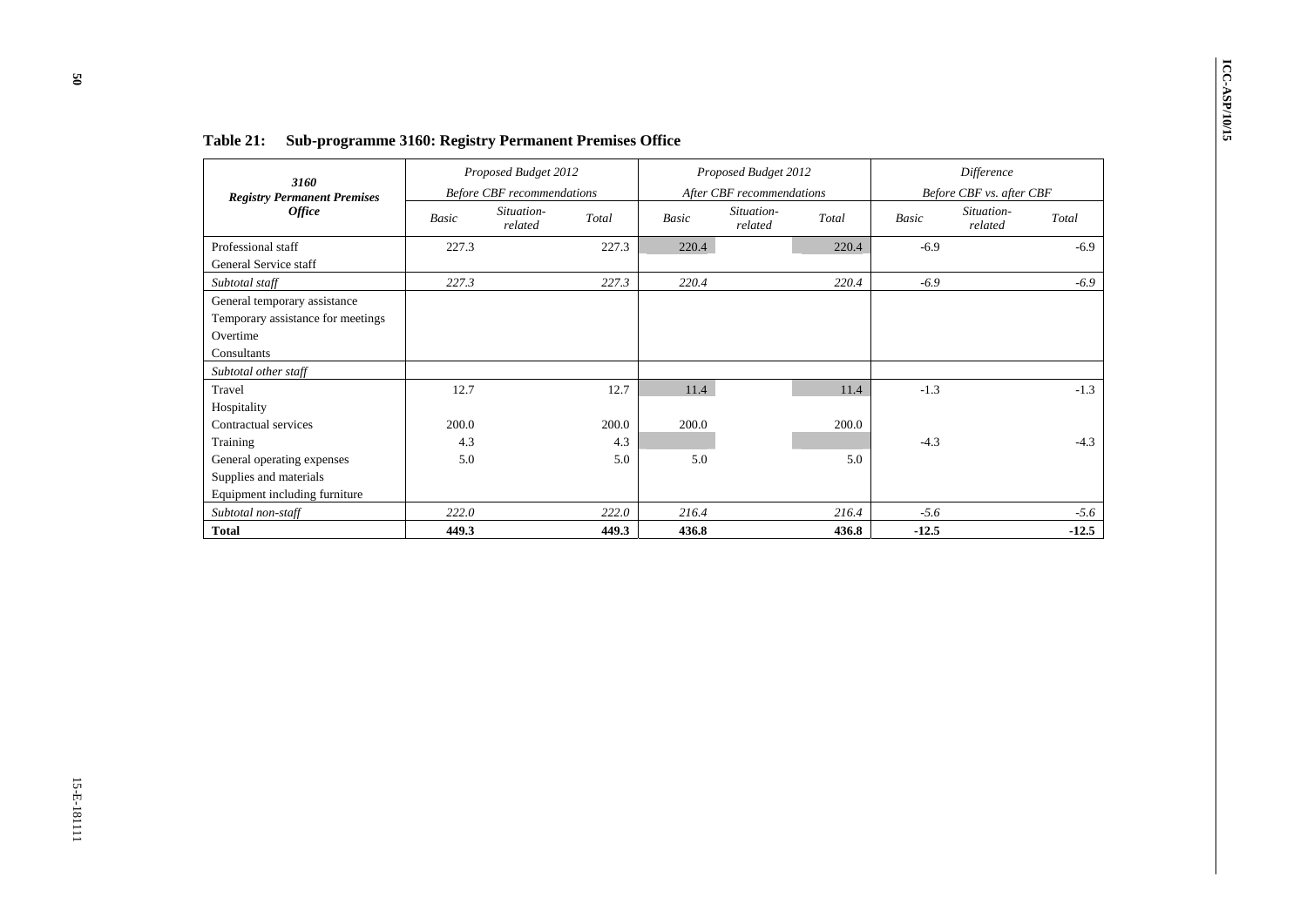|                                   | Proposed Budget 2012              |                    |       | Proposed Budget 2012      |         |       | Difference               |          |
|-----------------------------------|-----------------------------------|--------------------|-------|---------------------------|---------|-------|--------------------------|----------|
| 3180                              | <b>Before CBF</b> recommendations |                    |       | After CBF recommendations |         |       | Before CBF vs. after CBF |          |
| <b>Field Operations Section</b>   | Situation-<br>Basic<br>related    | Total              | Basic | Situation-<br>related     | Total   | Basic | Situation-<br>related    | Total    |
| Professional staff                |                                   | 874.0              | 874.0 | 696.9                     | 696.9   |       | $-177.0$                 | $-177.0$ |
| General Service staff             |                                   | 538.5              | 538.5 | 537.3                     | 537.3   |       | $-1.2$                   | $-1.2$   |
| Subtotal staff                    |                                   | 1,412.5<br>1,412.5 |       | 1,234.2                   | 1,234.2 |       | $-178.3$                 | $-178.3$ |
| General temporary assistance      |                                   | 248.1<br>248.1     |       | 232.6                     | 232.6   |       | $-15.5$                  | $-15.5$  |
| Temporary assistance for meetings |                                   |                    |       |                           |         |       |                          |          |
| Overtime                          |                                   |                    |       |                           |         |       |                          |          |
| Consultants                       |                                   |                    |       |                           |         |       |                          |          |
| Subtotal other staff              |                                   | 248.1<br>248.1     |       | 232.6                     | 232.6   |       | $-15.5$                  | $-15.5$  |
| Travel                            |                                   | 99.1               | 99.1  | 89.2                      | 89.2    |       | $-9.9$                   | $-9.9$   |
| Hospitality                       |                                   |                    |       |                           |         |       |                          |          |
| Contractual services              |                                   | 47.1               | 47.1  | 47.1                      | 47.1    |       |                          |          |
| Training                          |                                   | 47.2               | 47.2  | 47.2                      | 47.2    |       |                          |          |
| General operating expenses        |                                   | 508.0              | 508.0 | 508.0                     | 508.0   |       |                          |          |
| Supplies and materials            |                                   | 140.0              | 140.0 | 140.0                     | 140.0   |       |                          |          |
| Equipment including furniture     |                                   |                    |       |                           |         |       |                          |          |
| Subtotal non-staff                |                                   | 841.4              | 841.4 | 831.5                     | 831.5   |       | $-9.9$                   | $-9.9$   |
| <b>Total</b>                      |                                   | 2,502.0<br>2,502.0 |       | 2,298.3                   | 2,298.3 |       | $-203.7$                 | $-203.7$ |

# **Table 22: Sub-programme 3180: Field Operations Section**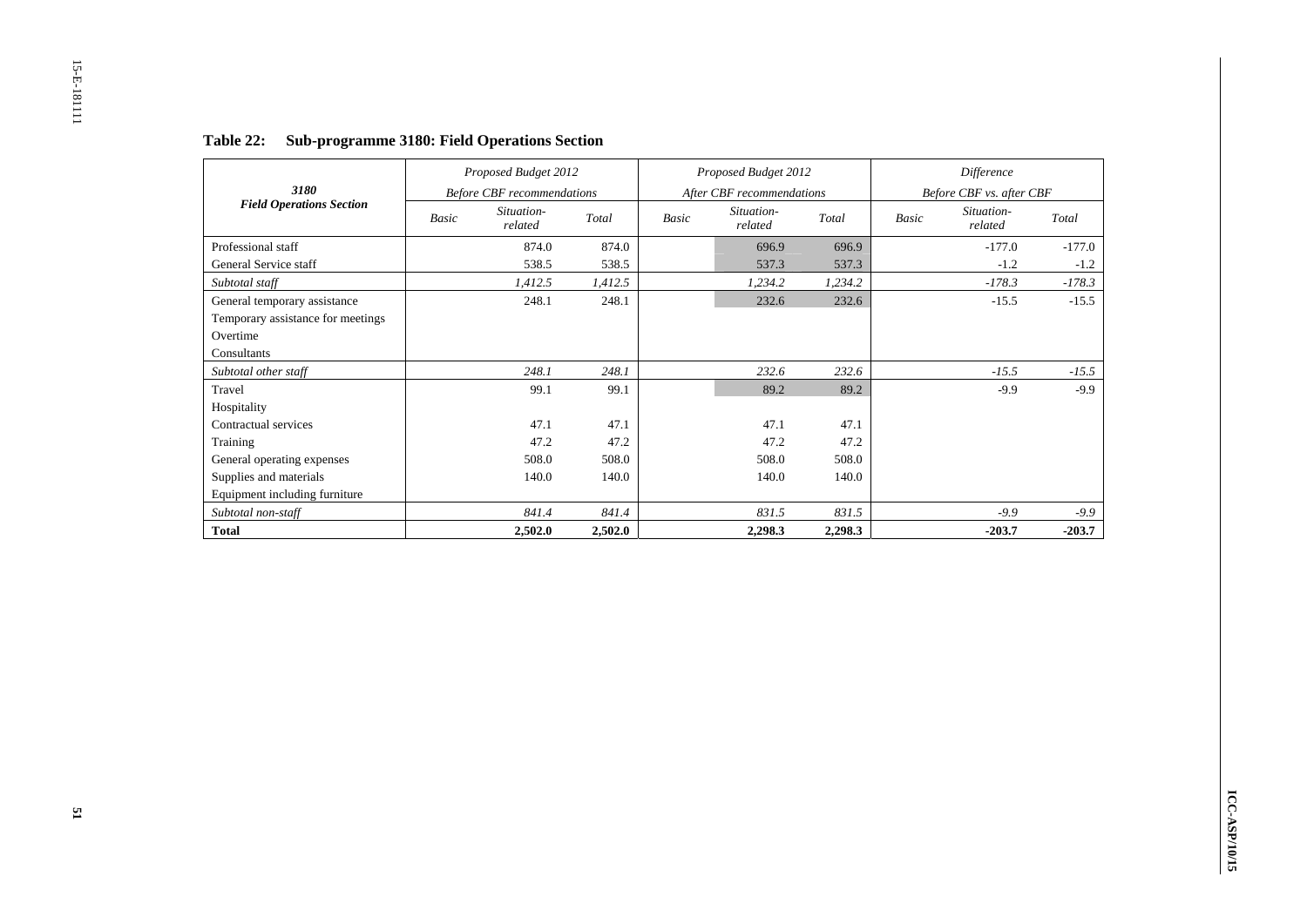| 3190<br><b>Counsel Support Section</b>                                                |       |                                   | Proposed Budget 2012 |              | Proposed Budget 2012      |         |         | Difference               |         |
|---------------------------------------------------------------------------------------|-------|-----------------------------------|----------------------|--------------|---------------------------|---------|---------|--------------------------|---------|
|                                                                                       |       | <b>Before CBF</b> recommendations |                      |              | After CBF recommendations |         |         | Before CBF vs. after CBF |         |
|                                                                                       | Basic | Situation-<br>related             | Total                | <b>Basic</b> | Situation-<br>related     | Total   | Basic   | Situation-<br>related    | Total   |
| Professional staff                                                                    | 430.6 | 203.3                             | 633.9                | 416.5        | 196.1                     | 612.6   | $-14.1$ | $-7.2$                   | $-21.3$ |
| General Service staff                                                                 | 126.0 | 63.0                              | 189.0                | 121.2        | 60.6                      | 181.8   | $-4.8$  | $-2.4$                   | $-7.2$  |
| Subtotal staff                                                                        | 556.6 | 266.3                             | 822.9                | 537.7        | 256.7                     | 794.4   | $-18.9$ | $-9.6$                   | $-28.5$ |
| General temporary assistance<br>Temporary assistance for meetings<br>Overtime         |       | 69.6                              | 69.6                 |              | 61.8                      | 61.8    |         | $-7.8$                   | $-7.8$  |
| Consultants                                                                           | 50.0  |                                   | 50.0                 | 45.0         |                           | 45.0    | $-5.0$  |                          | $-5.0$  |
| Subtotal other staff                                                                  | 50.0  | 69.6                              | 119.6                | 45.0         | $61.8\,$                  | 106.8   | $-5.0$  | $-7.8$                   | $-12.8$ |
| Travel<br>Hospitality<br>Contractual services                                         | 8.1   |                                   | 8.1                  | 7.3          |                           | 7.3     | $-0.8$  |                          | $-0.8$  |
| Training                                                                              |       | 10.0                              | $10.0\,$             |              |                           |         |         | $-10.0$                  | $-10.0$ |
| Counsel for Defence                                                                   |       | 3,583.2                           | 3,583.2              |              | 3,583.2                   | 3,583.2 |         |                          |         |
| <b>Counsel for Victims</b>                                                            |       | 3,990.5                           | 3,990.5              |              | 3,990.5                   | 3,990.5 |         |                          |         |
| General operating expenses<br>Supplies and materials<br>Equipment including furniture |       |                                   |                      |              |                           |         |         |                          |         |
| Subtotal non-staff                                                                    | 8.1   | 7,583.7                           | 7,591.8              | 7.3          | 7,573.7                   | 7,581.0 | $-0.8$  | $-10.0$                  | $-10.8$ |
| <b>Total</b>                                                                          | 614.7 | 7,919.6                           | 8,534.3              | 590.0        | 7,892.2                   | 8,482.2 | $-24.7$ | $-27.4$                  | $-52.1$ |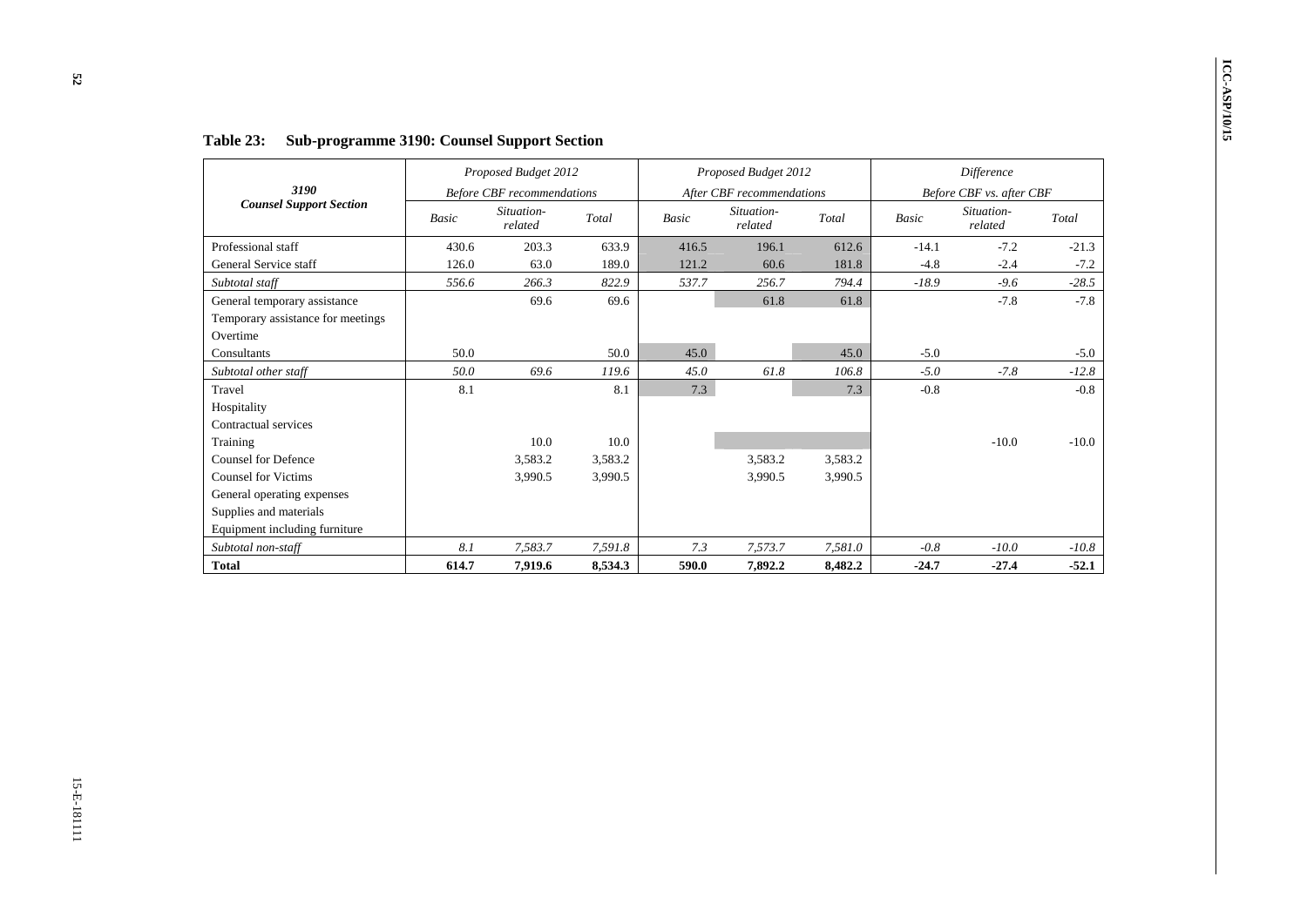| 3191                              |              | Proposed Budget 2012              |       |       | Proposed Budget 2012      |       |              | Difference               |         |
|-----------------------------------|--------------|-----------------------------------|-------|-------|---------------------------|-------|--------------|--------------------------|---------|
| <b>Office of Public Counsel</b>   |              | <b>Before CBF</b> recommendations |       |       | After CBF recommendations |       |              | Before CBF vs. after CBF |         |
| for the Defence                   | <b>Basic</b> | Situation-<br>related             | Total | Basic | Situation-<br>related     | Total | <b>Basic</b> | Situation-<br>related    | Total   |
| Professional staff                | 144.7        | 285.9                             | 430.6 | 140.1 | 276.4                     | 416.5 | $-4.6$       | $-9.5$                   | $-14.1$ |
| General Service staff             | 63.0         |                                   | 63.0  | 60.6  |                           | 60.6  | $-2.4$       |                          | $-2.4$  |
| Subtotal staff                    | 207.7        | 285.9                             | 493.6 | 200.7 | 276.4                     | 477.1 | $-7.0$       | $-9.5$                   | $-16.5$ |
| General temporary assistance      |              |                                   |       |       |                           |       |              |                          |         |
| Temporary assistance for meetings |              |                                   |       |       |                           |       |              |                          |         |
| Overtime                          |              |                                   |       |       |                           |       |              |                          |         |
| Consultants                       |              |                                   |       |       |                           |       |              |                          |         |
| Subtotal other staff              |              |                                   |       |       |                           |       |              |                          |         |
| Travel                            | 2.3          | 14.2                              | 16.5  | 2.1   | 12.8                      | 14.9  | $-0.2$       | $-1.4$                   | $-1.7$  |
| Hospitality                       |              |                                   |       |       |                           |       |              |                          |         |
| Contractual services              |              | 20.0                              | 20.0  |       | 20.0                      | 20.0  |              |                          |         |
| Training                          | 4.7          |                                   | 4.7   | 4.7   |                           | 4.7   |              |                          |         |
| General operating expenses        |              | 3.0                               | 3.0   |       | 3.0                       | 3.0   |              |                          |         |
| Supplies and materials            |              |                                   |       |       |                           |       |              |                          |         |
| Equipment including furniture     |              |                                   |       |       |                           |       |              |                          |         |
| Subtotal non-staff                | 7.0          | 37.2                              | 44.2  | 6.8   | 35.8                      | 42.6  | $-0.2$       | $-1.4$                   | $-1.7$  |
| <b>Total</b>                      | 214.7        | 323.1                             | 537.8 | 207.5 | 312.2                     | 519.7 | $-7.2$       | $-10.9$                  | $-18.2$ |

# **Table 24: Sub-programme 3191: Office of Public Counsel for the Defence**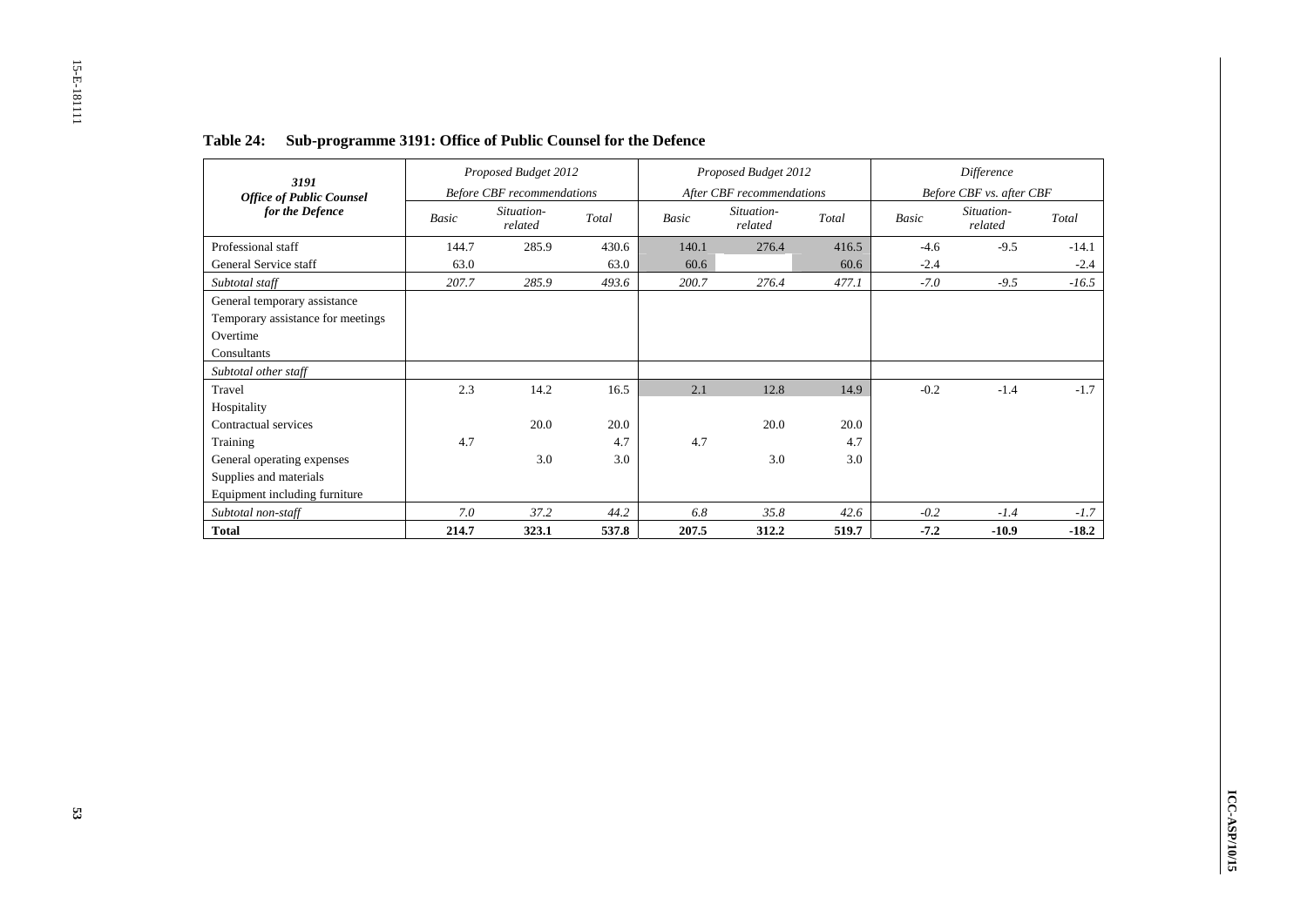| Before CBF vs. after CBF<br>Basic<br>$-6.9$<br>$-2.4$<br>$-9.3$ | Total<br>887.1<br>60.6  | After CBF recommendations<br>Situation-<br>related |              |              |                                   | Proposed Budget 2012 | 3192                                                                                         |
|-----------------------------------------------------------------|-------------------------|----------------------------------------------------|--------------|--------------|-----------------------------------|----------------------|----------------------------------------------------------------------------------------------|
|                                                                 |                         |                                                    |              |              | <b>Before CBF</b> recommendations |                      | <b>Office of Public Counsel for</b>                                                          |
|                                                                 |                         |                                                    | Basic        | Total        | Situation-<br>related             | Basic                | <b>Victims</b>                                                                               |
|                                                                 |                         | 666.7                                              | 220.4        | 916.1        | 688.8                             | 227.3                | Professional staff                                                                           |
|                                                                 |                         |                                                    | 60.6         | 63.0         |                                   | 63.0                 | General Service staff                                                                        |
|                                                                 | 947.7                   | 666.7                                              | $281.0\,$    | 979.1        | 688.8                             | 290.3                | Subtotal staff                                                                               |
|                                                                 | 49.7                    | 49.7                                               |              | 55.2         | 55.2                              |                      | General temporary assistance<br>Temporary assistance for meetings<br>Overtime<br>Consultants |
|                                                                 | 49.7                    | 49.7                                               |              | 55.2         | 55.2                              |                      | Subtotal other staff                                                                         |
| $-0.4$                                                          | 71.9                    | 68.3                                               | 3.6          | 79.9         | 75.9                              | $4.0\,$              | Travel                                                                                       |
|                                                                 |                         |                                                    |              |              |                                   |                      | Hospitality                                                                                  |
|                                                                 | 40.0                    | 40.0                                               |              | 40.0         | 40.0                              |                      | Contractual services                                                                         |
|                                                                 |                         |                                                    |              |              |                                   |                      | Training                                                                                     |
|                                                                 |                         |                                                    |              |              |                                   |                      | General operating expenses                                                                   |
|                                                                 |                         |                                                    |              |              |                                   |                      | Supplies and materials                                                                       |
|                                                                 |                         |                                                    |              |              |                                   |                      | Equipment including furniture                                                                |
|                                                                 |                         |                                                    |              |              |                                   |                      | Subtotal non-staff                                                                           |
|                                                                 |                         |                                                    |              | 1,160.2      |                                   |                      | <b>Total</b>                                                                                 |
| $-0.4$<br>$-9.7$                                                | 6.0<br>117.9<br>1,115.3 | $6.0\,$<br>114.3<br>830.7                          | 3.6<br>284.6 | 6.0<br>125.9 | $6.0\,$<br>121.9<br>865.9         | $4.0\,$<br>294.3     |                                                                                              |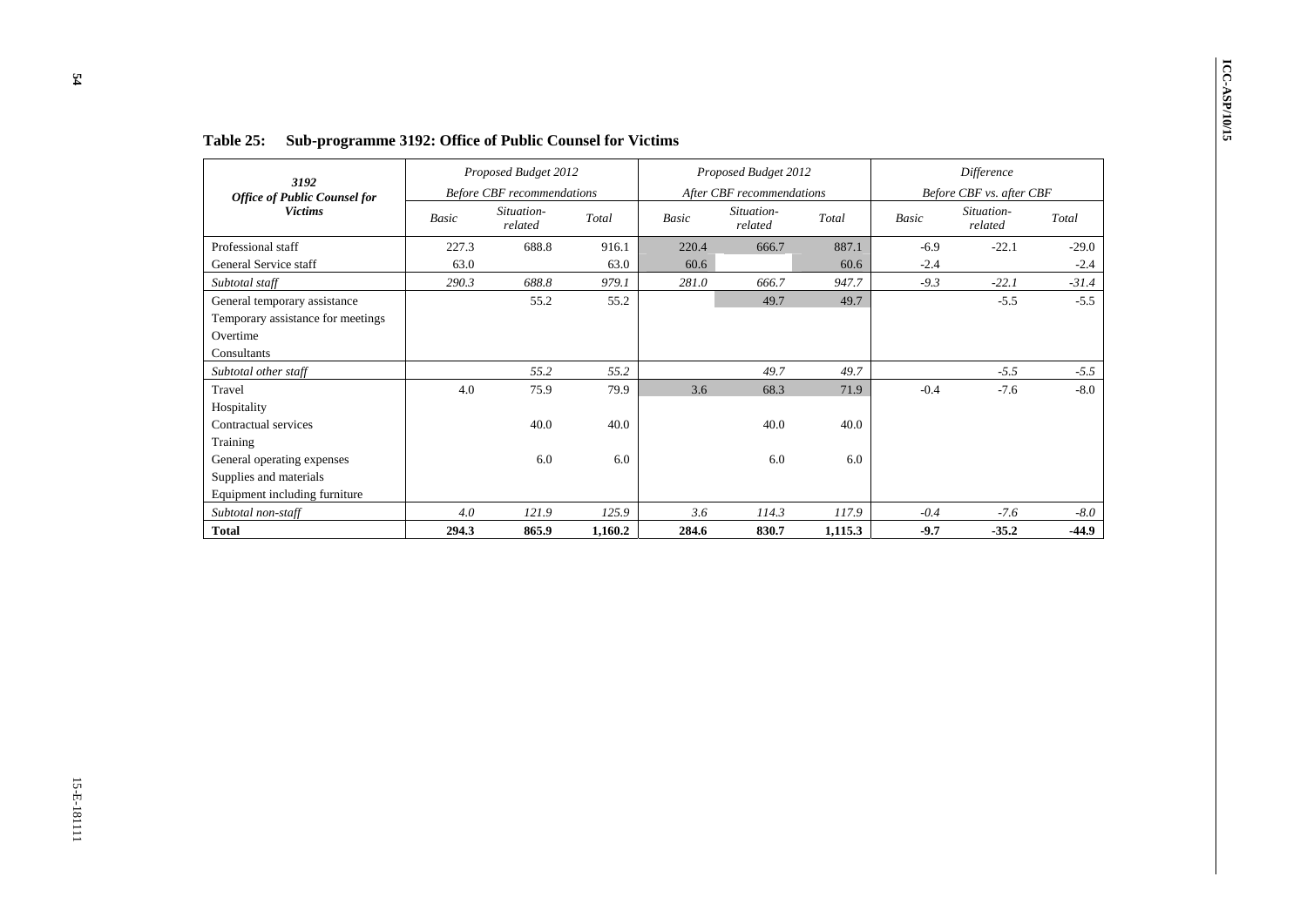| 3200                              |          | Proposed Budget 2012              |          |          | Proposed Budget 2012      |          |          | <b>Difference</b>        |          |
|-----------------------------------|----------|-----------------------------------|----------|----------|---------------------------|----------|----------|--------------------------|----------|
| <b>Common Administrative</b>      |          | <b>Before CBF</b> recommendations |          |          | After CBF recommendations |          |          | Before CBF vs. after CBF |          |
| <b>Services Division</b>          | Basic    | Situation-<br>related             | Total    | Basic    | Situation-<br>related     | Total    | Basic    | Situation-<br>related    | Total    |
| Professional staff                | 3,507.2  | 540.8                             | 4,048.0  | 3,397.3  | 522.9                     | 3,920.2  | $-109.9$ | $-17.9$                  | $-127.8$ |
| General Service staff             | 4,962.3  | 1,829.1                           | 6,791.4  | 4,704.6  | 1,759.9                   | 6,464.5  | $-257.7$ | $-69.1$                  | $-326.8$ |
| Subtotal staff                    | 8,469.5  | 2,369.9                           | 10,839.4 | 8,101.9  | 2,282.8                   | 10,384.7 | $-367.6$ | $-87.0$                  | $-454.6$ |
| General temporary assistance      | 699.6    | 208.8                             | 908.4    | 660.7    | 123.6                     | 784.4    | $-38.9$  | $-85.2$                  | $-124.0$ |
| Temporary assistance for meetings | 20.0     |                                   | 20.0     | 20.0     |                           | 20.0     |          |                          |          |
| Overtime                          | 120.0    |                                   | 120.0    | 120.0    |                           | 120.0    |          |                          |          |
| Consultants                       | 140.0    |                                   | 140.0    | 18.0     |                           | 18.0     | $-122.0$ |                          | $-122.0$ |
| Subtotal other staff              | 979.6    | 208.8                             | 1,188.4  | 818.7    | 123.6                     | 942.4    | $-160.9$ | $-85.2$                  | $-246.0$ |
| Travel                            | 114.1    | 71.4                              | 185.5    | 102.7    | 64.4                      | 167.0    | $-11.4$  | $-7.1$                   | $-18.5$  |
| Hospitality                       |          |                                   |          |          |                           |          |          |                          |          |
| Contractual services              | 646.5    | 60.0                              | 706.5    | 646.5    | 60.0                      | 706.5    |          |                          |          |
| Training                          | 423.3    |                                   | 423.3    | 387.4    |                           | 387.4    | $-35.9$  |                          | $-35.9$  |
| General operating expenses        | 4,325.8  | 2,870.6                           | 7,196.4  | 4,325.8  | 2,870.6                   | 7,196.4  |          |                          |          |
| Supplies and materials            | 535.9    | 9.5                               | 545.4    | 525.3    | 9.5                       | 534.8    | $-10.6$  |                          | $-10.6$  |
| Equipment including furniture     | 1,605.0  |                                   | 1,605.0  | 1,405.0  |                           | 1,405.0  | $-200.0$ |                          | $-200.0$ |
| Subtotal non-staff                | 7,650.6  | 3,011.5                           | 10,662.2 | 7,392.7  | 3,004.4                   | 10,397.1 | $-257.9$ | $-7.1$                   | $-265.0$ |
| <b>Total</b>                      | 17,099.7 | 5,590.2                           | 22,689.9 | 16,313.4 | 5,410.9                   | 21,724.2 | $-786.4$ | $-179.3$                 | $-965.7$ |

# **Table 26: Programme 3200: Common Administrative Services Division**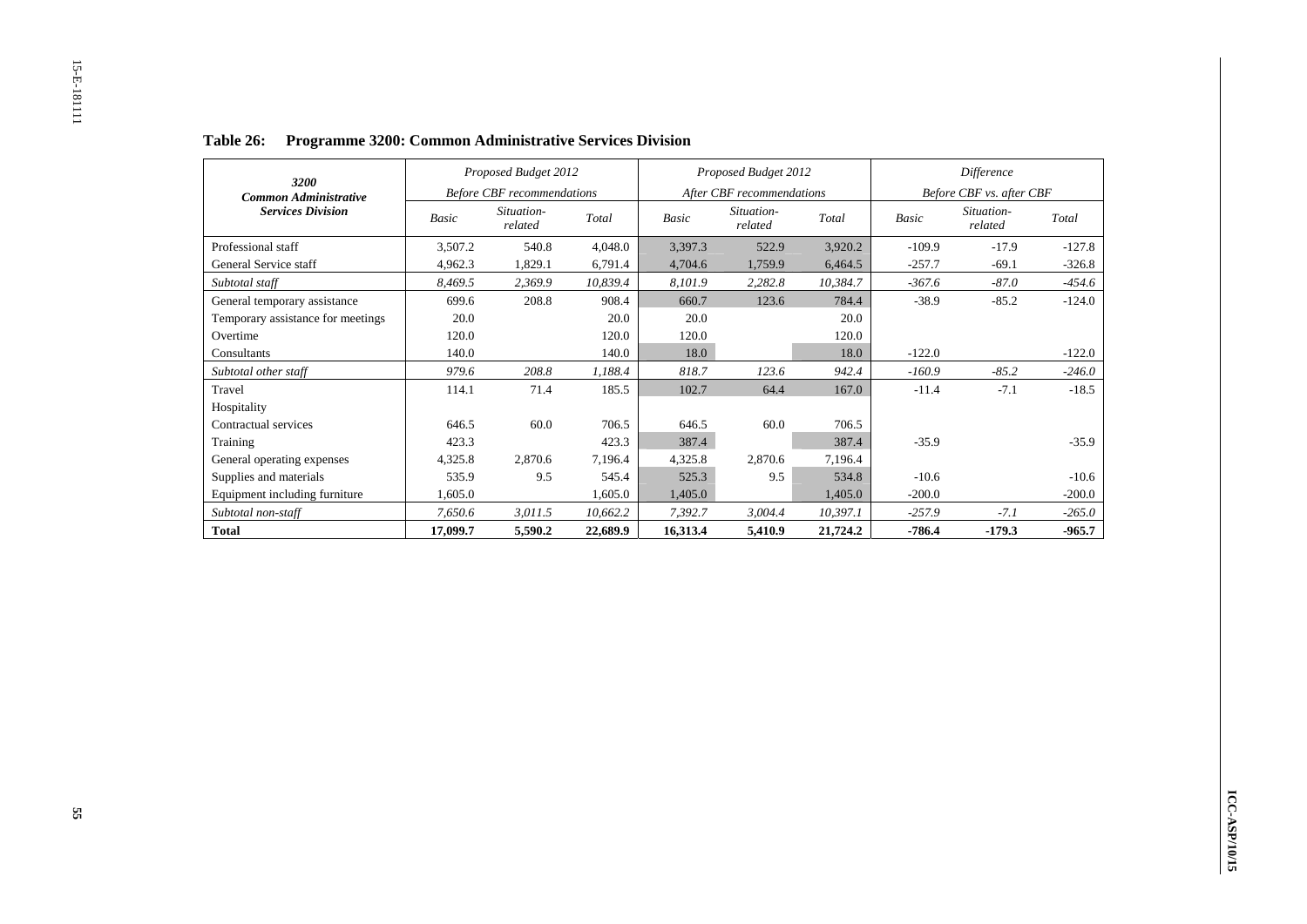|                                                                                              |              | Proposed Budget 2012                            |          |              | Proposed Budget 2012                    |          |         | Difference                            |         |
|----------------------------------------------------------------------------------------------|--------------|-------------------------------------------------|----------|--------------|-----------------------------------------|----------|---------|---------------------------------------|---------|
| 3210<br><b>Office of the Director CASD</b>                                                   | <b>Basic</b> | <b>Before CBF</b> recommendations<br>Situation- | Total    | <b>Basic</b> | After CBF recommendations<br>Situation- | Total    | Basic   | Before CBF vs After CBF<br>Situation- | Total   |
| Professional staff                                                                           | 366.7        | related                                         | 366.7    | 353.2        | related                                 | 353.2    | $-13.5$ | related                               | $-13.5$ |
| General Service staff                                                                        | 63.0         |                                                 | 63.0     | 60.6         |                                         | $60.6\,$ | $-2.4$  |                                       | $-2.4$  |
| Subtotal staff                                                                               | 429.7        |                                                 | 429.7    | 413.8        |                                         | 413.8    | $-15.9$ |                                       | $-15.9$ |
| General temporary assistance<br>Temporary assistance for meetings<br>Overtime<br>Consultants |              |                                                 |          |              |                                         |          |         |                                       |         |
| Subtotal other staff                                                                         |              |                                                 |          |              |                                         |          |         |                                       |         |
| Travel                                                                                       | 12.9         | 8.1                                             | 21.0     | 11.6         | 7.3                                     | 18.9     | $-1.3$  | $-0.8$                                | $-2.1$  |
| Hospitality                                                                                  |              |                                                 |          |              |                                         |          |         |                                       |         |
| Contractual services<br>Training                                                             | 20.0         |                                                 | 20.0     | $20.0\,$     |                                         | $20.0\,$ |         |                                       |         |
| General operating expenses                                                                   |              |                                                 |          |              |                                         |          |         |                                       |         |
| Supplies and materials                                                                       |              |                                                 |          |              |                                         |          |         |                                       |         |
| Equipment including furniture                                                                |              |                                                 |          |              |                                         |          |         |                                       |         |
| Subtotal non-staff                                                                           | 32.9         | $8.1\,$                                         | $41.0\,$ | 31.6         | 7.3                                     | 38.9     | $-1.3$  | $-0.8\,$                              | $-2.1$  |
| <b>Total</b>                                                                                 | 462.6        | 8.1                                             | 470.7    | 445.4        | 7.3                                     | 452.7    | $-17.2$ | $-0.8$                                | $-18.0$ |
|                                                                                              |              |                                                 |          |              |                                         |          |         |                                       |         |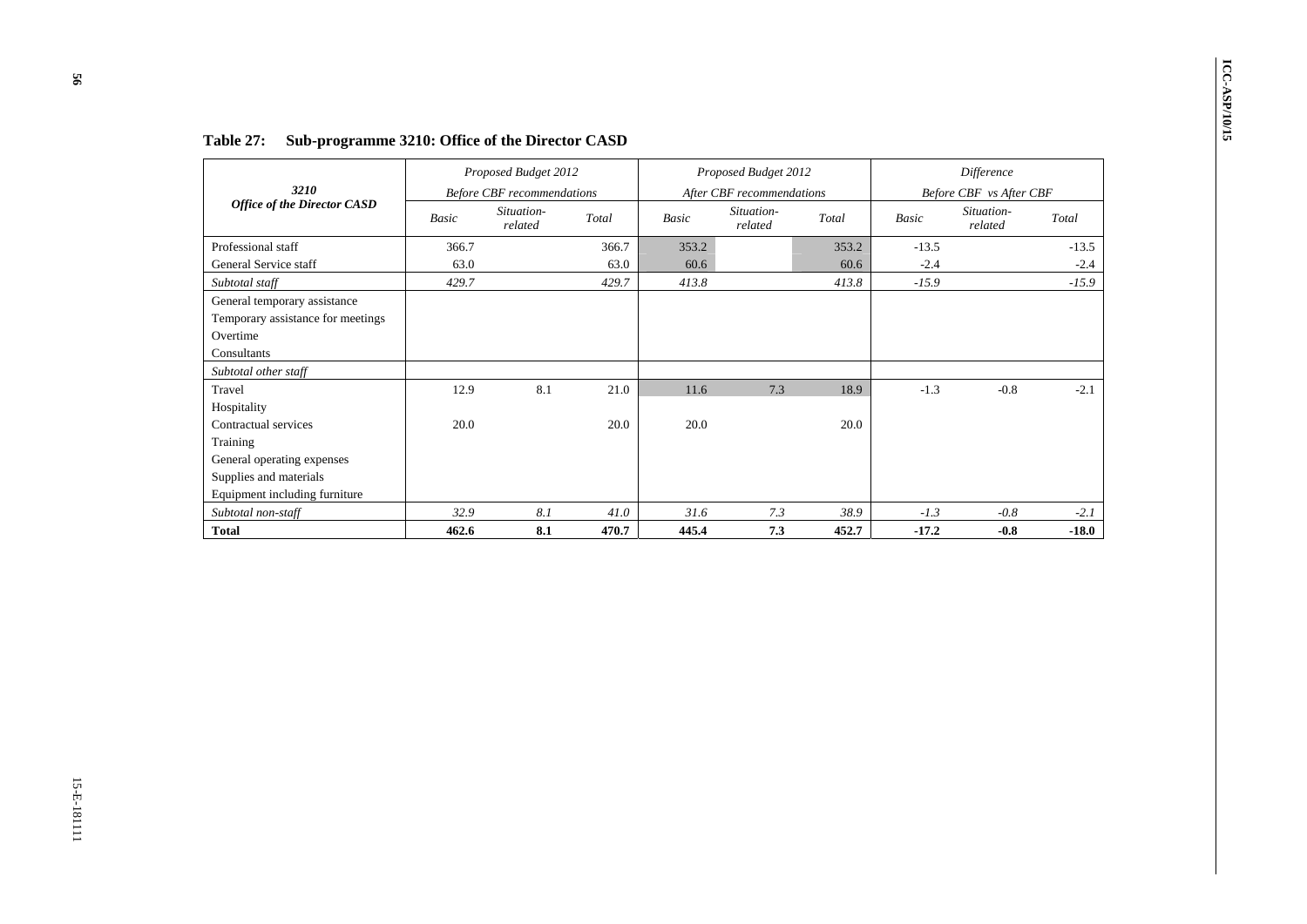|                                   |         | Proposed Budget 2012              |         |              | Proposed Budget 2012      |         |              | Difference               |          |
|-----------------------------------|---------|-----------------------------------|---------|--------------|---------------------------|---------|--------------|--------------------------|----------|
| 3220                              |         | <b>Before CBF</b> recommendations |         |              | After CBF recommendations |         |              | Before CBF vs. after CBF |          |
| <b>Human Resources Section</b>    | Basic   | Situation-<br>related             | Total   | <b>Basic</b> | Situation-<br>related     | Total   | <b>Basic</b> | Situation-<br>related    | Total    |
| Professional staff                | 768.1   |                                   | 768.1   | 743.3        |                           | 743.3   | $-24.8$      |                          | $-24.8$  |
| General Service staff             | 851.2   | 189.0                             | 1,040.2 | 760.2        | 181.8                     | 942.0   | $-91.0$      | $-7.2$                   | $-98.2$  |
| Subtotal staff                    | 1,619.3 | 189.0                             | 1.808.3 | 1,503.5      | 181.8                     | 1,685.3 | $-115.8$     | $-7.2$                   | $-123.0$ |
| General temporary assistance      | 208.8   |                                   | 208.8   | 185.5        |                           | 185.5   | $-23.3$      |                          | $-23.3$  |
| Temporary assistance for meetings |         |                                   |         |              |                           |         |              |                          |          |
| Overtime                          |         |                                   |         |              |                           |         |              |                          |          |
| Consultants                       | 140.0   |                                   | 140.0   | 18.0         |                           | 18.0    | $-122.0$     |                          | $-122.0$ |
| Subtotal other staff              | 348.8   |                                   | 348.8   | 203.5        |                           | 203.5   | $-145.3$     |                          | $-145.3$ |
| Travel                            | 29.2    |                                   | 29.2    | 26.3         |                           | 26.3    | $-2.9$       |                          | $-2.9$   |
| Hospitality                       |         |                                   |         |              |                           |         |              |                          |          |
| Contractual services              | 15.0    |                                   | 15.0    | 15.0         |                           | 15.0    |              |                          |          |
| Training                          | 310.0   |                                   | 310.0   | 310.0        |                           | 310.0   |              |                          |          |
| General operating expenses        |         |                                   |         |              |                           |         |              |                          |          |
| Supplies and materials            | 60.0    |                                   | 60.0    | 49.4         |                           | 49.4    | $-10.6$      |                          | $-10.6$  |
| Equipment including furniture     |         |                                   |         |              |                           |         |              |                          |          |
| Subtotal non-staff                | 414.2   |                                   | 414.2   | 400.7        |                           | 400.7   | $-13.5$      |                          | $-13.5$  |
| <b>Total</b>                      | 2,382.3 | 189.0                             | 2,571.3 | 2,107.7      | 181.8                     | 2,289.5 | $-274.6$     | $-7.2$                   | $-281.8$ |

# **Table 28: Sub-programme 3220: Human Resources Section**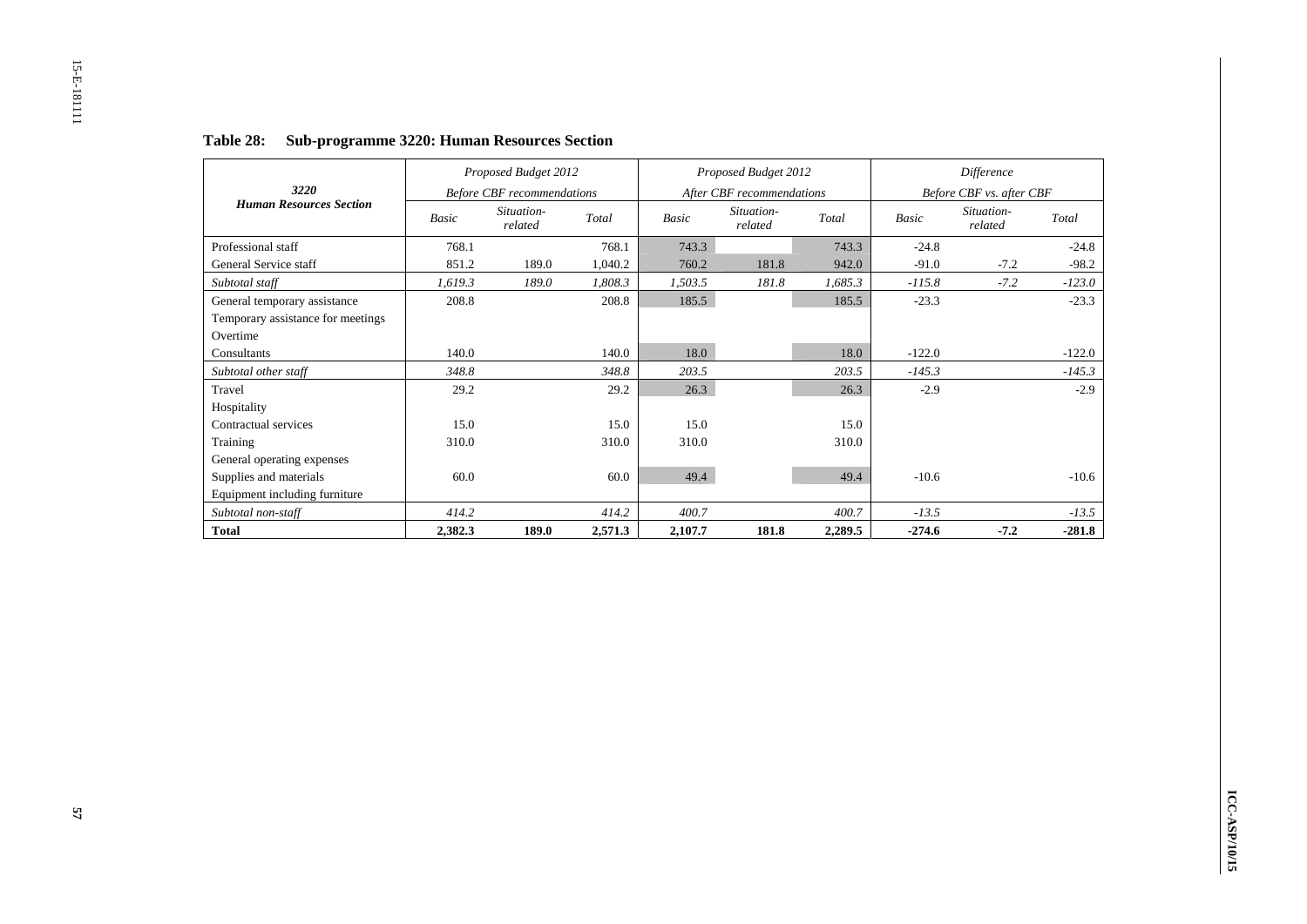| 3240                                                                 |         | Proposed Budget 2012<br><b>Before CBF</b> recommendations |             |         |         | Proposed Budget 2012<br>After CBF recommendations |             |         |          | Difference<br>Before CBF vs. after CBF |             |                                             |
|----------------------------------------------------------------------|---------|-----------------------------------------------------------|-------------|---------|---------|---------------------------------------------------|-------------|---------|----------|----------------------------------------|-------------|---------------------------------------------|
| <b>Budget and Finance Section</b>                                    | Basic   | Situation-<br>related                                     | $\it IPSAS$ | Total   | Basic   | Situation-<br>$related$                           | $\it IPSAS$ | Total   | Basic    | Situation-<br>related                  | $\it IPSAS$ | $\operatorname{\mathcal{T}\!\mathit{otal}}$ |
| Professional staff                                                   | 730.0   |                                                           |             | 730.0   | 707.8   |                                                   |             | 707.8   | $-22.2$  |                                        |             | $-22.2$                                     |
| General Service staff                                                | 770.7   | 331.1                                                     |             | 1,101.8 | 727.2   | 319.5                                             |             | 1,046.7 | $-43.5$  | $-11.6$                                |             | $-55.1$                                     |
| Subtotal staff                                                       | 1,500.7 | 331.1                                                     |             | 1,831.8 | 1,435.0 | 319.5                                             |             | 1,754.5 | $-65.7$  | $-11.6$                                |             | $-77.3$                                     |
| General temporary assistance<br>Temporary assistance for<br>meetings | 69.6    | 69.6                                                      | 351.6       | 490.8   | 61.8    |                                                   | 351.6       | 413.4   | $-7.8$   | $-69.6$                                |             | $-77.4$                                     |
| Overtime                                                             | 5.0     |                                                           |             | 5.0     | 5.0     |                                                   |             | 5.0     |          |                                        |             |                                             |
| Consultants                                                          |         |                                                           |             |         |         |                                                   |             |         |          |                                        |             |                                             |
| Subtotal other staff                                                 | 74.6    | 69.6                                                      | 351.6       | 495.8   | 66.8    |                                                   | 351.6       | 418.4   | $-7.8$   | $-69.6$                                |             | $-77.4$                                     |
| Travel                                                               | 23.9    |                                                           | 15.9        | 39.8    | 19.9    |                                                   | 15.9        | 35.8    | $-4.0$   |                                        |             | $-4.0$                                      |
| Hospitality                                                          |         |                                                           |             |         |         |                                                   |             |         |          |                                        |             |                                             |
| Contractual services                                                 | 64.0    |                                                           | 237.7       | 301.7   | 64.0    |                                                   | 237.7       | 301.7   |          |                                        |             |                                             |
| Training                                                             | 12.5    |                                                           | 30.0        | 42.5    | $-17.5$ |                                                   | $30.0\,$    | 12.5    | $-30.0$  |                                        |             | $-30.0$                                     |
| General operating expenses                                           | 100.0   |                                                           |             | 100.0   | 100.0   |                                                   |             | 100.0   |          |                                        |             |                                             |
| Supplies and materials                                               |         |                                                           |             |         |         |                                                   |             |         |          |                                        |             |                                             |
| Equipment including furniture                                        |         |                                                           |             |         |         |                                                   |             |         |          |                                        |             |                                             |
| Subtotal non-staff                                                   | 200.4   |                                                           | 283.6       | 484.0   | 166.4   |                                                   | 283.6       | 450.0   | $-34.0$  |                                        |             | $-34.0$                                     |
| <b>Total</b>                                                         | 1,775.7 | 400.7                                                     | 635.2       | 2,811.6 | 1,668.2 | 319.5                                             | 635.2       | 2,622.9 | $-107.5$ | $-81.2$                                |             | 188.7                                       |
|                                                                      |         |                                                           |             |         |         |                                                   |             |         |          |                                        |             |                                             |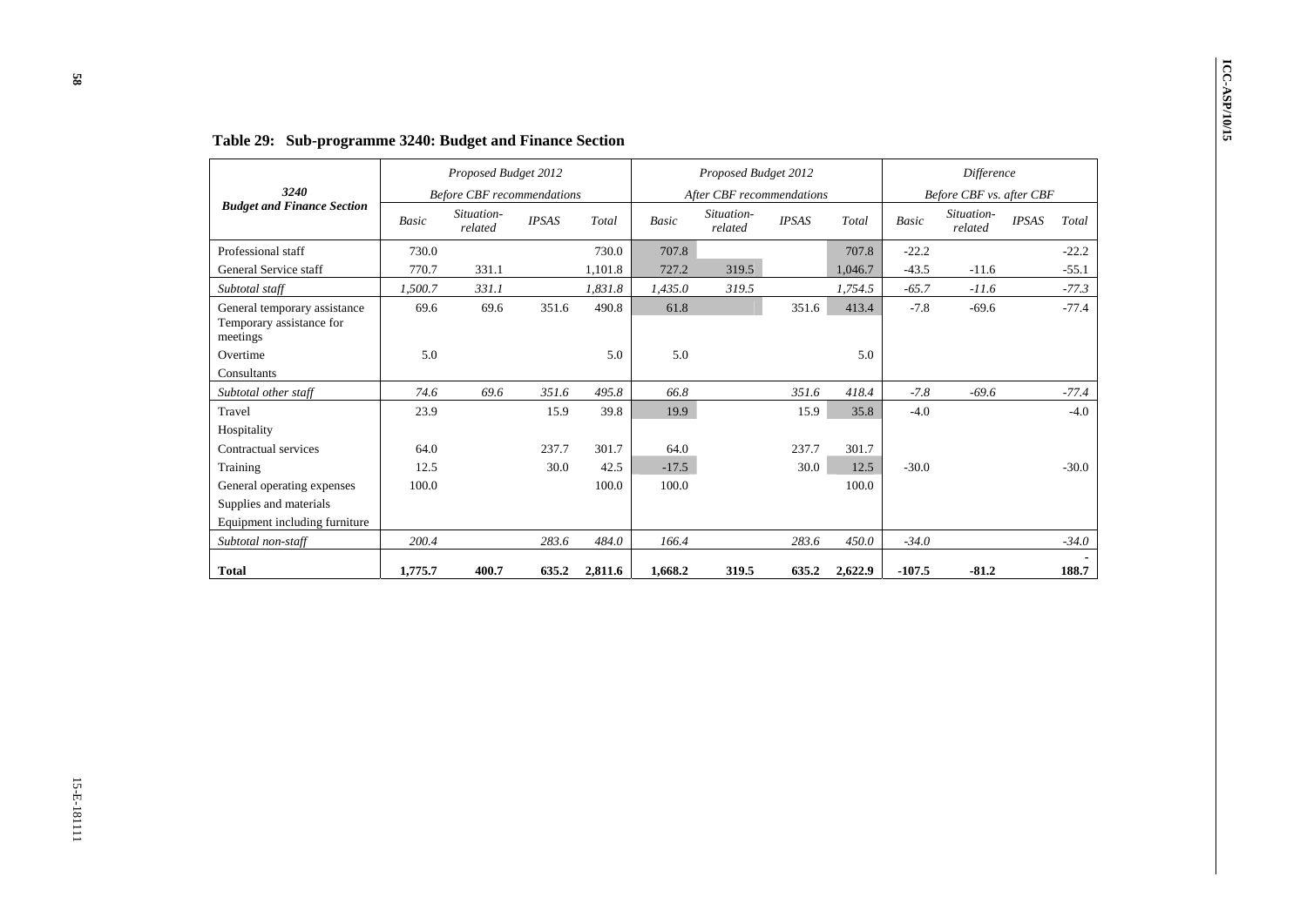|                                   |         | Proposed Budget 2012              |         |         | Proposed Budget 2012      |         |          | Difference               |          |
|-----------------------------------|---------|-----------------------------------|---------|---------|---------------------------|---------|----------|--------------------------|----------|
| 3250                              |         | <b>Before CBF</b> recommendations |         |         | After CBF recommendations |         |          | Before CBF vs. after CBF |          |
| <b>General Services Section</b>   | Basic   | Situation-<br>related             | Total   | Basic   | Situation-<br>related     | Total   | Basic    | Situation-<br>related    | Total    |
| Professional staff                | 547.6   |                                   | 547.6   | 530.4   |                           | 530.4   | $-17.2$  |                          | $-17.2$  |
| General Service staff             | 2,001.3 | 315.0                             | 2,316.3 | 1,928.1 | 303.0                     | 2,231.1 | $-73.2$  | $-12.0$                  | $-85.2$  |
| Subtotal staff                    | 2,548.9 | 315.0                             | 2,863.9 | 2,458.5 | 303.0                     | 2,761.5 | $-90.4$  | $-12.0$                  | $-102.4$ |
| General temporary assistance      | 69.6    |                                   | 69.6    | 61.8    |                           | 61.8    | $-7.8$   |                          | $-7.8$   |
| Temporary assistance for meetings |         |                                   |         |         |                           |         |          |                          |          |
| Overtime                          | 85.0    |                                   | 85.0    | 85.0    |                           | 85.0    |          |                          |          |
| Consultants                       |         |                                   |         |         |                           |         |          |                          |          |
| Subtotal other staff              | 154.6   |                                   | 154.6   | 146.8   |                           | 146.8   | $-7.8$   |                          | $-7.8$   |
| Travel                            | 7.6     | 7.7                               | 15.3    | 6.8     | 6.9                       | 13.8    | $-0.8$   | $-0.8$                   | $-1.5$   |
| Hospitality                       |         |                                   |         |         |                           |         |          |                          |          |
| Contractual services              | 40.8    |                                   | 40.8    | 40.8    |                           | 40.8    |          |                          |          |
| Training                          | 29.9    |                                   | 29.9    | 24.0    |                           | 24.0    | $-5.9$   |                          | $-5.9$   |
| General operating expenses        | 2,545.4 | 94.0                              | 2,639.4 | 2,545.4 | 94.0                      | 2,639.4 |          |                          |          |
| Supplies and materials            | 276.4   |                                   | 276.4   | 276.4   |                           | 276.4   |          |                          |          |
| Equipment including furniture     | 205.0   |                                   | 205.0   | 205.0   |                           | 205.0   |          |                          |          |
| Subtotal non-staff                | 3,105.1 | 101.7                             | 3,206.8 | 3,098.4 | 100.9                     | 3,199.4 | $-6.7$   | $-0.8$                   | $-7.4$   |
| <b>Total</b>                      | 5,808.6 | 416.7                             | 6,225.3 | 5,703.8 | 403.9                     | 6,107.7 | $-104.8$ | $-12.8$                  | $-117.6$ |

# **Table 30: Sub-programme 3250: General Services Section**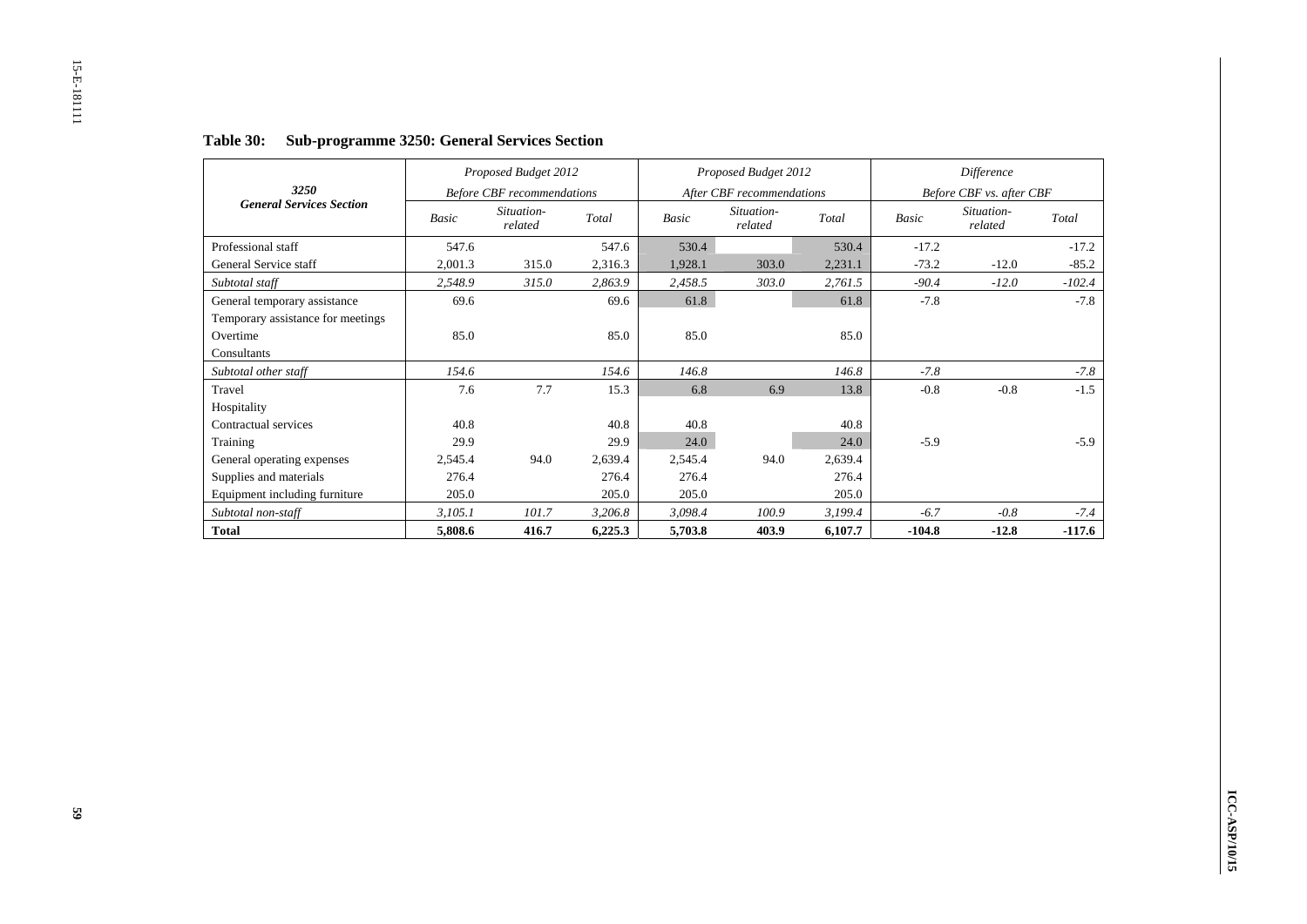| 3260<br><b>Information and Communication</b> |          | Proposed Budget 2012              |                             |                             | Proposed Budget 2012      |                                       |                      | Difference               |          |
|----------------------------------------------|----------|-----------------------------------|-----------------------------|-----------------------------|---------------------------|---------------------------------------|----------------------|--------------------------|----------|
|                                              |          | <b>Before CBF</b> recommendations |                             |                             | After CBF recommendations |                                       |                      | Before CBF vs. after CBF |          |
| <b>Technologies Section</b>                  | Basic    | Situation-<br>related             | Total                       | Basic                       | Situation-<br>related     | Total                                 | Basic                | Situation-<br>related    | Total    |
| Professional staff                           | 1,094.8  | 540.8                             | 1,635.6                     | 1,062.6                     | 522.9                     | 1,585.5                               | $-32.2$              | $-17.9$                  | $-50.1$  |
| General Service staff                        | 1,276.1  | 994.0                             | 2,270.1                     | 1,228.5                     | 955.6                     | 2,184.1                               | $-47.6$              | $-38.3$                  | $-85.9$  |
| Subtotal staff                               | 2,370.9  | 1,534.8                           | 3,905.7                     | 2,291.1                     | 1,478.5                   | 3,769.6                               | $-79.8$              | $-56.2$                  | $-136.0$ |
| General temporary assistance                 |          | 139.2                             | 139.2                       |                             | 123.6                     | 123.6                                 |                      | $-15.6$                  | $-15.6$  |
| Temporary assistance for meetings            | $20.0\,$ |                                   | $20.0\,$                    | 20.0                        |                           | 20.0                                  |                      |                          |          |
| Overtime                                     | 30.0     |                                   | 30.0                        | 30.0                        |                           | 30.0                                  |                      |                          |          |
| Consultants                                  |          |                                   |                             |                             |                           |                                       |                      |                          |          |
| Subtotal other staff                         | $50.0\,$ | 139.2                             | 189.2                       | 50.0                        | 123.6                     | 173.6                                 |                      | $-15.6$                  | $-15.6$  |
| Travel                                       | 24.6     | 55.6                              | 80.2                        | 22.1                        | 50.1                      | 72.3                                  | $-2.5$               | $-5.5$                   | $-7.9$   |
| Hospitality                                  |          |                                   |                             |                             |                           |                                       |                      |                          |          |
| Contractual services                         | 269.0    | 60.0                              | 329.0                       | 269.0                       | 60.0                      | 329.0                                 |                      |                          |          |
| Training                                     | 40.9     |                                   | 40.9                        | 40.9                        |                           |                                       |                      |                          |          |
| General operating expenses                   | 1,680.4  | 2,776.6                           |                             |                             |                           |                                       |                      |                          |          |
| Supplies and materials                       | 199.5    |                                   |                             |                             |                           | 209.0                                 |                      |                          |          |
| Equipment including furniture                | 1,400.0  |                                   |                             |                             |                           |                                       |                      |                          | $-200.0$ |
| Subtotal non-staff                           |          |                                   | 6,516.1                     | 3,411.9                     |                           |                                       |                      |                          | $-208.0$ |
| <b>Total</b>                                 | 6,035.3  | 4,575.7                           | 10,611.0                    | 5,753.0                     | 4,498.3                   | 10,251.4                              | $-282.3$             | $-77.4$                  | $-359.6$ |
|                                              | 3,614.4  | 9.5<br>2,901.7                    | 4,457.0<br>209.0<br>1,400.0 | 1,680.4<br>199.5<br>1,200.0 | 2,776.6<br>9.5<br>2,896.2 | 40.9<br>4,457.0<br>1,200.0<br>6,308.1 | $-200.0$<br>$-202.5$ | $-5.6$                   |          |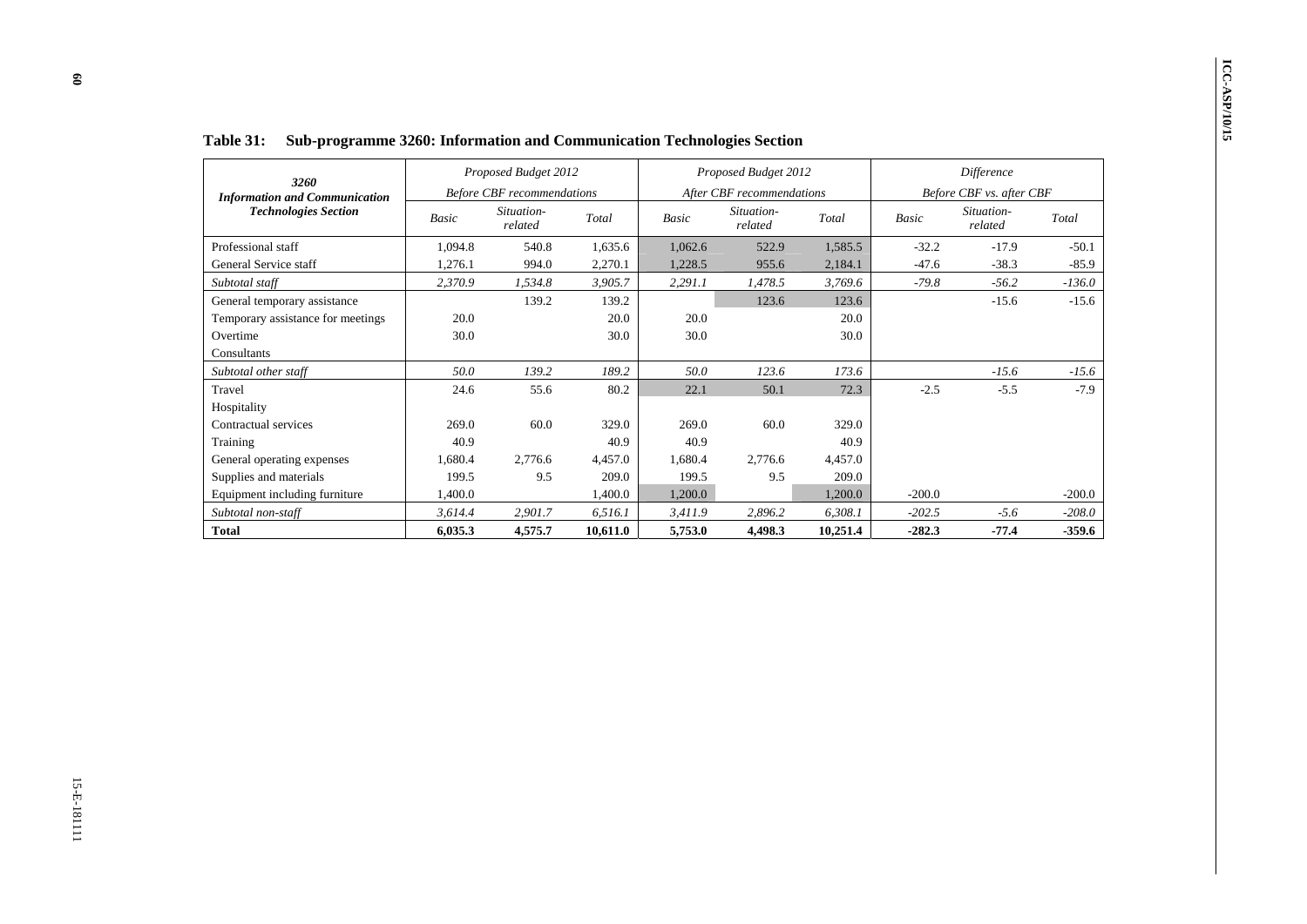|                                   |         | Proposed Budget 2012              |          |         | Proposed Budget 2012      |          |          | Difference               |            |
|-----------------------------------|---------|-----------------------------------|----------|---------|---------------------------|----------|----------|--------------------------|------------|
| 3300                              |         | <b>Before CBF</b> recommendations |          |         | After CBF recommendations |          |          | Before CBF vs. after CBF |            |
| <b>Division of Court Services</b> | Basic   | Situation-<br>related             | Total    | Basic   | Situation-<br>related     | Total    | Basic    | Situation-<br>related    | Total      |
| Professional staff                | 3,893.9 | 5,023.4                           | 8,917.3  | 3,741.0 | 4,677.6                   | 8,418.6  | $-152.9$ | $-345.8$                 | $-498.7$   |
| General Service staff             | 630.0   | 2,359.8                           | 2,989.8  | 606.0   | 2,281.8                   | 2,887.8  | $-24.0$  | $-78.0$                  | $-102.0$   |
| Subtotal staff                    | 4,523.9 | 7,383.2                           | 11,907.1 | 4,347.0 | 6,959.4                   | 11,306.4 | $-176.9$ | $-423.8$                 | $-600.7$   |
| General temporary assistance      |         | 1,784.9                           | 1,784.9  |         | 1,645.1                   | 1,645.1  |          | $-139.8$                 | $-139.8$   |
| Temporary assistance for meetings | 12.0    | 429.9                             | 441.9    | 12.0    | 429.9                     | 441.9    |          |                          |            |
| Overtime                          |         | 63.2                              | 63.2     |         | 63.2                      | 63.2     |          |                          |            |
| Consultants                       | 43.9    | 160.4                             | 204.3    | 39.5    | 144.4                     | 183.9    | $-4.4$   | $-16.0$                  | $-20.4$    |
| Subtotal other staff              | 55.9    | 2,438.4                           | 2,494.3  | 51.5    | 2,282.6                   | 2,334.1  | $-4.4$   | $-155.8$                 | $-160.2$   |
| Travel                            | 89.6    | 990.9                             | 1,080.5  | 80.6    | 891.8                     | 972.4    | $-9.0$   | $-99.1$                  | $-108.0$   |
| Hospitality                       |         |                                   |          |         |                           |          |          |                          |            |
| Contractual services              | 113.4   | 286.3                             | 399.7    | 113.4   | 286.3                     | 399.7    |          |                          |            |
| Training                          | 34.9    | 79.8                              | 114.7    | 34.9    | 66.3                      | 101.2    |          | $-13.5$                  | $-13.5$    |
| General operating expenses        | 1,481.2 | 2,462.3                           | 3,943.5  | 1,395.2 | 2,462.3                   | 3,857.5  | $-86.0$  |                          | $-86.0$    |
| Supplies and materials            | 30.0    | 187.0                             | 217.0    | 27.3    | 108.7                     | 135.9    | $-2.7$   | $-78.3$                  | $-81.1$    |
| Equipment including furniture     |         |                                   |          |         |                           |          |          |                          |            |
| Subtotal non-staff                | 1,749.1 | 4,006.3                           | 5,755.4  | 1,651.4 | 3,815.4                   | 5,466.7  | $-97.7$  | $-190.9$                 | $-288.6$   |
| <b>Total</b>                      | 6,328.9 | 13,827.9                          | 20,156.8 | 6,049.9 | 13,057.4                  | 19,107.3 | $-279.0$ | $-770.5$                 | $-1,049.5$ |

# **Table 32: Programme 3300: Division of Court Services**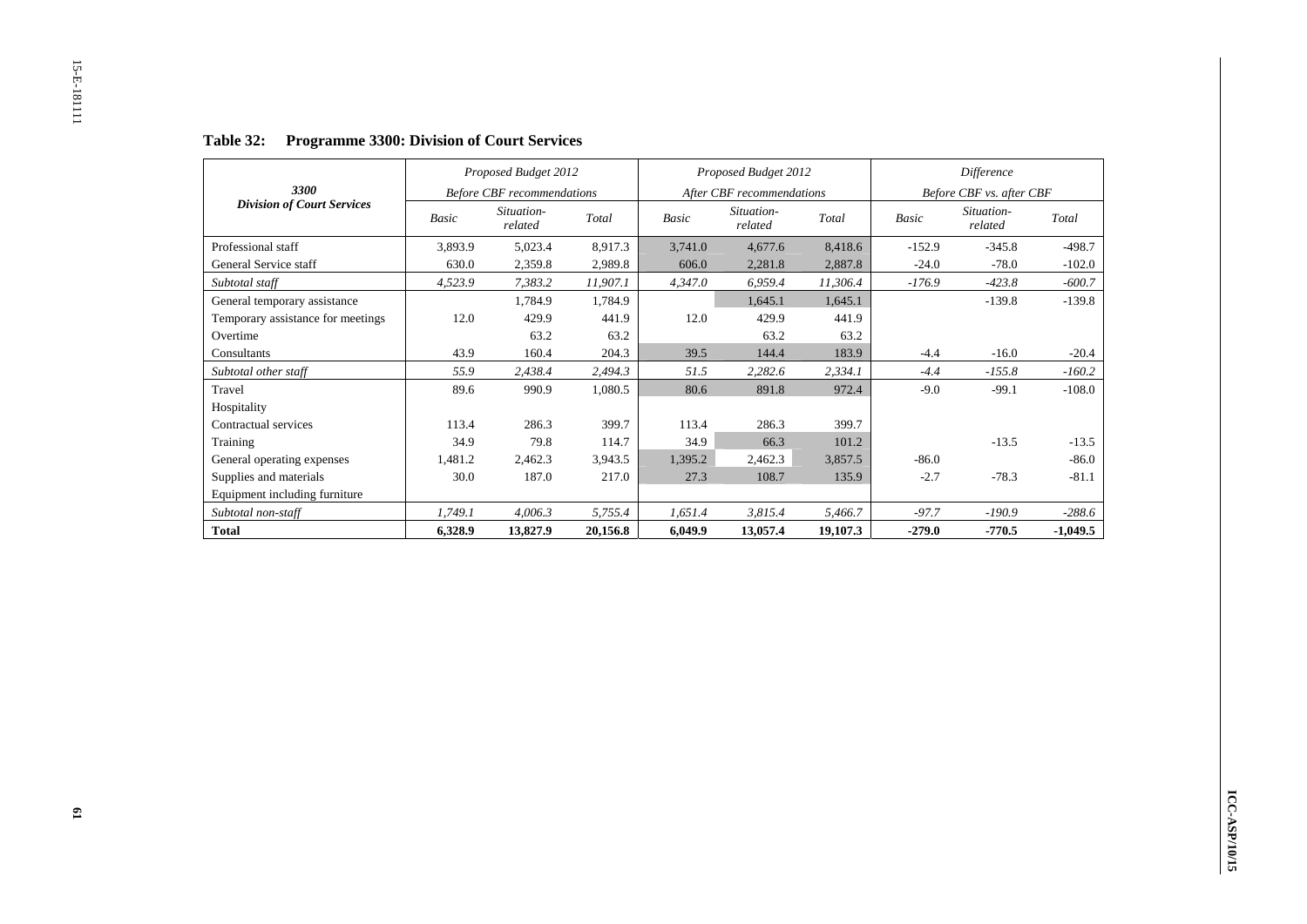|                                                                               |       | Proposed Budget 2012                            |       |              | Proposed Budget 2012                    |       |         | Difference                             |         |
|-------------------------------------------------------------------------------|-------|-------------------------------------------------|-------|--------------|-----------------------------------------|-------|---------|----------------------------------------|---------|
| 3310<br><b>Office of the Director DCS</b>                                     |       | <b>Before CBF</b> recommendations<br>Situation- |       |              | After CBF recommendations<br>Situation- |       |         | Before CBF vs. after CBF<br>Situation- |         |
|                                                                               | Basic | related                                         | Total | <b>Basic</b> | related                                 | Total | Basic   | related                                | Total   |
| Professional staff                                                            | 167.1 | 282.2                                           | 449.3 | 159.0        | 274.5                                   | 433.5 | $-8.1$  | $-7.7$                                 | $-15.8$ |
| General Service staff                                                         | 63.0  |                                                 | 63.0  | 60.6         |                                         | 60.6  | $-2.4$  |                                        | $-2.4$  |
| Subtotal staff                                                                | 230.1 | 282.2                                           | 512.3 | 219.6        | 274.5                                   | 494.1 | $-10.5$ | $-7.7$                                 | $-18.2$ |
| General temporary assistance<br>Temporary assistance for meetings<br>Overtime |       | 127.2                                           | 127.2 |              | 112.6                                   | 112.6 |         | $-14.6$                                | $-14.6$ |
| Consultants                                                                   | 13.9  | 68.0                                            | 81.9  | 12.5         | 61.2                                    | 73.7  | $-1.4$  | $-6.8$                                 | $-8.2$  |
| Subtotal other staff                                                          | 13.9  | 195.2                                           | 209.1 | 12.5         | 173.8                                   | 186.3 | $-1.4$  | $-21.4$                                | $-22.8$ |
| Travel                                                                        | 13.7  | 37.2                                            | 50.9  | 12.3         | 33.5                                    | 45.8  | $-1.4$  | $-3.7$                                 | $-5.1$  |
| Hospitality                                                                   |       |                                                 |       |              |                                         |       |         |                                        |         |
| Contractual services                                                          |       |                                                 |       |              |                                         |       |         |                                        |         |
| Training                                                                      | 18.4  |                                                 | 18.4  | 18.4         |                                         | 18.4  |         |                                        |         |
| General operating expenses                                                    |       | 5.0                                             | 5.0   |              | 5.0                                     | 5.0   |         |                                        |         |
| Supplies and materials                                                        |       |                                                 |       |              |                                         |       |         |                                        |         |
| Equipment including furniture                                                 |       |                                                 |       |              |                                         |       |         |                                        |         |
| Subtotal non-staff                                                            | 32.1  | 42.2                                            | 74.3  | 30.7         | 38.5                                    | 69.2  | $-1.4$  | $-3.7$                                 | $-5.1$  |
| <b>Total</b>                                                                  | 276.1 | 519.6                                           | 795.7 |              | 486.8                                   | 749.6 |         |                                        | $-46.1$ |
|                                                                               |       |                                                 |       | 262.8        |                                         |       | $-13.3$ | $-32.8$                                |         |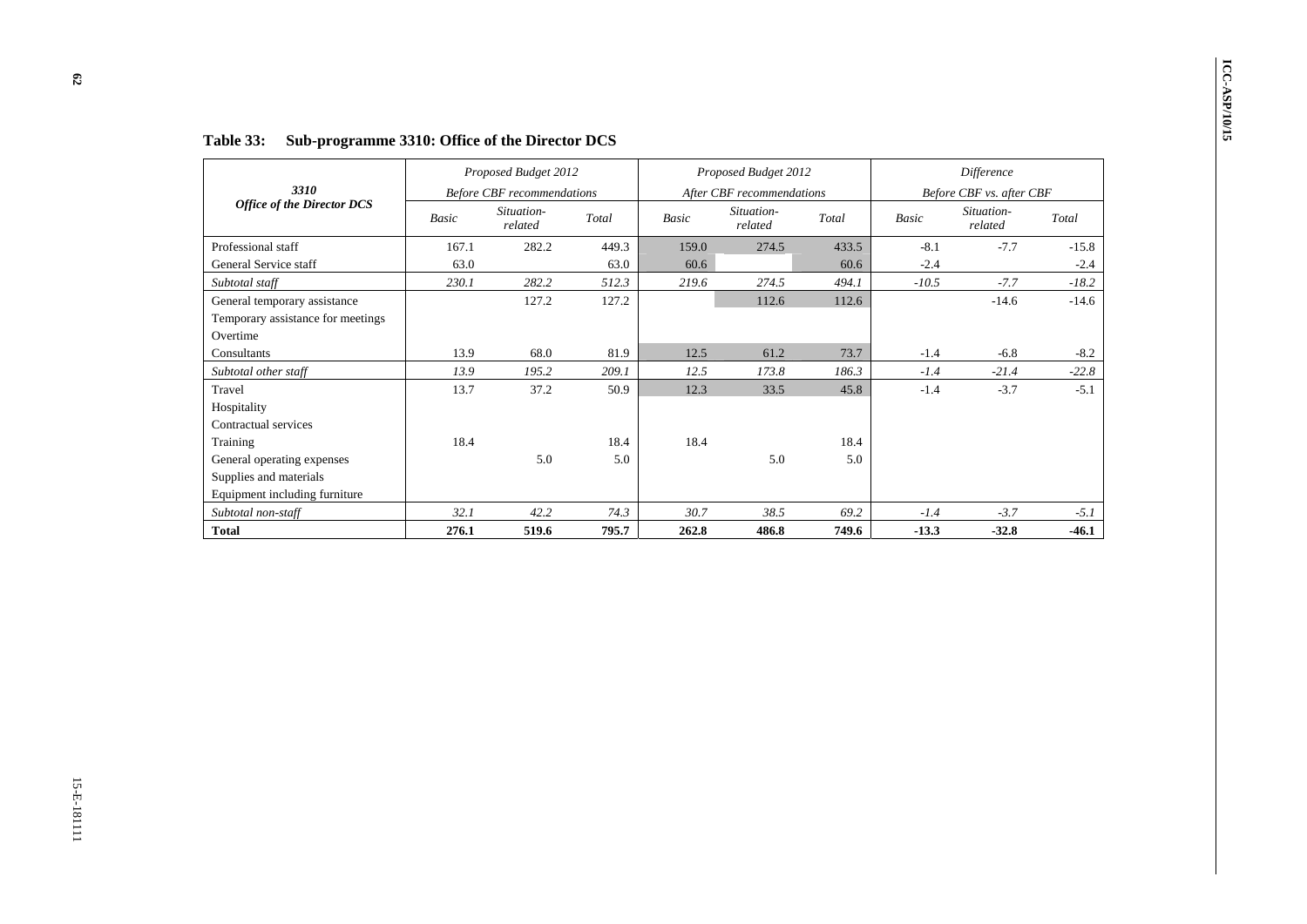|                                   |              | Proposed Budget 2012              |         |       | Proposed Budget 2012      |         |              | Difference               |          |
|-----------------------------------|--------------|-----------------------------------|---------|-------|---------------------------|---------|--------------|--------------------------|----------|
| 3320                              |              | <b>Before CBF</b> recommendations |         |       | After CBF recommendations |         |              | Before CBF vs. after CBF |          |
| <b>Court Management Section</b>   | <b>Basic</b> | Situation-<br>related             | Total   | Basic | Situation-<br>related     | Total   | <b>Basic</b> | Situation-<br>related    | Total    |
| Professional staff                | 409.7        | 760.6                             | 1,170.3 | 397.8 | 739.5                     | 1,137.3 | $-11.9$      | $-21.1$                  | $-33.0$  |
| General Service staff             | 126.0        | 709.1                             | 835.1   | 121.2 | 683.1                     | 804.3   | $-4.8$       | $-26.0$                  | $-30.8$  |
| Subtotal staff                    | 535.7        | 1,469.7                           | 2,005.4 | 519.0 | 1,422.6                   | 1,941.6 | $-16.7$      | $-47.1$                  | $-63.8$  |
| General temporary assistance      |              | 254.4                             | 254.4   |       | 225.2                     | 225.2   |              | $-29.2$                  | $-29.2$  |
| Temporary assistance for meetings |              |                                   |         |       |                           |         |              |                          |          |
| Overtime                          |              | 20.0                              | 20.0    |       | 20.0                      | 20.0    |              |                          |          |
| Consultants                       | 20.0         | 10.0                              | 30.0    | 18.0  | 9.0                       | 27.0    | $-2.0$       | $-1.0$                   | $-3.0$   |
| Subtotal other staff              | 20.0         | 284.4                             | 304.4   | 18.0  | 254.2                     | 272.2   | $-2.0$       | $-30.2$                  | $-32.2$  |
| Travel                            |              | 33.6                              | 33.6    |       | 30.2                      | 30.2    |              | $-3.4$                   | $-3.4$   |
| Hospitality                       |              |                                   |         |       |                           |         |              |                          |          |
| Contractual services              |              | 100.0                             | 100.0   |       | 100.0                     | 100.0   |              |                          |          |
| Training                          | 15.0         | 10.8                              | 25.8    | 15.0  | 10.8                      | 25.8    |              |                          |          |
| General operating expenses        | 7.8          |                                   | 7.8     | 7.8   |                           | 7.8     |              |                          |          |
| Supplies and materials            | 13.0         | 112.8                             | 125.8   | 10.7  | 92.8                      | 103.5   | $-2.3$       | $-20.0$                  | $-22.3$  |
| Equipment including furniture     |              |                                   |         |       |                           |         |              |                          |          |
| Subtotal non-staff                | 35.8         | 257.2                             | 293.0   | 33.5  | 233.8                     | 267.3   | $-2.3$       | $-23.4$                  | $-25.7$  |
| <b>Total</b>                      | 591.5        | 2,011.3                           | 2,602.8 | 570.5 | 1,910.7                   | 2,481.1 | $-21.0$      | $-100.6$                 | $-121.7$ |

#### **Table 34:Sub-programme 3320: Court Management Section**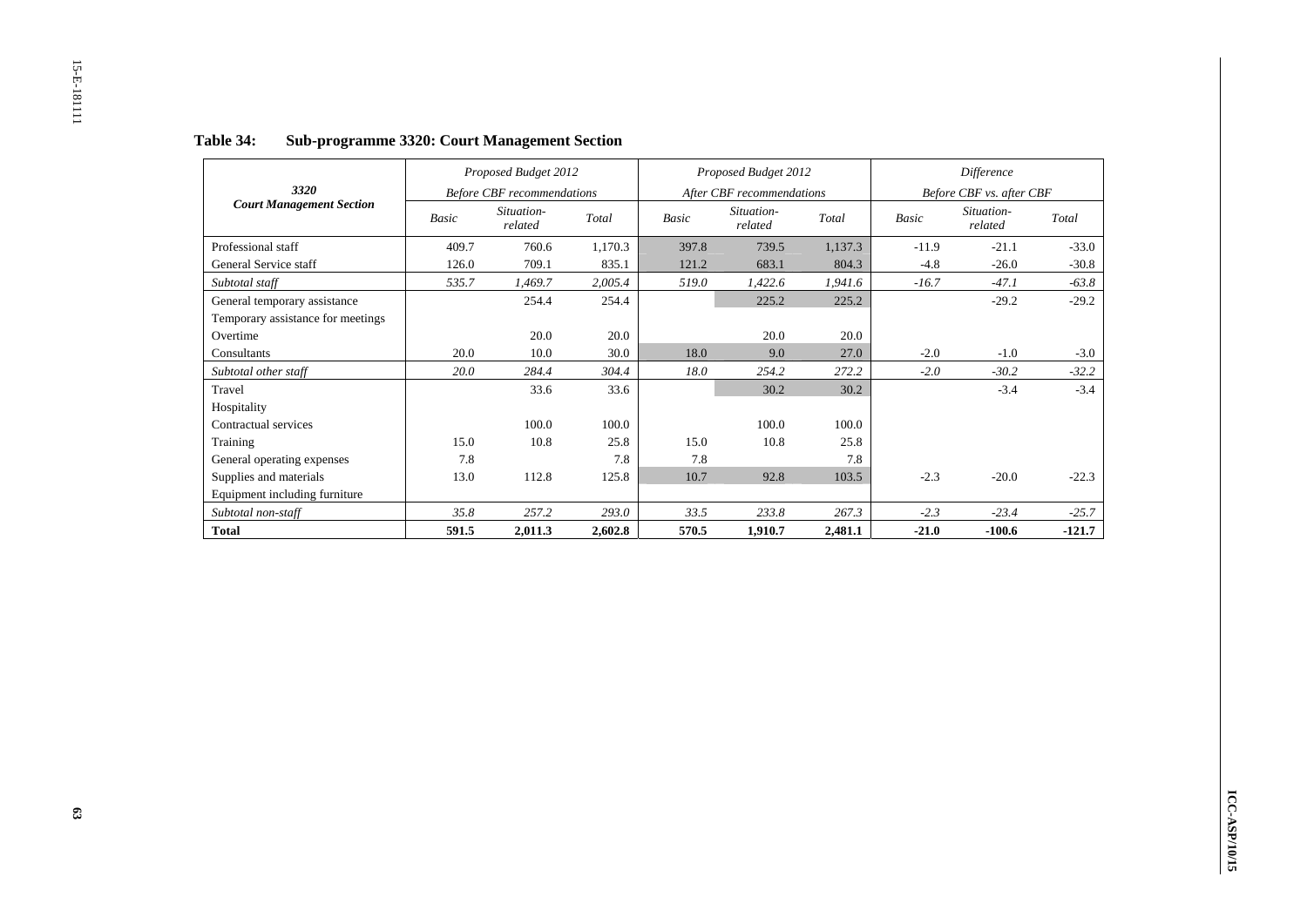| Before CBF vs. after CBF<br><b>Basic</b><br>$-7.2$<br>$-2.4$<br>$-9.6$ | Total<br>276.4<br>121.2<br>397.6         | After CBF recommendations<br>Situation-<br>related<br>80.3 | <b>Basic</b>                            |                                              |                                   |                                         |                                                                                       |
|------------------------------------------------------------------------|------------------------------------------|------------------------------------------------------------|-----------------------------------------|----------------------------------------------|-----------------------------------|-----------------------------------------|---------------------------------------------------------------------------------------|
|                                                                        |                                          |                                                            |                                         |                                              | <b>Before CBF</b> recommendations |                                         | 3300<br><b>Detention Section</b>                                                      |
|                                                                        |                                          |                                                            |                                         | Total                                        | Situation-<br>related             | <b>Basic</b>                            |                                                                                       |
|                                                                        |                                          |                                                            | 196.1                                   | 285.9                                        | 82.6                              | 203.3                                   | Professional staff                                                                    |
|                                                                        |                                          | 60.6                                                       | 60.6                                    | 126.0                                        | 63.0                              | 63.0                                    | General Service staff                                                                 |
|                                                                        |                                          | 140.9                                                      | 256.7                                   | 411.9                                        | 145.6                             | 266.3                                   | Subtotal staff                                                                        |
|                                                                        |                                          |                                                            |                                         |                                              |                                   |                                         | General temporary assistance<br>Temporary assistance for meetings<br>Overtime         |
|                                                                        | 5.4                                      | 5.4                                                        |                                         | $6.0\,$                                      | $6.0\,$                           |                                         | Consultants                                                                           |
|                                                                        | 5.4                                      | 5.4                                                        |                                         | $6.0\,$                                      | $6.0\,$                           |                                         | Subtotal other staff                                                                  |
| $-0.4$                                                                 |                                          |                                                            |                                         |                                              |                                   |                                         | Travel                                                                                |
|                                                                        |                                          |                                                            |                                         |                                              |                                   |                                         | Hospitality                                                                           |
|                                                                        | 2.1                                      |                                                            |                                         | 2.1                                          |                                   |                                         | Contractual services                                                                  |
|                                                                        |                                          |                                                            |                                         |                                              |                                   |                                         | Training                                                                              |
|                                                                        |                                          |                                                            |                                         |                                              |                                   |                                         |                                                                                       |
|                                                                        |                                          |                                                            |                                         |                                              |                                   |                                         |                                                                                       |
|                                                                        |                                          |                                                            |                                         |                                              |                                   |                                         |                                                                                       |
|                                                                        |                                          |                                                            |                                         |                                              |                                   |                                         | Subtotal non-staff                                                                    |
| $-96.4$                                                                | 1,939.9                                  | 283.8                                                      | 1,656.1                                 | 2,041.6                                      | 289.1                             | 1,752.5                                 |                                                                                       |
| $-86.0$<br>$-0.4$<br>$-86.8$                                           | 3.4<br>18.5<br>1,505.8<br>7.1<br>1,536.9 | $2.1\,$<br>17.0<br>118.4<br>137.5                          | 3.4<br>1.5<br>1,387.4<br>7.1<br>1,399.4 | 3.8<br>18.5<br>1,591.8<br>$7.5\,$<br>1,623.7 | $2.1\,$<br>17.0<br>118.4<br>137.5 | 3.8<br>1.5<br>1,473.4<br>7.5<br>1,486.2 | General operating expenses<br>Supplies and materials<br>Equipment including furniture |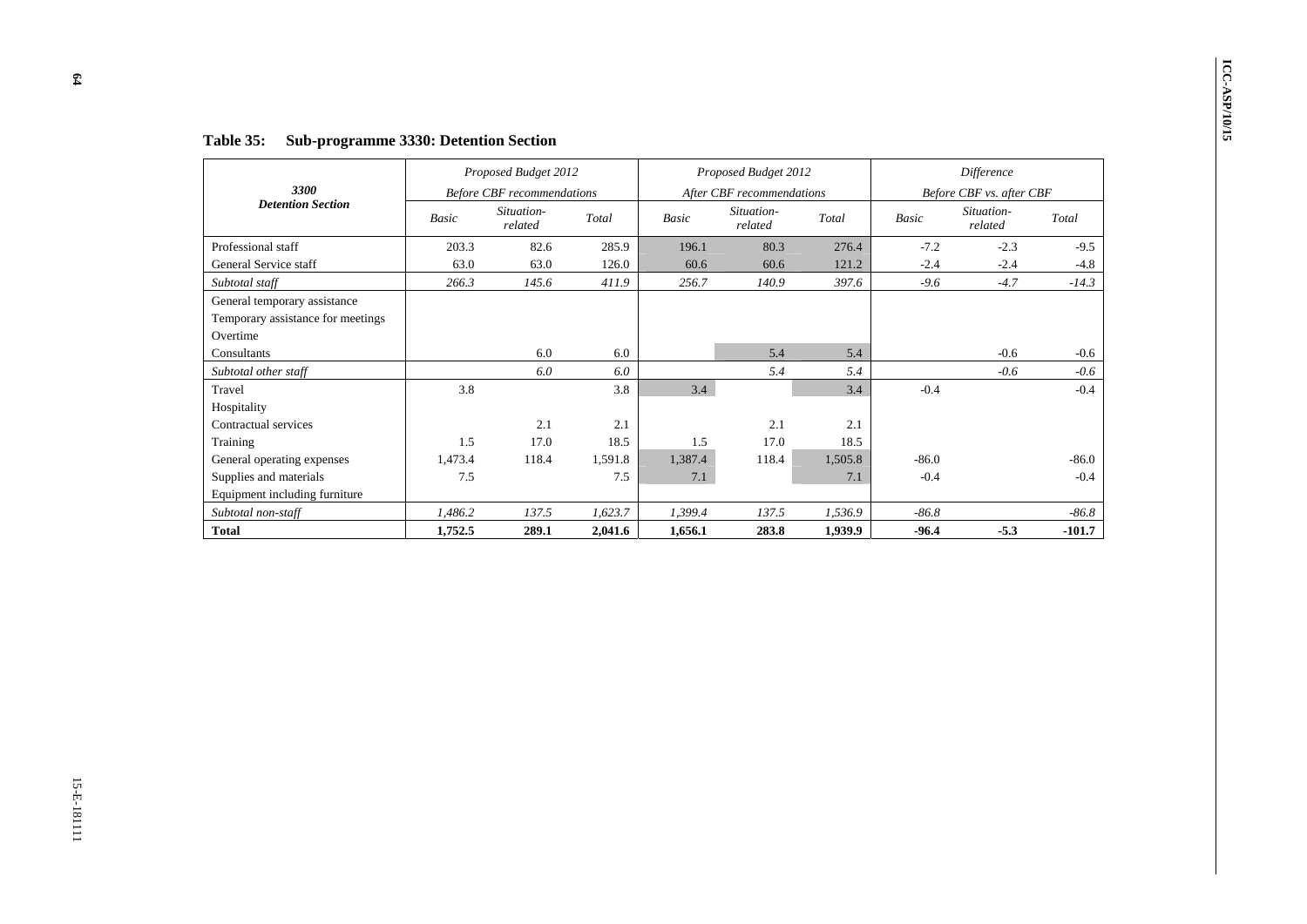| 3340                              |         | Proposed Budget 2012              |         |         | Proposed Budget 2012      |         |         | Difference               |          |
|-----------------------------------|---------|-----------------------------------|---------|---------|---------------------------|---------|---------|--------------------------|----------|
| <b>Court Interpretation and</b>   |         | <b>Before CBF</b> recommendations |         |         | After CBF recommendations |         |         | Before CBF vs. after CBF |          |
| <b>Translation Section</b>        | Basic   | Situation-<br>related             | Total   | Basic   | Situation-<br>related     | Total   | Basic   | Situation-<br>related    | Total    |
| Professional staff                | 1,770.8 | 2,461.9                           | 4,232.7 | 1,710.7 | 2,386.6                   | 4,097.3 | $-60.1$ | $-75.3$                  | $-135.4$ |
| General Service staff             | 252.0   | 268.1                             | 520.1   | 242.4   | 258.9                     | 501.3   | $-9.6$  | $-9.2$                   | $-18.8$  |
| Subtotal staff                    | 2,022.8 | 2,730.0                           | 4,752.8 | 1,953.1 | 2,645.5                   | 4,598.6 | $-69.7$ | $-84.5$                  | $-154.2$ |
| General temporary assistance      |         | 897.9                             | 897.9   |         | 858.2                     | 858.2   |         | $-39.7$                  | $-39.7$  |
| Temporary assistance for meetings | 12.0    | 429.9                             | 441.9   | 12.0    | 429.9                     | 441.9   |         |                          |          |
| Overtime                          |         |                                   |         |         |                           |         |         |                          |          |
| Consultants                       |         | 37.6                              | 37.6    |         | 33.8                      | 33.8    |         | $-3.8$                   | $-3.8$   |
| Subtotal other staff              | 12.0    | 1,365.4                           | 1,377.4 | 12.0    | 1,321.9                   | 1,333.9 |         | $-43.5$                  | $-43.5$  |
| Travel                            | 7.4     | 197.0                             | 204.4   | 6.7     | 177.3                     | 184.0   | $-0.7$  | $-19.7$                  | $-20.4$  |
| Hospitality                       |         |                                   |         |         |                           |         |         |                          |          |
| Contractual services              | 61.4    | 79.0                              | 140.4   | 61.4    | 79.0                      | 140.4   |         |                          |          |
| Training                          |         | 8.9                               | 8.9     |         | 8.9                       | 8.9     |         |                          |          |
| General operating expenses        |         |                                   |         |         |                           |         |         |                          |          |
| Supplies and materials            | 9.5     | 9.5                               | 19.0    | 9.5     | 9.5                       | 19.0    |         |                          |          |
| Equipment including furniture     |         |                                   |         |         |                           |         |         |                          |          |
| Subtotal non-staff                | 78.3    | 294.4                             | 372.7   | 77.6    | 274.7                     | 352.3   | $-0.7$  | $-19.7$                  | $-20.4$  |
| <b>Total</b>                      | 2,113.1 | 4,389.8                           | 6,502.9 | 2,042.7 | 4,242.1                   | 6,284.8 | -70.4   | $-147.7$                 | $-218.1$ |

#### **Table 36: Sub-programme 3340: Court Interpretation and Translation Section**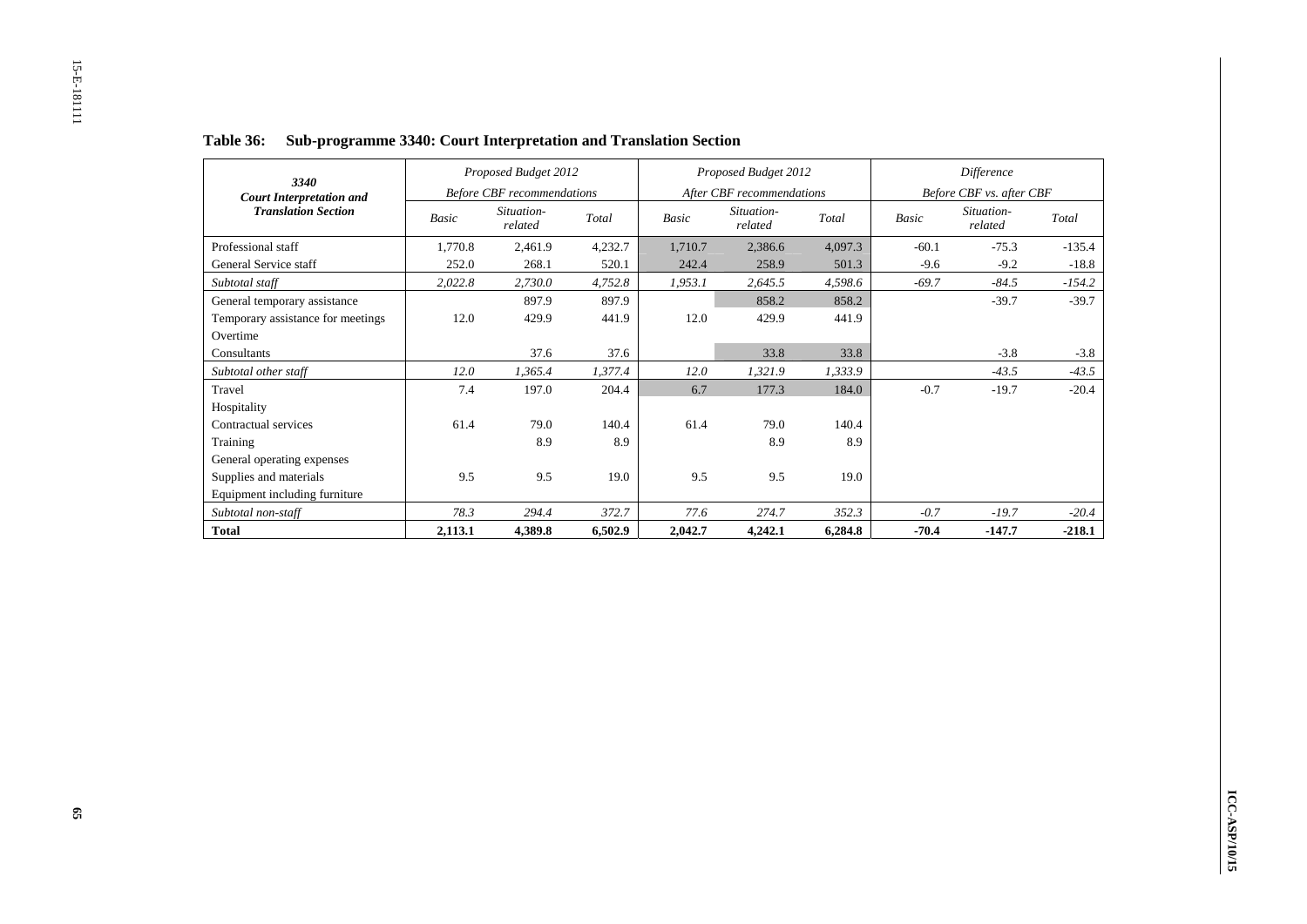| Total<br>1,672.1<br>1,166.4<br>2,838.5<br>156.0               | After CBF recommendations<br>Situation-<br>related<br>1,025.9<br>1,105.8 | Basic<br>646.2        | Total                                                                  | <b>Before CBF</b> recommendations                              |                           |                                   |
|---------------------------------------------------------------|--------------------------------------------------------------------------|-----------------------|------------------------------------------------------------------------|----------------------------------------------------------------|---------------------------|-----------------------------------|
|                                                               |                                                                          |                       |                                                                        |                                                                |                           | 3350                              |
|                                                               |                                                                          |                       |                                                                        | Situation-<br>related                                          | Basic                     | Victims and Witnesses Unit        |
|                                                               |                                                                          |                       | 1,889.4                                                                | 1,221.1                                                        | 668.3                     | Professional staff                |
|                                                               |                                                                          | 60.6                  | 1,205.9                                                                | 1,142.9                                                        | 63.0                      | General Service staff             |
|                                                               | 2,131.7                                                                  | 706.8                 | 3,095.3                                                                | 2,364.0                                                        | 731.3                     | Subtotal staff                    |
|                                                               | 156.0                                                                    |                       | 174.2                                                                  | 174.2                                                          |                           | General temporary assistance      |
|                                                               |                                                                          |                       |                                                                        |                                                                |                           | Temporary assistance for meetings |
| 43.2                                                          | 43.2                                                                     |                       | 43.2                                                                   | 43.2                                                           |                           | Overtime                          |
|                                                               |                                                                          |                       |                                                                        |                                                                |                           | Consultants                       |
|                                                               |                                                                          |                       |                                                                        |                                                                |                           | Subtotal other staff              |
| 574.8                                                         |                                                                          |                       |                                                                        |                                                                |                           | Travel                            |
|                                                               |                                                                          |                       |                                                                        |                                                                |                           | Hospitality                       |
|                                                               |                                                                          |                       |                                                                        |                                                                |                           | Contractual services              |
|                                                               | 24.6                                                                     |                       |                                                                        | 24.6                                                           |                           | Training                          |
|                                                               |                                                                          |                       |                                                                        |                                                                |                           | General operating expenses        |
|                                                               |                                                                          |                       |                                                                        |                                                                |                           | Supplies and materials            |
|                                                               |                                                                          |                       |                                                                        |                                                                |                           | Equipment including furniture     |
|                                                               |                                                                          |                       |                                                                        |                                                                |                           | Subtotal non-staff                |
|                                                               |                                                                          |                       |                                                                        |                                                                |                           | <b>Total</b>                      |
| 19.2<br>218.4<br>24.6<br>2,338.9<br>4.7<br>2,943.0<br>5,999.9 | 19.2<br>218.4<br>546.2<br>2,338.9<br>4.7<br>2,914.4<br>5,264.5           | 28.6<br>28.6<br>735.4 | 21.3<br>238.7<br>638.7<br>24.6<br>2,338.9<br>4.7<br>3,006.9<br>6,340.9 | 21.3<br>238.7<br>606.9<br>2,338.9<br>4.7<br>2,975.1<br>5,577.8 | 31.8<br>$31.8\,$<br>763.1 |                                   |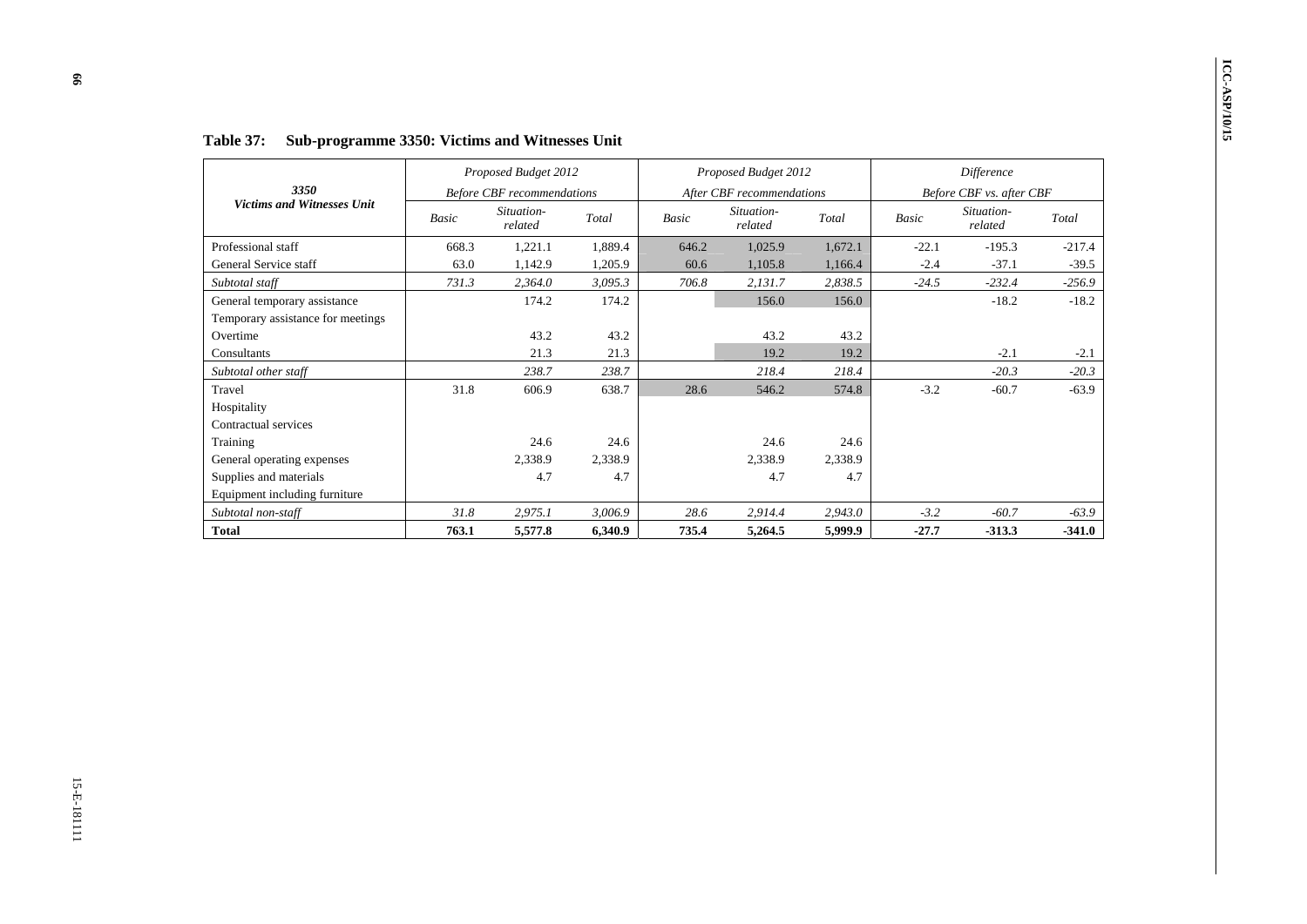| 3360                              |       | Proposed Budget 2012              |         |       | Proposed Budget 2012      |         |              | <b>Difference</b>        |          |
|-----------------------------------|-------|-----------------------------------|---------|-------|---------------------------|---------|--------------|--------------------------|----------|
| <b>Victims Participation and</b>  |       | <b>Before CBF</b> recommendations |         |       | After CBF recommendations |         |              | Before CBF vs. after CBF |          |
| <b>Reparations Section</b>        | Basic | Situation-<br>related             | Total   | Basic | Situation-<br>related     | Total   | <b>Basic</b> | Situation-<br>related    | Total    |
| Professional staff                | 674.7 | 215.0                             | 889.7   | 631.2 | 170.8                     | 802.0   | $-43.5$      | $-44.2$                  | $-87.7$  |
| General Service staff             | 63.0  | 176.8                             | 239.8   | 60.6  | 173.4                     | 234.0   | $-2.4$       | $-3.4$                   | $-5.8$   |
| Subtotal staff                    | 737.7 | 391.8                             | 1,129.5 | 691.8 | 344.2                     | 1,036.0 | $-45.9$      | $-47.6$                  | $-93.5$  |
| General temporary assistance      |       | 331.2                             | 331.2   |       | 293.1                     | 293.1   |              | $-38.1$                  | $-38.1$  |
| Temporary assistance for meetings |       |                                   |         |       |                           |         |              |                          |          |
| Overtime                          |       |                                   |         |       |                           |         |              |                          |          |
| Consultants                       | 10.0  | 17.5                              | 27.5    | 9.0   | 15.8                      | 24.8    | $-1.0$       | $-1.8$                   | $-2.8$   |
| Subtotal other staff              | 10.0  | 348.7                             | 358.7   | 9.0   | 308.9                     | 317.9   | $-1.0$       | $-39.8$                  | $-40.8$  |
| Travel                            | 32.9  | 116.2                             | 149.1   | 29.6  | 104.6                     | 134.2   | $-3.3$       | $-11.6$                  | $-14.9$  |
| Hospitality                       |       |                                   |         |       |                           |         |              |                          |          |
| Contractual services              | 52.0  | 105.2                             | 157.2   | 52.0  | 105.2                     | 157.2   |              |                          |          |
| Training                          |       | 18.5                              | 18.5    |       | 5.0                       | 5.0     |              | $-13.5$                  | $-13.5$  |
| General operating expenses        |       |                                   |         |       |                           |         |              |                          |          |
| Supplies and materials            |       | 60.0                              | 60.0    |       | 1.7                       | 1.7     |              | $-58.4$                  | $-58.4$  |
| Equipment including furniture     |       |                                   |         |       |                           |         |              |                          |          |
| Subtotal non-staff                | 84.9  | 299.9                             | 384.8   | 81.6  | 216.4                     | 298.0   | $-3.3$       | $-83.5$                  | $-86.8$  |
| <b>Total</b>                      | 832.6 | 1,040.4                           | 1,873.0 | 782.4 | 869.5                     | 1,651.9 | $-50.2$      | $-170.9$                 | $-221.1$ |

#### **Table 38: Sub-programme 3360: Victims Participation and Reparations Section**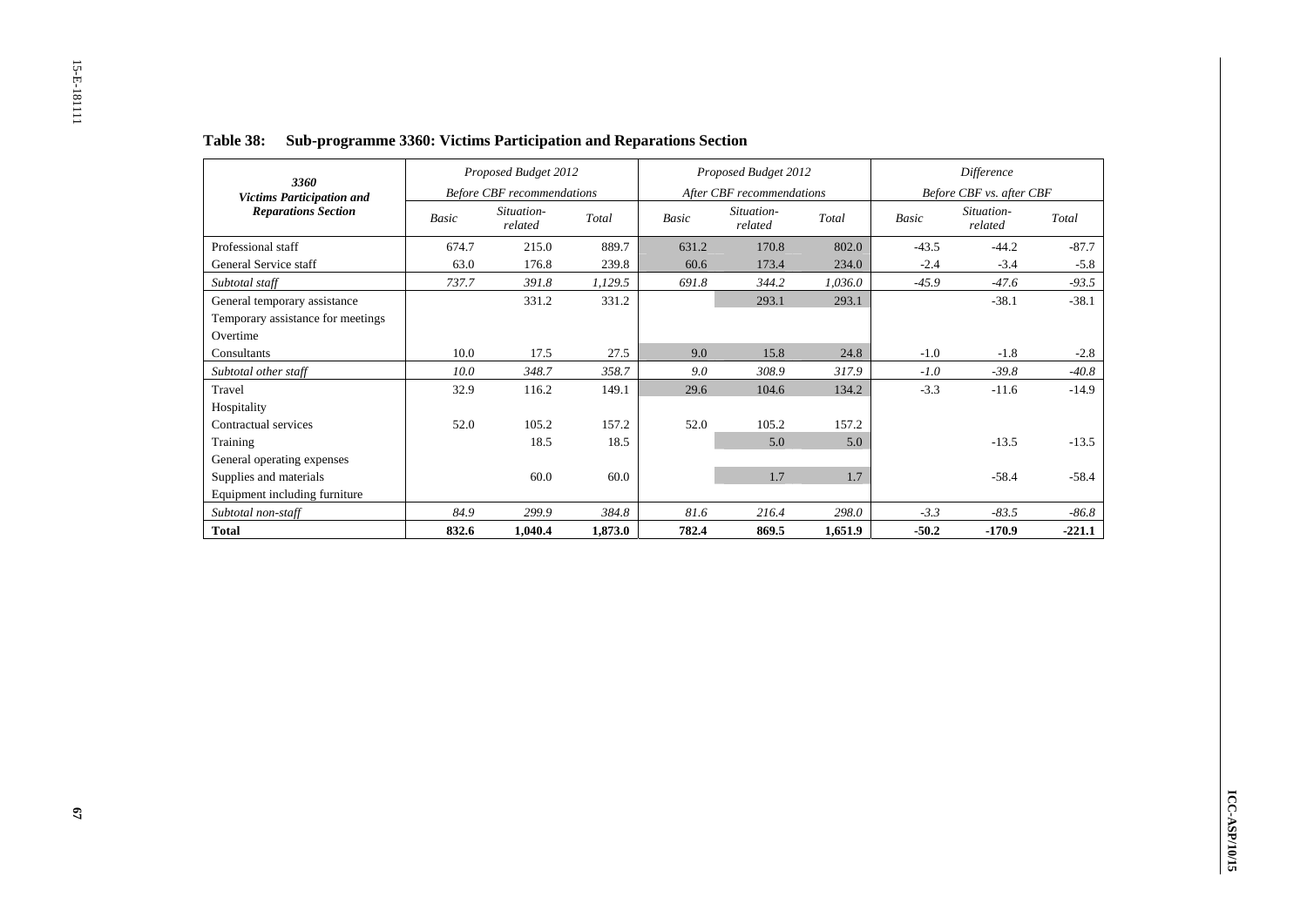| 3400                                                                                         |         | Proposed Budget 2012              |         |         | Proposed Budget 2012      |         |         | Difference               |          |
|----------------------------------------------------------------------------------------------|---------|-----------------------------------|---------|---------|---------------------------|---------|---------|--------------------------|----------|
| <b>Public Information and</b>                                                                |         | <b>Before CBF</b> recommendations |         |         | After CBF recommendations |         |         | Before CBF vs. after CBF |          |
| <b>Documentation Section</b>                                                                 | Basic   | Situation-<br>related             | Total   | Basic   | Situation-<br>related     | Total   | Basic   | Situation-<br>related    | Total    |
| Professional staff                                                                           | 937.0   | 564.3                             | 1,501.3 | 905.8   | 502.8                     | 1,408.6 | $-31.2$ | $-61.5$                  | $-92.7$  |
| General Service staff                                                                        | 504.0   | 236.4                             | 740.4   | 484.8   | 209.4                     | 694.2   | $-19.2$ | $-27.0$                  | $-46.2$  |
| Subtotal staff                                                                               | 1,441.0 | 800.7                             | 2,241.7 | 1,390.6 | 712.2                     | 2,102.8 | $-50.4$ | $-88.5$                  | -138.9   |
| General temporary assistance<br>Temporary assistance for meetings<br>Overtime<br>Consultants |         | 301.2                             | 301.2   |         | 267.2                     | 267.2   |         | $-34.0$                  | $-34.0$  |
| Subtotal other staff                                                                         |         | 301.2                             | 301.2   |         | 267.2                     | 267.2   |         | $-34.0$                  | $-34.0$  |
| Travel                                                                                       | 44.7    | 79.9                              | 124.6   | 40.2    | 71.9                      | 112.1   | $-4.5$  | $-8.0$                   | $-12.5$  |
| Hospitality                                                                                  |         |                                   |         |         |                           |         |         |                          |          |
| Contractual services                                                                         | 394.0   | 679.8                             | 1,073.8 | 394.0   | 679.8                     | 1,073.8 |         |                          |          |
| Training                                                                                     | 5.6     |                                   | 5.6     | 3.8     |                           | $3.8\,$ | $-1.8$  |                          | $-1.8$   |
| General operating expenses                                                                   | 97.0    | 13.5                              | 110.5   | 97.0    | 13.5                      | 110.5   |         |                          |          |
| Supplies and materials                                                                       | 150.5   | 20.0                              | 170.5   | 109.1   | 14.5                      | 123.6   | $-41.5$ | $-5.5$                   | $-46.9$  |
| Equipment including furniture                                                                |         |                                   |         |         |                           |         |         |                          |          |
| Subtotal non-staff                                                                           | 691.8   | 793.2                             | 1,485.0 | 644.1   | 779.8                     | 1,423.8 | $-47.7$ | $-13.5$                  | $-61.2$  |
| <b>Total</b>                                                                                 | 2,132.8 | 1,895.1                           | 4,027.9 | 2,034.7 | 1,759.1                   | 3,793.8 | $-98.1$ | $-136.0$                 | $-234.1$ |
|                                                                                              |         |                                   |         |         |                           |         |         |                          |          |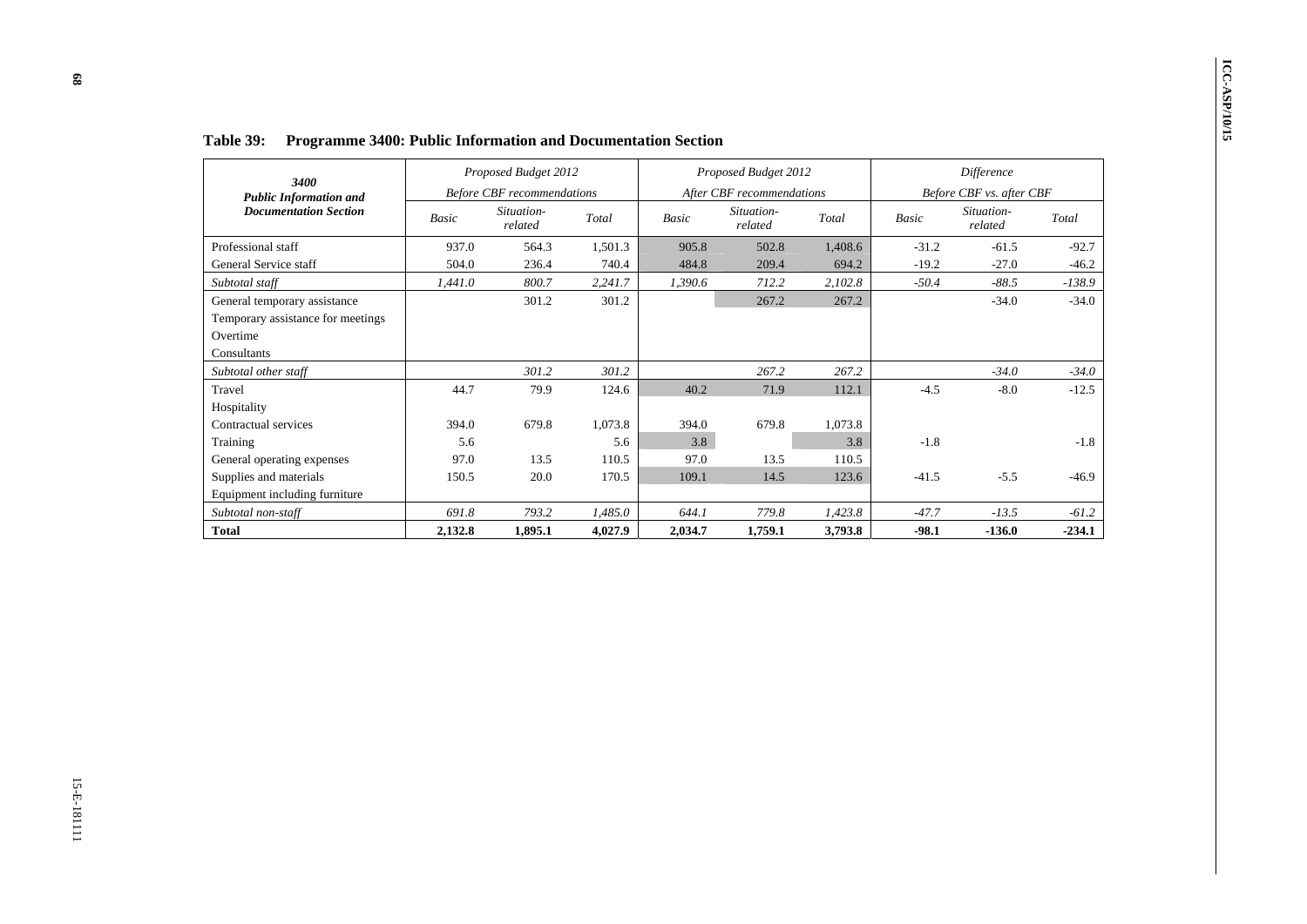| <b>Major Programme IV</b>         |         | Proposed Budget 2012              |         |         | Proposed Budget 2012      |         |          | Difference               |          |
|-----------------------------------|---------|-----------------------------------|---------|---------|---------------------------|---------|----------|--------------------------|----------|
| Secretariat of the Assembly of    |         | <b>Before CBF</b> recommendations |         |         | After CBF recommendations |         |          | Before CBF vs. after CBF |          |
| <b>States Parties</b>             | Basic   | Situation-<br>related             | Total   | Basic   | Situation-<br>related     | Total   | Basic    | Situation-<br>related    | Total    |
| Professional staff                | 775.3   |                                   | 775.3   | 568.0   |                           | 568.0   | $-207.3$ |                          | $-207.3$ |
| General Service staff             | 354.2   |                                   | 354.2   | 275.4   |                           | 275.4   | $-78.8$  |                          | $-78.8$  |
| Subtotal staff                    | 1,129.5 |                                   | 1,129.5 | 843.4   |                           | 843.4   | $-286.1$ |                          | $-286.1$ |
| General temporary assistance      | 376.4   |                                   | 376.4   | 559.3   |                           | 559.3   | 182.9    |                          | 182.9    |
| Temporary assistance for meetings | 557.2   |                                   | 557.2   | 557.2   |                           | 557.2   |          |                          |          |
| Overtime                          | 38.0    |                                   | 38.0    | 38.0    |                           | 38.0    |          |                          |          |
| Consultants                       |         |                                   |         |         |                           |         |          |                          |          |
| Subtotal other staff              | 971.6   |                                   | 971.6   | 1,154.5 |                           | 1,154.5 | 182.9    |                          | 182.9    |
| Travel                            | 225.7   |                                   | 225.7   | 203.1   |                           | 203.1   | $-22.6$  |                          | $-22.6$  |
| Hospitality                       | 10.0    |                                   | 10.0    | 10.0    |                           | 10.0    |          |                          |          |
| Contractual services              | 693.0   |                                   | 693.0   | 693.0   |                           | 693.0   |          |                          |          |
| Training                          | 9.0     |                                   | 9.0     | 9.0     |                           | 9.0     |          |                          |          |
| General operating expenses        | 24.4    |                                   | 24.4    | 24.4    |                           | 24.4    |          |                          |          |
| Supplies and materials            | 14.7    |                                   | 14.7    | 14.7    |                           | 14.7    |          |                          |          |
| Equipment including furniture     | 5.0     |                                   | 5.0     | 5.0     |                           | 5.0     |          |                          |          |
| Subtotal non-staff                | 981.8   |                                   | 981.8   | 959.2   |                           | 959.2   | $-22.6$  |                          | $-22.6$  |
| <b>Total</b>                      | 3,082.9 |                                   | 3,082.9 | 2,957.1 |                           | 2,957.1 | $-125.8$ |                          | $-125.8$ |

**Table 40: Major Programme IV: Secretariat of the Assembly of States Parties**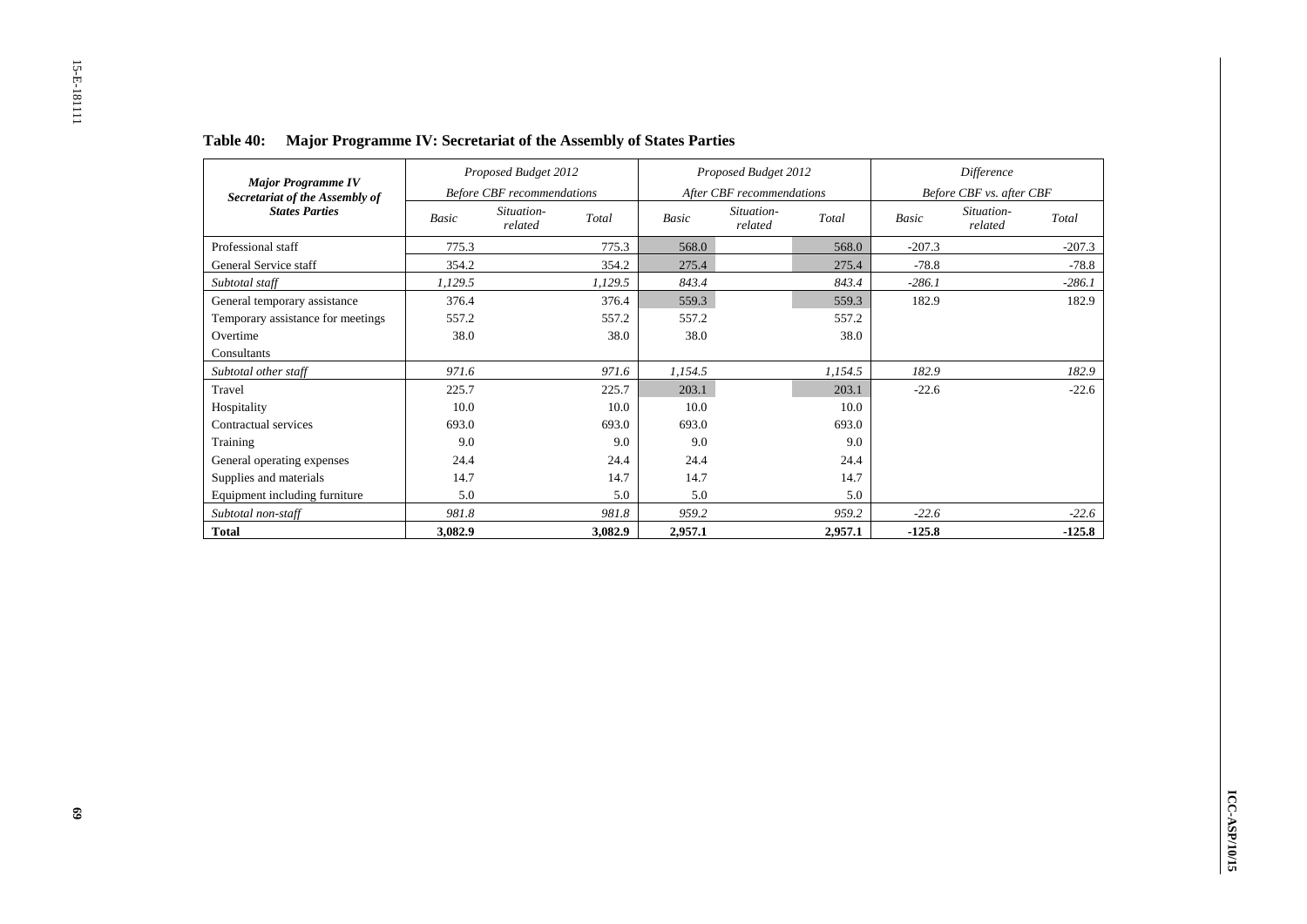| 4100                                        |              | Proposed Budget 2012                            |           |          | Proposed Budget 2012                    |          |         | Difference                             |         |
|---------------------------------------------|--------------|-------------------------------------------------|-----------|----------|-----------------------------------------|----------|---------|----------------------------------------|---------|
| Conference                                  | <b>Basic</b> | <b>Before CBF</b> recommendations<br>Situation- | Total     | Basic    | After CBF recommendations<br>Situation- | Total    | Basic   | Before CBF vs. after CBF<br>Situation- | Total   |
| Professional staff<br>General Service staff |              | related                                         |           |          | related                                 |          |         | related                                |         |
| Subtotal staff                              |              |                                                 |           |          |                                         |          |         |                                        |         |
| General temporary assistance                | 376.4        |                                                 | 376.4     | 334.1    |                                         | 334.1    | $-42.3$ |                                        | $-42.3$ |
| Temporary assistance for meetings           | 557.2        |                                                 | 557.2     | 557.2    |                                         | 557.2    |         |                                        |         |
| Overtime<br>Consultants                     | 20.0         |                                                 | $20.0\,$  | $20.0\,$ |                                         | 20.0     |         |                                        |         |
| Subtotal other staff                        | 953.6        |                                                 | 953.6     | 911.3    |                                         | 911.3    | $-42.3$ |                                        | $-42.3$ |
| Travel                                      | 144.6        |                                                 | 144.6     | 130.1    |                                         | 130.1    | $-14.5$ |                                        | $-14.5$ |
| Hospitality                                 |              |                                                 |           |          |                                         |          |         |                                        |         |
| Contractual services                        | 681.0        |                                                 | 681.0     | 681.0    |                                         | 681.0    |         |                                        |         |
| Training                                    |              |                                                 |           |          |                                         |          |         |                                        |         |
| General operating expenses                  | 24.4         |                                                 | 24.4      | 24.4     |                                         | 24.4     |         |                                        |         |
| Supplies and materials                      | 10.0         |                                                 | $10.0\,$  | $10.0\,$ |                                         | $10.0\,$ |         |                                        |         |
| Equipment including furniture               |              |                                                 |           |          |                                         |          |         |                                        |         |
| Subtotal non-staff                          | 860.0        |                                                 | $860.0\,$ | 845.5    |                                         | 845.5    | $-14.5$ |                                        |         |
| <b>Total</b>                                |              |                                                 |           |          |                                         |          | $-56.8$ |                                        |         |
|                                             | 1,813.6      |                                                 | 1,813.6   | 1,756.8  |                                         | 1,756.8  |         |                                        |         |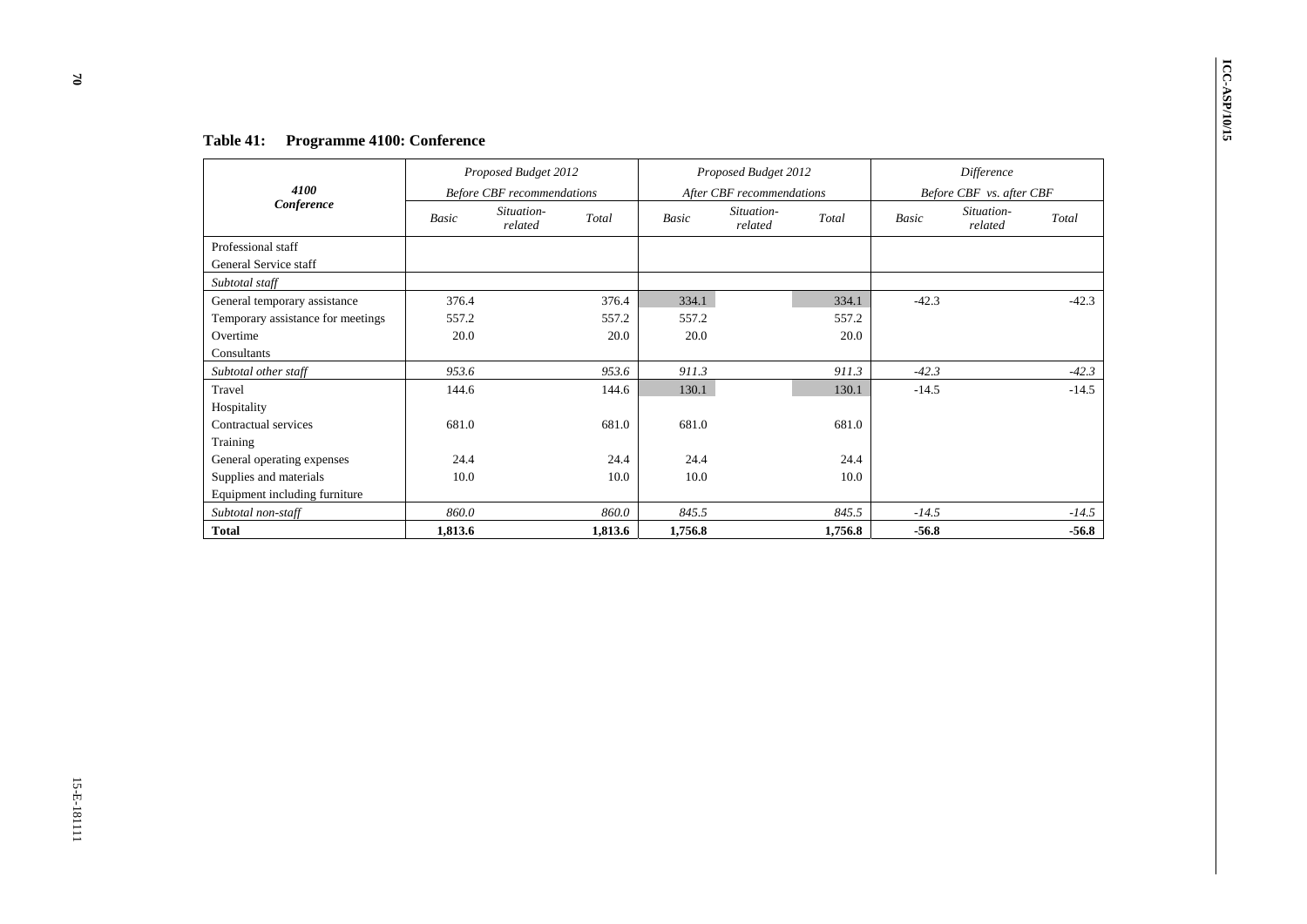|                                   |         | Proposed Budget 2012              |         |         | Proposed Budget 2012      |         |          | Difference               |          |
|-----------------------------------|---------|-----------------------------------|---------|---------|---------------------------|---------|----------|--------------------------|----------|
| 4200                              |         | <b>Before CBF</b> recommendations |         |         | After CBF recommendations |         |          | Before CBF vs. after CBF |          |
| Secretariat of ASP                | Basic   | Situation-<br>related             | Total   | Basic   | Situation-<br>related     | Total   | Basic    | Situation-<br>related    | Total    |
| Professional staff                | 775.3   |                                   | 775.3   | 568.0   |                           | 568.0   | $-207.3$ |                          | $-207.3$ |
| General Service staff             | 354.2   |                                   | 354.2   | 275.4   |                           | 275.4   | $-78.8$  |                          | $-78.8$  |
| Subtotal staff                    | 1,129.5 |                                   | 1,129.5 | 843.4   |                           | 843.4   | $-286.1$ |                          | $-286.1$ |
| General temporary assistance      |         |                                   |         | 225.2   |                           | 225.2   | 225.2    |                          | 225.2    |
| Temporary assistance for meetings |         |                                   |         |         |                           |         |          |                          |          |
| Overtime                          | 18.0    |                                   | 18.0    | 18.0    |                           | 18.0    |          |                          |          |
| Consultants                       |         |                                   |         |         |                           |         |          |                          |          |
| Subtotal other staff              | 18.0    |                                   | 18.0    | 243.2   |                           | 243.2   | 225.2    |                          | 225.2    |
| Travel                            | 81.1    |                                   | 81.1    | 73.0    |                           | 73.0    | $-8.1$   |                          | $-8.1$   |
| Hospitality                       | 10.0    |                                   | 10.0    | 10.0    |                           | 10.0    |          |                          |          |
| Contractual services              | 12.0    |                                   | 12.0    | 12.0    |                           | 12.0    |          |                          |          |
| Training                          | 9.0     |                                   | 9.0     | 9.0     |                           | 9.0     |          |                          |          |
| General operating expenses        |         |                                   |         |         |                           |         |          |                          |          |
| Supplies and materials            | 4.7     |                                   | 4.7     | 4.7     |                           | 4.7     |          |                          |          |
| Equipment including furniture     | 5.0     |                                   | 5.0     | 5.0     |                           | 5.0     |          |                          |          |
| Subtotal non-staff                | 121.8   |                                   | 121.8   | 113.7   |                           | 113.7   | $-8.1$   |                          | $-8.1$   |
| <b>Total</b>                      | 1,269.3 |                                   | 1,269.3 | 1,200.3 |                           | 1,200.3 | $-69.0$  |                          | $-69.0$  |

# **Table 42: Programme 4200: Secretariat of the Assembly**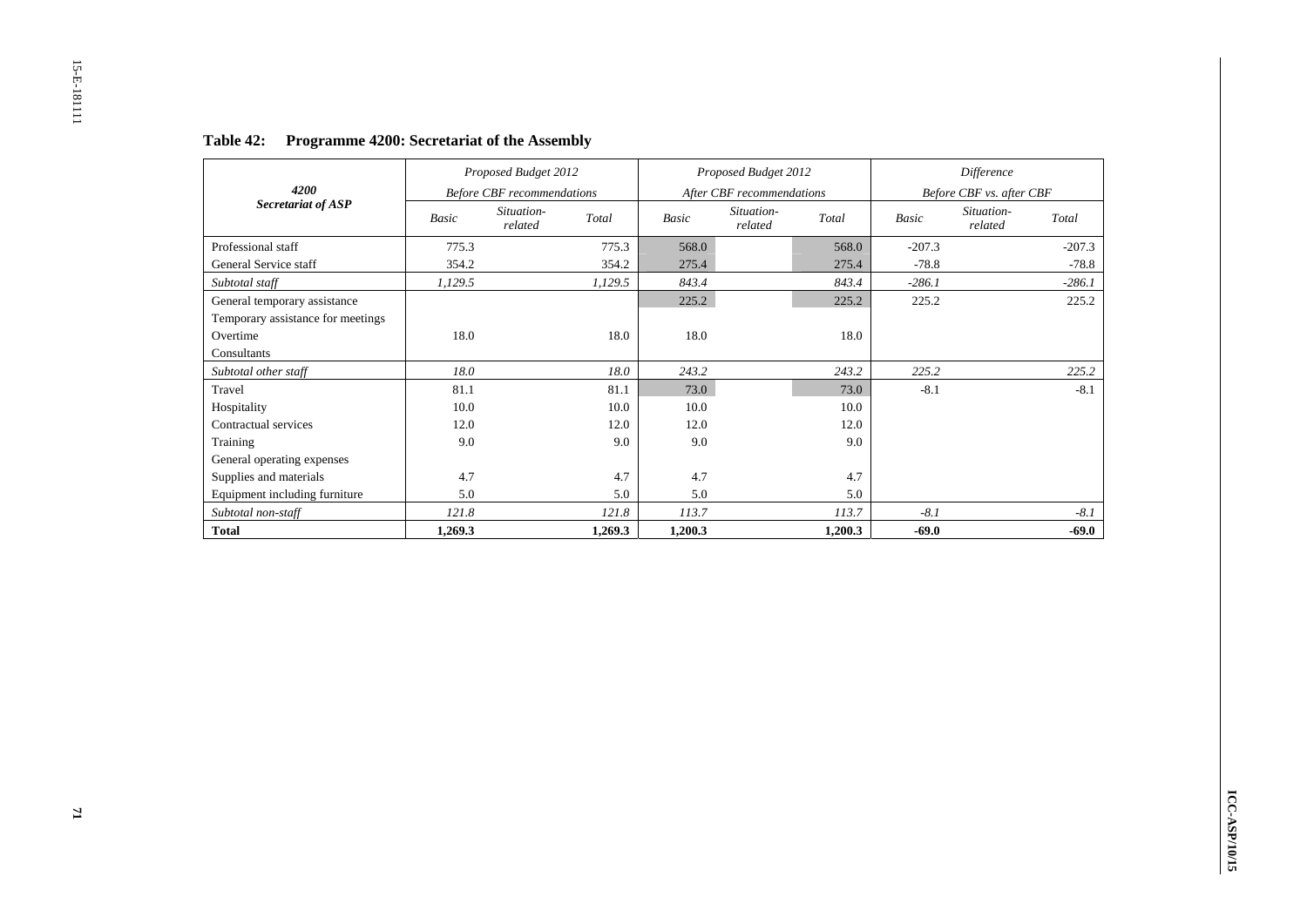| Major Programme VI                                                            |                     | Proposed Budget 2012              |                      |            | Proposed Budget 2012      |                          |                  | Difference               |          |
|-------------------------------------------------------------------------------|---------------------|-----------------------------------|----------------------|------------|---------------------------|--------------------------|------------------|--------------------------|----------|
| <b>Secretariat of the Trust Fund for</b>                                      |                     | <b>Before CBF</b> recommendations |                      |            | After CBF recommendations |                          |                  | Before CBF vs. after CBF |          |
| <b>Victims</b>                                                                | Basic               | Situation-<br>related             | Total                | Basic      | Situation-<br>related     | Total                    | Basic            | Situation-<br>related    | Total    |
| Professional staff                                                            | 167.1               | 440.3                             | 607.4                | 159.0      | 422.6                     | 581.6                    | $-8.1$           | $-17.7$                  | $-25.8$  |
| General Service staff                                                         | 63.0                | 63.0                              | 126.0                | 60.6       | 60.6                      | 121.2                    | $-2.4$           | $-2.4$                   | $-4.8$   |
| Subtotal staff                                                                | 230.1               | 503.3                             | 733.4                | 219.6      | 483.2                     | 702.8                    | $-10.5$          | $-20.1$                  | $-30.6$  |
| General temporary assistance<br>Temporary assistance for meetings<br>Overtime | 244.8               | 75.6                              | 320.4                | 118.1      | 71.8                      | 189.9                    | $-126.7$         | $-3.8$                   | $-130.5$ |
| Consultants                                                                   | 40.0                | 90.0                              | 130.0                | 36.0       | 81.0                      | 117.0                    | $-4.0$           | $-9.0$                   | $-13.0$  |
| Subtotal other staff                                                          | 284.8               | 165.6                             | 450.4                | 154.1      | 152.8                     | 306.9                    | $-130.7$         | $-12.8$                  | $-143.5$ |
| Travel                                                                        | 56.5                | 230.9                             | 287.4                | 50.9       | 207.8                     | 258.7                    | $-5.7$           | $-23.1$                  | $-28.7$  |
| Hospitality                                                                   | 5.0                 |                                   | 5.0                  | 5.0        |                           | 5.0                      |                  |                          |          |
| Contractual services                                                          | 116.0               | 82.0                              | 198.0                | 116.0      | 82.0                      | 198.0                    |                  |                          |          |
| Training                                                                      | $4.6\,$             | 42.0                              | 46.6                 | 2.7        | 24.3                      | 27.0                     | $-1.9$           | $-17.7$                  | $-19.6$  |
| General operating expenses                                                    |                     |                                   |                      |            |                           | 22.0                     |                  |                          |          |
| Supplies and materials                                                        |                     |                                   |                      |            |                           |                          |                  |                          | $-0.2$   |
| Equipment including furniture                                                 | 10.0                |                                   | 10.0                 | 10.0       |                           |                          |                  |                          |          |
| Subtotal non-staff                                                            |                     |                                   |                      | 192.3      |                           |                          |                  | $-40.8$                  | $-48.6$  |
| <b>Total</b>                                                                  | 715.0               | 1,040.8                           | 1,755.8              | 566.0      | 967.1                     | 1,533.1                  | $-149.0$         | $-73.8$                  | $-222.7$ |
|                                                                               | 5.0<br>3.0<br>200.1 | 17.0<br>371.9                     | 22.0<br>3.0<br>572.0 | 5.0<br>2.8 | 17.0<br>331.1             | 2.8<br>$10.0\,$<br>523.4 | $-0.2$<br>$-7.8$ |                          |          |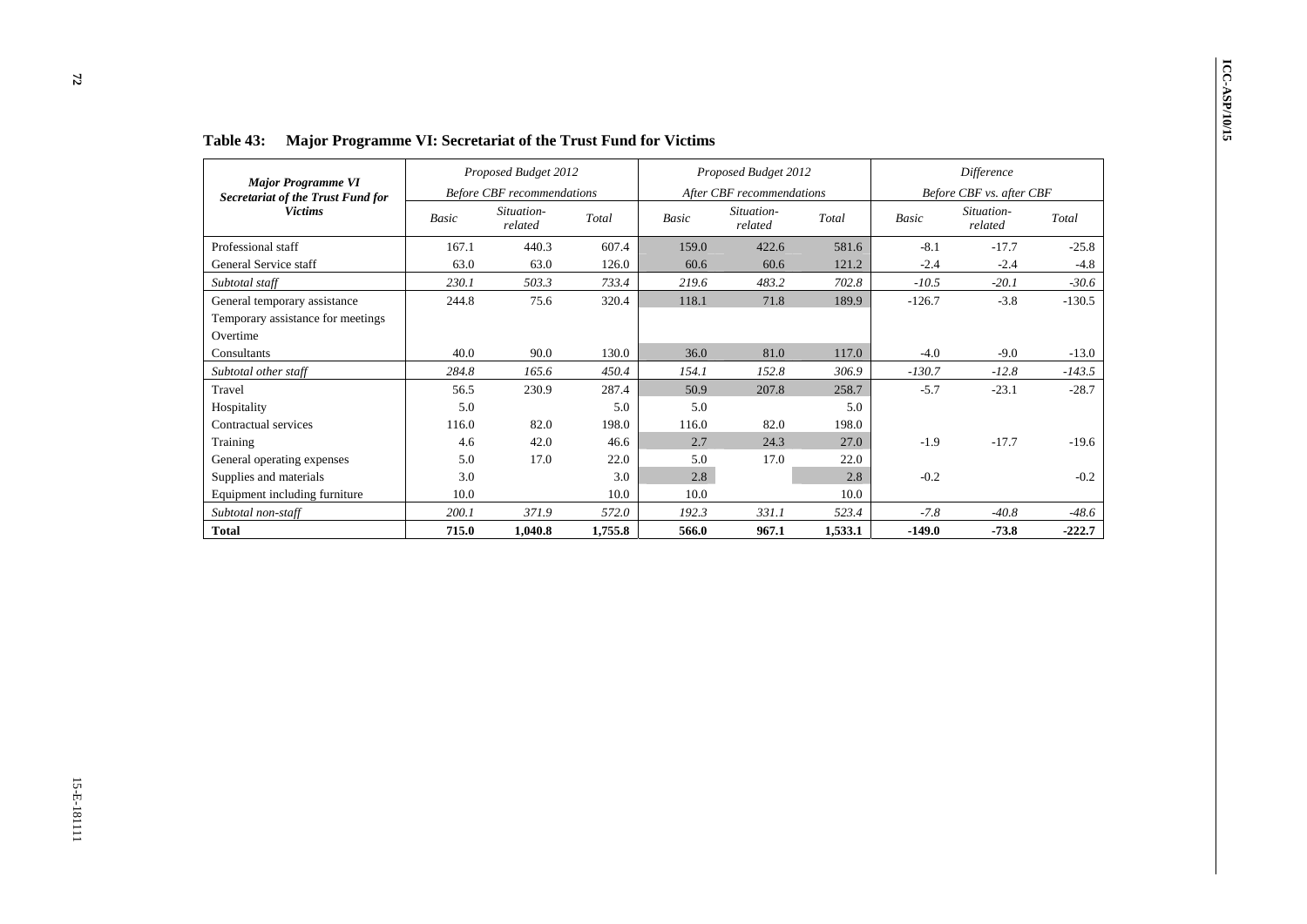|                                                                                          | Proposed Budget 2012<br><b>Before CBF</b> recommendations |                       |       |       | Proposed Budget 2012      |       | Difference               |                       |         |  |
|------------------------------------------------------------------------------------------|-----------------------------------------------------------|-----------------------|-------|-------|---------------------------|-------|--------------------------|-----------------------|---------|--|
| <b>Major Programme VII-1</b><br><b>Project Director's Office</b><br>(permanent premises) |                                                           |                       |       |       | After CBF recommendations |       | Before CBF vs. after CBF |                       |         |  |
|                                                                                          | Basic                                                     | Situation-<br>related | Total | Basic | Situation-<br>related     | Total | Basic                    | Situation-<br>related | Total   |  |
| Professional staff                                                                       | 287.8                                                     |                       | 287.8 | 274.8 |                           | 274.8 | $-13.0$                  |                       | $-13.0$ |  |
| General Service staff                                                                    | 63.0                                                      |                       | 63.0  | 60.6  |                           | 60.6  | $-2.4$                   |                       | $-2.4$  |  |
| Subtotal staff                                                                           | 350.8                                                     |                       | 350.8 | 335.4 |                           | 335.4 | $-15.4$                  |                       | $-15.4$ |  |
| General temporary assistance                                                             | 17.4                                                      |                       | 17.4  | 15.5  |                           | 15.5  | $-1.9$                   |                       | $-1.9$  |  |
| Temporary assistance for meetings                                                        |                                                           |                       |       |       |                           |       |                          |                       |         |  |
| Overtime                                                                                 |                                                           |                       |       |       |                           |       |                          |                       |         |  |
| Consultants                                                                              |                                                           |                       |       |       |                           |       |                          |                       |         |  |
| Subtotal other staff                                                                     | 17.4                                                      |                       | 17.4  | 15.5  |                           | 15.5  | $-1.9$                   |                       | $-1.9$  |  |
| Travel                                                                                   | 27.8                                                      |                       | 27.8  | 25.0  |                           | 25.0  | $-2.8$                   |                       | $-2.8$  |  |
| Hospitality                                                                              | 5.0                                                       |                       | 5.0   | 5.0   |                           | 5.0   |                          |                       |         |  |
| Contractual services                                                                     | 110.0                                                     |                       | 110.0 | 110.0 |                           | 110.0 |                          |                       |         |  |
| Training                                                                                 | 11.9                                                      |                       | 11.9  | 6.2   |                           | 6.2   | $-5.7$                   |                       | $-5.7$  |  |
| General operating expenses                                                               | 10.0                                                      |                       | 10.0  | 10.0  |                           | 10.0  |                          |                       |         |  |
| Supplies and materials                                                                   | 3.5                                                       |                       | 3.5   | 1.9   |                           | 1.9   | $-1.6$                   |                       | $-1.6$  |  |
| Equipment including furniture                                                            | 10.0                                                      |                       | 10.0  | 10.0  |                           | 10.0  |                          |                       |         |  |
| Subtotal non-staff                                                                       | 178.2                                                     |                       | 178.2 | 168.2 |                           | 168.2 | $-10.0$                  |                       | $-10.0$ |  |
| <b>Total</b>                                                                             | 546.4                                                     |                       | 546.4 | 519.0 |                           | 519.0 | $-27.4$                  |                       | $-27.4$ |  |

**Table 44: Major Programme VII - 1: Project Director's Office (permanent premises)**